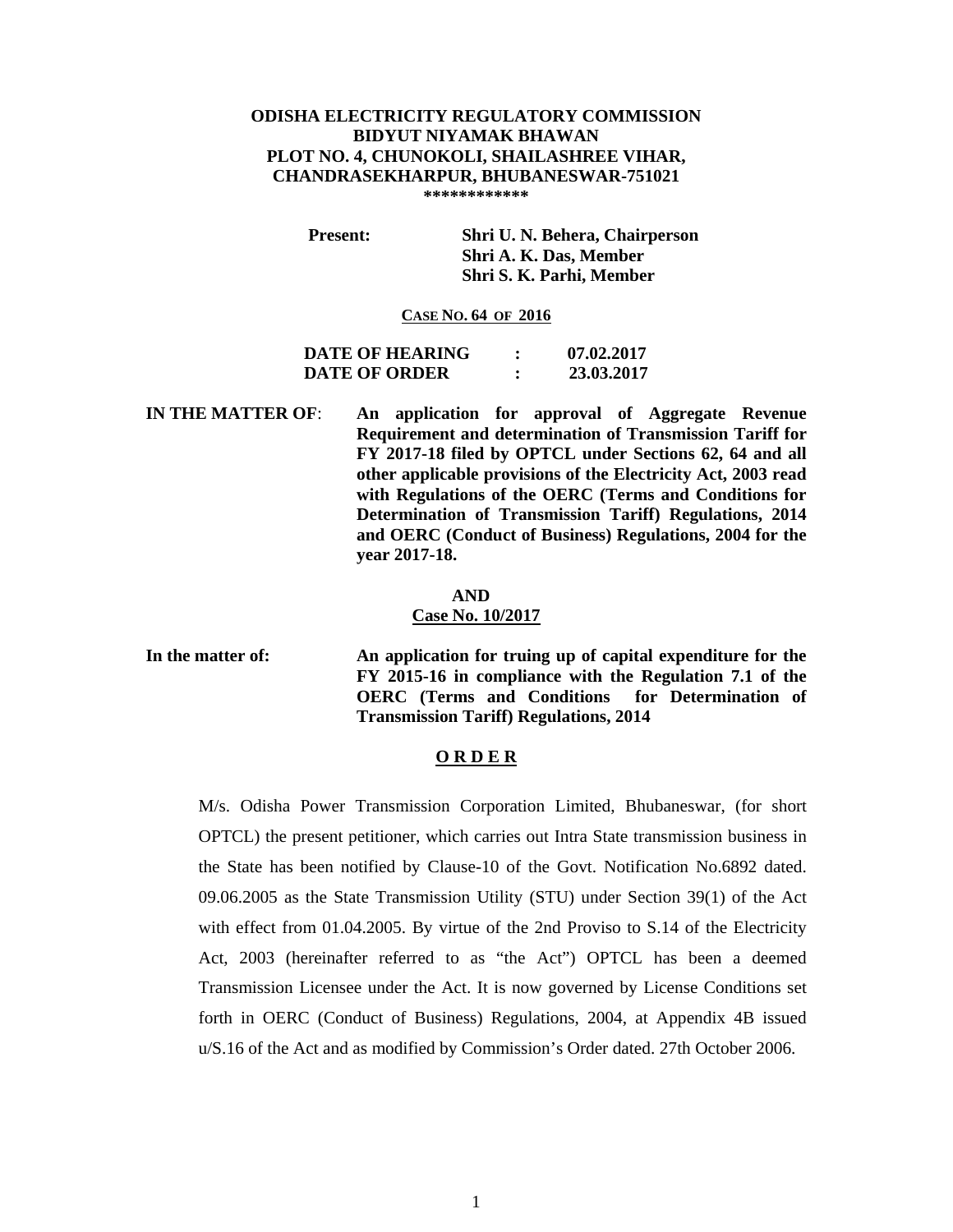2. M/s OPTCL had submitted an application for its Aggregate Revenue Requirement (ARR) and determination of its Transmission Tariff for the FY 2017-18 on 30.11.2016. The said application observing due process was admitted for hearing as Case No.64 of 2016. In the consultative process, the Commission heard the applicant, objectors, Consumer Counsel, representative of the State Government along with the application for truing up of capital expenditure for the FY 2015-16 in Case No.10 of 2017 and orders as follows:

### **PROCEDURAL HISTORY (PARA 3 TO 10)**

- 3. As per OERC (Conduct of Business) Regulations, 2004 and OERC (Terms and Conditions for Transmission Tariff) Regulations, 2014 (hereinafter called OERC Regulations, 2014) licensees/deemed licensees are required to file their Aggregate Revenue Requirement within  $30<sup>th</sup>$  November in each year in the prescribed formats. OPTCL as a deemed licensee had submitted its ARR application for 2017-18 before the Commission on 30.11.2016. After due scrutiny and admission of the matter, the Commission directed OPTCL to publish its ARR& Transmission tariff application in the approved format in the leading and widely circulated in English language in one issue each of a daily English and Odia daily newspaper and in Odia language in one issue of daily Odia newspaper and also the matter was posted in the Commission's website in order to invite objections/views from the intending objectors. The Commission had also directed the applicant to file its rejoinder to the objections filed by the various objectors and to serve copy to them.
- 4. In compliance with the Commission's aforesaid order the OPTCL published the said public notice in the leading daily English and Odia newspaper in one issue each. The Commission issued individual notice to the applicant, objectors and to the Govt. of Odisha represented by Department of Energy to send their authorized representative to take part in the ensuing tariff proceedings.
- 5. In response to the aforesaid public notice of the applicant, the Commission received 10 numbers of objections/suggestions from the following persons/ associations/ institutions/ organizations.

Shri G.N. Agrawal, Convenor-cum-Gen. Secy, Sambalpur District Consumers Federation, Balaji Mandir Bhawan, Khetrajpur, Sambalpur-768003,(2) M/s. Swain & Sons Power Tech Pvt. Ltd., Swati Villa, Surya Vihar, Link Road,Cuttack-753012, (3)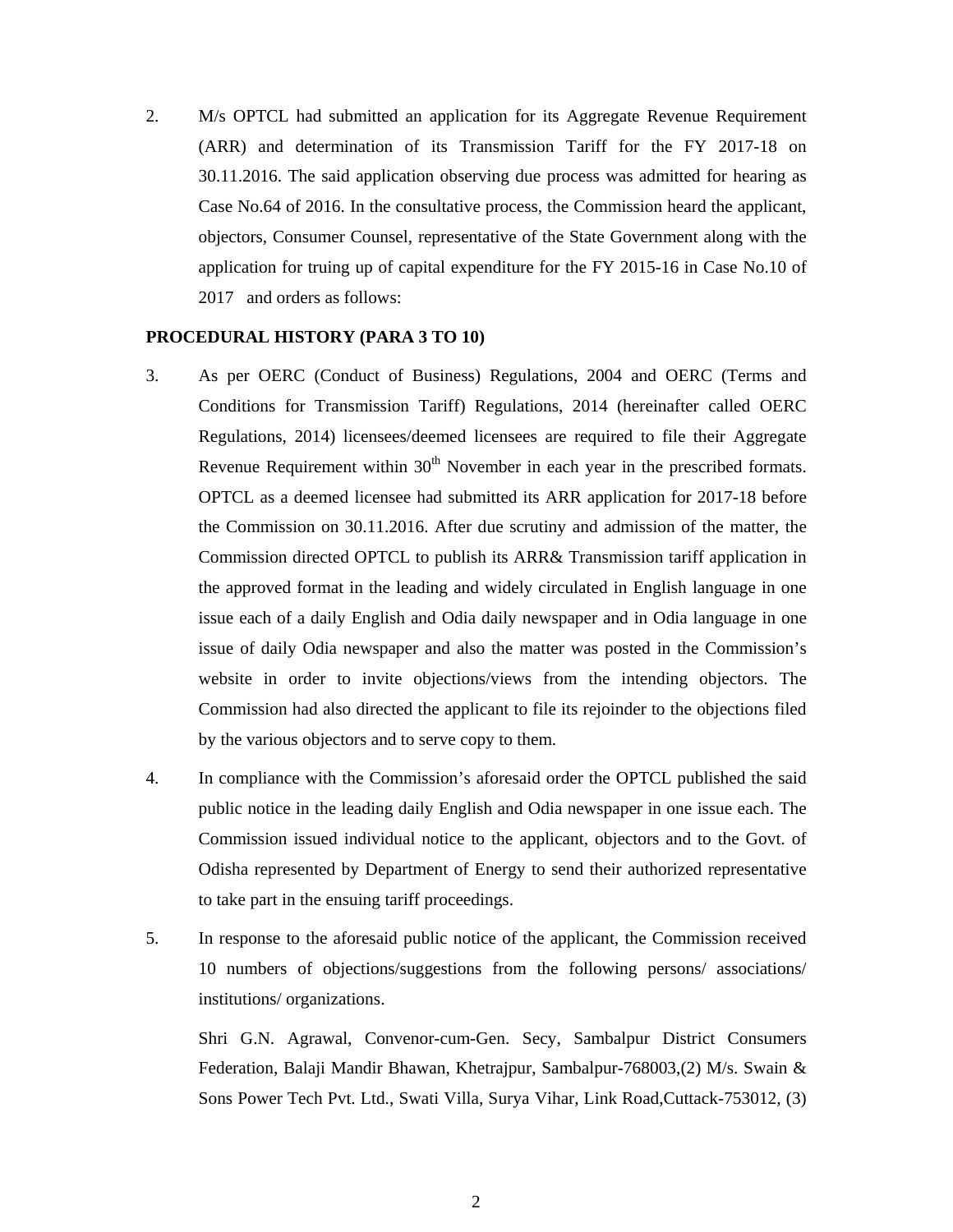Shri M. V. Rao, M/s. Ferro Alloys Corporation Limited, GD-2/10, Chandrasekharpur, Bhubaneswar-751023,(4) M/s. Adhunik Metaliks Limited, IPICOL House, 3rd Floor, Annexe Building, Janapath, Bhubaneswar-751022, (5) Shri Ananda Kumar Mohapatra, Power Analyst, S/o-Jachindranath Mohapatra, Plot No. L-II/68, SRIT Colony, Budharaja, Ps-Ainthapali, Dist-Sambalpur-768004,(6) Shri Ramesh Ch. Satpathy, Secretary, National Institute of Indian Labour, Plot No.302(B), Beherasahi, Nayapalli,Bhubaneswar-751012,(7) Shri Devashis Mahanti, President, North Odisha Chamber of Commerce and Industry (NOCCI), Ganeswarapur Industrial Estate, Januganj, Balasore-756019, (8) M/s. Visa Steel Limited, Kalinganagar Industrial Complex, At/Po. Jakhapura-755026, Dist-Jajpur, (9) M/s. Facor Power Limited, At/Po-Randia, Dist-Bhadrak-756135, (10) M/s. Grasim Industries Limited (Chemical Division Ganjam), Po-Jayashree-761025, Dist-Ganjam. All the above named objectors/their representatives along with the representative of Dept. of Energy, GoO were present during tariff hearing except objector No. 6 but the written submission filed by him was taken on record and also considered by the Commission.

- 6. The applicant submitted its reply to issues raised by the various objectors.
- 7. In exercise of the power under Section 94(3) of the Electricity Act, 2003 and to protect the interest of the consumers, the Commission appointed WISE, Pune as Consumer Counsel for objective analysis of the licensee's Aggregate Revenue Requirement and Determination of Transmission Tariff proposal for FY 2017-18. The Consumer Counsel presented his views in the hearing.
- 8. The date for hearing was fixed as 07.02.2017 at 11.30 AM and it was duly notified in the leading newspaper mentioning the list of the objectors. The Commission also issued individual notice to the applicant, objectors and the Government of Odisha through Department of Energy informing them about the date time of hearing and requesting to send the Government's authorized representative to take part in the proceeding.
- 9. In its consultative process, the Commission conducted a public hearing at its premises on 07.02.2017 and heard the Applicant, Objectors, Consumer Counsel and the Representative of the Dept. of Energy, Government of Odisha along with the application for truing up of capital expenditure for the FY 2015-16 in Case No.10 of 2017 at length.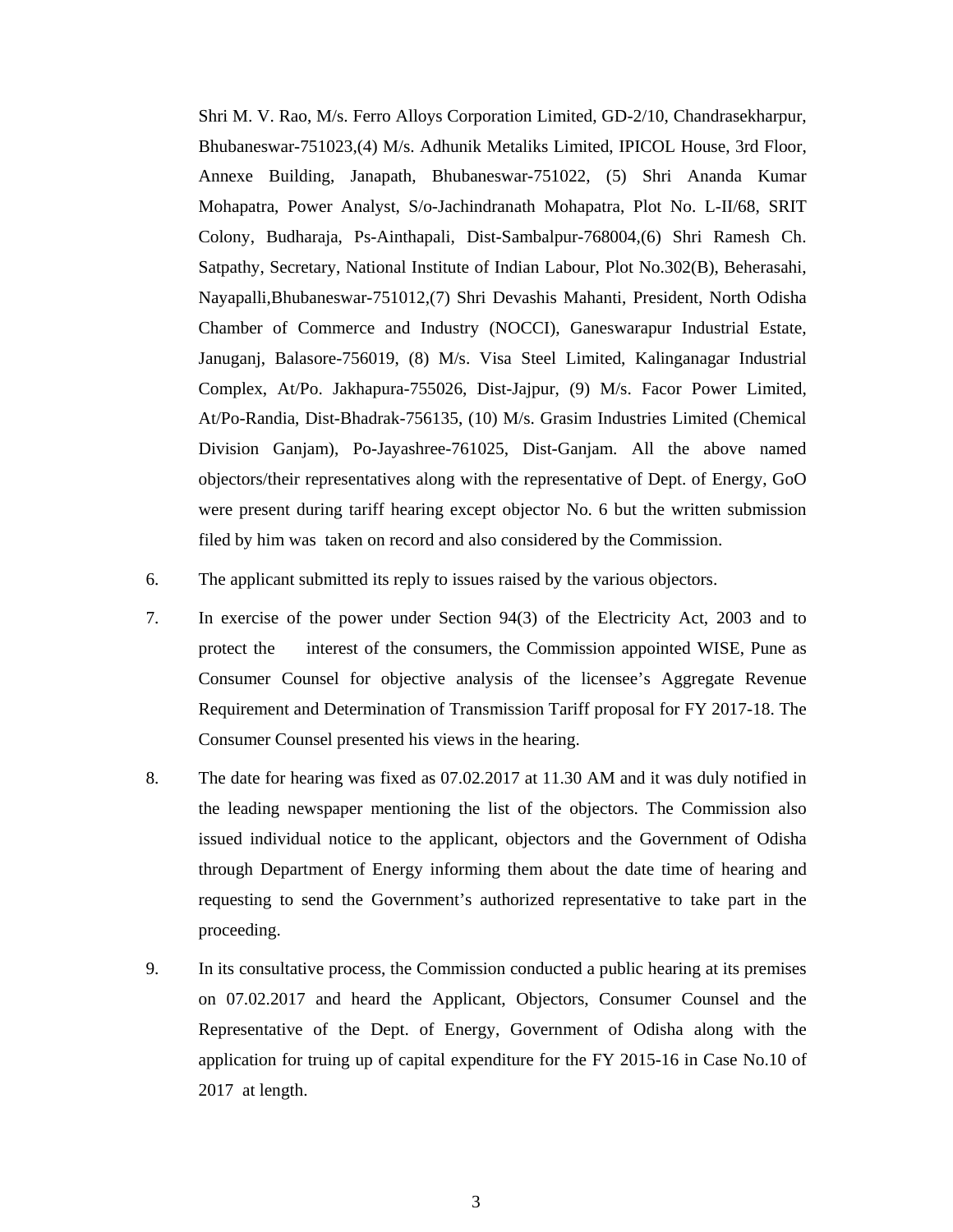10. The Commission convened the State Advisory Committee (SAC) meeting on 20.02.2017 at 3.30 PM at its premises to discuss about the Aggregate Revenue Requirement applications and tariff proposals of licensees for FY 2017-18. The Members of SAC, Special Invitees, the Representative of DoE, Govt. of Odisha actively participated in the discussion and offered their valuable suggestions and views on the matter for consideration of the Commission.

## **OPTCL's ARR & TARIFF PROPOSAL FOR FY 2017-18 (PARA 11 TO 45)**

11. As provided under Regulation 53 (1) at Chapter VIII of OERC (Conduct of Business) Regulations, 2004 and under Clause 19.3 of License Conditions of OPTCL, OPTCL is required to submit its Aggregate Revenue Requirement (ARR) application for the ensuing year before OERC for approval by  $30<sup>th</sup>$  November each year under Regulation 5.2 of the OERC (Terms and Conditions for Determination of Transmission Tariff) Regulations, 2014. In compliance to the above, OPTCL has submitted its Aggregate Revenue Requirement & Transmission Tariff application for FY 2017-18 for approval of the Commission.

### **Categorization of Open Access Customers**

12. All the customers seeking open access to OPTCL Transmission System are classified under two categories:

### **a. Long Term Open Access Customers (LTOA Customers)**

A Long Term Open Access Customer is one availing or intending to avail access to the Intra-State Transmission System for a period of 25 years or more. Based on such premise, four DISCOMs, NALCO & IMFA are treated to be the long term customers of OPTCL.

East Coast Railway (ECoR) has applied to OPTCL for grant of connectivity and LTOA/MTOA of OPTCL's intra-state network for drawal of power to 29 TSSs of Railway located in Odisha. OPTCL has filed an petition before the Hon'ble Commission on 26.10.2016 in the above matter. Therefore, OPTCL in the present ARR application for FY 2017-18 has projected the demand of ECoR separately as furnished by each DISCOM as one LTOA Customer, subject to approval of the Commission.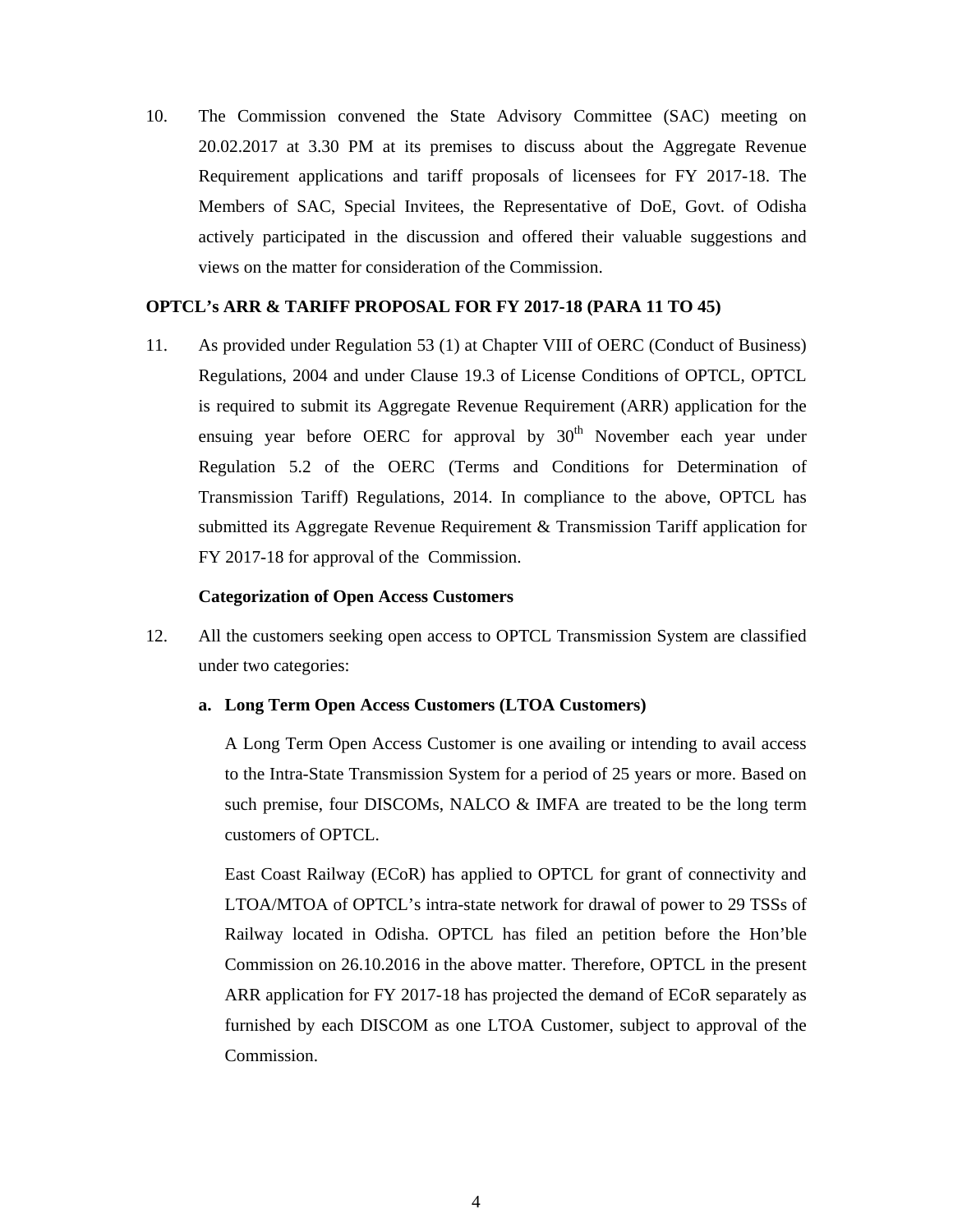### **b. Short Term Open Access Customers (STOA Customers)**

Open access customers other than Long Term Customer(s) are classified as Short Term Customer(s). The maximum duration that a Short Term Customer can avail open access to the Intra-State Transmission is one year with provision to apply again on expiry of the term.

## **Formulation and Computation of Transmission Charges:**

- 13. OPTCL has formulated its present ARR & Transmission Tariff application for FY 2017-18 as per the provisions under OERC Regulations, 2014. Regulation 5 of the OERC Regulations, 2014 specifies the Procedure for Tariff Determination and Regulation 8 specifies the Principles for Determination of ARR. As per the Regulation 8.1, the ARR for the Transmission Business for each year shall contain the following items:
	- (a) Operation and Maintenance expenses;
	- (b) Interest and Financial Charges;
	- (c) Depreciation;
	- (d) Return on Equity;
	- (e) Income Tax;
	- (f) Deposits from Transmission System Users;
	- (g) Less: Non-Tariff Income
	- (h) Less: Income from Other Business as specified in these Regulations

Costs from (a) to (d) above are considered as fixed cost. The Commission also acknowledges incentive for System Availability as other costs.

## **DETAILS OF FIXED COST:**

### **O&M Expenses:**

14. Taking into account the proposed expenditure towards Employee Cost including Terminal Benefits, Administrative and General (A&G) Expenses, Repairs and Spares (R&M Expenses), GCC and CSR expenses, OPTCL has proposed sum of Rs. 648.65 Cr. under the head of O&M expenses for FY 2017-18.

## **Salaries, Wages, Pension Contribution and Other Employee Costs**

15. OPTCL Submitted that, presently (as on 28.10.2016) the Men in Position (MIP) of OPTCL is 3226 against sanctioned strength of 4929 (Executive-1847 + Non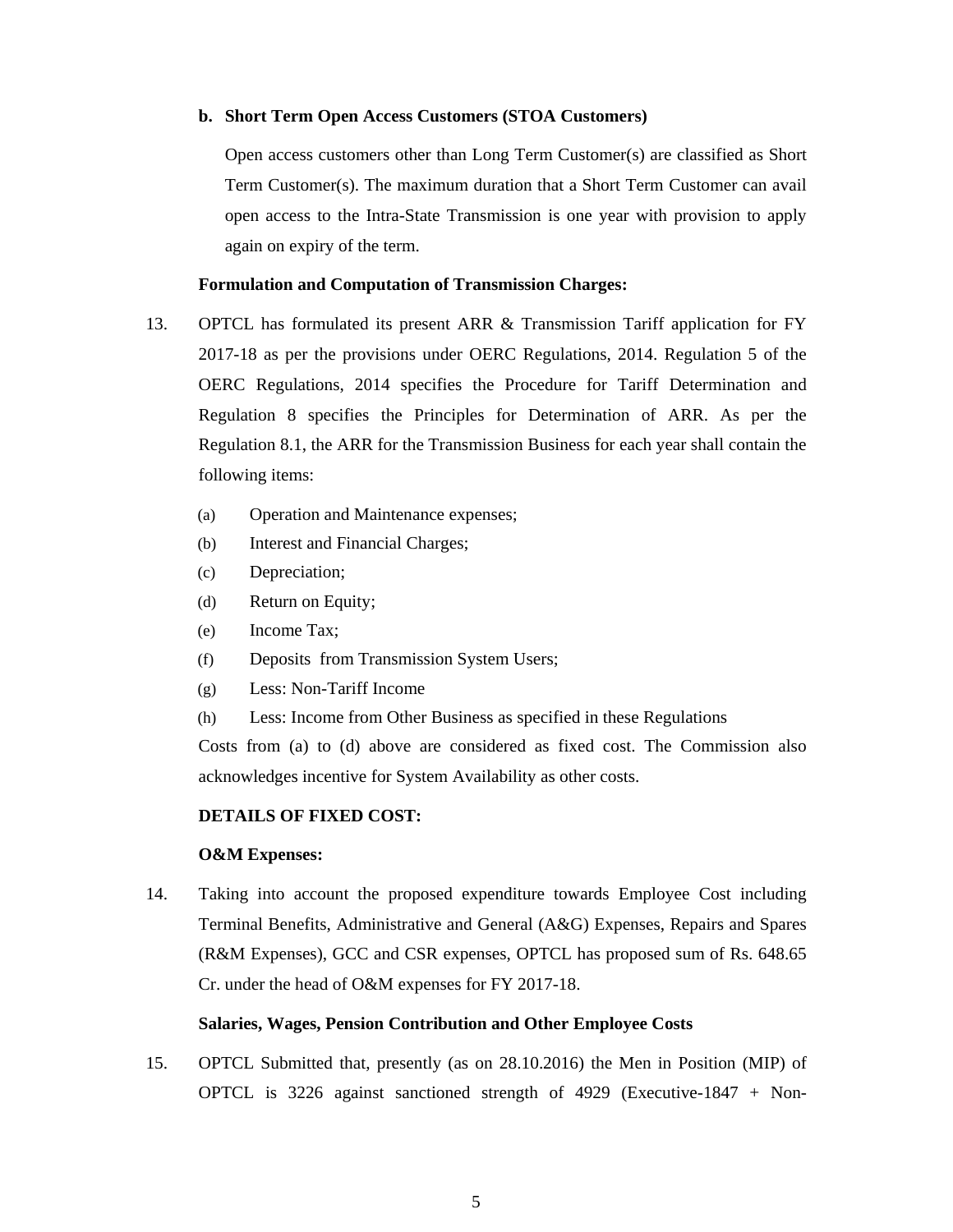Executive 3082). A significant number of posts are lying vacant in different ranks affecting organizational performance. Therefore, it plans to fill up the vacancies in a phased manner and accordingly the recruitment process has been initiated.

- 16. The employee cost details include salaries, dearness allowance, other allowances, stipend, reimbursement of medical expenses, house rent, leave travel concession, honorarium, Ex-gratia and misc. expenses, staff welfare expenses, wage revision arrear etc.
- 17. OPTCL has proposed Rs. 462.33 Cr towards Employee Cost, Terminal Benefits and possible impact of 7th Pay Commission including arrear for FY 2017-18. The details are given below:

**Table -1** 

| .                                                                |           |
|------------------------------------------------------------------|-----------|
| <b>Employee Cost Proposed by OPTCL for FY 2017-18</b>            |           |
| <b>Particulars</b>                                               | Rs. Crore |
| Allowance, Bonus, Stipend and Arrear Salary (7 <sup>th</sup> Pay | 27.00     |

| Particulars                                                                 | <b>KS. Crore</b> |
|-----------------------------------------------------------------------------|------------------|
| Salary and Allowance, Bonus, Stipend and Arrear Salary (7 <sup>th</sup> Pay | 256.98           |
| Commission Impact)                                                          |                  |
| Additional Employee Cost, Arrear Salary (up gradation impact),              | 7.44             |
| <b>Outsourced Engagements</b>                                               |                  |
| Other Employee Cost, Medical Expenses, LTC etc                              | 19.75            |
| Terminal Benefits, Arrear Pension $(7th$ Pay Commission Impact)             | 188.03           |
| Less: Employee Cost Capitalized                                             | 9.87             |
| <b>Net Employee Cost</b>                                                    | 462.33           |

# **Administrative and General (A&G) Expenses**

 $\Gamma$ 

18. OPTCL has proposed Rs. 26.11 Cr towards A&G Expenses for FY 2017-18. The A&G Expenses include property related expenses, communication, professional charges, conveyance and travelling, SLDC charges, licensee fee and material related expenses.

# **Repair and Maintenance (R & M) Expenses**

19. The R&M works of OPTCL are taken up in different streams namely O&M, Telecom, Civil Works and Information Technology (IT). The proposed R&M Expenses for FY 2017-18 is Rs.155.11 Cr , as shown in the Table below:

| Table 2                                                 |                                           |                                           |                                     |  |
|---------------------------------------------------------|-------------------------------------------|-------------------------------------------|-------------------------------------|--|
| Repairs and Maintenance Expenses for FY 2017-18 (Rs.Cr) |                                           |                                           |                                     |  |
| <b>Particulars</b>                                      | <b>OERC</b><br>Approval<br>$(FY 2015-16)$ | <b>OERC</b><br>Approval<br>$(FY 2016-17)$ | <b>Projection</b><br>$(FY 2017-18)$ |  |
| $(i)$ O&M                                               | 108.00                                    | 110.59                                    | 138.04                              |  |
| (ii) Telecom                                            |                                           |                                           | 2.06                                |  |

**Table 2**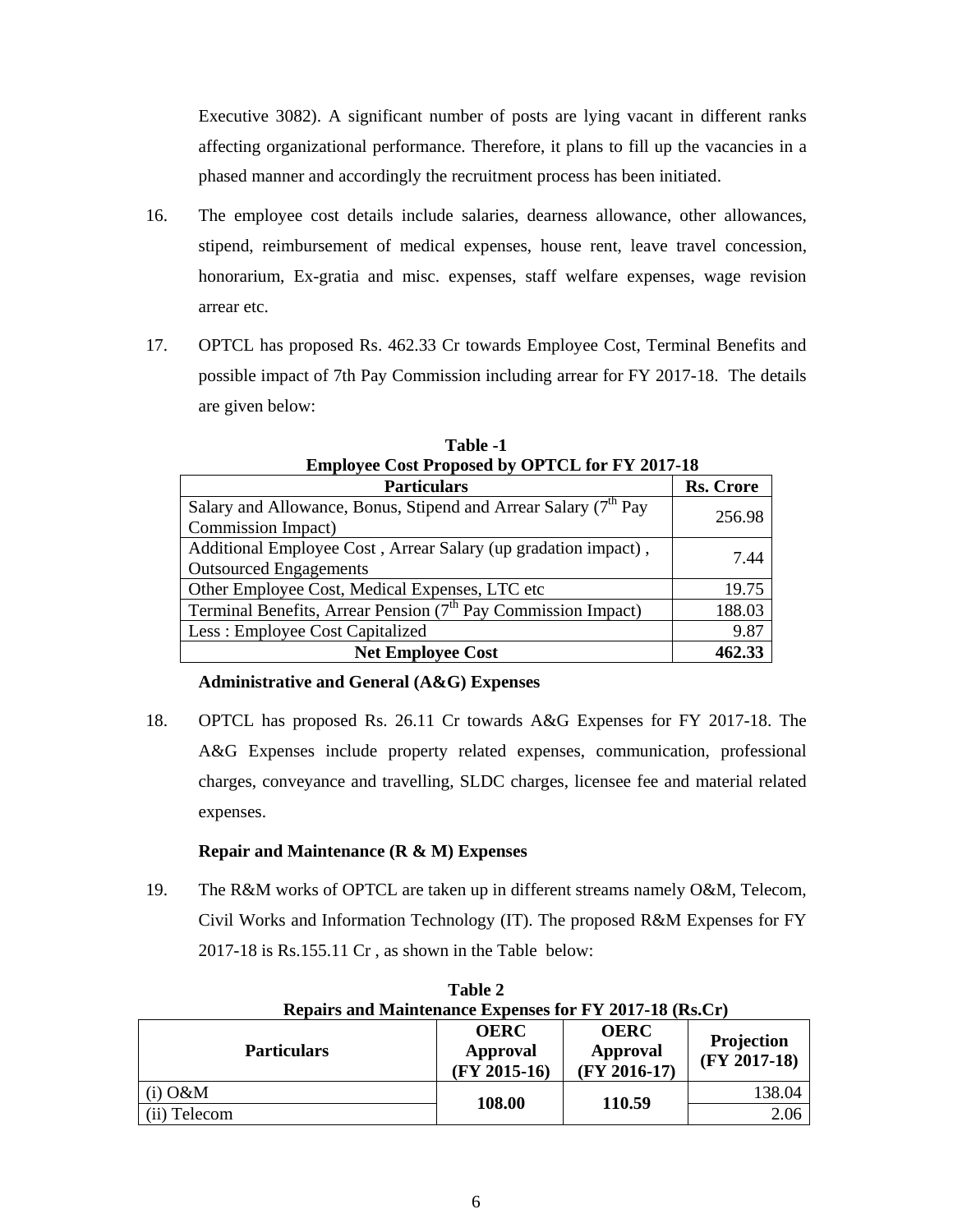| <b>Particulars</b>                    | <b>OERC</b><br><b>Approval</b><br>$(FY 2015-16)$ | <b>OERC</b><br><b>Approval</b><br>$(FY 2016-17)$ | <b>Projection</b><br>$(FY 2017-18)$ |
|---------------------------------------|--------------------------------------------------|--------------------------------------------------|-------------------------------------|
| (iii) Civil Works                     |                                                  |                                                  | 11.46                               |
| (iv) Information Technology and Other |                                                  |                                                  | 3.55                                |
| <b>Total R&amp;M Expenses</b>         |                                                  |                                                  | 155.11                              |

# **R&M Expenses Related to O&M**

20. As on 01.04.2016 OPTCL owns 125 nos. grid sub-stations of different voltages and EHT transmission lines of 12,835,463 ckt kms, as shown in table below:

| <b>Substation and Line Details</b>  |                                 |     |  |  |
|-------------------------------------|---------------------------------|-----|--|--|
| <b>Sub-Station and Line Details</b> |                                 |     |  |  |
| 400/220kV S/S                       | 1                               |     |  |  |
| 400/220/132/33kV S/S                | $\overline{2}$                  |     |  |  |
| 220/132/33kV S/S                    | 17                              |     |  |  |
| 220/33kV S/S                        | 5                               |     |  |  |
| 220/132kV S/S                       | 1                               |     |  |  |
| 132kV Sw.Stn.                       | 20                              |     |  |  |
| 132/33kV S/S                        | 76                              |     |  |  |
| 132/33/25kV S/S                     | 1                               |     |  |  |
| 132/33/11kV S/S                     | 2                               |     |  |  |
| <b>Total No. of Sub-Stations</b>    | 125                             |     |  |  |
| <b>Voltage Level</b>                | Lines (ckt. km.)<br><b>Bays</b> |     |  |  |
| 400kV                               | 1129.434                        | 35  |  |  |
| 220kV                               | 5877.734                        | 272 |  |  |
| 132kV                               | 5828.295                        | 786 |  |  |
| 33kV                                |                                 | 917 |  |  |
| 25kV                                |                                 | 2   |  |  |
| 11kV                                |                                 | 18  |  |  |
| 2030<br>Total<br>12,835.463         |                                 |     |  |  |

**Table - 3** 

# **Expenses related to auxiliary energy consumption in the sub-stations**

21. The auxiliary energy consumption in the sub-stations for the FY 2014-15, FY 2015- 16 and FY 2016-17 (up to Sept-16) is 10.75MU, 12.19 MU and 5.10 MU respectively. It is estimated that the auxiliary energy consumption for the FY 2017-18 will be about 13 MU. OPTCL proposes **Rs. 3.55 Cr** towards auxiliary energy consumption in the sub-stations.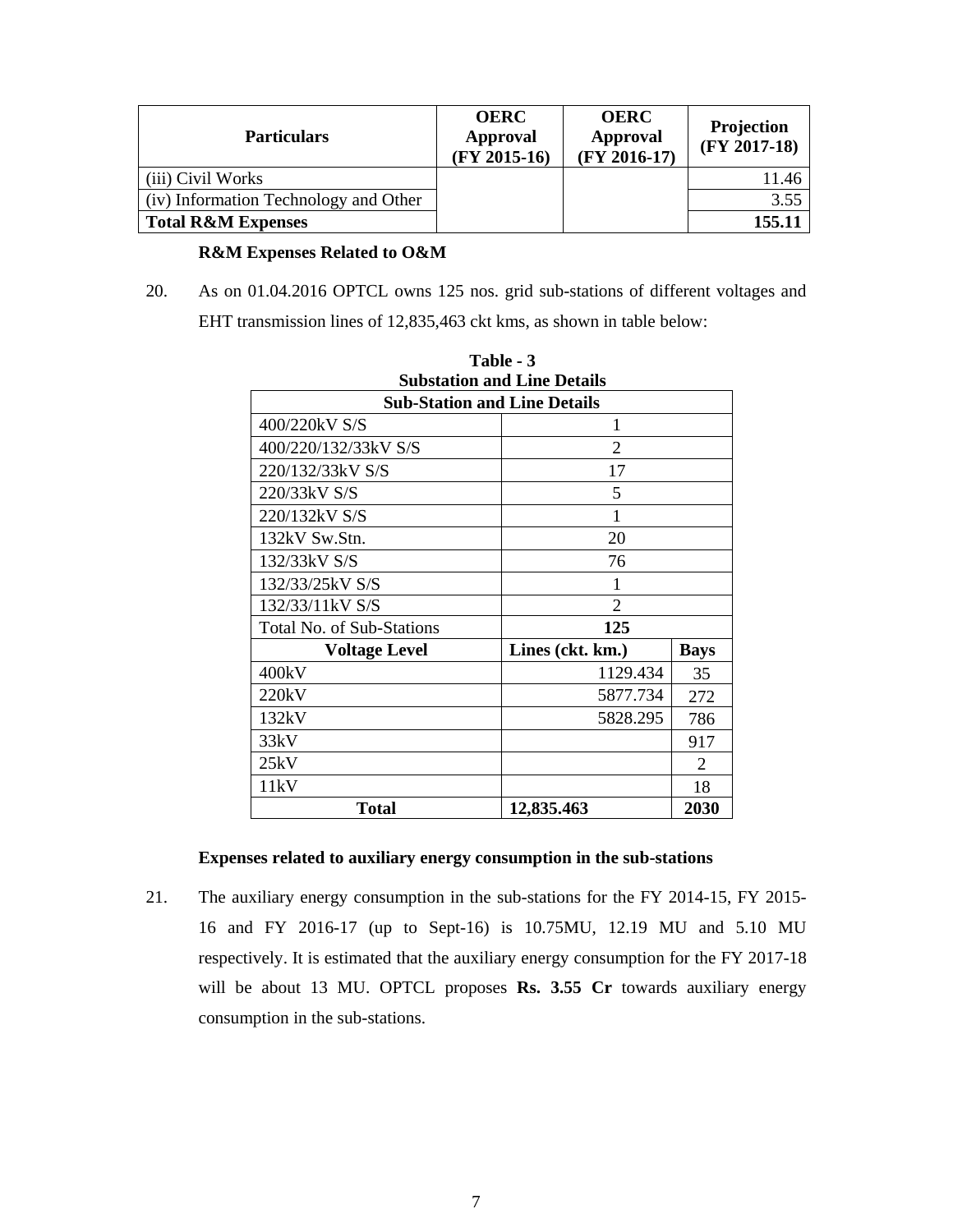**Other miscellaneous expenses, statutory levies and taxes (except corporate income tax)** 

- 22. **Grid Coordination Committee (GCC) Expenses:** Under (GCC) expenses, OPTCL proposes of Rs. 0.97 Cr towards annual GCC Expenses for FY 2017-18 in line with the said provisions.
- 23. **Corporate Social Responsibility (CSR):** Under this head, OPTCL proposes of Rs.0.59 Cr for FY 2017-18 considering 2% of the average profit of about Rs. 29.29 Cr during last 3 years which is included in miscellaneous expenditure under A&G expenses in 2017-18.

## **Interest and Financial Charges**

## **Interest on Loan**

24. OPTCL in its ARR application has proposed Rs.87.95 Cr as interest on loan for FY 2017-18.

## **Interest on Working Capital**

25. OPTCL has estimated Rs.238.32 crore towards Working Capital requirement for FY 2017-18. Considering rate of interest @ 12.30% per annum, OPTCL estimated interest on working capital of Rs.29.31 Crore and claimed 50% of of the same i.e. Rs.14.66 Cr in the ARR of FY 2017‐18.

## **Rebate**

26. OPTCL has proposed 2% rebate amounting to Rs.20.27 Cr. calculated on the basis of the projected ARR for the FY 2017-18.

## **Depreciation**

27. OPTCL Submitted that, the book value of the assets at the beginning of the FY 2017- 18 is estimated as Rs.5597.60 Cr. (Rs.4242.07 Cr. as on 01.04.16 + Rs.1355.53 Cr.: projected addition during FY 2016-17). For 2017-18, Depreciation is estimated as Rs.192.59 Cr. which includes Rs.0.66 Cr. towards cost of premium/rent on leasehold land. OPTCL prays the Commission to allow Rs. 192.59 Cr towards depreciation in the ARR of FY 2017-18 in order to enable OPTCL to repay the loan availed for CAPEX in time.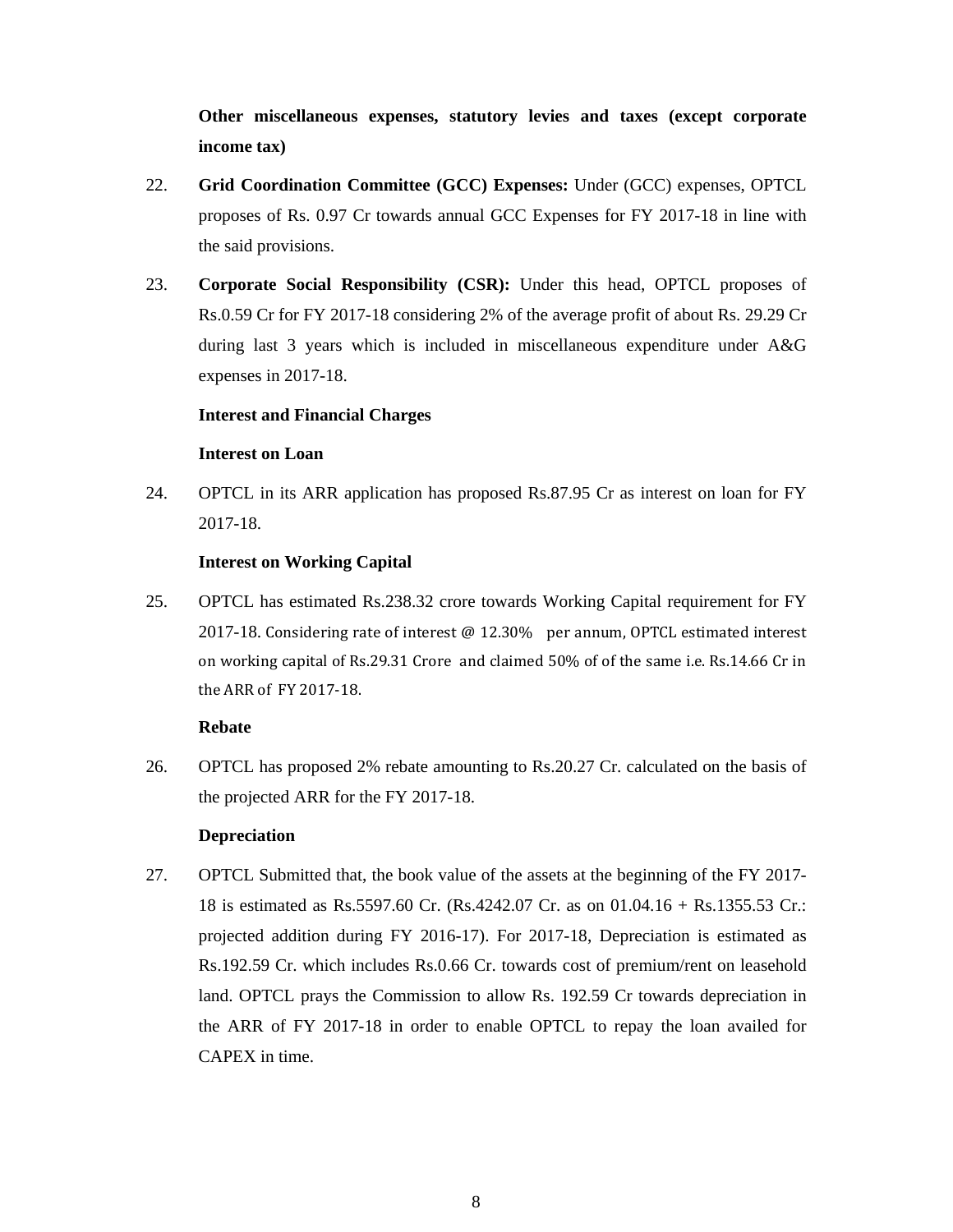## **Return on Equity**

28. At the time of de-merger of GRIDCO effective from 1.4.2005, the equity share capital of OPTCL was stated at Rs. 60.07 Cr.. Through infusion of additional capital by the state government, the paid up equity capital of OPTCL has increased to Rs. 410.07 Cr as on 31.03.2016 as per the Provisional Account. Government of Odisha has committed to provide funds of Rs. 300 Cr. as equity over the five year period FY 2011-16 i.e. Rs. 60 Cr. annually. Till date OPTCL has received Rs. 400.00Cr. Accordingly, OPTCL proposes Return on Equity (RoE) of Rs. 62.00 Cr. during FY 2017-18 @ 15.5% on Rs. 400.00 Cr. (Rs. 460.07 Cr - Rs. 60.07 Cr) i.e. on opening balance of FY 2017-18*.*

## **Income tax**

29. As per the Regulation 8.43 of OERC Regulations, 2014, Income tax of the Transmission Licensee shall be recovered from the beneficiaries. The Hon'ble Commission in the ARR of 2016-17, vide para 239, has allowed the actual tax expenses Rs.7.79 Cr. booked in the audited accounts for FY 2014-15 which is also claimed by OPTCL in the ARR. It is submitted that OPTCL has projected Rs. 8.15 Cr. for the FY 2015-16 towards Income Tax under section 115JB of Income Tax Act, 1961. For the FY 2017-18 same amount of Rs. 8.15 Cr is projected to be considered in the ARR.

#### **Other Costs & Receipts**

#### **Incentive for system availability:**

30. The Regulation 6.4 of OERC Regulations, 2014 specifies the "Operational Norm" applicable for transmission system for recovery of full annual transmission charge by the Transmission Licensee. The Normative Annual Transmission System Availability Factor (NATAF) shall be 98.50% for AC system for recovery of full Annual Transmission Charges. OPTCL has filed the calculation of Transmission System Availability Factor (TAFY) for the year 2015-16 as 99.96%. The computation and the TAFY figure have been verified and certified by SLDC. In accordance with the formula prescribed in Regulation 6.5, OPTCL has worked out incentive of Rs. 9.35 Cr. towards system availability for the year 2015-16 using approved ARR figure of Rs. 630.94 Cr. for the said year. Hence, OPTCL proposes Rs. 9.35 Cr towards Incentive for System Availability to be allowed in the ARR for FY 2017-18.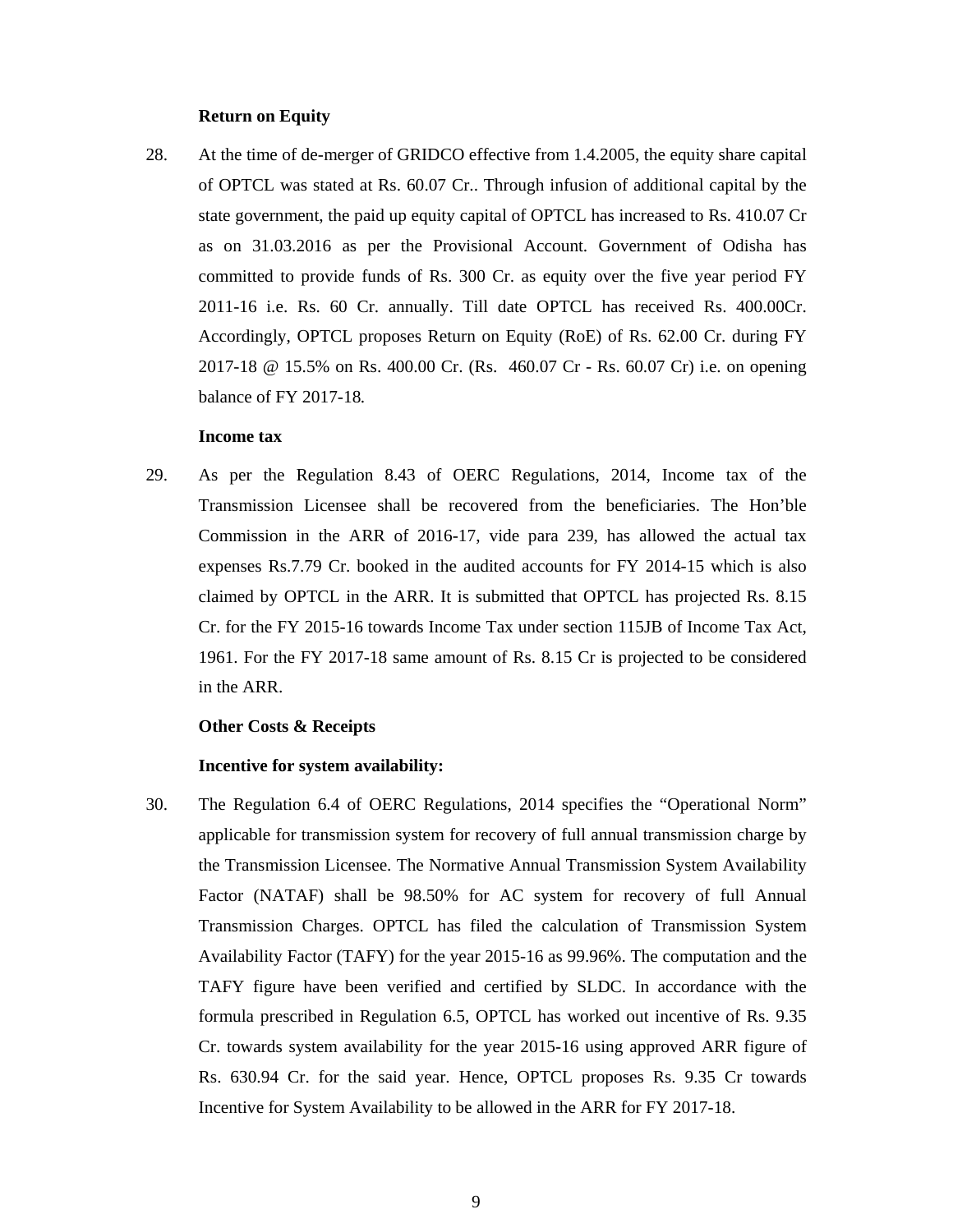# **Miscellaneous receipt:**

31. OPTCL submitted that during  $1<sup>st</sup>$  six months of FY 2016-17, miscellaneous receipt from different sources is about Rs. 14.83 Cr. In line with the trend of revenue earning during FY 2016-17, OPTCL expects the miscellaneous receipt of Rs. 30.00 Cr during FY 2017-18.

# **Summary of ARR proposed by OPTCL for FY 2017-18**

32. Considering all the proposed expenses and receipts as explained in foregoing paragraphs, OPTCL has filed its Aggregate Revenue Requirement of **Rs.1034.28 Cr**  for FY 2017-18 for approval of the Commission. Details are shown in the table below:

| $50$ $\ldots$ $11$ $\ldots$ $11$ $\ldots$ $100$ $\ldots$ $100$ $\ldots$ $100$ $\ldots$ $100$ $\ldots$ $100$<br><b>ITEMS</b> |        | <b>Amount (Rs.Crore)</b> |
|-----------------------------------------------------------------------------------------------------------------------------|--------|--------------------------|
| A) FIXED COST                                                                                                               |        |                          |
| 1. O&M Expenses                                                                                                             |        | 648.65                   |
| (i) Employees Cost including Terminal Benefits                                                                              | 462.33 |                          |
| (ii) A&G Cost                                                                                                               | 26.11  |                          |
| (iii) R&M Cost                                                                                                              | 155.11 |                          |
| (iv) Expenses related to auxiliary energy<br>consumption                                                                    | 3.55   |                          |
| (v) Other misc. expenses, statutory levies and taxes<br>$(GCC + CSR)$                                                       | 1.56   |                          |
| 2. Interest & Financial Charges                                                                                             |        | 122.88                   |
| (i)Interest on Loan Capital                                                                                                 | 87.95  |                          |
| (ii) Interest on Working Capital                                                                                            | 14.66  |                          |
| (iii) Rebate                                                                                                                | 20.27  |                          |
| 3. Depreciation                                                                                                             |        | 192.59                   |
| 4. Return on Equity                                                                                                         |        | 62.00                    |
| 5. Income Tax                                                                                                               |        | 8.15                     |
| Sub-Total (A)                                                                                                               |        | 1034.28                  |
| <b>B</b> ) Others                                                                                                           |        |                          |
| Incentive for system availability                                                                                           |        | 9.35                     |
| Total Trans. Cost (A+B)                                                                                                     |        | 1043.63                  |
| C) Less: Misc. Receipts                                                                                                     |        | 30.00                    |
| D)ARR to be recovered from LTOA Customers i.e.                                                                              |        | 1013.63                  |
| <b>OPTCL's Aggregate Revenue Requirement</b>                                                                                |        |                          |

**Table - 4 Summary of Aggregate Revenue Requirement of OPTCL for FY 2017-18** 

# **Transmission loss**

33. OPTCL submitted that, the actual transmission loss in the transmission system was 3.58% during the period from April'16 to September'16 as against Commission's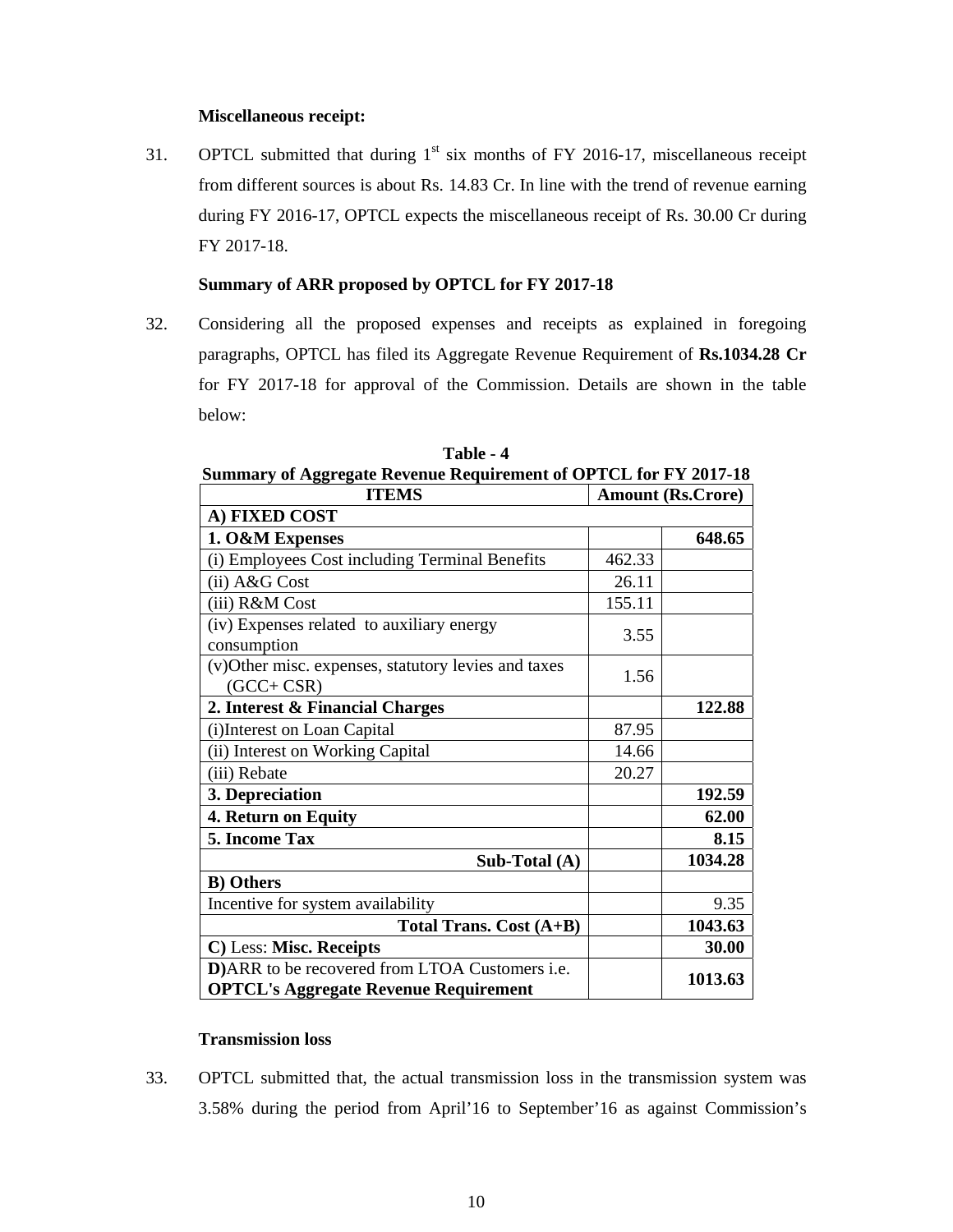approval of 3.70% for FY 2016-17. OPTCL expects the loss level to remain around 3.60% in the current year. The Commission at Para 27 (page 11) of the revised Business Plan order dated 30.07.2016 (Case No. 05/2016) has approved transmission loss of 3.50% for FY 2017-18. Accordingly, OPTCL proposes 3.50% transmission loss during FY 2017-18.

### **OPTCL revenue receipt and deficit in the proposed ARR for FY 2017-18**

34. OPTCL has proposed to transmit 25877 MU power to all four DISCOMs plus Railways during FY 2017-18. OPTCL envisages 150 MU of energy to be transacted in DISCOMs 33kV & 11 kV network for which OPTCL is not entitled to receive any transmission charge as per Commission's order. Hence, total MU to be transmitted in OPTCL network gets reduced to 25727 MU (25877-150) from the total demand projection of DISCOMs and Railways. The revenue to be earned by OPTCL from wheeling of 26282 MU (25727 MU of DISCOMs and Railways + 550 MU of wheeling surplus power of LTOA consumers like IMFA  $\&$  NALCO + 5 MU for supply of emergency and backup power to LTOA like IMFA & NALCO) at the existing transmission tariff of 25 P/U will be Rs.657.05 Crore. Accordingly, there will be a revenue deficit of Rs.356.58 crore (Rs. 1013.63 Cr.-Rs. 657.05Cr.) for OPTCL for FY 2017-18 at the existing transmission tariff of 25 P/U.

## **Proposal for revision of Transmission Tariff/ Wheeling Charges**

- 35. OPTCL submitted that as the same cannot be met from the existing transmission tariff of 25 P/U; Therefore OPTCL has requested to the Commission for approval of :
	- 1. Aggregate Revenue Requirement of Rs.1013.63 Cr.
	- 2. Recovery of Transmission Charge @ 38.57 P/U.
	- 3. Transmission Loss for wheeling as 3.50% on energy drawl

### **Open Access Charges**

36. Besides these Charges, the Open Access customers are also required to pay charges as determined by the Commission as per provisions under OERC (Determination of Open Charges) Regulations 2006. OPTCL has proposed that the Open Access charges for FY 2017-18 as shown in table below.

| 1 apie 5                                             |         |  |
|------------------------------------------------------|---------|--|
| Open Access Charges Proposed by OPTCL for FY 2017-18 |         |  |
| <b>Rs. Per Unit</b><br><b>DETAILS</b>                |         |  |
| Net Aggregate Revenue Requirement (Rs. Cr.)          | 1013.63 |  |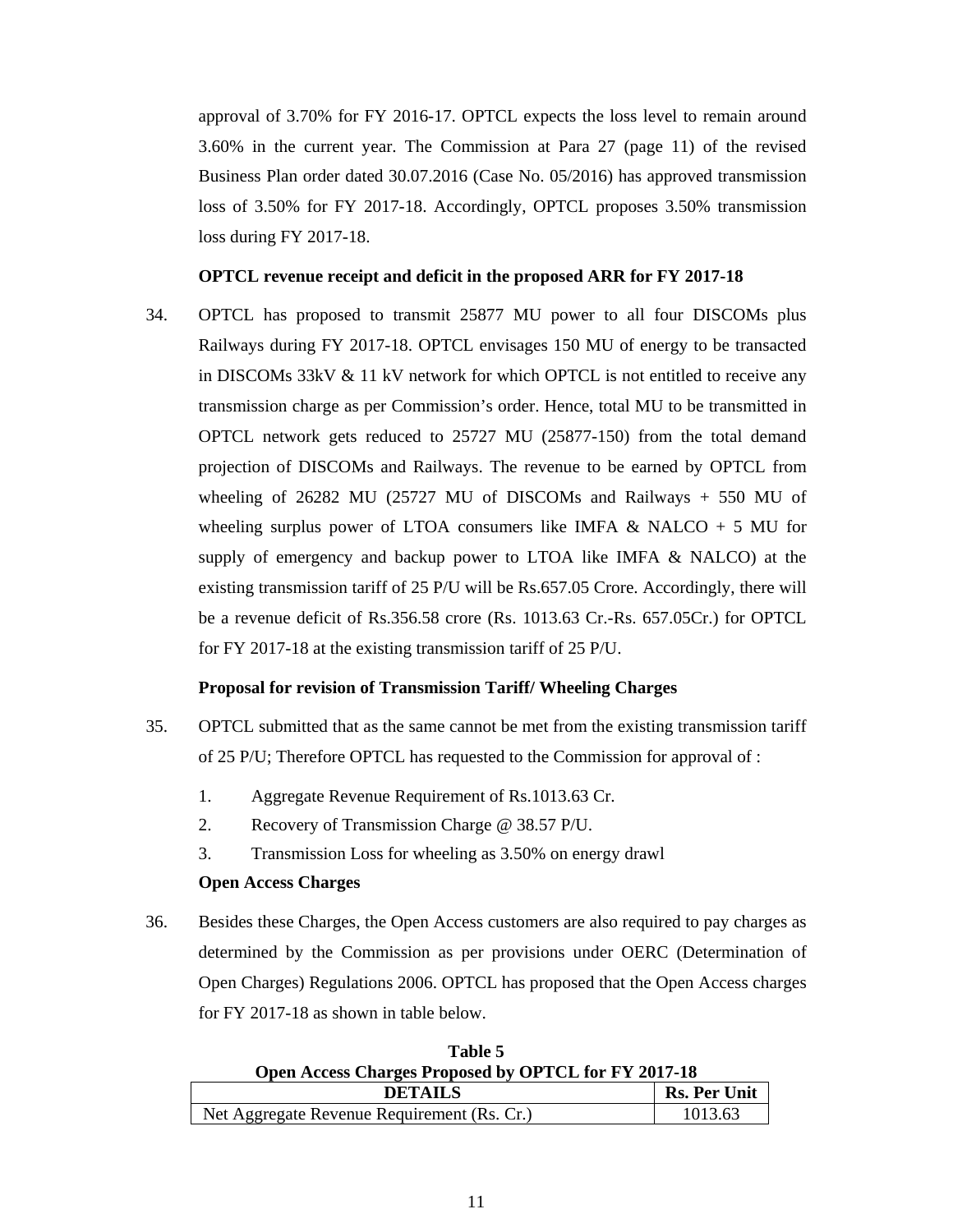| Proposed Energy to be transmitted in OPTCL Network (MU) | 26282 |
|---------------------------------------------------------|-------|
| Proposed Transmission Tariff (P/U)                      | 38.57 |
| Power Flow (Equivalent of 26282MU) in MWs               | 3000  |
| Long term Open Access Charges in terms of Rs./MW/Day    | 9256  |
| Short term Open Access Charges in terms of Rs./MW/Day   | 2314  |

## **Reactive energy charges**

37. OPTCL is in the process of finalization of application for determination of Reactive Energy Charges for FY 2016-17 and the same will be filed before the Hon'ble Commission very shortly. The charges have been worked out as 3 paise/KVARh based on the investment of Rs. 8.9224 Cr. made by OPTCL for procurement and installation of 275 MVAR Capacitor Banks at 20 grid sub-stations (commissioned at 18 S/S and to be commissioned by Dec-2016 at balance 2 S/S). Since during FY 2017-18, there is no plan to install Capacitor Banks at any other grid S/S, OPTCL proposes that 3 paise/kVARh may be approved provisionally as Reactive Energy Charges FY 2017-18.

## **Rebate**

38. On payment of monthly bill, the Open Access Customer shall be entitled to a rebate of 2% of the amount of the monthly bill (excluding arrears), if full payment is made within two working days (excluding holidays under N.I. Act) of the presentation of the bill and 1% of the amount if paid within 30 days of the presentation of the bill.

# **Delayed Payment Surcharge**

39. The monthly charges as calculated above together with other charges and surcharge on account of delayed payments, if any, shall be payable within 30 days from the date of bill. If payment is not made within the said period of 30 days, delayed payment surcharge at the rate of 1.25% per month shall be levied pro-rata for the period of delay from the due date, i.e. from the 31st day of the bill, on the amount remaining unpaid (excluding arrears on account of delayed payment surcharge).

## **Duties and Taxes**

40. The Electricity Duty levied by the Government of Odisha and any other statutory levy/ duty/ tax/ cess/ toll imposed under any law from time to time shall be charged over and above the tariff.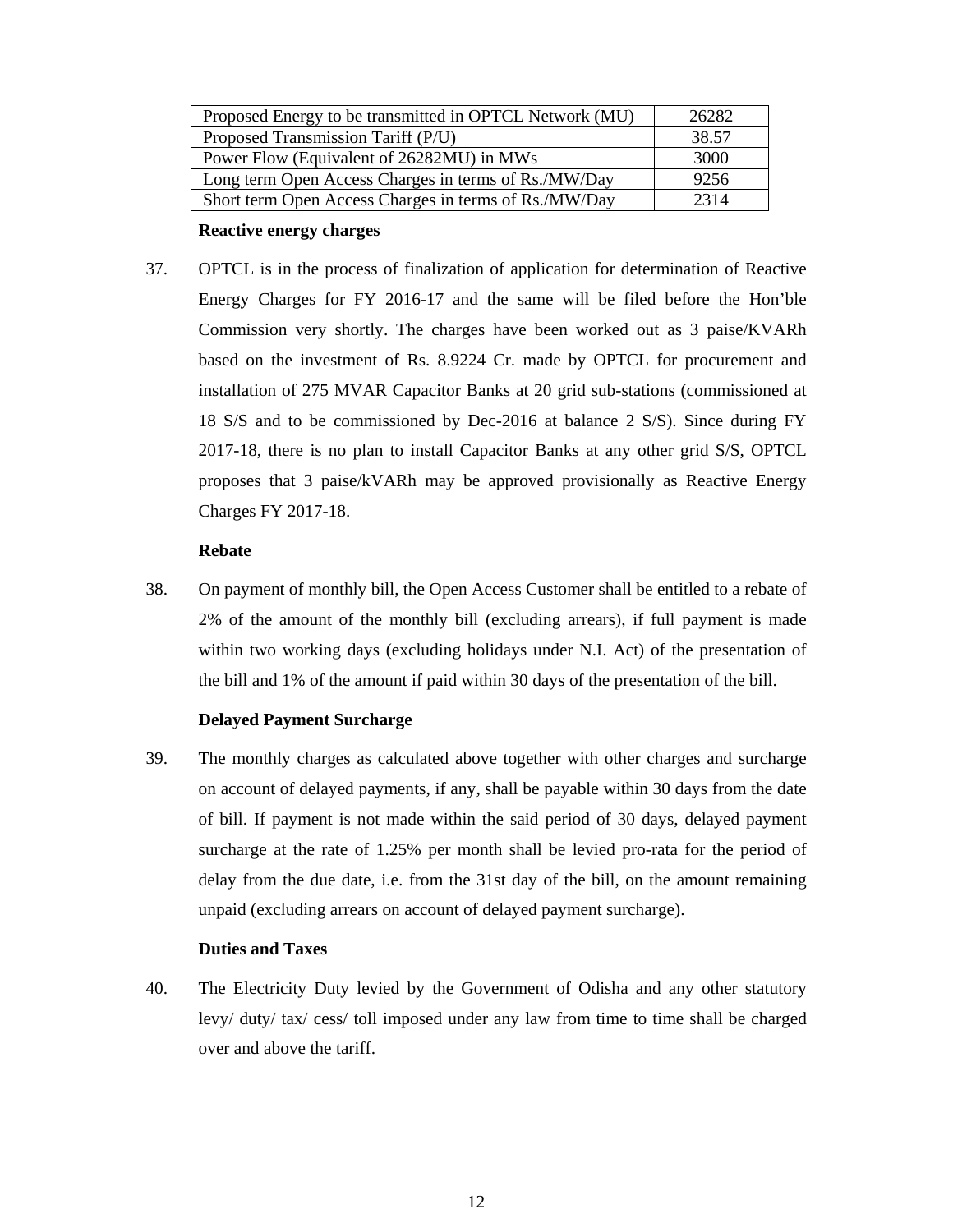## **Additional Submissions by OPTCL**

### **Equating LTOA and STOA charges and introduction of MTOA regime:**

41. As per existing OERC Regulations, STOA customers are liable to pay 25% of the long term transmission charge. Hon'ble Commission may kindly consider to equate long term and short term rates to enable OPTCL to earn more revenue which would be accounted for under Miscellaneous Receipt so as to relieve the long term open access customers resulting downward effect on Retail Supply Tariff. Further, in line with CERC regulations MTOA regime may be introduced in Odisha to have compatibility in inter-state and intra-state Open Access Regulations**.** 

### **Additional Charges from ECoR:**

42. Energy meter data from the power drawal points have to be collected on weekly basis by deploying additional manpower. Hence, OPTCL proposes to collect 10 P/U for the said purpose. Besides drawing unbalanced power, drawal of ECoR will also generate harmonics which shall be absorbed by the OPTCL system. Hence, OPTCL proposes to collect 15 P/U towards compensation.

Hon'ble Commission may approve the proposed charges in the present transmission tariff application to be additionally collected from Railways in FY 2017-18

## **Introduction of Reliability Support Charge for Connectivity**

43. Presently 39 nos. CGPs with total installed capacity of 9460MW are connected to OPTCL system. They are availing start-up/emergency power and accordingly pay the monthly charges as approved by the Hon'ble Commission. But they do not pay any amount to OPTCL availing reliability support of the grid.

In this regard, OPTCL proposes Rs. 1 lakh/MW/annum to be levied on the installed capacity of the CGP for 10 years. The amount so collected from CGPs would be utilised for upstream EHT system upgradation with a view to provide and sustain most reliable services to the CGPs. The expected revenue earning under this head would be about Rs.95 Crore and this amount would cross subsidize the long-term users of the transmission system.

## **Steps taken by OPTCL to reduce interruption**

44. The following actions have been taken by OPTCL to reduce interruption and improve system loss.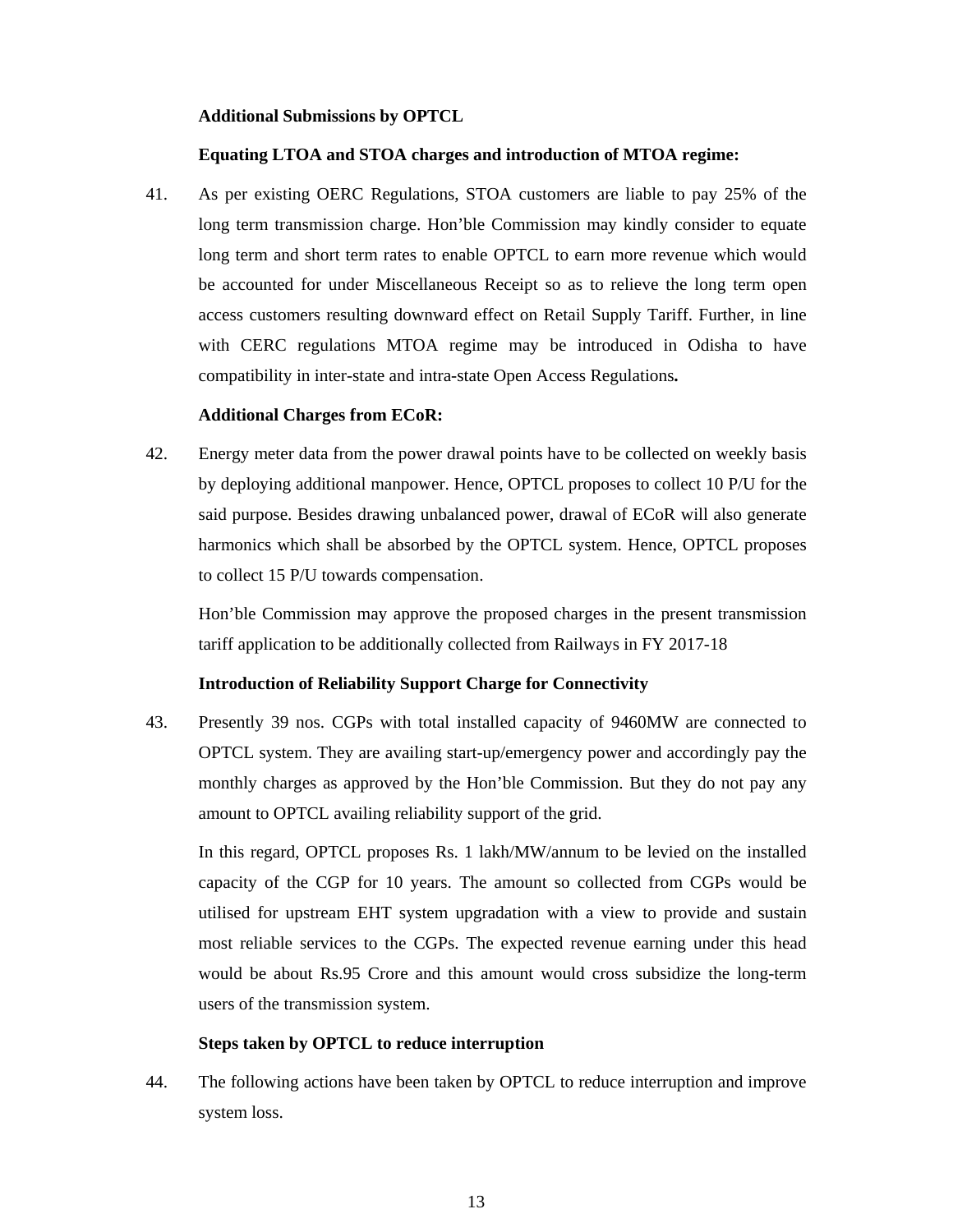- Predictive maintenance of sub-station  $\&$  line equipment using diagnostic testing kits.
- Thermo-vision scanning of lines and subsequent remedial measures.
- Provision of double jumpers at tension locations of lines.
- Replacement of disc insulators with long rod insulators in saline prone areas.
- Improvement of earthing system for lines.
- Replacement of old conductors of some identified lines is in progress such as 220 KV TTPS-Joda Ckt-I, 220 KV Meramundali-Bhanjanagar Ckt-I, 132 KV Bhadrak-Jajpur Road, 132 KV Burla PH-Sambalpur, 132 KV TTPS-Duburi Ckt-II, 132 KV Khurda-Puri, 132 KV Berhampur-Digapahandi, 132 KV Kendrapada-Paradeep DC.
- Further reconductoring of the identified lines to be started after the monsoon. The lines are 132 KV Chainpal-Choudwar Ckt-I, 132 KV Digapahnadi-Mohana, 132 KV Budhipadar-Rajgangpur, 132 KV Burla-Budhipadar Ckt-I, 220 KV TTPS-Joda Ckt-II, 220 KV Meramundali-Bhanjanagar Ckt-II and 132 KV TTPS-Duburi Ckt-I.
- For quick restoration of power supply, OPTCL has deployed emergency restoration gangs at strategic locations to attend breakdown with minimum time delay. Further, adequate stock of ERS Towers has been maintained for use during contingent situation arising out of tower failures.
- Tangible steps have been taken by OPTCL to address issue of congestion in critically loaded lines. These are enumerated below :
	- $\checkmark$  Loading constraints on 132 KV Chandaka-Mancheswar and Chandaka-Ransinghpur lines have been solved by conversion of ACSR conductors to HTLS conductors.
	- $\checkmark$  In order to increase power transfer capacity of identified lines, it has been planned to replace the existing line conductor with HTLS. Those lines are 132 KV Mendhasal-Khurda, 132 KV Joda-Barbil, 132 KV Ransinghpur-Badagada, 132 KV BadagadaNimapada and 132 KV Nimapada-Chandaka.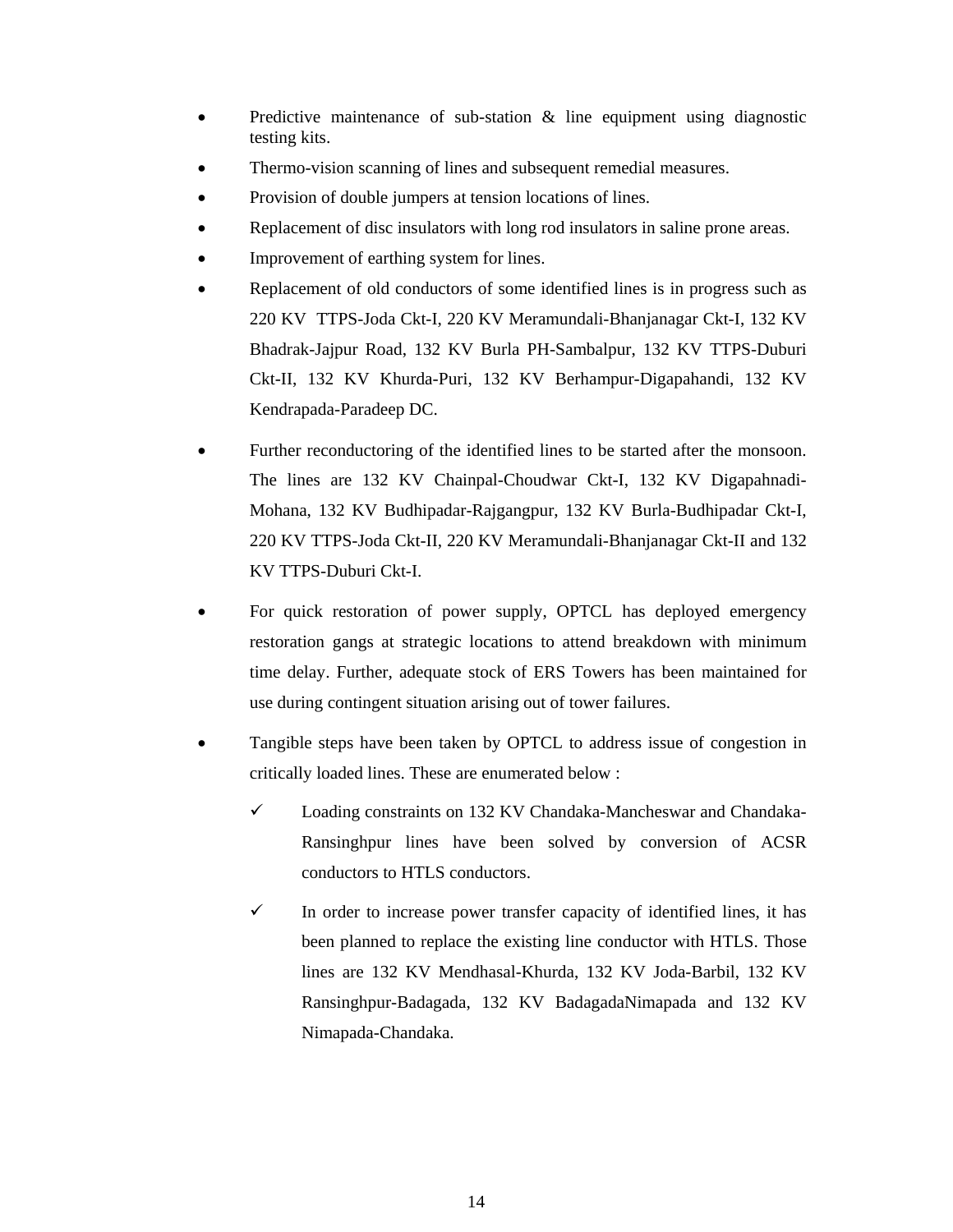- $\checkmark$  OPTCL has awarded contracts for up-rating of conductors from ACSR to HTLS of 132 KV Joda-Barbil and 132 KV Mendhasal-Khurda Lines.
- $\checkmark$  Work is in progress for conversion of SC lines DC lines in respect of 132 KV Akhusingh-Paralakhemundi, 132 KV New Bolangir-Patnagarh, 132 KV New Bolangir-Sonepur, 132 KV Jajpur Road-Anandpur, 132 KV Paradeep-Jagatsinghpur which would further improve the loading capacity.
- $\checkmark$  400 KV Meramundali-Vendanta DC line has been commissioned.
- 9 400 KV Meramundali-New Duburi DC line has been commissioned.
- $\checkmark$  220 KV Atri-Samangara(Puri) line has been commissioned and LILO of 220 KV Atri-Samangara (Puri) line at Pandiabil is in progress.
- $\checkmark$  Besides above, a number of schemes like "Conversion of Radial to Ring System", "Conversion of S/C lines to D/C", "Up-rating of Conductors" etc. have been planned by OPTCL for enhancement of capacity as well as reliability of the transmission system.

## **CAPEX for New Projects**

45. In addition to this petition for approval of ARR, OPTCL has proposed to spend Rs.1144.01 crore towards Capital Expenditure (CAPEX) on new projects in different streams of activities like O&M, Telecom, IT, Construction and Civil Works during FY 2017-18. The detail proposal of OPTCL for CAPEX are shown in **Annexure-I.** 

# **VIEWS OF CONSUMER COUNSEL, ON TRANSMISSION TARIFF PROPOSAL OF OPTCL FOR 2017-18 (PARA 46 TO 50)**

46. The Licensee was allowed in the beginning of the hearing to give a power point presentation regarding its ARR and tariff application for the FY 2017-18. World Institute of Sustainable Energy (WISE), Pune appointed as Consumer Counsel put up queries and objections regarding ARR and tariff filing of OPTCL. The objectors also placed their views before the Commission.

## **Analysis of the Proposal by Consumer Counsel**

47. WISE acting as Consumer Counsel had analyzed the application of the licensee and important observations are presented below.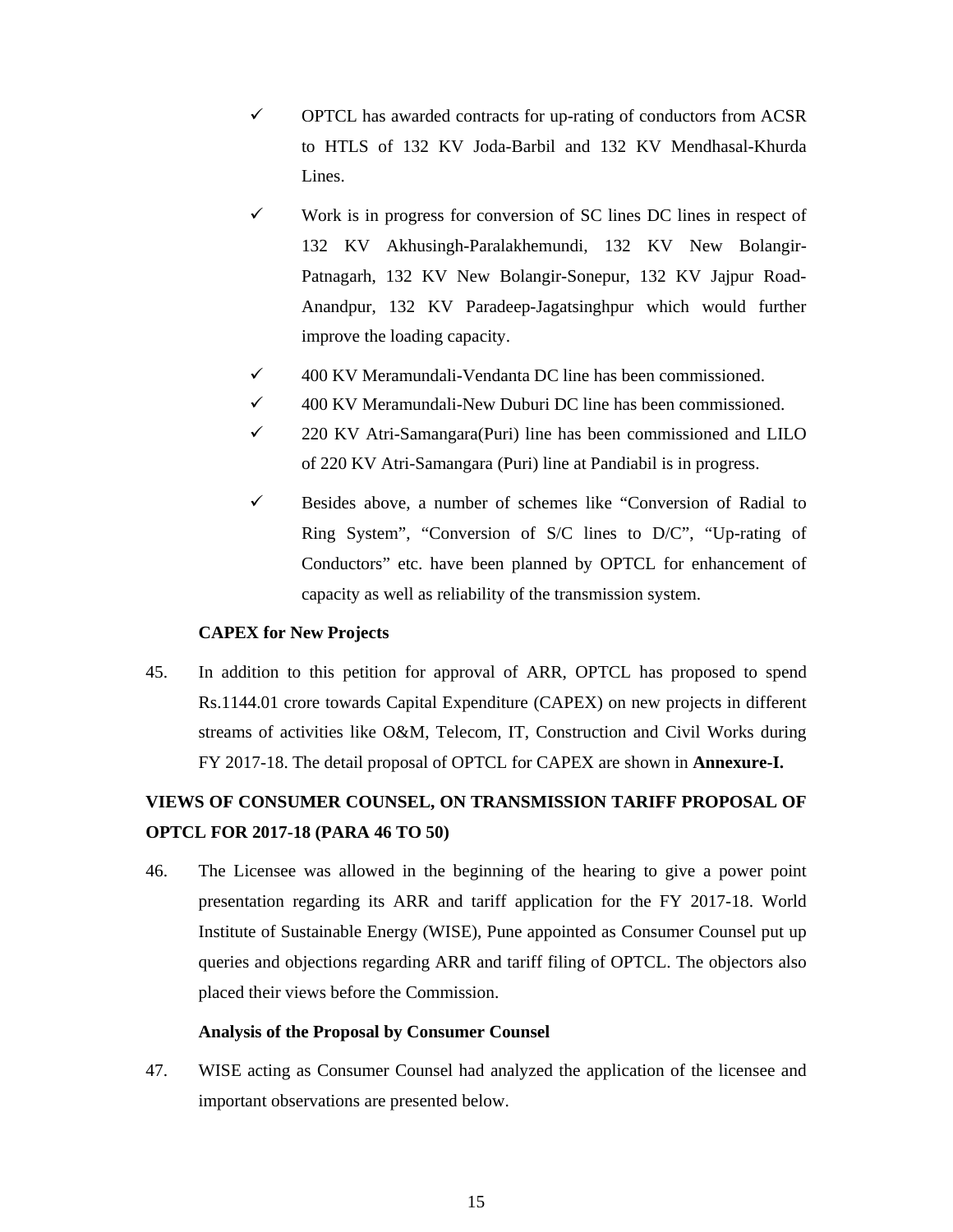### **Annual Revenue Requirement**

- 48. OPTCL has projected its revenue requirement for FY 2017-18 at about 62.64% more than that approved for FY 2016-17. In FY 2016-17, the total ARR was reduced by 1.22% from approved ARR for FY 2015-16.
- 49. It includes the increase in Employee Cost (58.03%) R&M Cost (40.26%), A&G cost (5.88%), interest on loan capital (48.97%), depreciation (89.84%) and incentive (87.00%). The comparative figures of components of ARR are given in the table below.

| Comparative Annual Revenue Requirement of Or FCL (RS. Crore)                                    |         |                                   |               |                       |                       |
|-------------------------------------------------------------------------------------------------|---------|-----------------------------------|---------------|-----------------------|-----------------------|
|                                                                                                 |         | <b>Approved Approved Proposal</b> |               | FY 2016-17 FY 2017-18 |                       |
| <b>ITEMS</b>                                                                                    | for FY  | for FY                            | for FY        | <b>VS</b>             | <b>VS</b>             |
|                                                                                                 | 2015-16 | 2016-17                           | 2017-18       |                       | FY 2015-16 FY 2016-17 |
| <b>Employees Cost incl. Terminal Benefits</b>                                                   | 305.23  |                                   | 292.55 462.33 | $-4.15%$              | 58.03%                |
| A&G Cost                                                                                        | 24.37   | 24.66                             | 26.11         | 1.19%                 | 5.88%                 |
| R&M Cost                                                                                        | 108     |                                   | 110.59 155.11 | 2.40%                 | 40.26%                |
| Expenses related<br>to auxiliary energy<br>consumption                                          |         | 0                                 | 3.55          |                       |                       |
| Other misc. expenses, statutory levies and<br>taxes $(GCC + CSR)$                               | 1.22    | 0.98                              | 1.56          | $-19.67\%$            | 59.18%                |
| Interest on Loan Capital                                                                        | 40.93   | 59.04                             | 87.95         | 44.25%                | 48.97%                |
| <b>Interest on Working Capital</b>                                                              |         |                                   | 14.66         |                       |                       |
| Rebate                                                                                          | 12.61   | 12.5                              | 20.27         | $-0.87%$              | 62.16%                |
| Depreciation                                                                                    | 107.48  | 101.45                            | 192.59        | $-5.61%$              | 89.84%                |
| Return on Equity Including Income Tax                                                           | 52.1    | 62.03                             | 70.15         | 19.06%                | 13.09%                |
| Incentive for system availability                                                               |         |                                   | 9.35          | 0.00%                 | 87.00%                |
| <b>Total</b>                                                                                    | 656.94  |                                   | 668.81043.63  | 1.81%                 | 56.05%                |
| Less Misc. Receipts                                                                             | 26      | 45.55                             | 30            | 75.19%                | $-34.14%$             |
| ARR to be recovered from LTOA<br>Customers i.e. OPTCL's Aggregate<br><b>Revenue Requirement</b> | 630.94  | 623.25                            | 1013.6<br>3   | $-1.22%$              | 62.64%                |
| Transmission Charges (P/U)                                                                      | 25      | 25                                | 38.57         | 0.00%                 | 54.28%                |

Table 6<br>**a Bequirement of OPTCL (Bs. Crore)** Comparative Annual Revenue

50. The significant increase in all expenses as mentioned above would impose excessive burden on the general consumers of the state, as this would be passed on to the ultimate users through GRIDCO and DISCOMs. Transmission loss should be fixed at a reasonable level. Therefore, there is a need to review the following expenses for the benefit of the consumers: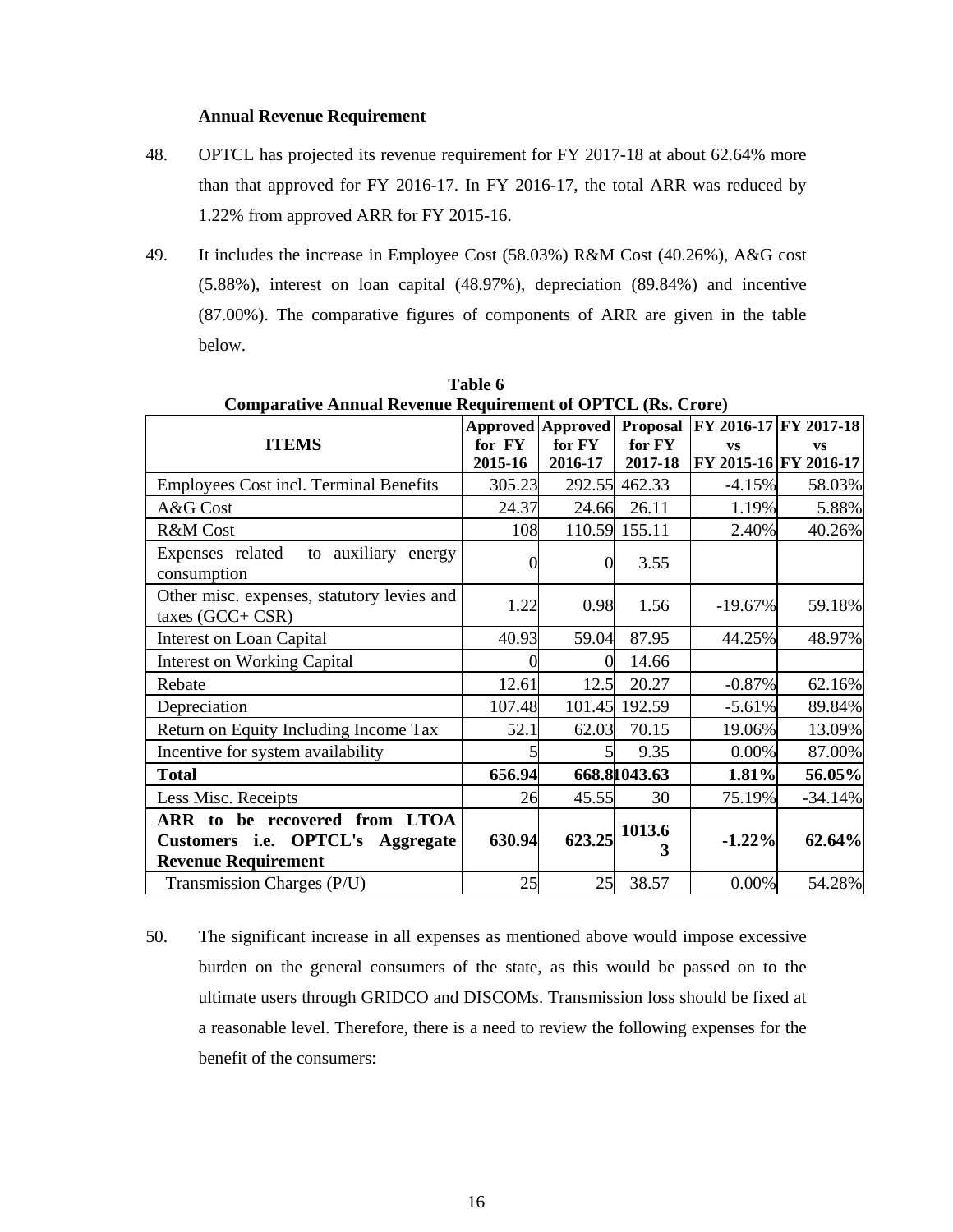Employee cost incl. terminal benefits and pension, R&M expenses, A&G expenses, Interest on new loan to be disbursed to OPTCL and old state govt. Loans, depreciation, RoE and Interest on working capital.

# **VIEWS OF OBJECTORS ON TRANSMISSION TARIFF APPLICATION OF OPTCL FOR FY 2017-18 (PARA 51 TO 88)**

### **Transmission Loss**

- 51. OPTCL have not yet identified the areas where loss is maximum, so as to formulate action plans for loss reduction. OPTCL should inform the methodology adopted to estimate the transmission loss for every year.
- 52. OPTCL should have under taken energy audit of lines and sub-stations to know the quantum of transmission loss in the system. Proposing the transmission loss arbitrarily without giving the breakup of the losses in different feeders and equipments of transmission system is not appropriate. The Standard of performance of OPTCL transmission system should be monitored by third party auditor to assess the actual performance. The transmission Loss to be adopted as 3%, the objectors added.
- 53. As the load growth in last few years has not been substantial and number of 132kV, 220 kV lines have been commissioned; OPTCL should have achieved transmission losses of 2.5% by now. Hence it is requested not to allow transmission losses more than 2.5% at least from this year onwards.
- 54. One of the objectors submitted that OPTCL is not planning for strengthening the transmission system to reduce the losses. The Commission may direct a proper study, through independent agency to determine actual transmission loss.
- 55. One objector submits that the Commission may allow transmission loss @1.50% (national level of transmission loss as done by PGCIL).

### **Human Resource Expenses/ Employee Cost**

56. Objectors proposed that OPTCL may submit the audited balance sheet, P/L Statement and along with auditor report for FY 2015-16. Till then the commission may consider manpower cost as adopted in FY 2016-17 and approve for FY 2017-18. Hence Employee Cost for FY 2017-18 may be approved at Rs. 292.55 Crore.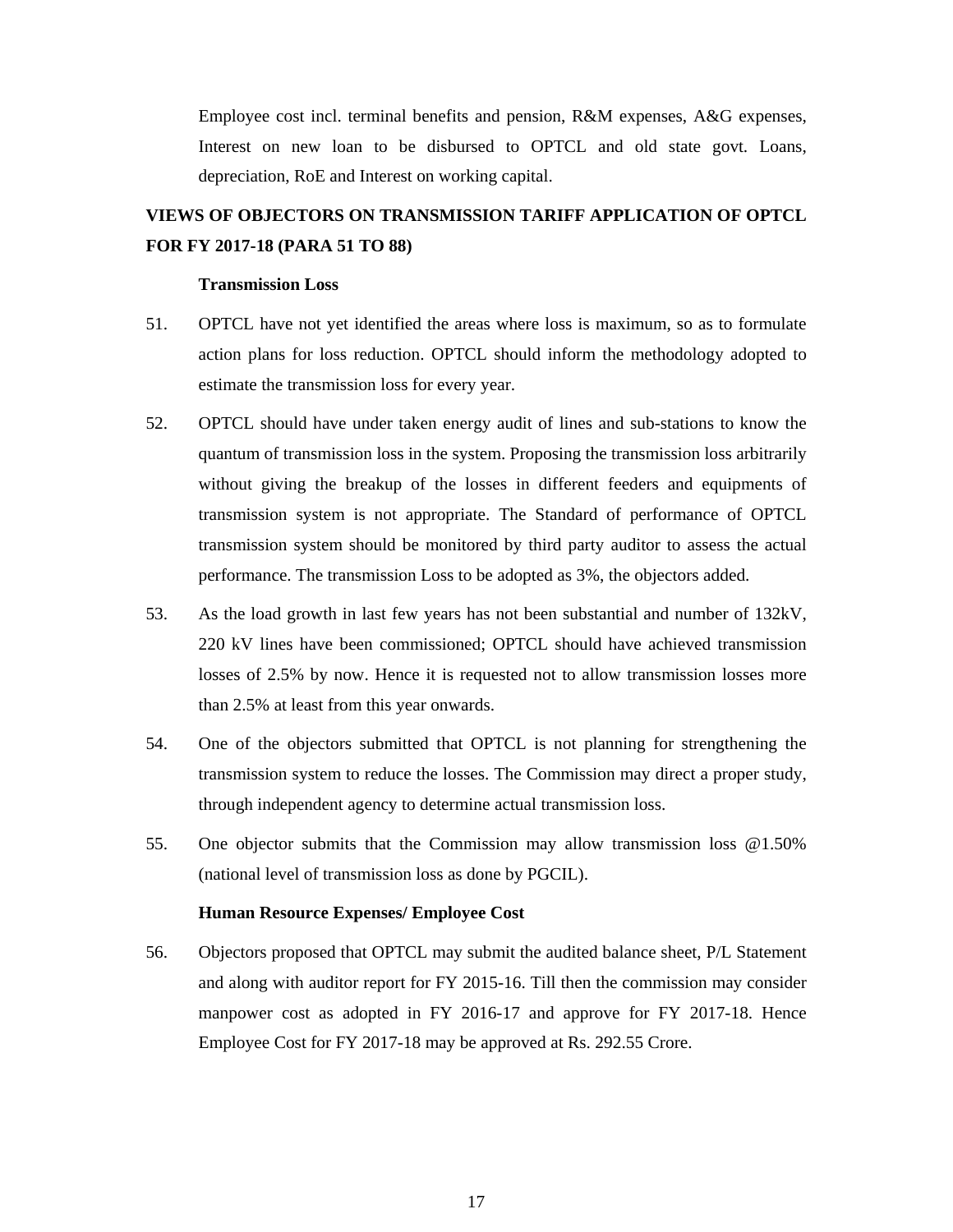- 57. Another objector submitted that the Commission may direct OPTCL to submit an action plan for recruiting the sanctioned strength and filling up the Director level posts.
- 58. They added that, while performance of OPTCL is poor because of inefficiency, it is not wise to go for new recruitments and hence proposal to add new manpower as well as expenditure on account of  $7<sup>th</sup>$  pay commission may be rejected.

### **A&G expenses**

- 59. One objector sought OPTCL to justify why they have always crossed the approved expenses without obtaining necessary consent from the Commission.
- 60. Another submitted that WPI index for electricity fell by 2 i.e. 1.15% from its base value at FY 2015-16. Hence the Commission may allow only 1.15% reduction and A&G expenses may be approved at Rs. 24.38 Crore.

### **Interest on loan capital**

- 61. Out of projected interest on loan capital, State Govt. loan (Rs.0.26 crore) and Govt. of Odisha Bond (Rs.26 crore) may not be considered for interest on loan as per earlier tariff orders. Interest on new loan, during 2017-18, it anticipated may be trued up as per audited accounts pertaining to that period. The Commission may approve to the extent of Rs. 58.04 Crore towards Interest on Loan Capital.
- 62. One of the objectors submitted that there is now significant reduction in interest rates due to demonetization, hence the Commission may consider lower interest on loan capital of OPTCL and also OPTCL may swap loans to lower interest rates.

### **Depreciation**

- 63. The huge increase in depreciation is due to artificial increase in capital base which is based on proposed expenditure to be made during year 2017-18. Objectors requested not to allow any capitalization unless the work is completed and commissioning has been declared.
- 64. One objector submitted that no depreciation should be calculated on the projected cost of Rs. 1419.08 Crore to be spent in FY 2017-18. Depreciation may be approved below Rs.107.48 crore i.e. at Rs. 90 Crore for FY 2017-18.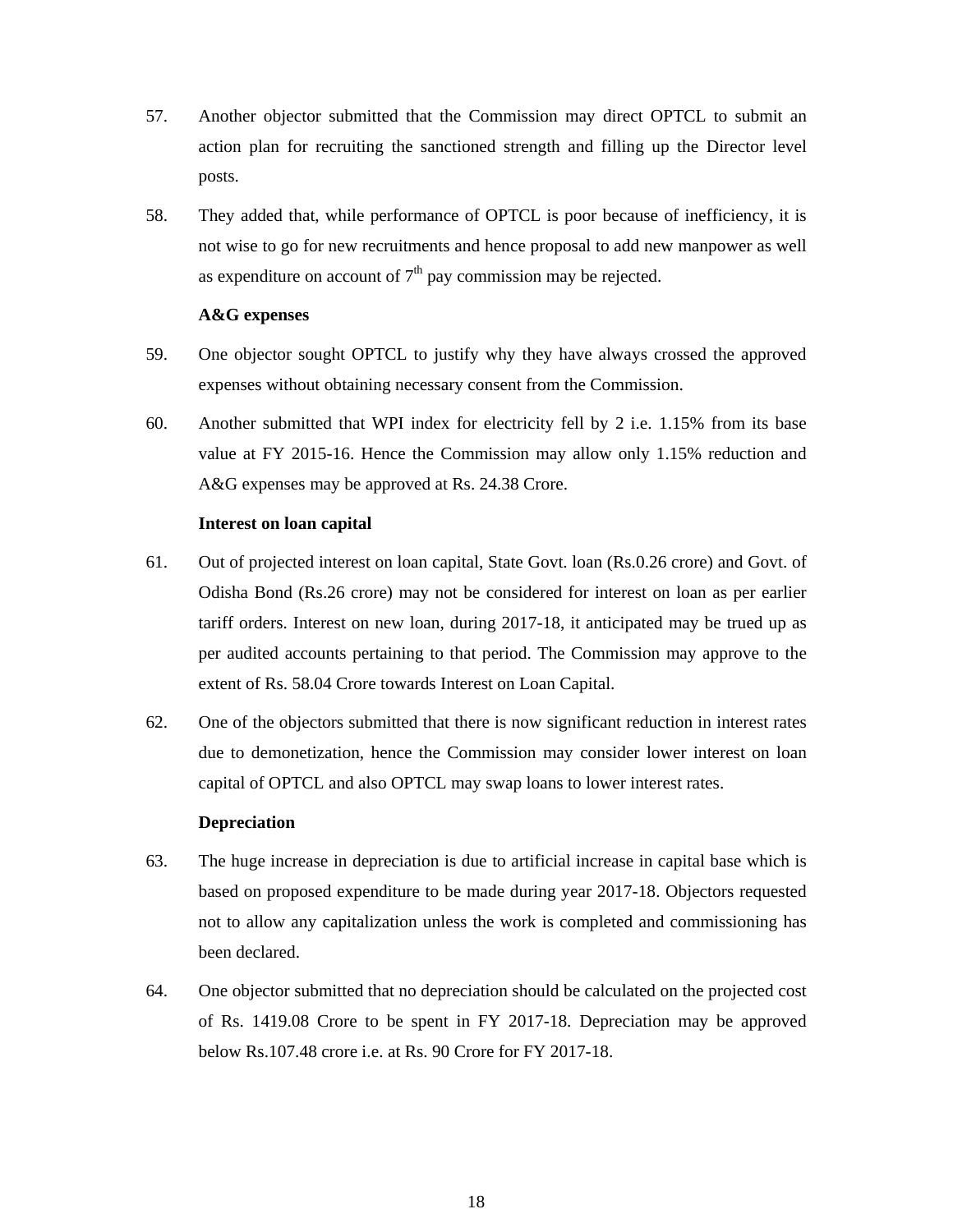## **R&M expenses**

- 65. According to Regulation 8.15 and 8.16 of Transmission Tariff Regulations the R&M expenses would be allowed at the rate of 2.5% of Gross Fixed Assets. But from 2011- 12 onwards the actual assets addition is much below than the projected. Hence it is submitted that projected assets should not be considered for computation, rather actual assets may be considered. R&M expenses may be approved at Rs. 55.29 Crore or below against proposed Rs. 155.11 Crore.
- 66. Objectors submitted that OPTCL is providing equipment of capital nature under R&M costs. The O&M expenses should, vide clause 8.2(c) of the OERC (Terms and Conditions for Determination of Transmission Tariff) Regulations, 2014 include only the repairs and maintenance and not replacement of major equipments.
- 67. OPTCL should carry out 'Comprehensive Renovation' activities which will prevent sudden and total breakdown of the system. 'Comprehensive Renovations' refers to carrying out remaining life assessment of all equipments and replacement required for life extension.

## **O&M Expenses**

68. OPTCL has to produce why funds allotted for O&M are not fully utilized.

## **Return on Equity**

69. At present only Rs. 350 Crore equity has been received by OPTCL from state government till date. Hence, RoE to be calculated on Rs.350 Crore @15.5% and accordingly may be approved at Rs. 54.25 Crore for FY 2017-18.

## **Interest on working capital**

70. Transmission charges is the first charge being recovered from monthly BSP bill of DOSCOMs. There is no need for working capital as OPTCL has surplus fund available with it. So, interest on working capital may be disallowed.

## **Incentive for System Availability**

71. Transmission system availability should be fixed at minimum value of 99% above which OPTCL will be eligible for incentive instead of 98%. OPTCL has proposed to use incentive amount to increase motivation level of employees which is against last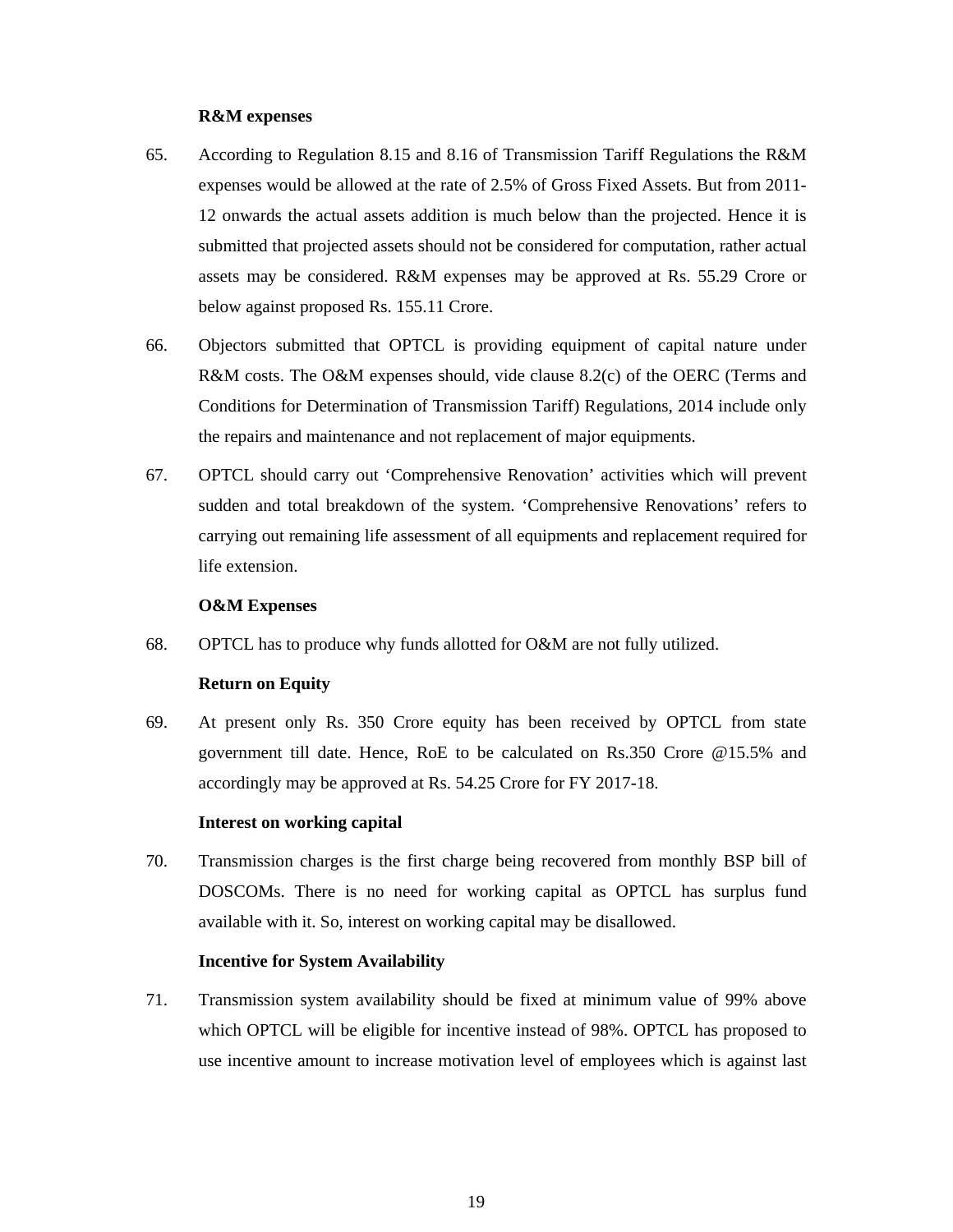year's commission's direction. Further, this revenue is not required by OPTCL and hence may not be approved.

## **Misc receipt**

- 72. Actual revenue earned from wheeling, STOA, STU charges is much lower than approved in 2015-16. OPTCL is requested to submit the details of further scrutiny and prudence check. Also OPTCL is requested to submit detail note on various projects implemented by its PMU, supervision charges (6%) payable by government and actual received.
- 73. One objector submits that; the commission may calculate 'Misc. Receipts' on higher side (@ Rs. 60 Crore) and pass the same for FY 2017-18.

# **Annual Revenue Requirement and Transmission Charges**

- 74. One objector submitted that ARR for FY 2017-18 may be approved at Rs 514.51 crore against proposed Rs. 1013.63 Crore. The proposed tariff is very high and will adversely affect the RST resulting in huge burden on consumers. Considering energy to be handled as 30177 MU as approved by OERC in case of LTDF for the period FY 2015-16 to FY 2023-24 the transmission charges would be 17.05 P/U.
- 75. The Commission may critically examine the proposal of OPTCL and reduce Transmission Charges to 23 P/U for FY 2017-18. R&M expenses should be considered after verifying actual expenses till end of  $3<sup>rd</sup>$  quarter of FY 2016-17.
- 76. Another submission was that the Commission may allow the transmission charges of 20 P/U for FY 2017-18.

## **Open access charges**

- 77. OPTCL has given the proposal to consider the LT transmission charges and ST transmission charges considering Net Proposed Transmission Cost (NPTC) which is erroneous; instead this may be corrected as Net Approved Transmission Cost as per OERC (Determination of Open Access Charges) Regulations 2006.
- 78. OPTCL's proposal to equate STOA and LTOA charges contravenes the Open Access regulations. In STOA the transmission availability is not guaranteed and same is allotted if there is margin available in system. Hence STOA charges should always be lower than LTOA.
- 79. One objector submits that SLDC is making reference to OPTCL, before permitting Open Access leading to considerable delay.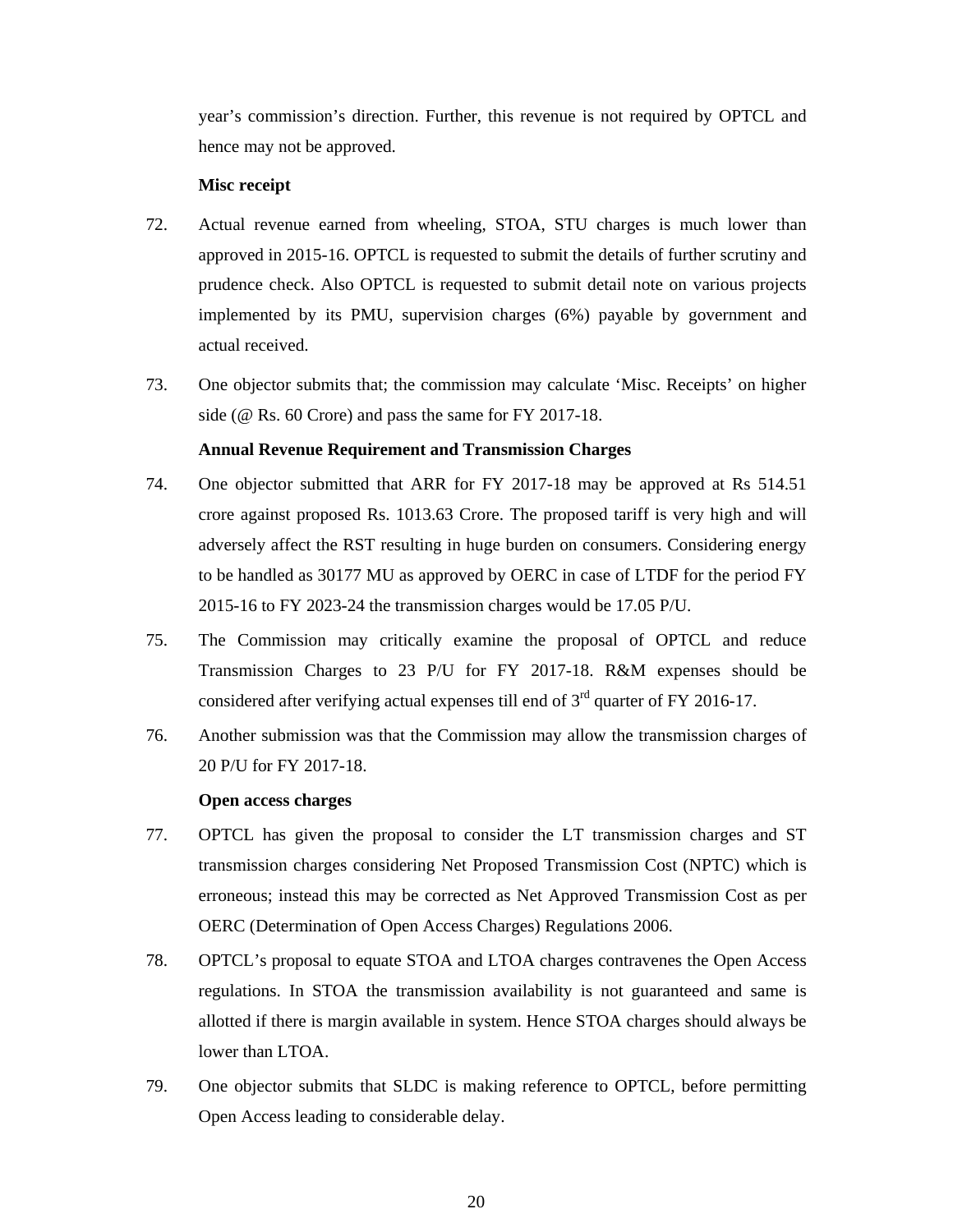## **Reliability Support Charge for Connectivity**

80. One objector submitted that there is no such provision in the Transmission Tariff Regulation and against the spirit of The Electricity Act 2003; hence the proposal should be rejected.

### **Other Issues**

- 81. Sum Objectors submitted that, application submitted by OPTCL are supported by falsified facts/figures/data.
- 82. One of the objectors prayed that each year's truing up exercise and business plan approval should be carried out by the Commission through a process of public hearing.
- 83. OPTCL should try to harness state's share power (50%) from Machhkund Hydro Electric Project.
- 84. The Commission may also crosscheck the annual rate of failure and burnt of DTRs and initiate proper investigation about purchase of substandard DTRs as deemed fit.
- 85. The Commission may direct OPTCL to give an undertaking through Affidavit that they would supply quality power at proper voltage to all the consumers of the State, which has not been supplied during FY 2016-17. All lines and substations are well equipped to give quality power supply and evacuate all the state quota from IPPs and CGPs during FY 2017-18.
- 86. OPTCL has to produce details of S/s already being constructed and connected to the grid for better voltage. S/s and lines have not yet replaced since 10 years, expenditure on above under different schemes and overloaded lines and S/s. OPTCL has to produce the details of lines and S/s connected to different IPPs and evacuates all the power inside the State of Odisha
- 87. OPTCL has to produce the status report about the joint venture companies formed by OPTCL to evacuate power inside the State of Odisha.
- 88. Unless sufficient reason exist, the inflation in cost due to delay should not be allowed.

## **REJOINDER BY OPTCL TO THE QUERY OF OBJECTORS (PARA 89 TO 148)**

89. In response to the views of objectors on the ARR and Tariff Application of OPTCL for 2017-18, OPTCL had filed rejoinders for the same. The response of OPTCL has been broadly classified into the following issues.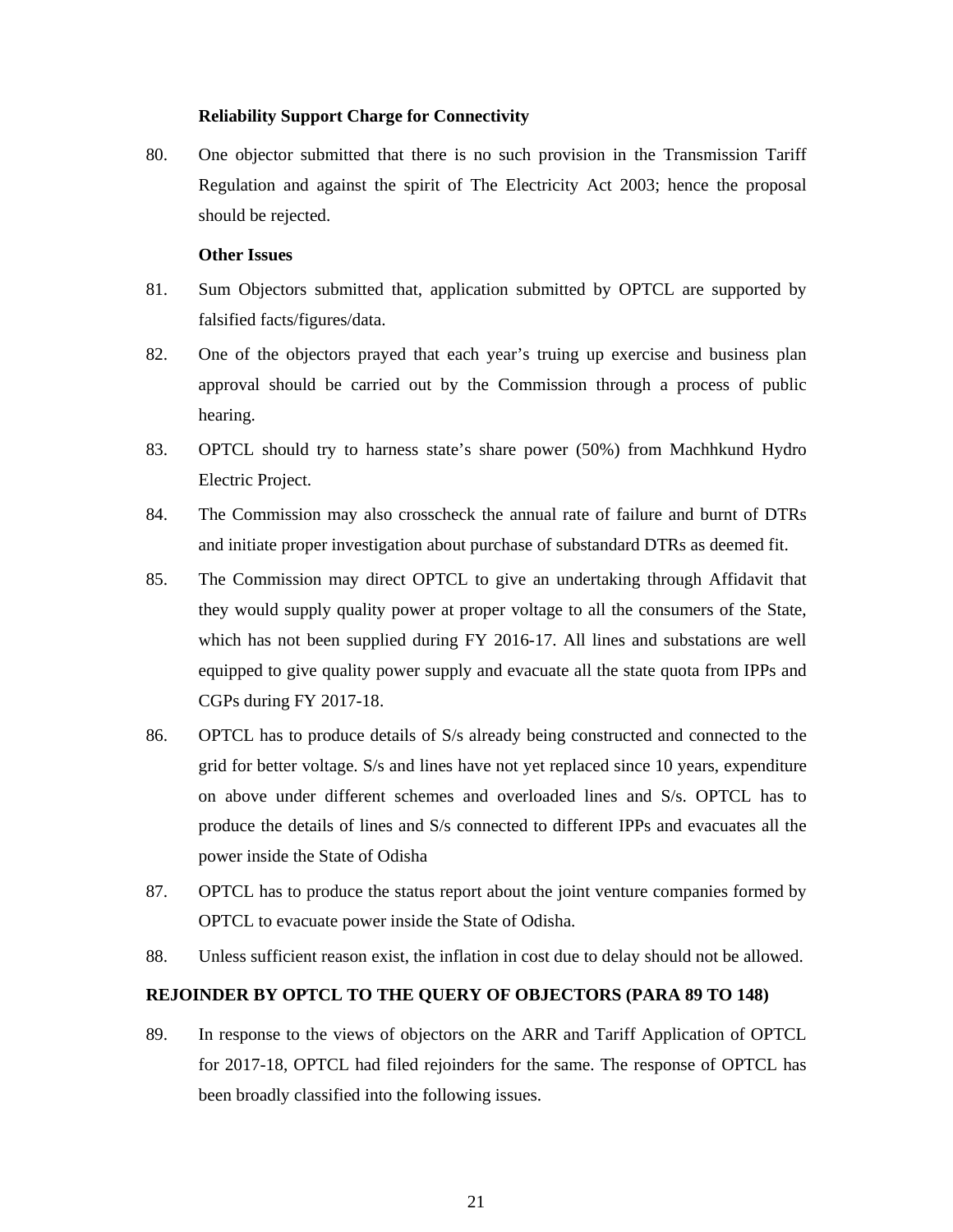### **Transmission Loss**

90. The Table below indicates the transmission loss approved by the Commission for the last 9 years vis-à-vis actual transmission loss occurred in OPTCL's EHT network is given in the table below.

| Transmission loss in Of ICL network |                      |               |  |  |
|-------------------------------------|----------------------|---------------|--|--|
| Year                                | <b>OERC</b> Approval | <b>Actual</b> |  |  |
| 2007-08                             | 5.00%                | 4.82%         |  |  |
| 2008-09                             | 4.50%                | 4.52%         |  |  |
| 2009-10                             | 4.00%                | 4.11%         |  |  |
| 2010-11                             | 4.00%                | 3.93%         |  |  |
| 2011-12                             | 3.90%                | 3.88%         |  |  |
| 2012-13                             | 3.80%                | 3.84%         |  |  |
| 2013-14                             | 3.80%                | 3.79%         |  |  |
| 2014-15                             | 3.75%                | 3.73%         |  |  |
| 2015-16                             | 3.75%                | 3.67%         |  |  |

**Table - 7 Transmission loss in OPTCL network** 

- 91. The detailed calculation of Transmission Loss of 3.67% for 2015-16 and 3.58% for the period April to September'16 ( $1<sup>st</sup>$  6 months of FY 2016-17) in OERC approved format T-6 have been enclosed with the ARR application at pages 125-126 respectively. The transmission loss has been estimated on the basis of energy flow data. Based on the present trend, OPTCL has proposed the Transmission Loss of 3.50% for the ensuing year 2017-18.
- 92. The transmission loss is purely a technical loss and is a function of real time injection of power by a number of generators, system configuration and power flow requirements at different load centres. Thus, OPTCL has no control over the same at any point of time. The transmission system of OPTCL operates as an integral part of the Eastern Regional Grid to serve the internal demand of the State as well as to carry out import and export of power depending upon the system demand. In view of the increasing demand for power at an accelerated pace due to ongoing industrialization and implementation of central & state sponsored schemes like DDUGJY, BGJY, BSVY, 24x7 Power For All etc. in Odisha, there will be increased flow of power in the OPTCL transmission network contributing to increased transmission loss.
- 93. Over the years OPTCL has been continuously undertaking construction of new lines & sub-stations, up-gradation of capacity of the existing system, installation of capacitor banks for strengthening of the transmission infrastructure with an objective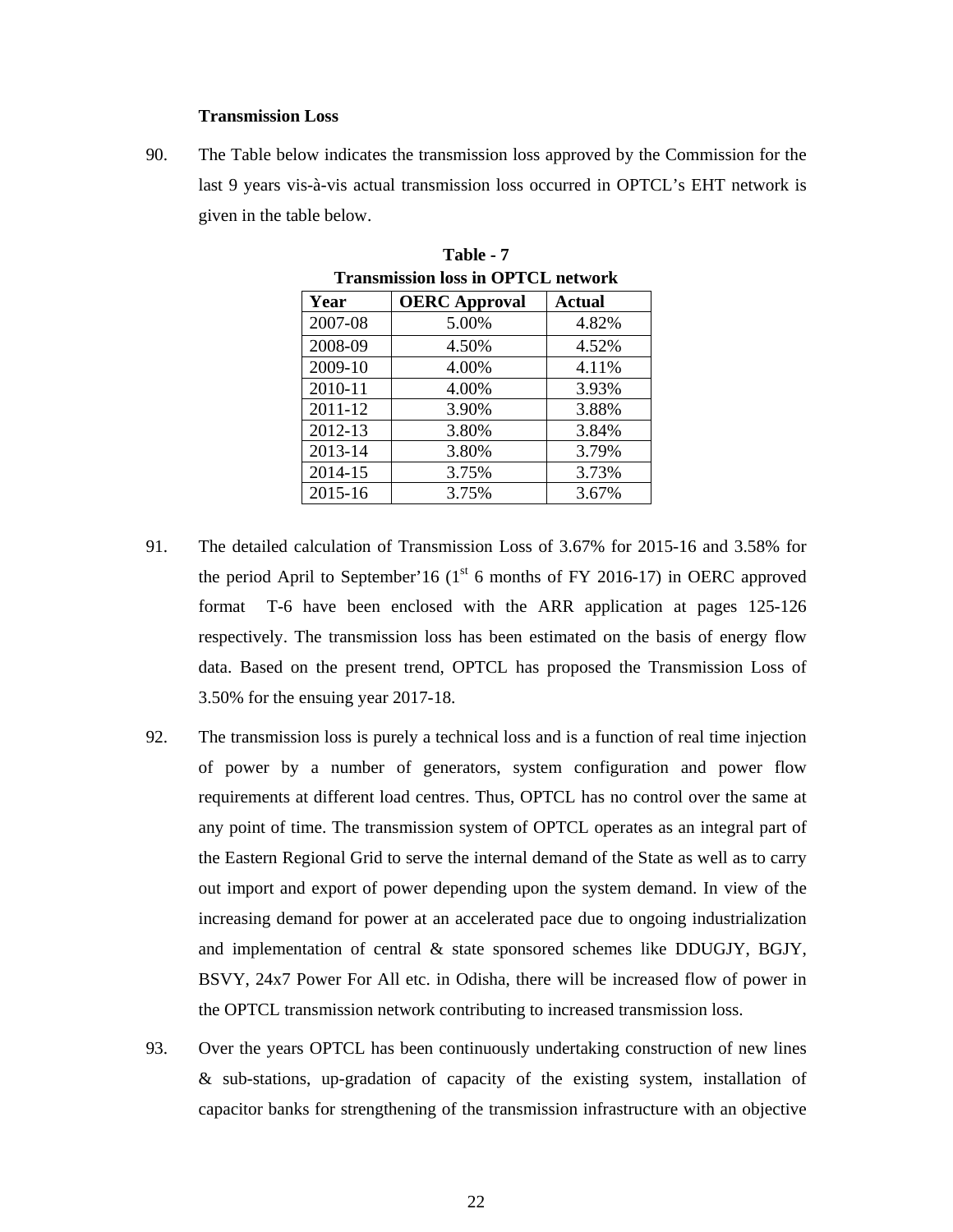of meeting the future demand, reliability as well as quality of power supply and reduction of transmission loss. As a result, the transmission loss is gradually reducing over the years as evident from the data on transmission loss shown in the above Table.

- 94. OPTCL would like to further submit that the transmission loss in OPTCL system is one of the lowest in the country compared to other transmission utilities.
- 95. The Commission at Para 27 (page 11) of the revised Business Plan order dated 30.07.2016 (Case No. 05/2016) has approved transmission loss of 3.50% for FY 2017-18. In view of the reducing trend of transmission loss level, OPTCL expects the loss level to remain around 3.60% in the current year. Accordingly, OPTCL proposes **3.50%** transmission loss during FY 2017-18.Hence, OPTCL does not agree with the suggestion of the Objector to approve transmission loss of 3% or lesser.

### **Steps taken for Energy Audit**

96. OPTCL have already installed 580 nos., 0.2s accuracy class, ABT Compliant Energy Meters at identified points to meet the requirement for Energy Auditing as well as Billing. Monthly data enables OPTCL for assessing the individual transmission element wise losses (i.e. across Power Tfr., Auto Tfr. & EHT lines etc.) and accordingly remedial action is taken. However, discrepancies in respect of Metering Convention & Accuracy Class of Instrument Transformers have been identified at certain locations and are being sorted out.

## **Conversion of SC lines to DC lines**

- 97. OPTCL acknowledges the suggestions of the Objector to convert all SC lines to DC lines. OPTCL has already taken up said initiative and work in respect of the following 6 nos. 132kV SC lines will be completed during 2016-17.
	- 1. 132kV Jajpur Road-Anandpur
	- 2. 132kV New Bolangir-Patnagarh
	- 3. 132kV New Bolangir-Sonepur
	- 4. 132kV Akhusingh-Paralakhemundi
	- 5. 132kV Paradeep- Jagatsinghpur
	- 6. 132kV Jayanagar-Sunabeda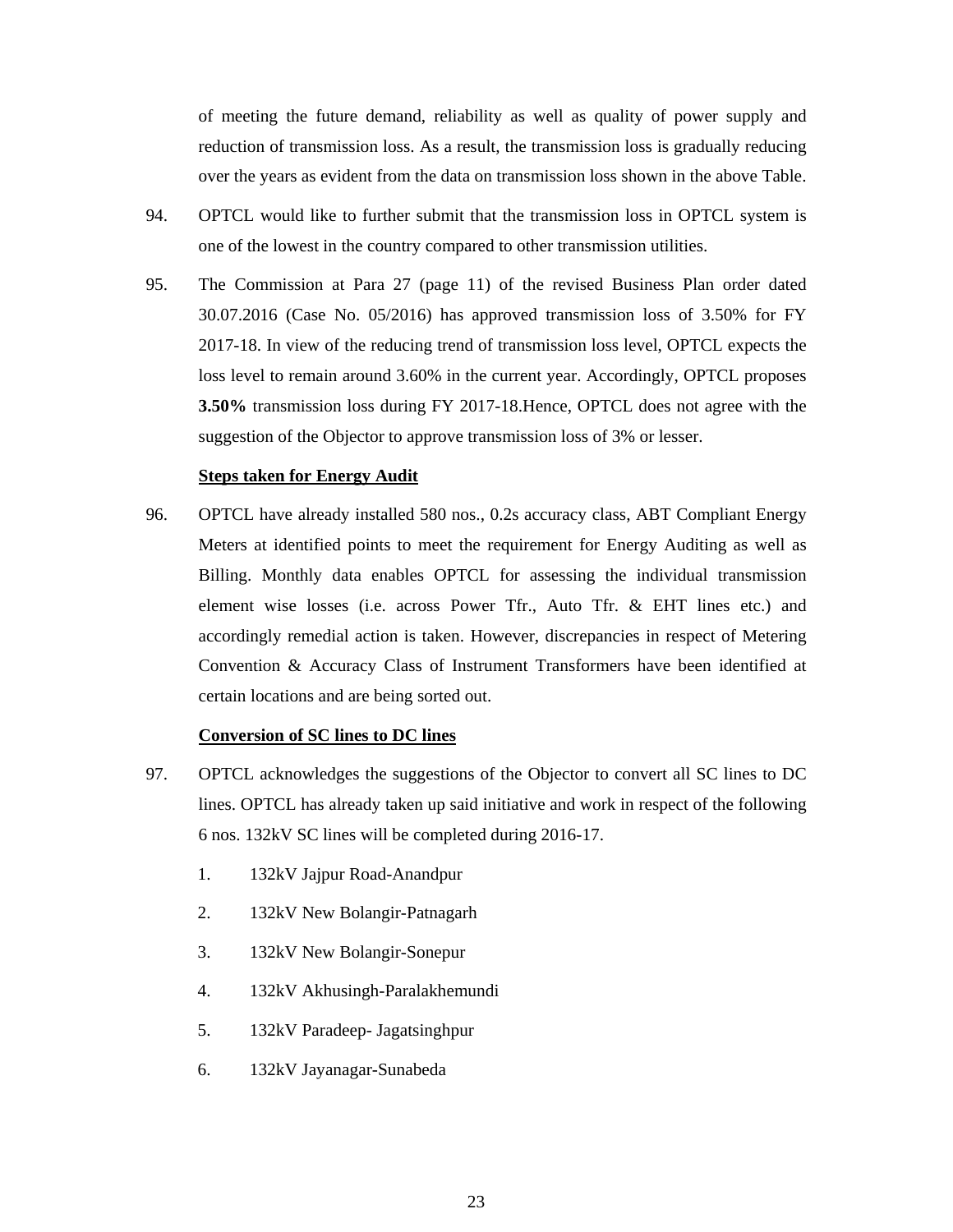98. Complying N-1 Contingency: Considering overloading of transformers in certain substations like Nayagarh & Sundargarh, augmentation of transformer capacity has already been done. Capacity upgradation of Phulnakhara, Jajpur Road and Purusottampur sub-stations will be done in FY 2016-17 through transformer upgradation or additional transformer installation in order to comply with n-1 contingency in the system

## **Human Resource Expenses/ Employee Cost**

- 99. OPTCL has projected Rs. 462.33 Cr. towards Employee Cost in the ARR application which is based on actual cost incurred in FY 2015-16 &FY 2016-17, facts and evidential documents. Besides, impact of  $7<sup>th</sup>$  Pay Commission w.e.f.01.01.2016 is also considered while estimating the projection for FY 2017-18.
- 100. The recruitment plan of OPTCL upto 2018 has been approved by Govt. of Odisha. However, OPTCL has phased the recruitment and planned to fill the vacancies. The recruitment status of OPTCL in 2016-17 is given in the table below:

| <b>Designation</b>         | No. of Posts to be filled            | Posts filled up                    |
|----------------------------|--------------------------------------|------------------------------------|
|                            | up                                   |                                    |
| Office Assistant Grade-III | 100                                  | 100                                |
| MT-Electrical              | 100                                  | Computer based Test                |
| MT-HRD                     | 14                                   | (CBT)scheduled to be               |
| MT-IT                      |                                      | held on 5 <sup>th</sup> March 2017 |
| MT-CIVIL                   |                                      |                                    |
| JR-MT-IT                   | 3                                    |                                    |
| <b>JR-MT-CIVIL</b>         |                                      |                                    |
| <b>TOTAL</b>               | 230                                  |                                    |
| <b>JMOT</b>                | 150 (to be advertised in March-2017) |                                    |

**Table 8 Recruitment Status of OPTCL in FY 2016-17** 

The tentative recruitment plan of OPTCL for 2017-18 is submitted as per the details given in the table below.

| Table - 9                                    |                          |                             |  |  |  |  |
|----------------------------------------------|--------------------------|-----------------------------|--|--|--|--|
| <b>Tentative Recruitment Plan FY 2017-18</b> |                          |                             |  |  |  |  |
|                                              | Sl. No.   Designation    | No of posts to be filled up |  |  |  |  |
|                                              | <b>Assistant Manager</b> | 100                         |  |  |  |  |
|                                              | Office assistant         | 40                          |  |  |  |  |

101. However, the recruitment will be done as per the actual requirement and in a phased manner both in Executive and Non-Executive category.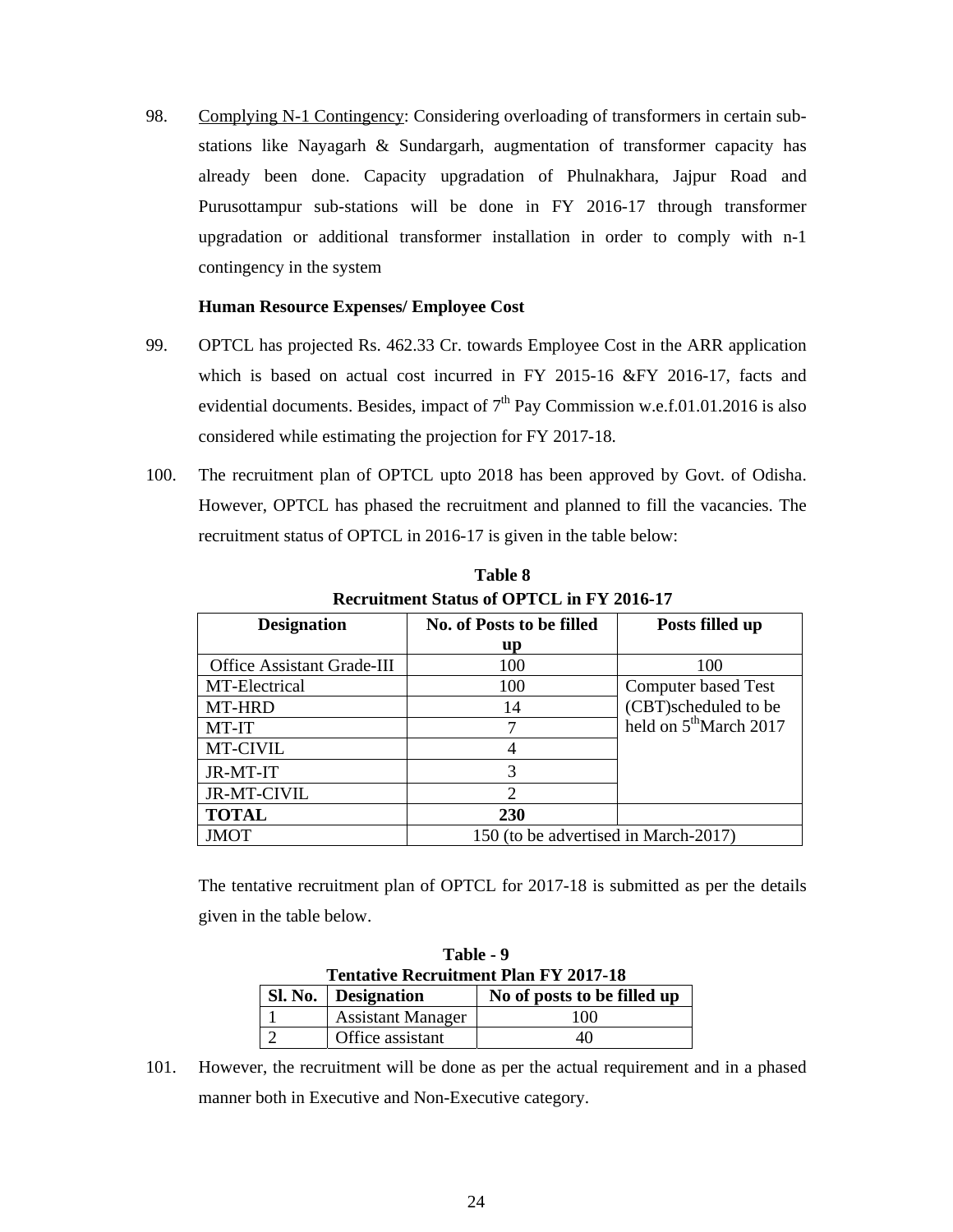- 102. As regards to filing up the vacant Director Posts, the Department of PE, Govt. of Odisha has already advertised on 27.12.2016 for selection to the posts of Director(Project) & Director(Operation) in OPTCL.
- 103. OPTCL has already submitted the Audited Annual Accounts for FY 2015-16 along with the Statutory Auditors Report to the Hon'ble Commission vide letter No 449(5) dated24.12.2016.
- 104. In view of the above, OPTCL does not agree with the projection of Rs.292.55 Cr. made by the Objector due to non-availability of Audited Accounts of OPTCL for FY 2015-16.

### **A & G Expenses**

105. The actual expenditure as per audited accounts is always higher than the OERC approved figures. The table, give below, indicates the A&G expenses for the last 6 years.

| A & G Expenses (Rs. Crore) |                                |                            |  |  |  |  |
|----------------------------|--------------------------------|----------------------------|--|--|--|--|
| Year                       | <b>OERC</b> Approval (Rs. Cr.) | Actual (Audited) (Rs. Cr.) |  |  |  |  |
| 2010-11                    | 18.00                          | 33.81                      |  |  |  |  |
| 2011-12                    | 18.00                          | 20.81                      |  |  |  |  |
| 2012-13                    | 21.25                          | 22.48                      |  |  |  |  |
| 2013-14                    | 22.39                          | 146.17                     |  |  |  |  |
| 2014-15                    | 24.01                          | 45.48                      |  |  |  |  |
| 2015-16                    | 24.37                          | 39.82                      |  |  |  |  |

**Table - 10** 

- 106. This is due to the fact that year over year, new sub-stations and lines are added to the OPTCL network for which the field office establishment expenses increase.
- 107. The Commission allows A&G expenses considering an escalation (rate of inflation as measured by WPI) over the approved amount of previous year. This is not adequate.
- 108. The projection towards A&G expenses includes communication, professional charges, conveyance, travelling, License Fees, Watch and Ward expenses etc. As per audited accounts for FY 2015-16, the details of A&G expenses are as under:

**Table - 11 Details of A&G Expenses (Audited Accounts FY 2015-16)** 

| Sl. No. | <b>A&amp;G &amp; Other Expenses</b> | Rs. Cr. |
|---------|-------------------------------------|---------|
|         | Loss on theft material              |         |
|         | Insurance                           |         |
|         | Rates & taxes                       |         |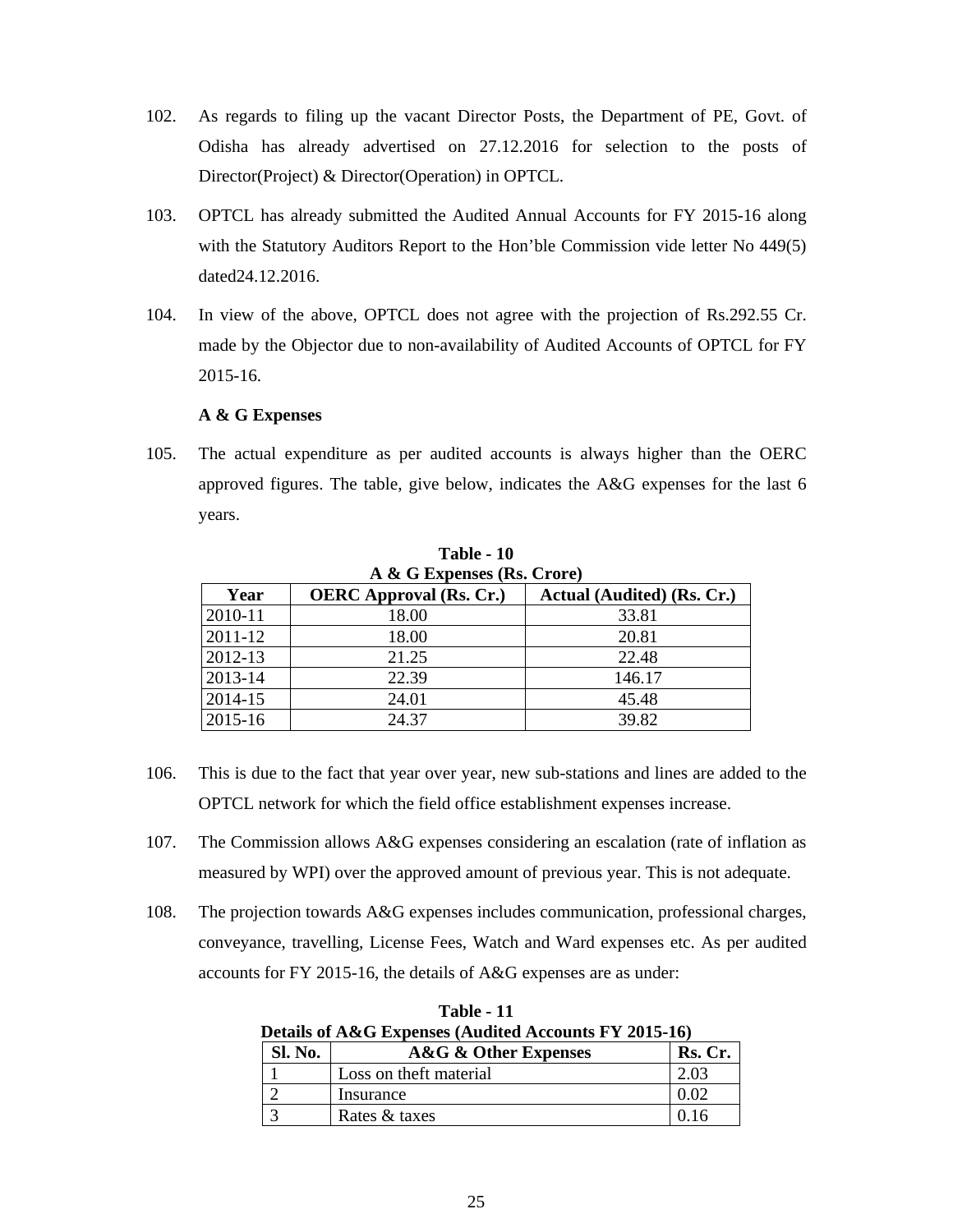| Sl. No. | <b>A&amp;G &amp; Other Expenses</b>         | Rs. Cr. |
|---------|---------------------------------------------|---------|
| 4       | Legal & Professional Fees                   | 2.29    |
| 5       | <b>Office Maintenance</b>                   | 0.90    |
| 6       | Telephone & Internet Charges                | 0.77    |
|         | <b>Traveling Expenses</b>                   | 2.72    |
| 8       | Rent                                        | 1.95    |
| 9       | Watch & Word Expenses                       | 2.13    |
| 10      | License & related fees                      | 1.51    |
| 11      | Power & Fuel                                | 1.47    |
| 12      | Hire charges on vehicles                    | 6.51    |
| 13      | <b>Audit Fee</b>                            | 0.09    |
| 14      | Other professional charges                  | 0.49    |
| 15      | Miscellaneous Expense                       | 4.61    |
| 16      | Fees and Subscriptions                      | 0.41    |
| 17      | Advertisement for Tenders etc.              | 0.24    |
| 18      | Provision for bad & doubtful debts          | 0.00    |
| 19      | Corporate Social Responsibility Expenditure | 1.22    |
| 20      | Provision against Expenditure on Project    | 10.30   |
|         | <b>Total</b>                                | 39.82   |

- 109. OPTCL has proposed the A&G Cost for FY 2017-18 as Rs.35.58 Cr. [(F-12), page 168 of ARR application]. However, OPTCL has claimed Rs. 26.11 Cr. based on Regulation 8.14 of OERC Transmission Tariff Regulations, 2014 and principle adopted by the Commission.
- 110. Further, as per Regulation 8.14 of OERC Transmission Tariff Regulations, 2014, the escalation factor is equal to WPI over the amount approved by the Commission in the previous year. Here the WPI means WPI of whole commodities not for a particular item. The nature of expenditure booked under A& G expenses cannot be linked to any particular commodity like electricity.
- 111. The WPI as on January, 2016 was 175.40; whereas, WPI as on  $31<sup>st</sup>$  October, 2016 was 182.9. Considering the average WPI of 179.89 from January, 2016 to October, 2016 the escalation is calculated as  $(+)$  4.49. The month-wise WPI from Jan-16 to Oct-16 is as under:

| $1$ avic $-14$ |        |        |        |        |        |        |        |        |            |        |         |                              |
|----------------|--------|--------|--------|--------|--------|--------|--------|--------|------------|--------|---------|------------------------------|
| Month/<br>Year | 'Jan   | lFeb   | Mar    | . Apr  | May    | Jur    | Jul    | Aug    | <b>Sep</b> | Oct    | Average | <b>Advance</b><br>(Avg.-Jan) |
| 2016           | 175.40 | 174.10 | 175.30 | 177.80 | 180.20 | 182.90 | 184.20 | 183.30 | 182.80     | 182.90 | 179.89  | 4.49                         |

**Table - 12**

In view of the above, OPTCL does not agree with the projection of Rs. 24.38 Cr. made by the Objector.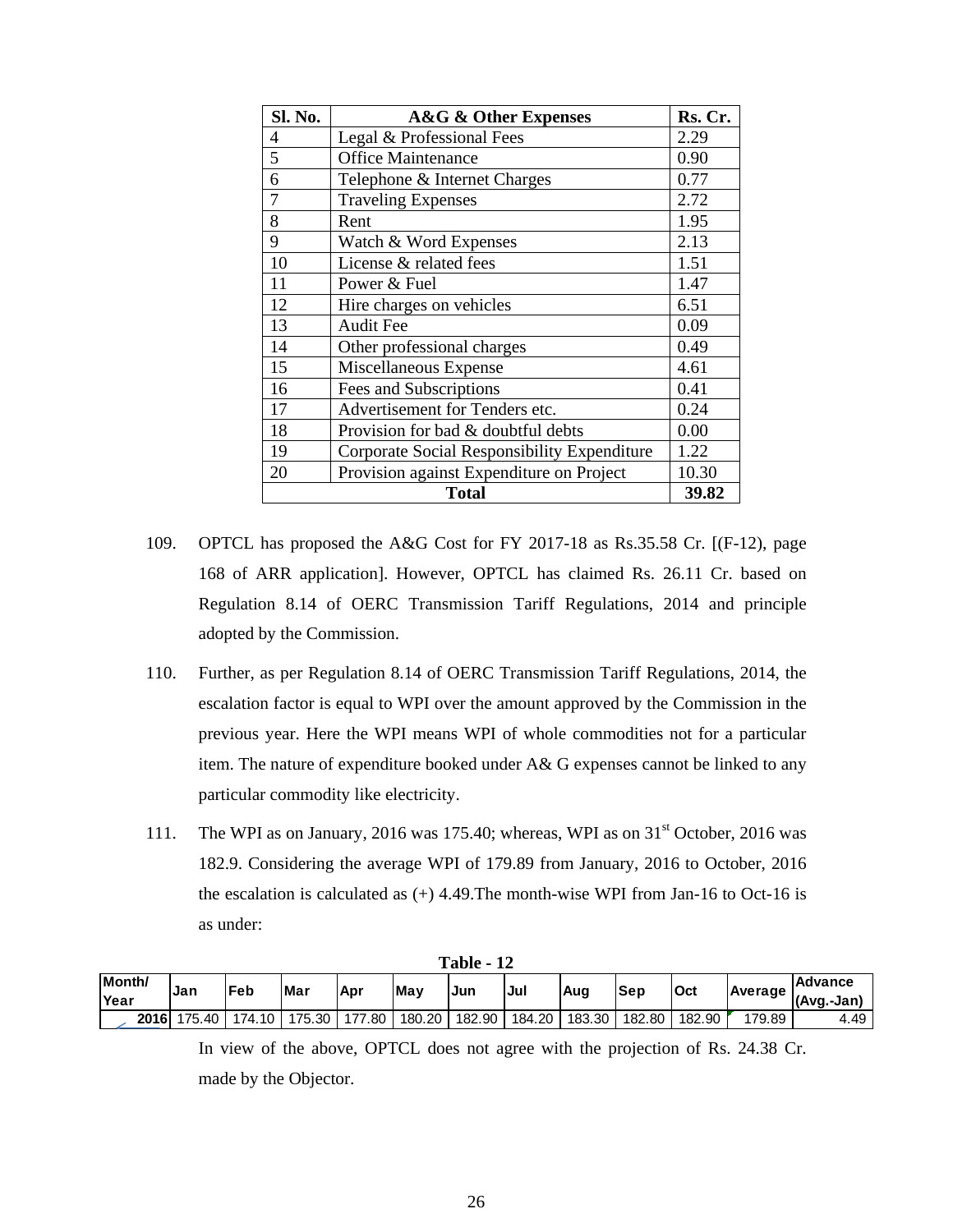### **Interest on Loan Capital**

- 112. The projection towards interest on loan capital is very much realistic as it is based on facts and evidential documents that need full consideration.
- 113. Till date State Govt. has not granted any relaxation and waived the interest on Bonds. OPTCL has been making provision towards interest on State Govt. Loan Bonds from FY 2011-12 onwards and is liable to pay the same if the State Govt. demands.
- 114. The loans proposed to be availed from REC/PFC/Commercial Banks are in respect of various projects which have been approved by the Hon'ble Commission. Accordingly, an amount of Rs.1144.01 Cr. has been proposed as CAPEX for the FY 2017-18. For financing the above CAPEX and loan already availed, OPTCL proposes Rs.87.95 Cr. towards interest on loan capital for FY 2017-18 based on Regulation 8.24 of OERC Transmission Tariff Regulations, 2014.
- 115. The interest rate of the bank is computed based on Marginal Cost of fund based Lending Rate (MCLR) as per the RBI guidelines. Hence, demonetization cannot directly be linked with reduction of interest rate. The interest rate on REC and PFC loan has already been furnished in the Page 169 to 171 of ARR application. As the difference between loan with higher interest and loan with lower interest is not substantial, the switching over option is not viable at present due to pre-exit clause as per the loan agreement with REC and PFC; where OPTCL has to pay Prepayment Premium @2.50%, Loss of Tax benefit u/s 36(1)(viii) of the I T Act, Service Tax @15% etc.
- 116. Further, the loan may not be available at the MCLR rate but the commercial bank will charge MCLR plus spread which may vary upto 6%. In view of the above, OPTCL does not agree with the projection of Rs. 58.04 Cr. made by the Objector.

### **Depreciation**

117. The Commission has approved depreciation of Rs.112.42 Cr. for FY 2016-17 computing at Pre-92 rate as per GoI notification dated 31.01.1992. For the FY 2017- 18, OPTCL has projected depreciation of Rs.192.59 Cr. based on the audited accounts for FY 2015-16 considering the depreciation rate as prescribed under OERC Transmission Tariff Regulations, 2014 and taking into account up-valued asset base and projected additions thereto during FY 2016-17. OPTCL does not agree with the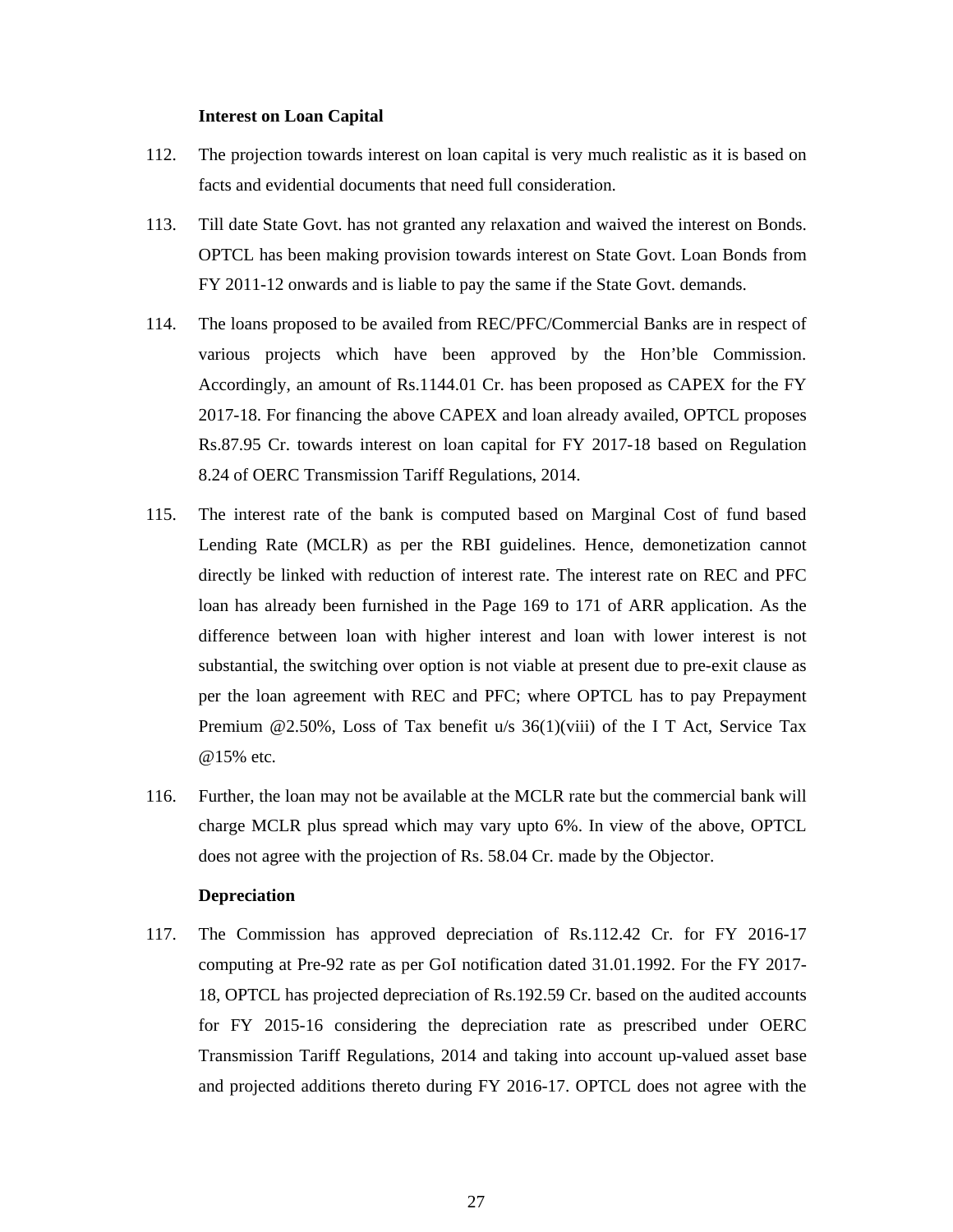contention of the Objector that the projected depreciation is high due to artificial increase of capital base.

- 118. Further, OPTCL has not proposed any Special Appropriation for the FY 2017-18. Similarly, no depreciation has been claimed on any capital assets unless it is completed and put in use.
- 119. Hence, the Objector's contention to approve the depreciation of Rs. 90 Cr. does not merit consideration.

## **Repair and Maintenance (R&M) Expenditure**

- 120. OPTCL intends to keep its transmission system available to the highest possible % of time in a year by undertaking preventive and proper maintenance of its lines and grid sub-stations for which Rs.155.11Cr. is proposed towards R&M expenses during FY 2017-18.
- 121. For OPTCL, Regulation 8.16 is applicable. For FY 2016-17, OERC has allowed Rs.110.59 Cr. against which OPTCL has already incurred expenditure of Rs.91.82 Cr. up to Dec-2016. Hence, OPTCL's proposal needs full consideration by the Hon'ble Commission. OPTCL does not agree with the projection of Rs. 55.29 Cr. made by the Objector.
- 122. Year wise OERC approval and actual expenditure towards R&M for the period from FY 2013-14 to FY 2016-17 (up to Dec'16) are given in the table below. The actual figures are as per audited accounts up to the year 2015-16. For the FY 2016-17 (up to Dec'16), the figures are based on cash flow statement. By the end of FY 2016-17 the approved amount of Rs. 110.59 Cr. will be utilised.

| <b>R&amp;M Expenditure (Rs. Cr.)</b> |                      |                           |  |  |  |
|--------------------------------------|----------------------|---------------------------|--|--|--|
| <b>Financial Year</b>                | <b>OERC</b> Approved | <b>Actual</b>             |  |  |  |
| 2013-14                              | 60.00                | 70.20                     |  |  |  |
| 2014-15                              | 93.00                | 100.31                    |  |  |  |
| 2015-16                              | 108.00               | 111.51                    |  |  |  |
| 2016-17 (up to Dec-16)               | 110.59               | 91.82<br>$(\text{prov.})$ |  |  |  |

**Table - 13** 

123. From the above it is evident that OPTCL has been effectively utilizing the R&M amounts approved by Hon'ble Commission. Hence the concern raised by the Objector is not appropriate.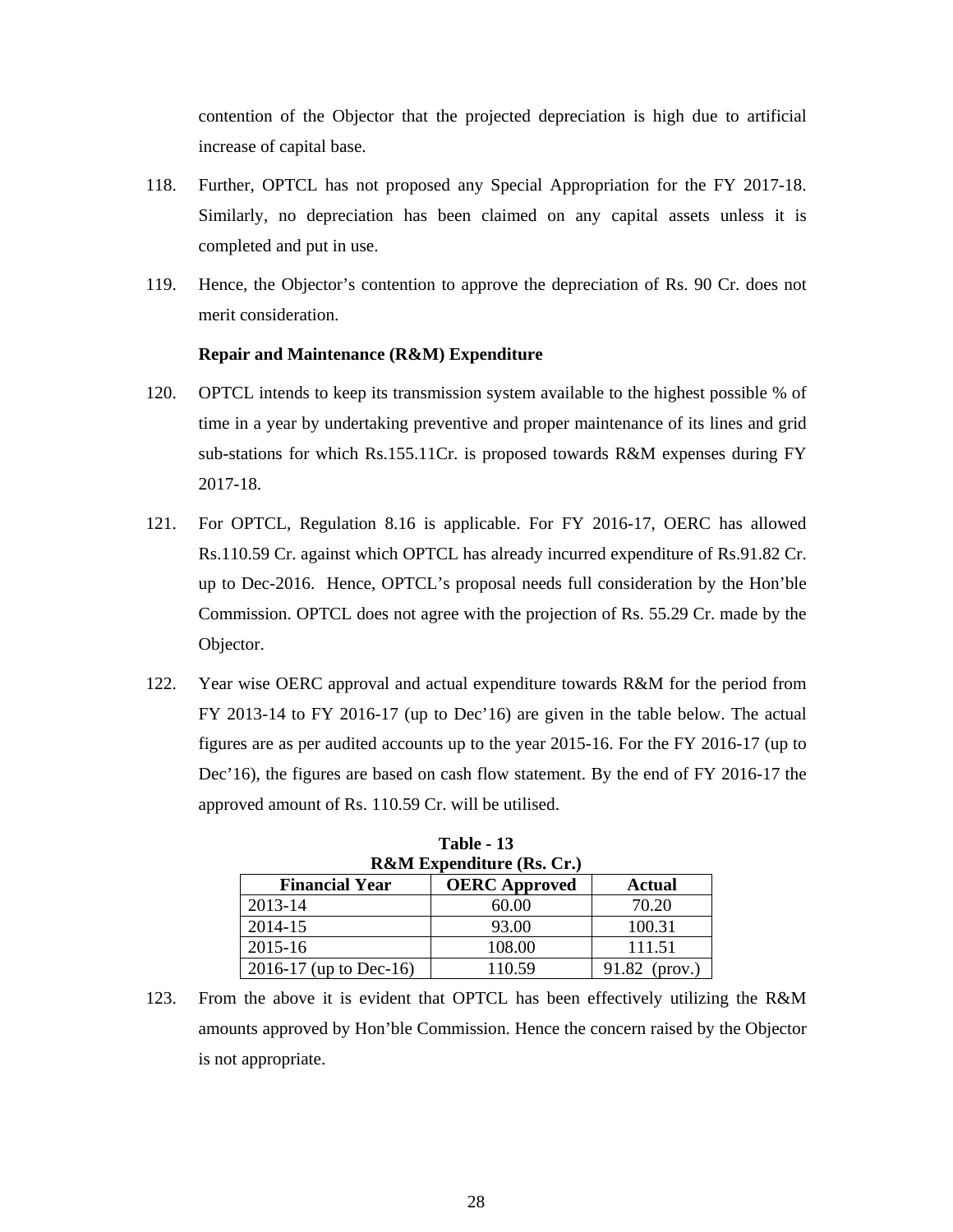- 124. OPTCL has planned for comprehensive renovation of identified lines with uprating of conventional ACSR conductors to HTLS conductors, which involve substantial cost. These projects have been proposed by OPTCL as Capital Works. Similarly, the works under 'Conversion of existing S/C lines to D/C lines', augmentation of installed capacity is also proposed under Capital Works category.
- 125. Further, proposals like augmentation of installed capacity at existing sub-stations through procurement of new transformers, addition of bays against the requisitions of DISCOMs are also covered under the Capex Plan as assets are to be added in the transmission system through implementation of these schemes.
- 126. Requirement of the sub-station specific equipment is proposed under the R&M Plan as the cost involvement is not substantial.
- 127. To ensure quality as well as competitive price for these sub-station specific equipment, OPTCL takes the bulk procurement action against the consolidated requirement of different sub-stations and executes installation of those at different sub-stations through separate contracts in order to avoid delay.
- 128. For enhancement of life span of existing EHT lines and sub-station equipment, following measures are being carried out in a phased and planned manner:

## For EHT Lines

- Painting and replacement of tower members
- Replacement of conductors and double jumpering of towers
- Strengthening of earthing system
- Insulator replacement by long rods
- Conversion of SC lines to DC lines for load sharing

### For sub-station equipment

- Earth resistance measurement and renewal of earthing system wherever necessary
- Condition monitoring of equipment such as tan delta measurement, thermo-vision scanning, anti-corrosive painting of sub-station equipment at sub-stations in coastal areas
- Protection system study by engaging outside agency like CPRI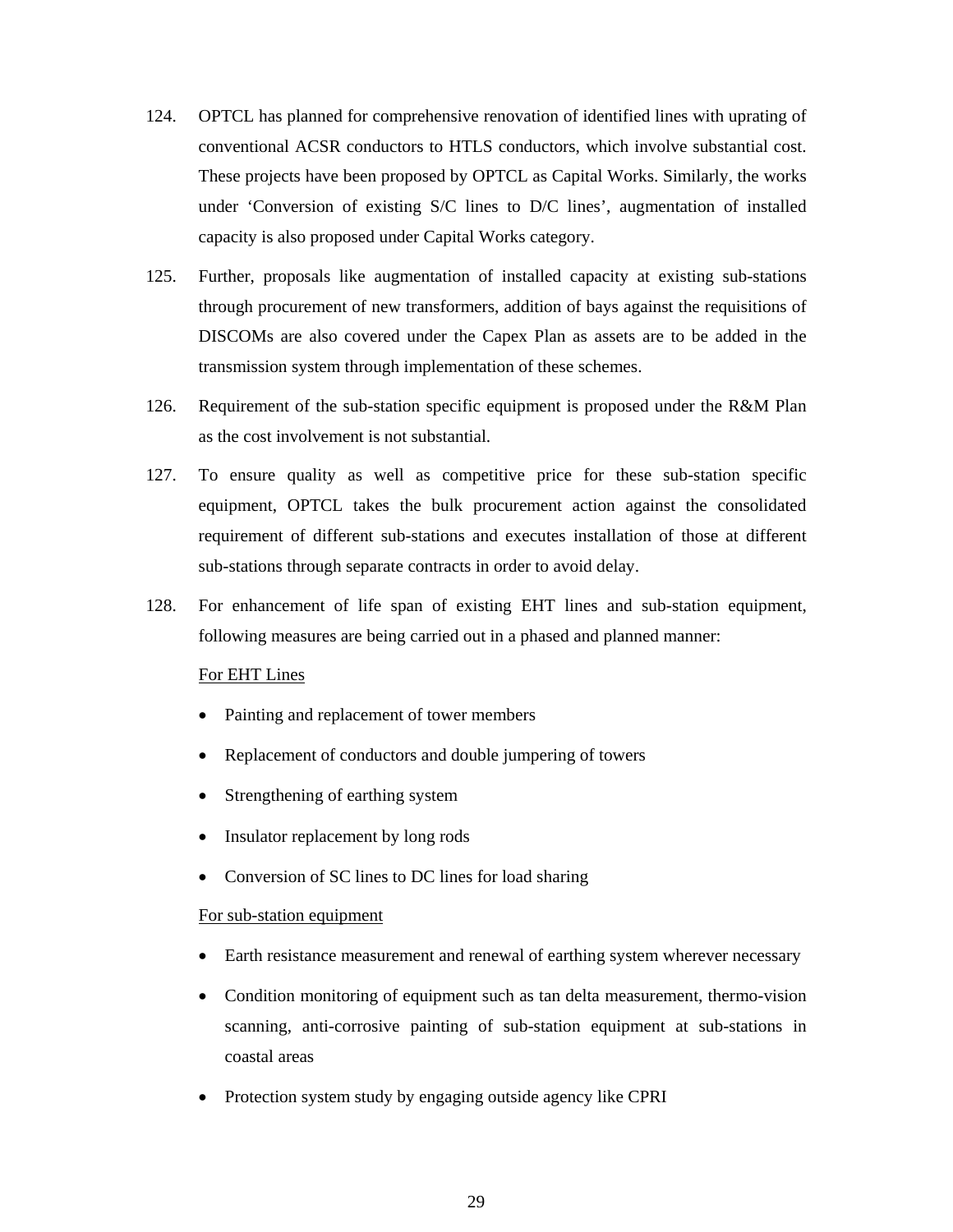- Painting of transformers and structures
- Conversion of traditional isolators to motorized ones
- Sub-station bus bar conversion from single bus to twin bus
- Periodical check-up and routine maintenance of sub-stations

## **Interest on Working Capital**

- 129. Interest on Working Capital may be allowed as per norms specified in Regulation 8.25 of OERC Transmission Tariff Regulations, 2014. OPTCL does not agree with the suggestion of the Objector as this is contrary to the provisions of OERC Regulations.
- 130. Hence, the projection towards Interest on Working Capital of Rs. 14.66 Cr. is very much realistic which needs full consideration. OPTCL does not agree with the contention of Objector for not allowing any amount under this head.

### **Incentive for System Availability**

131. OPTCL has proposed an amount of Rs. 9.35 Cr. towards incentive for system availability following Regulation 6.5 of OERC Transmission Tariff Regulations, 2014. Hon'ble Commission may consider OPTCL's proposal in this regard. OPTCL does not agree with the suggestion of the Objector as this is contrary to the provisions of OERC Regulations.

### **Misc. Receipts**

- 132. The income from sale of tender paper is not considered as income but utilized against the cost of advertisement for the respective tender. Hence, it is not directly attributable to income.
- 133. OPTCL could have generated more revenue towards transmission charges on account of STOA and Power Trading through Energy Exchange if the STOA and LTOA rates would have been equal. The higher revenue thus earned could have benefited the consumers of Odisha. The current projection towards Misc. Income is in line with the present trend and existing rates. However, if there is any surplus/deficit, the same would be considered in truing up exercise.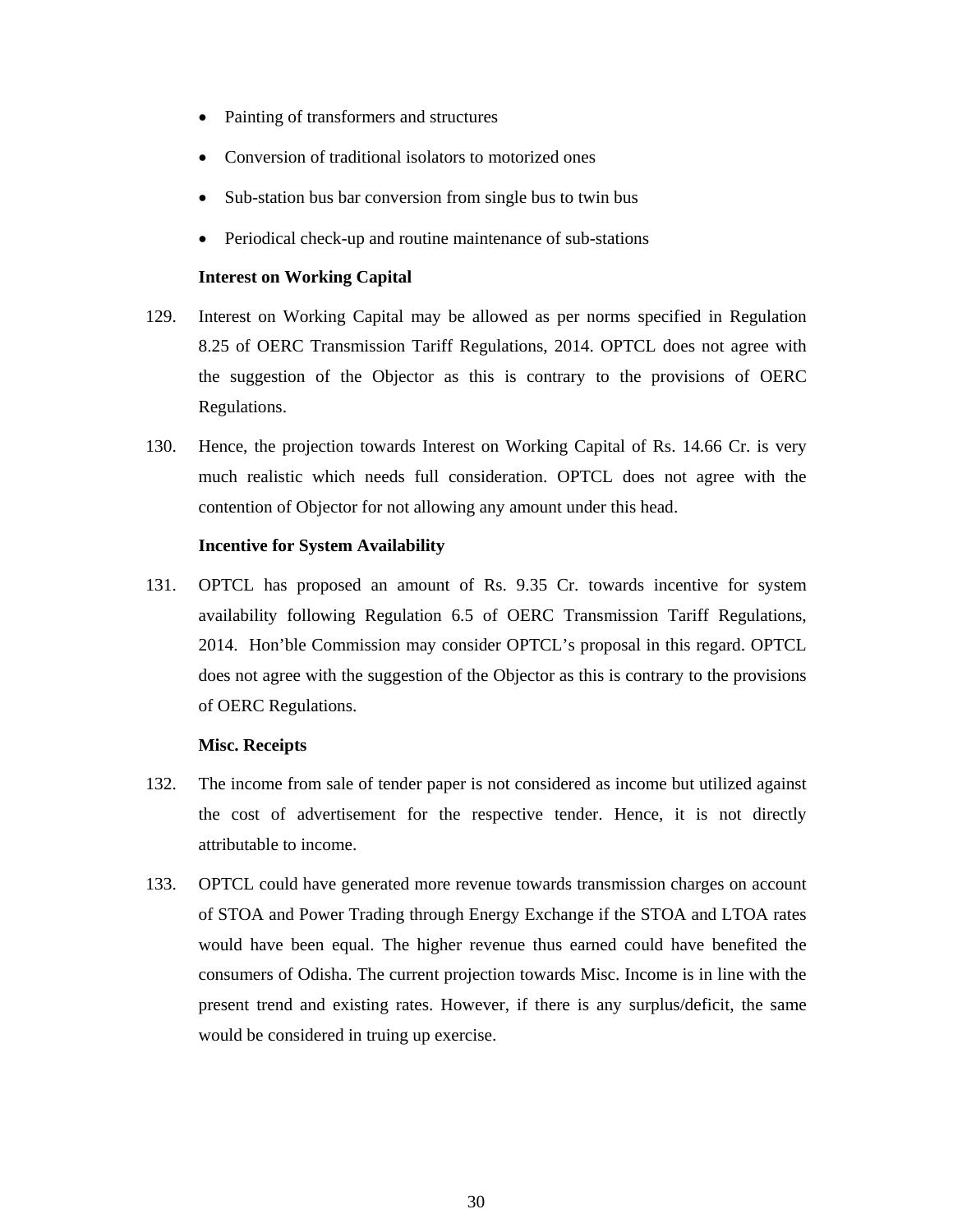- 134. Till date OPTCL has not received any amount towards PMC from the State Govt. Therefore, the assumption of huge amount receivable from State Govt. @ 6% of the project cost under Misc. Income is not tenable.
- 135. In view of reducing revenue trend from Supervision Charges and uncertainty involved in revenue generation from other sources as well, OPTCL expects the Misc. Receipts of Rs.30.00 Cr. during FY 2017-18. The Objector's contention to consider Rs.60 Cr. under this head is not justified.

### **Aggregate Revenue Requirement**

136. The projections made by OPTCL as per the OERC Transmission Tariff Regulations, 2014 are very much realistic which need full consideration. OPTCL does not agree with the estimation of Objector with regard to ARR of Rs. 514.51 Cr. against OPTCL's proposal of Rs. 1013.63 Cr.in view of component wise rejoinder made in foregoing paragraphs against objections made by the Objector

### **Transmission Charges**

- 137. The proposed transmission tariff is derived considering the energy demand projection of DISCOMs and the ARR figure arrived by OPTCL justifying component wise projection as per OERC Transmission Tariff Regulations, 2014. OPTCL does not agree with the ARR estimated by the Objector. Hence, working out the Transmission Charge @ 17.05 p/u does not merit consideration.
- 138. OPTCL had furnished all requisite information and details as per the prescribed formats of the Hon'ble Commission with full justifications
- 139. OPTCL has a concrete plan of action to complete the projects within the scheduled time period. During the last 6 months, substantial progress is made and the target of CAPEX will be achieved. Hence, the Objector's contention to reduce the transmission charge to 23 p/u for FY 2017-18 without proper justification and supporting calculation does not merit consideration.

# **Open Access and Charges**

140. Regarding OPTCL's proposal to equate LTOA and STOA rates, elaborate and justified grounds have been furnished at page 39-40 of the ARR application. This is proposed to appreciably add to the Misc. Receipts of OPTCL which would provide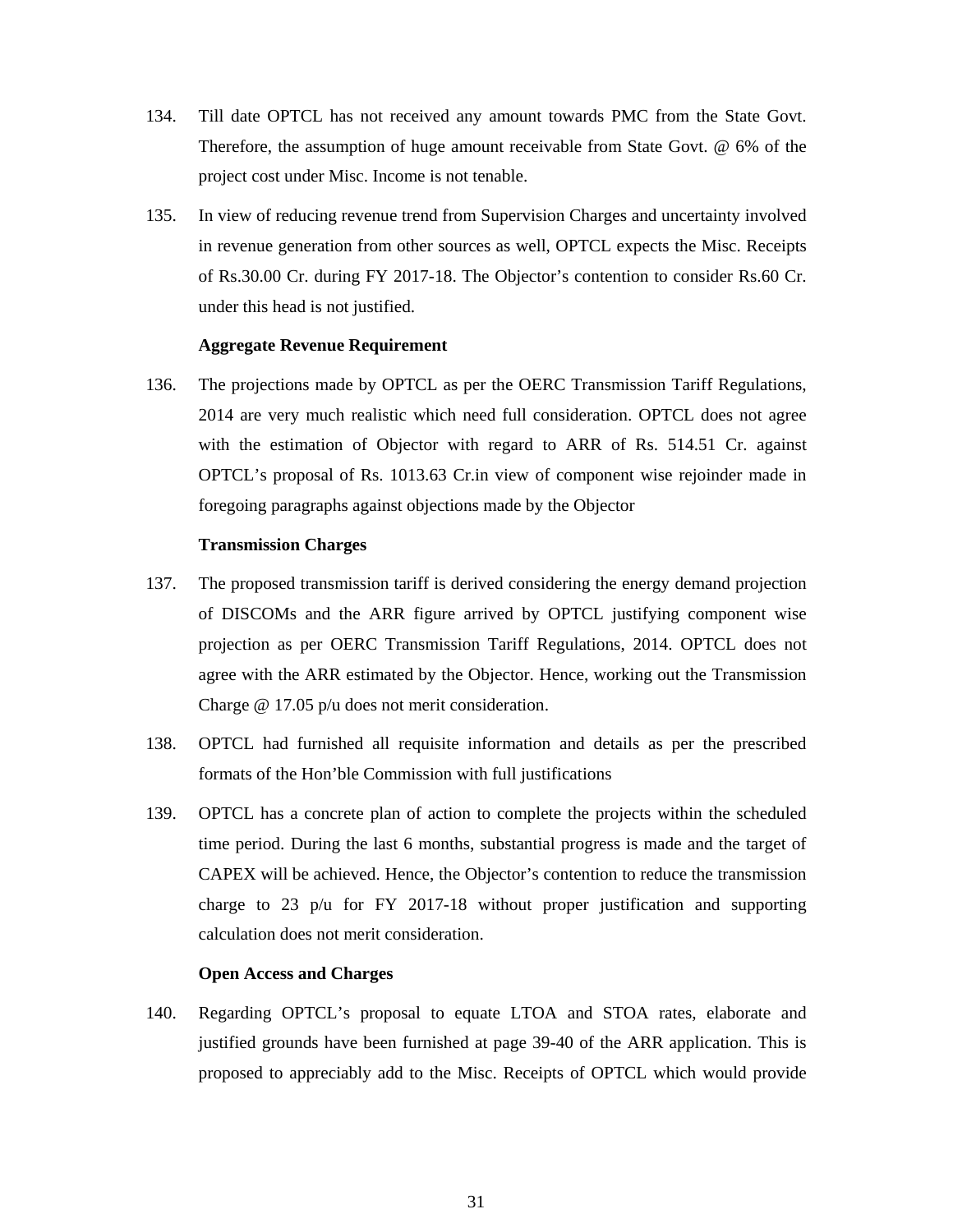relief to the long term customers. The Commission may kindly consider OPTCL's proposal in the interest of the state consumers

141. The Guideline & Procedure for reservation of Transmission / Distribution Capacity for Short Term Open Access Customers states as follows:

# 2.2.3. (i) While processing the applications, SLDC shall seek the consent of each of *the DISTCO / STU involved in the transaction where required.*

Accordingly, SLDC seeks for technical clearance from the STU i.e. OPTCL in approved format. Hence, there is absolutely no delay on the part of OPTCL in issuing technical clearance for open access transaction.

## **Introduction of Reliability Support Charge for connectivity**

142. In reply to Query No. 13 of the Commission, OPTCL has submitted the justification for introduction of Reliability Support Charge for connectivity. The Commission may kindly consider the proposal of OPTCL in this regard.

## **Other Issues**

## **Drawal of share Machhkund HEP**

- 143. Since Machhkund HEP is not synchronized with the State's system, the State's share is being drawn radially by providing matching load on real time basis. Further, Machhkund HEP is not allowing to draw State's share in case two units are on the bus. At present, only one feeder from Machhkund to Jaynagar is available. The second feeder connected to the traction sub-stations has been isolated from Machhkund PH to avoid impact of unbalanced load on its machines which are very old. In case of breakdown of Machhkund-Jaynagar ckt. / any transmission element failure inside Machhkund PH switchyard, Odisha is not able to draw its share. Machhkund authorities are not taking any action to attend the breakdown of transmission elements at their end. In addition to the above, the State is not able to provide matching load in case of maintenance of downstream sub-stations / feeders of OPTCL network.
- 144. However, all efforts have been taken up by SLDC in co-ordination with field substations to optimize Machhkund drawal. The month wise generation and drawal by Odisha & Andhra Pradesh during the FY 2016-17 (Apr-Dec'2016) are indicated in the Table below: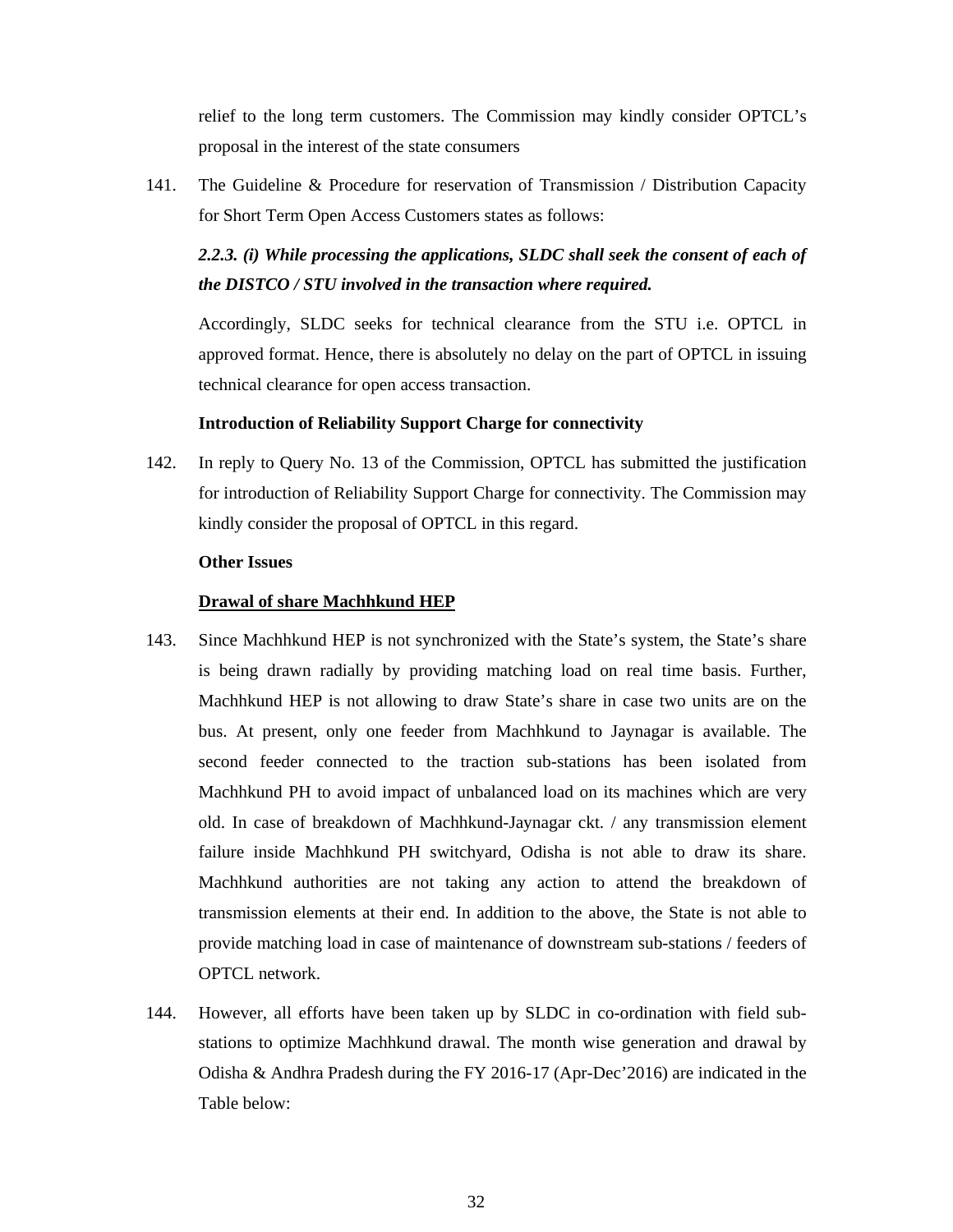| iviulitli-wisc Ochcrativil and Drawal IVI Iviachingund 11D1 |                         |                      |                  |  |  |  |  |  |
|-------------------------------------------------------------|-------------------------|----------------------|------------------|--|--|--|--|--|
| Month                                                       | <b>Total Generation</b> | <b>Odisha Drawal</b> | <b>AP Drawal</b> |  |  |  |  |  |
|                                                             | MU                      | MU                   | MU               |  |  |  |  |  |
| April'16                                                    | 42.784                  | 19.714               | 21.032           |  |  |  |  |  |
| May'16                                                      | 54.998                  | 19.860               | 33.100           |  |  |  |  |  |
| June' $16$                                                  | 52.601                  | 22.143               | 28.162           |  |  |  |  |  |
| July'16                                                     | 61.250                  | 27.531               | 31.460           |  |  |  |  |  |
| August'16                                                   | 65.386                  | 30.816               | 31.871           |  |  |  |  |  |
| September'16                                                | 66.248                  | 31.835               | 31.739           |  |  |  |  |  |
| October'16                                                  | 67.765                  | 31.269               | 33.822           |  |  |  |  |  |
| November'16                                                 | 66.324                  | 30.673               | 32.982           |  |  |  |  |  |
| December'16                                                 | 68.371                  | 32.236               | 33.356           |  |  |  |  |  |
| <b>TOTAL</b>                                                | 545.727                 | 246.077              | 277.524          |  |  |  |  |  |

**Table - 14 Month-wise Generation and Drawal for Machhkund HEP** 

From the above data, it is amply clear that OPTCL has been able to draw energy very close to 50% as Odisha share from Machhkund HEP. There is constant effort to draw more energy and hence Objector's contentions are not correct.

145. OPTCL is planning and implementing substantial number of projects under the categories outlined below to strengthen its transmission system for ensuring quality, adequacy & reliability of power supply in the State. 92 nos. new transmission projects (lines & sub-stations) were approved by the Hon'ble Commission in the revised Business Plan in the 12<sup>th</sup>plan period (2012-13 to 2016-17)  $\&$  part of 13<sup>th</sup> Plan period (2017-18 to 2018-19). In addition Conversion of "S/C Lines to D/C Lines'' and 'Conversion of "Radial System to Ring System" for redundancy in the transmission system as well as for meeting the future load growth. The Transmission System Availability figures attained by OPTCL over the last four years are – 99.89% (2012- 13), 99.96% (2013-14), 99.95% (2014-15) and 99.96% (2015-16).

# **Delays in Project**

- 146. The main reasons of delay in completion of few projects (Sub-station & line work) are mentioned below:
	- The ongoing and the newly awarded projects are executed with a particular schedule completion period varying from 24 to 36 months from the date of award of the contract.
	- The schedule completion period in respect of a project is fixed based on the length of the associated line with the proposed sub-station.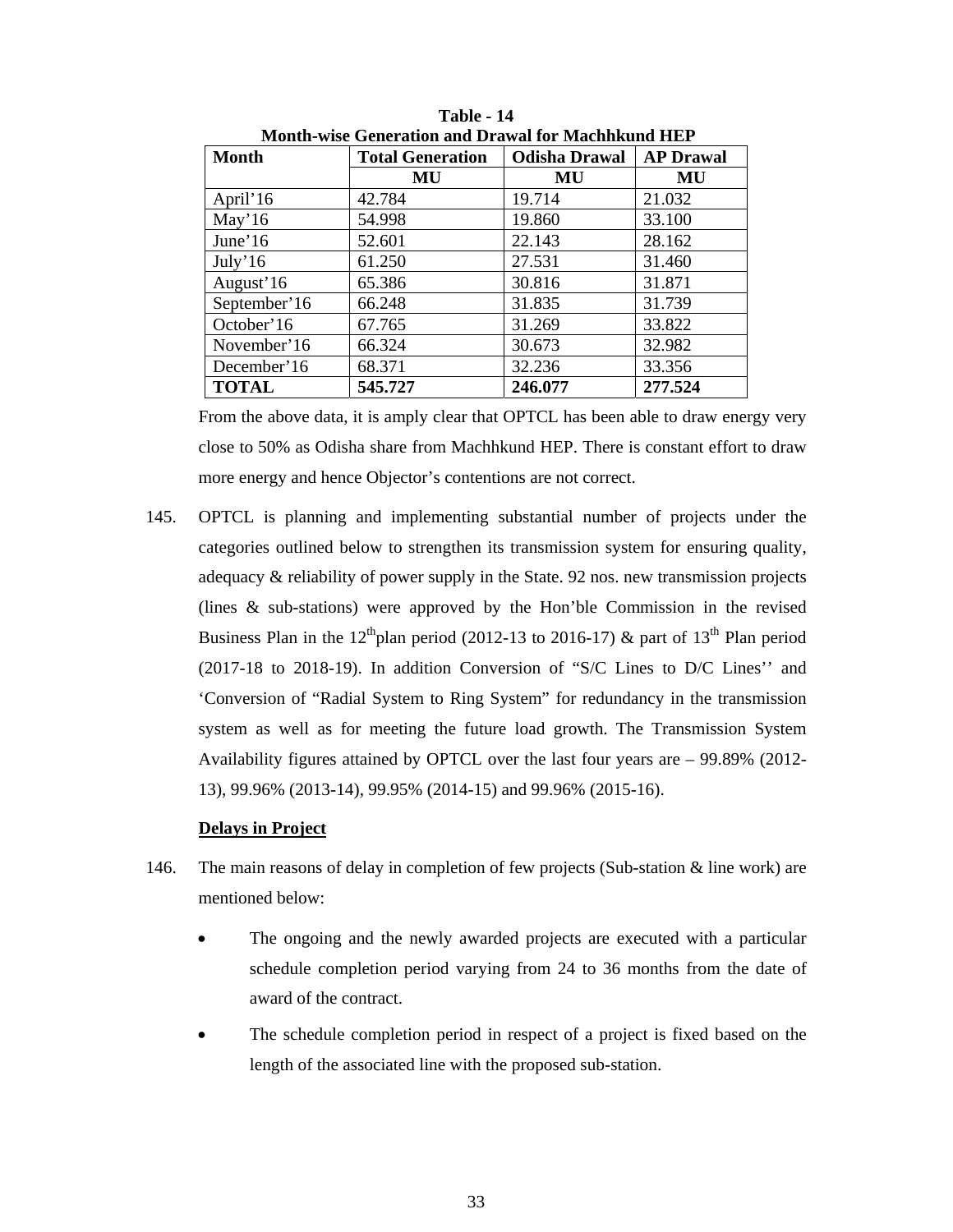- Delay in completion of the associated line work is attributed to delay in completion of the entire project awarded on turnkey basis.
- Delay in obtaining advance possession of sub-station land also is one of the primary causes for delay in the completion of project.
- Acute RoW problems are encountered during construction of the line.
- Non-availability of clear corridor for construction of the line due to gap between survey and execution resulting change in route alignment during execution.
- Court cases filed by the land owners at different locations of the line during construction and status-quo maintained on the disputed land by the Hon'ble Court.
- Delay in getting statutory clearances such as forest clearance etc.
- 147. Due to the above reasons, although the sub-station work is completed in all respect within the schedule period, commissioning of the sub-station gets delayed due to delay in completion of the line work. Further, projects are taken up as per the transmission plan and business plan of OPTCL approved by the Hon'ble Commission which creates a gap between work-in-progress and completion, ultimately leading to inflation in cost. Nevertheless, OPTCL with its experience & expertise in project management and contract not only handles a large number of projects under different schemes but also always monitors & aims to complete within the time schedule to avoid time and cost over-run.

# **Quality, Adequacy and Reliability of Power Supply in the State**

- 148. OPTCL is planning and implementing substantial number of projects under the categories outlined below to strengthen its transmission system for ensuring quality, adequacy & reliability of power supply in the State.
	- a) 92 nos. new transmission projects (lines & sub-stations) were approved by the Hon'ble Commission in the revised Business Plan vide order dated 30.07.2016 in Case No.05/2016 in the 12<sup>th</sup>plan period (2012-13 to 2016-17) & part of 13<sup>th</sup> Plan period (2017-18 to 2018-19). Out of the above, the following projects have been completed till date and the projects targeted to be completed in FY 2016-17 &FY 2017-18 are indicated below.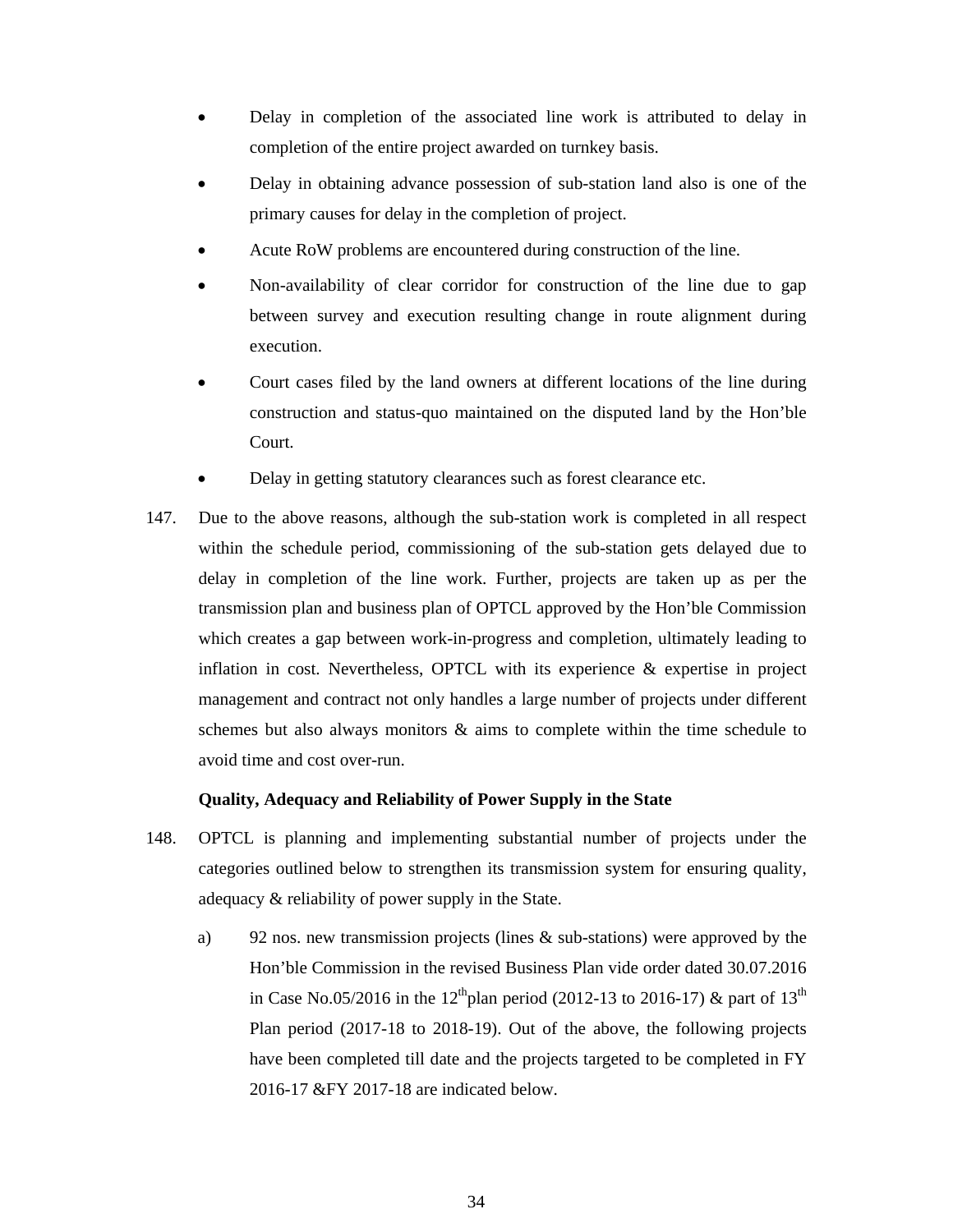- Completed Projects during FY 2013-14 to FY 2015-16: 30 nos.
- Projects completed / to be completed in FY 2016-17: 10 nos.
- Projects under construction and targeted to be completed in FY 2017-18: 22 nos.
- Projects to be taken up and completed in FY 2018-19: 30 nos
- b) Augmentation of installed capacity at existing sub-stations keeping in view the additional load requirement projected for different years:
	- The augmentation plan is inclusive of the n-1 $\&$  n-2 contingency conditions. In FY 2015-16, 620MVA transformation capacity has been added at 19sub-stations. Similarly in FY 2016-17(till Jan-17), 55MVA has been added at 4sub-stations.
- c) Uprating of conductors in the stressed EHT lines from conventional ACSR to state-of-the-art HTLS (High Temperature Low Sag).
- d) Installation of 33kV Capacitor Banks for improvement of voltage profile at identified sub-stations-
	- In FY 2016-17 (till Jan-17), 245MVAr has been added at 17sub-stations. Balance 30MVAr is under installation at 3sub-stations and scheduled to be commissioned within FY 2016-17.
- e) Substantial steps have been taken to minimise interruptions in the transmission system. The same are detailed below:
	- Replacement of old, obsolete and defective equipment like Breakers, CT, PT, CVT, LA etc.
	- Predictive maintenance of sub-station  $\&$  line equipment using diagnostic testing kits.
	- Thermo-vision scanning of sub-stations  $\&$  lines and subsequent remedial measures.
	- Replacement / uprating of bus system in the sub-stations including replacement of old & damaged conductors of lines.
	- Provision of double jumpers at tension locations of lines.
	- Replacement of disc insulators with long rod insulators in saline prone areas.
	- Improvement of earthing system of lines.
	- Application of silicon rubber coating on insulators inside sub-stations located in saline belts.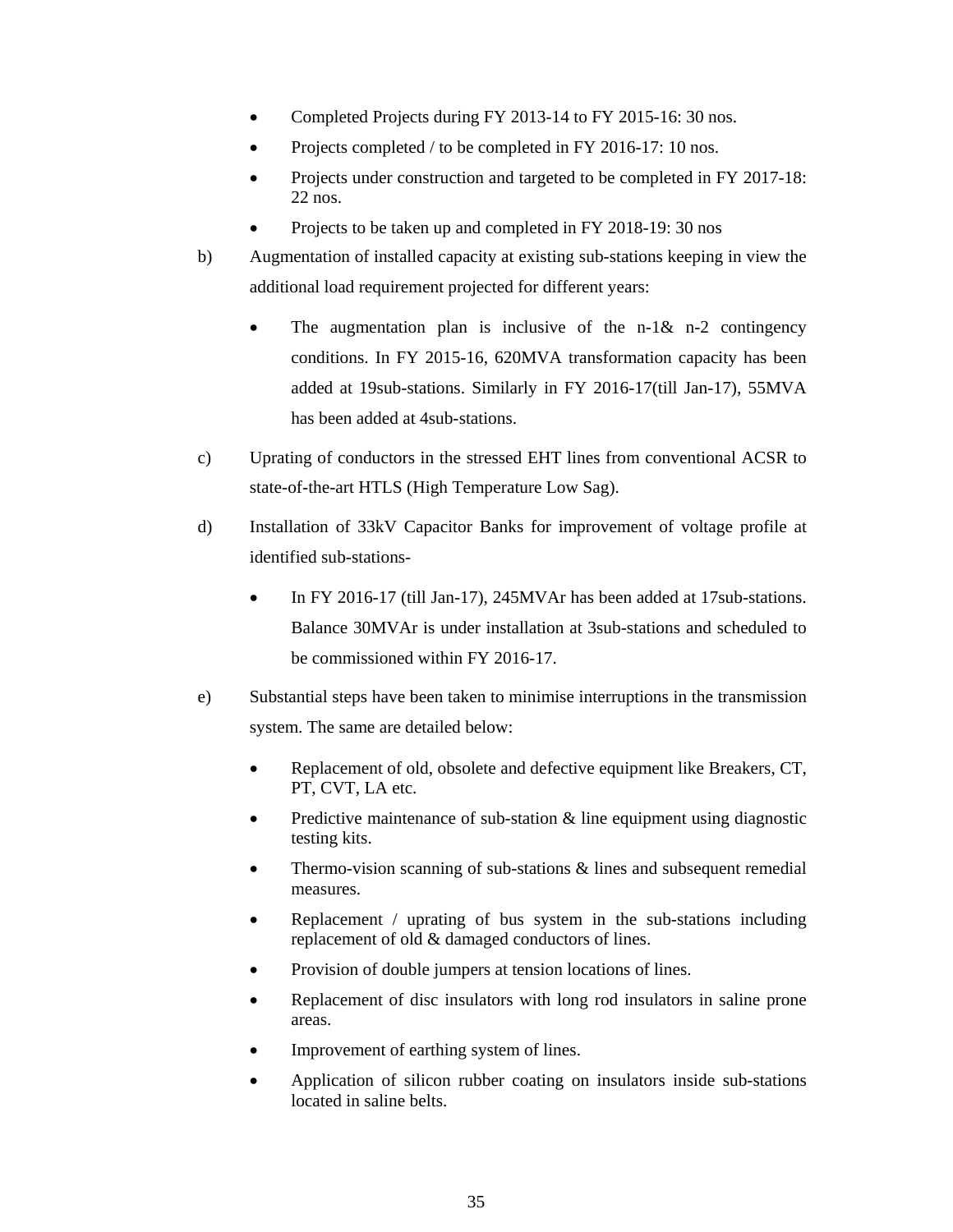- f) For quick restoration of power supply:
	- OPTCL has deployed emergency restoration gangs at strategic locations to attend breakdown with least time delay.
	- Adequate stock of ERS towers has been maintained for use during contingent situation arising out of tower failures.
- g) Substantial tangible steps have been taken by OPTCL to address issues of line constraints. These are enumerated below:
	- Loading Constraints of 132kV Chandaka-Mancheswar and Chandaka-Ranasinghpur lines have been solved by conversion of ACSR conductor to HTLS conductors.
	- Also, OPTCL has awarded contracts for uprating of conductors from ACSR to HTLS in 132kV Joda-Barbil and 132kV Mendhasal-Khurda lines.
	- Work is in progress for conversion of S/C lines D/C lines for 132kV Akhusingh - Paralakhemundi, 132kV New Bolangir-Patnagarh, 132kV New Bolangir-Sonepur, 132kV Jajpur Road-Anandpur, 132kV Paradeep - Jagatsinghpur lines which would further improve the loading capacity.
	- 400kV Meramundali-Lapanga line has been energised.
	- 400kV Meramundali-New Duburi DC line has been energised.
	- 220kV Atri-Pandiabil and Pandiabil-Samagara lines have been energised.
	- By installation of 220/132 Auto-Transformer at Mendhasal, loading constraints of Khurdahas been addressed.
	- Commissioning of Dabugaon and Umerkote sub-stations has improved the power supply and power quality in those areas.
	- Besides above steps, a number of schemes like "Conversion of Radial to Ring System", "Conversion of S/C Lines to D/C", "Uprating of Conductors" etc. have been planned by OPTCL for enhancement of capacity as well as reliability of the transmission system.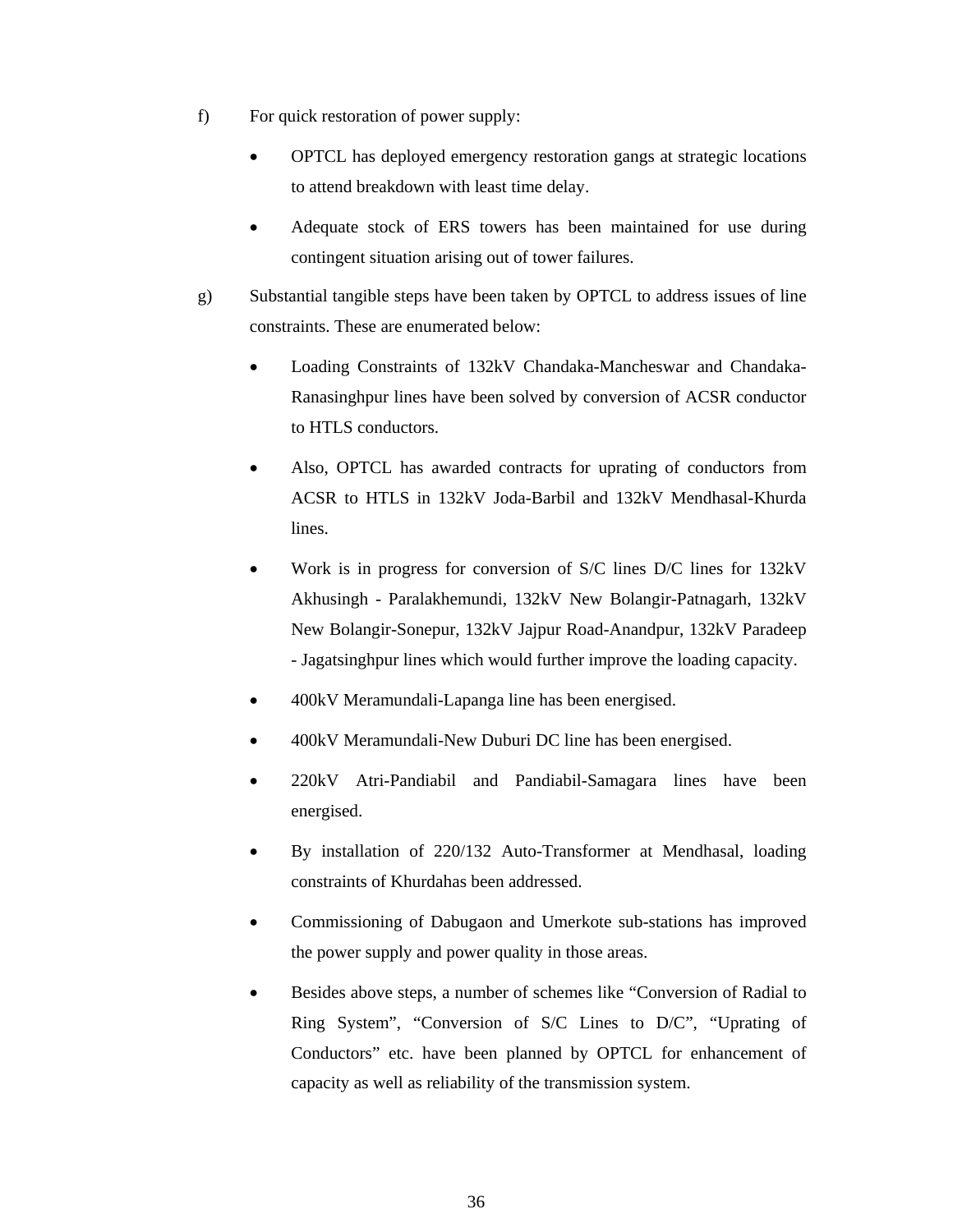### **OBSERVATION OF THE STATE ADVISORY COMMITTEE (SAC) (PARA 149)**

149. The Commission convened the State Advisory Committee (SAC) meeting on 20.02.2017 at 3.30 PM at the Conference Hall of OERC. The Members of SAC deliberated on different issues related to power sector and the Annual Revenue Requirement of various licensees. Some members pointed that OPTCL has come up with a massive investment plan to take up various transmission projects and have requested the Commission to increase the transmission tariff. In this regard members of SAC have suggested that OPTCL instead of availing loans can divest a portion of its equity and utilize the amount in capital expenditure. Further, Grid substations of OPTCL may be contracted out to competent operators instead of maintaining and manning them departmentally, so that cost of maintenance will come down which will have a beneficial effect on the consumer tariff.

## **COMMISSION'S VIEWS AND ORDER (PARA 150 TO 270)**

- 150. The Commission, for approval of ARR and determination of transmission tariff for OPTCL for the FY 2017-18, has followed the principles as laid down in OERC (Terms and Conditions for Determination of Transmission Tariff) Regulations, 2014 and is guided by the provisions of the National Tariff Policy as well as other Statutory Notifications and Directives, while giving due considerations to the ground realities of the Odisha Power Sector.
- 151. OPTCL has inherited a transmission network from GRIDCO on as is where basis. Continuous up-gradation and regular repairs and maintenance are required to keep the network in a safe and operational condition and to meet the growing requirements of DISCOMs' demand as well as to fulfil the Commission's and consumers' expectations on quality of supply, performance standards and availability of transmission network. In view of this, the Commission, over the past several years, has been allowing a significant amount for R&M expenses for encouraging the Licensee to undertake regular and adequate maintenance.
- 152. The tariff policy notified by the Ministry of Power on dated 28.01.2016 stipulated that in transmission the following objectives should be achieved:
	- (i) Ensuring optimal development of the transmission network ahead of generation with adequate margin for reliability and to promote efficient utilization of generation and transmission assets in the country;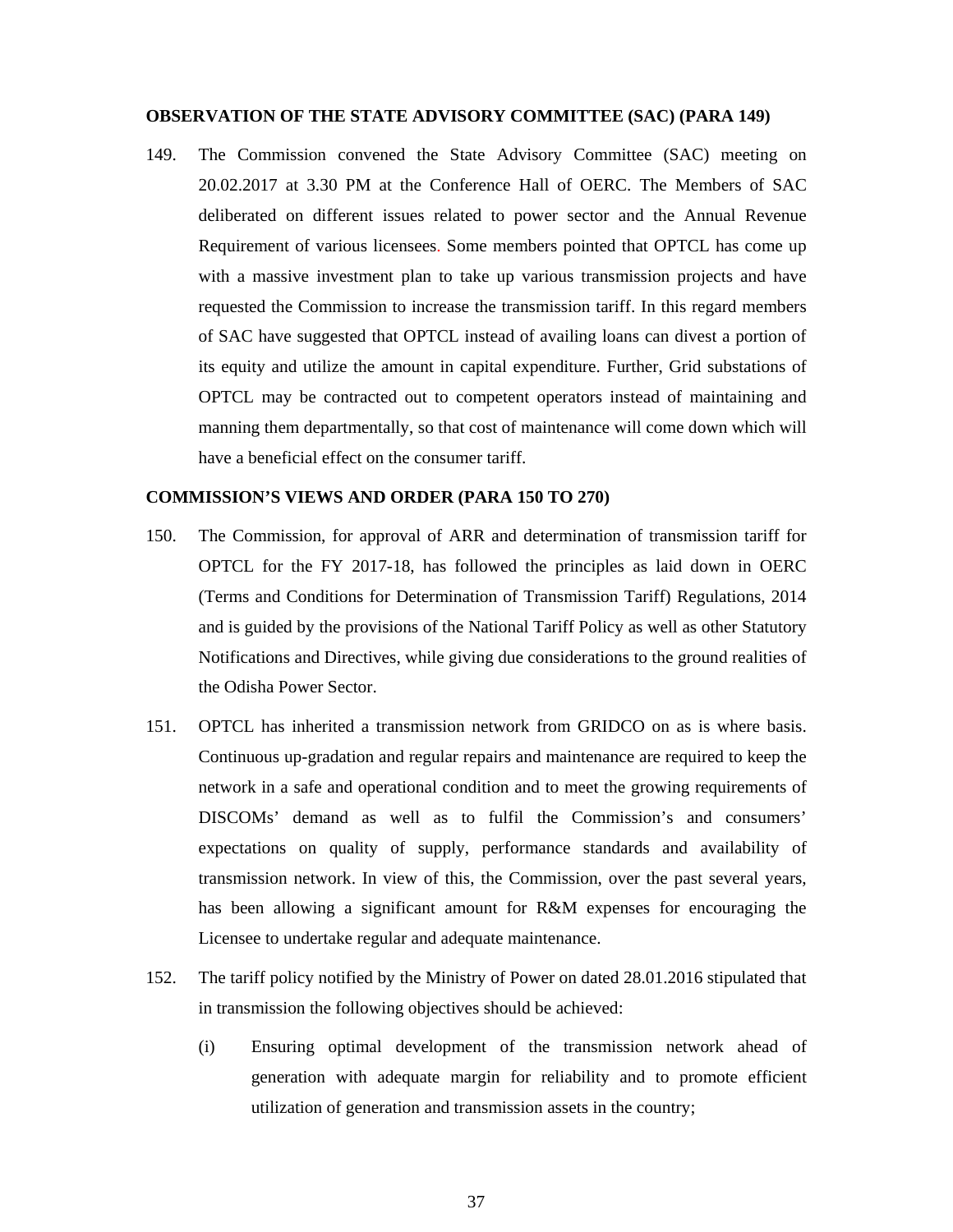- (ii) Attracting the required investments in the transmission sector and providing adequate returns.
- 153. Further, the Tariff Policy, 2016 framed under the Electricity Act 2003, has embeded the National Tariff Framework which provides that the transmission tariff is to be sensitive to distance, direction and related to quantum of power flow in a transmission service network. Para 7(1) (3) of the National Tariff Policy provides for Transmission charges to be determined on MW per circuit kilometre basis, zonal Postage Stamp basis, or on the basis of some other pragmatic variant, the ultimate objective being to get the transmission system users to share the total transmission cost in proportion to their respective utilization of the transmission system. The 'utilization' factor should duly capture the advantage of reliability reaped by all. The spread between minimum and maximum transmission rates should be such as not to inhibit planned development/augmentation of the transmission system but should discourage nonoptimal transmission investment.
- 154. Further, Para 7.3(1) of Tariff Policy states that the financial incentives and disincentives should be implemented for the CTU and the STU around the Key Performance Indicators (KPI) for these organizations. Such KPIs would include efficient Network Construction, System Availability and Loss Reduction. All available information should be shared with intending users by the CTU/STU and the load dispatch centers, particularly information on available transmission capacity and load flow studies.

# **Computation of Transmission Loss for FY 2017-18**

- 155. The transmission system of OPTCL operates as an integral part of the Eastern Regional Grid to serve the internal demand of the State as well as to carry out import and export of power depending upon the system demand under the overall supervision of the Eastern Regional Load Dispatch Centre in accordance with the GRIDCODE. Transmission loss, therefore, has been determined on the basis of 'As the System Operates'.
- 156. OPTCL submitted that the transmission loss is purely a technical loss and dependent upon the location of generation sources, system configuration and power flow requirements at different load centres. In view of the increasing demand for power at an accelerated pace due to industrialization and implementation of central & state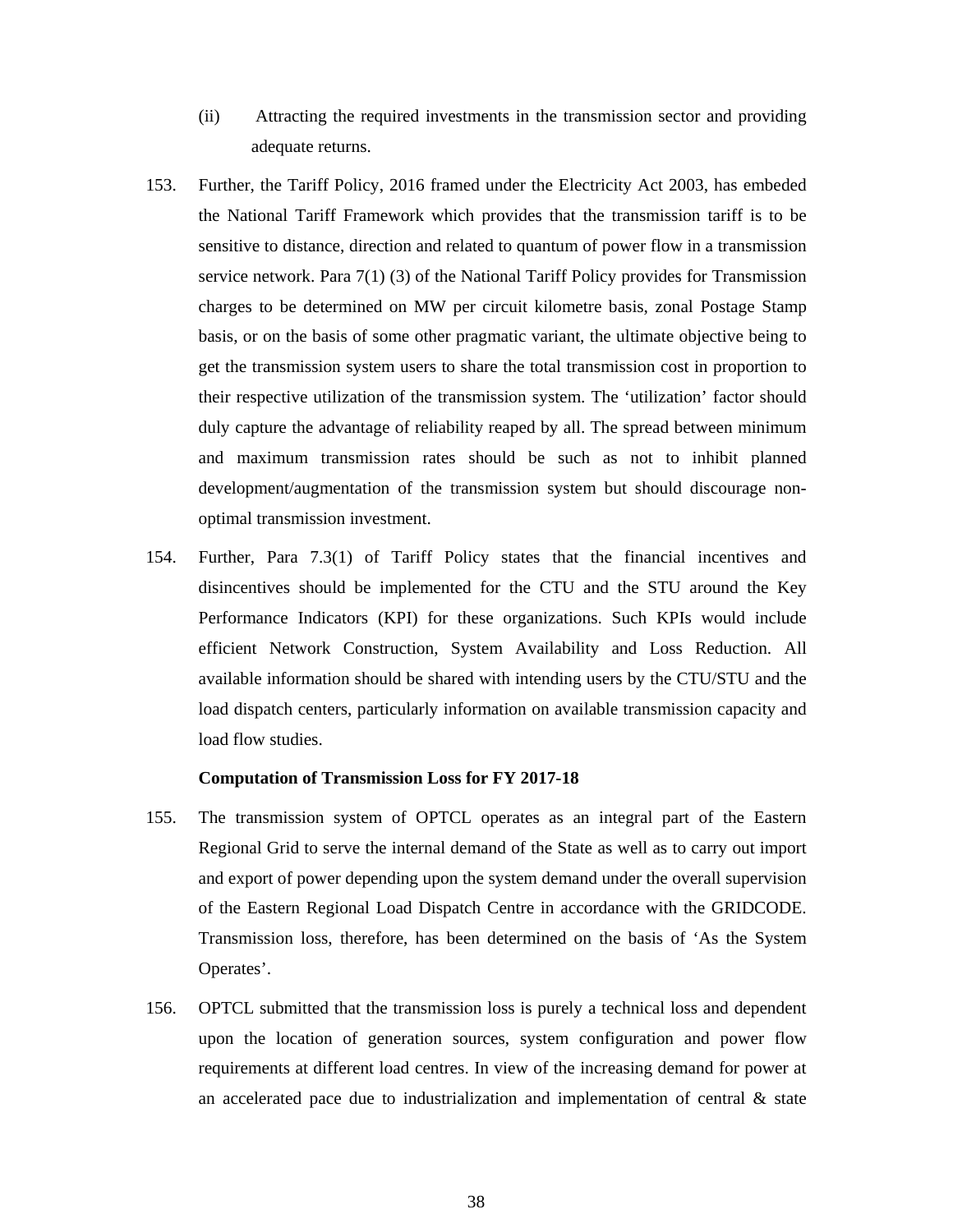sponsored schemes like RGGVY, DDUGJY, BGJY, 24x7 Power For All etc. in Odisha, an increased flow of power in the OPTCL transmission network contributing to increased transmission loss is anticipated.

- 157. OPTCL has been able to reduce the transmission loss year over year by commissioning a number of new transmission projects and adopting innovative schemes under Master Maintenance Plan during last few years. The actual transmission loss in the OPTCL's transmission system from April'16 to September'16 is 3.58% against Commission's approval of 3.70% for FY 2016-17. The Commission in the revised Business Plan order dated 30.07.2016 (Case No. 05/2016) has approved transmission loss of 3.50% for FY 2017-18. In view of the reducing trend of transmission loss level, OPTCL expects the loss level to remain around 3.60% in the current year. Accordingly, OPTCL has proposed **3.50%** transmission loss during FY 2017-18.
- 158. The approved and actual transmission loss for the year 2009-10 to 2016-17 is furnished in the table below:

| 1 avie – 15        |         |         |         |         |         |         |                                      |  |
|--------------------|---------|---------|---------|---------|---------|---------|--------------------------------------|--|
| FY                 | 2010-11 | 2011-12 | 2012-13 | 2013-14 | 2014-15 | 2015-16 | 2016-17<br>(April 16 to<br>Sept $16$ |  |
| Approved (%)       | 4.00    | 3.90    | 3.80    | 3.80    | 3.75    | 3.75    | 3.70                                 |  |
| Actual audited (%) | 3.93    | 3.88    | 3.84    | 3.79    | 3.73    | 3.67    | $3.58$ (Prov.)                       |  |

**Table – 15** 

- 159. Some objectors have suggested for identification of maximum loss prone areas and conduct energy audit to know the quantum of loss in the system. Moreover, many CGP's have been synchronized and distributing additional power in local areas and also in the meantime numbers of additional 132, 220 KV lines have been commissioned. We have taken note of the views of objectors to limit the transmission loss between 2.5% to 3% somewhat similar to that of PGCIL. We also observe that OPTCL transmits energy at much lower voltage compared to PGCIL and therefore a direct correlation to loss level by PGCIL is not possible. We agree with OPTCL on gradual reduction of loss levels.
- 160. Therefore, basing on the submission of OPTCL and loss trajectory approved by the Commission in the Business Plan for the period from FY 2014-15 to FY 2018-19, the Commission approves 3.50% for FY 2017-18 as transmission loss for wheeling and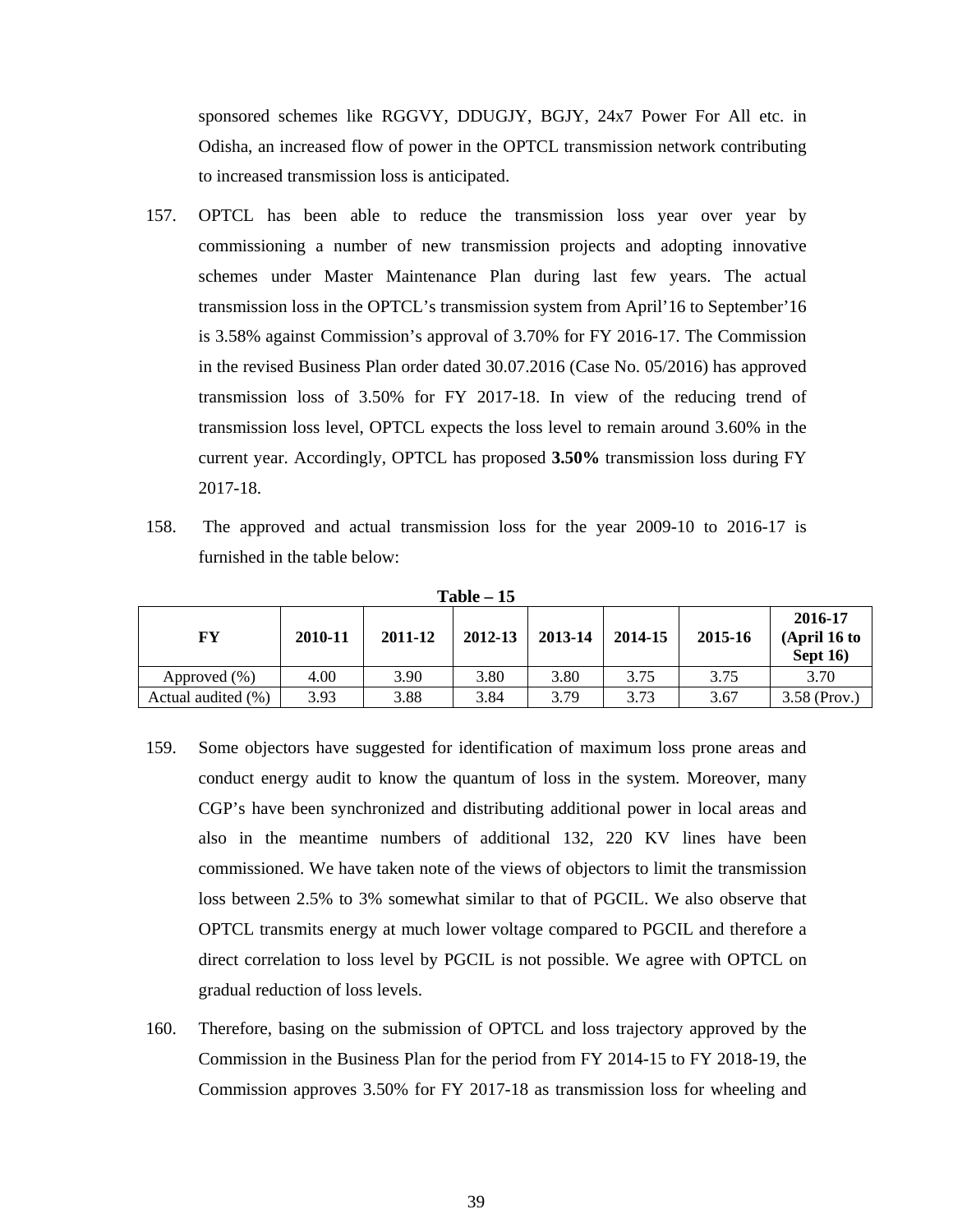directs that OPTCL shall continuously monitor the operation of the transmission system, prevent overloading wherever possible by suitable measures and take up innovative action for improving system loading of the existing network. Effort should be made by OPTCL to reduce the loss further to bring it to the level that of CTU.

### **Execution of Projects**

- 161. Objectors have submitted that all lines and substations of OPTCL should be well equipped to give quality power supply and evacuate the entire state quota from IPPs and CGPs during FY 2017-18. OPTCL is not completing the projects approved by the Commission within the approved time frame. Some projects have been inordinately delayed due to poor monitoring mechanism and absence of accountability in OPTCL. They pointed out that the strategy of OPTCL in execution of Projects is not matching to the downstream network planning of the State. In some cases downstream infrastructure of DISCOMs is not ready beyond OPTCL network. The Commission is not inclined to appreciate the reason cited by OPTCL on the delay in completion of its ongoing projects. Project Managers have failed to take steps for completion of the Projects as per the schedule and it appears that the management have not placed adequate safeguards and accountability mechanism to prevent delays. The Commission also direct OPTCL to inform DISCOMs for evacuation of power from new/augmented grid s/s and build their own downstream distribution lines. Prior discussion with the DISCOMs before submission of transmission project for approval of OERC need to be done to avoid idle investments being made due to noncompletion of inter-linking transmission/ distribution lines/networks.
- 162. OPTCL has submitted that the delayed execution of projects and cost & time overrun there-to are primarily due to severe RoW issues and Court cases. The Commission directs OPTCL to clear outstanding issues before incurring any expenditure in consultation with local elected representatives and District Administration to resolve the local RoW issues. Local/ regional benefits of better quality of supply should be informed to the public through mass communication.
- 163. The Commission directs that OPTCL should regularly monitor the progress of all its on-going projects to avoid delay.
- 164. The Commission had observed in its earlier orders that there was a substantial loss to the OPTCL transmission system due to severe natural calamities. Odisha has been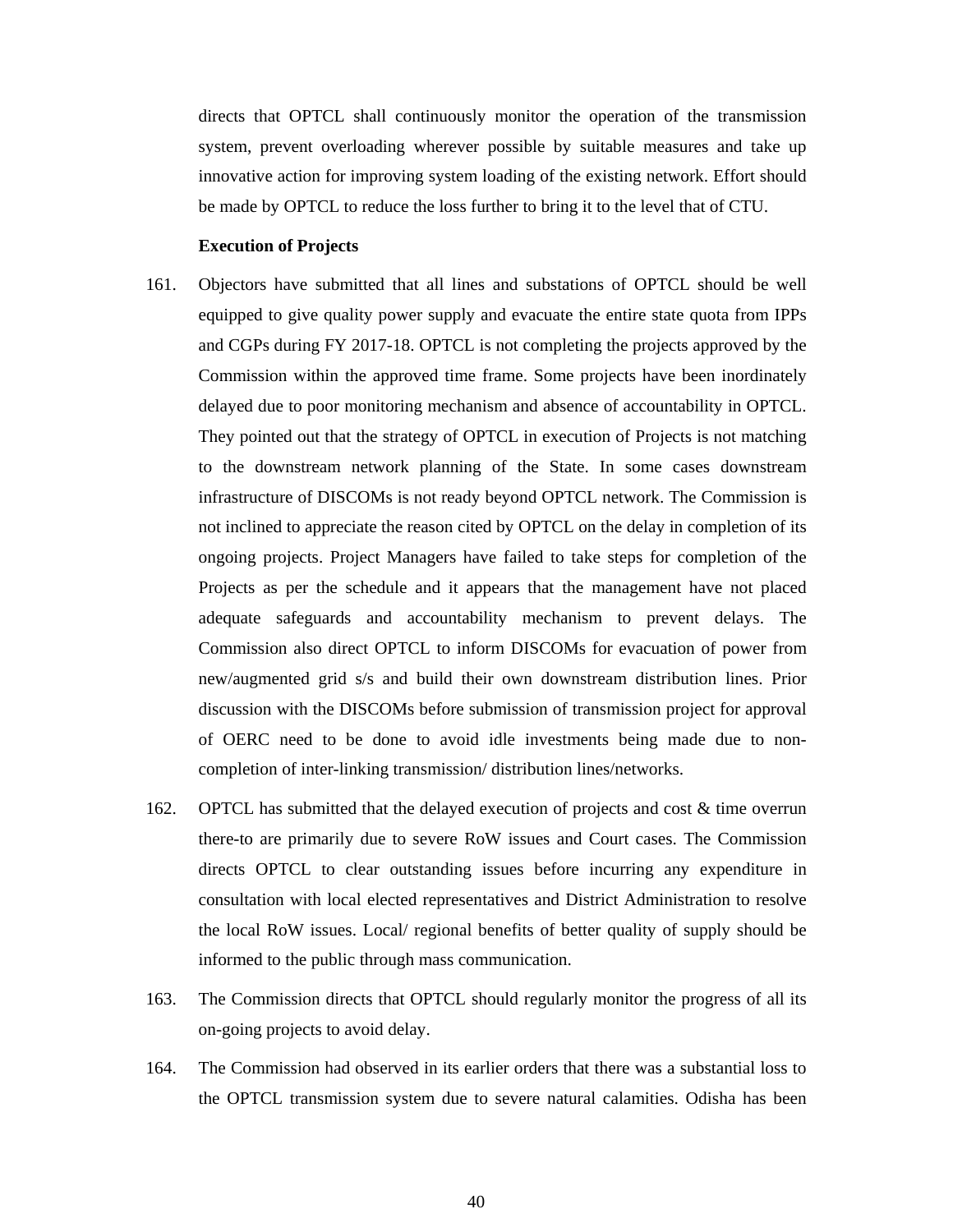vulnerable to natural disasters mostly on account of cyclone and flood. Transmission system being the backbone of power supply system should be designed and maintained in a manner so as to withstand it with minimal damage. The Commission notes the submission of OPTCL on an institutional mechanism to develop disaster mitigation strategy, preparedness and early response including adequate training to employees.

## **Efficient Operation of Transmission System:**

165. OPTCL submitted that SCADA is fully operational in all the 220 KV grid substations except the 220 KV substation commissioned during FY 2015-16. As per Regulation 4.11 of the Odisha Grid Code-2015, the SCADA communication facilities should be made available in every 220 KV grid S/S by OPTCL. Hence in order to ensure the safe operation, integrity and reliability of the grid, the Commission directs OPTCL to complete the SCADA provision work in all the 220 kV and above S/S for proper monitoring and efficient functioning of the power system. PERT chart on the programme shall be submitted to the Commission. OPTCL has proposed to provide OPGW connectivity in vital 132 KV grid substations in order to make SCADA system more reliable and to have its utilization in various IT applications like ERP, operational requirement for assets management system, contacts management, finance management etc. OPTCL also expects to earn revenue by leasing the dark fibers to private telecom providers. The commission feels that the proposal may be viable. However, a detailed submission may be made before the Commission for approval indicating projects to be undertaken, cost benefit analysis, source of fund, annual O&M cost, manpower required etc. through a separate petition for approval.

## **System Interruptions due to Major Incident:**

166. OPTCL's system has faced aggregated Annual interruptions varying from 6 hour to 64 hours at different locations on account of conductor/jumper snapping, insulator failure, bursting of Current Transformer/Potential Transformer, breaker problem, system disturbance, Lightening Arrester failures etc. OPTCL submitted that it has arranged to maintain power supply (without resorting to total power failure due to non-availability of transmission capacity) from alternative transmission facilities during interruption. In spite of this it has reported that about 27 hours of load restriction has occurred in the second quarter of the FY 2015-16 due to non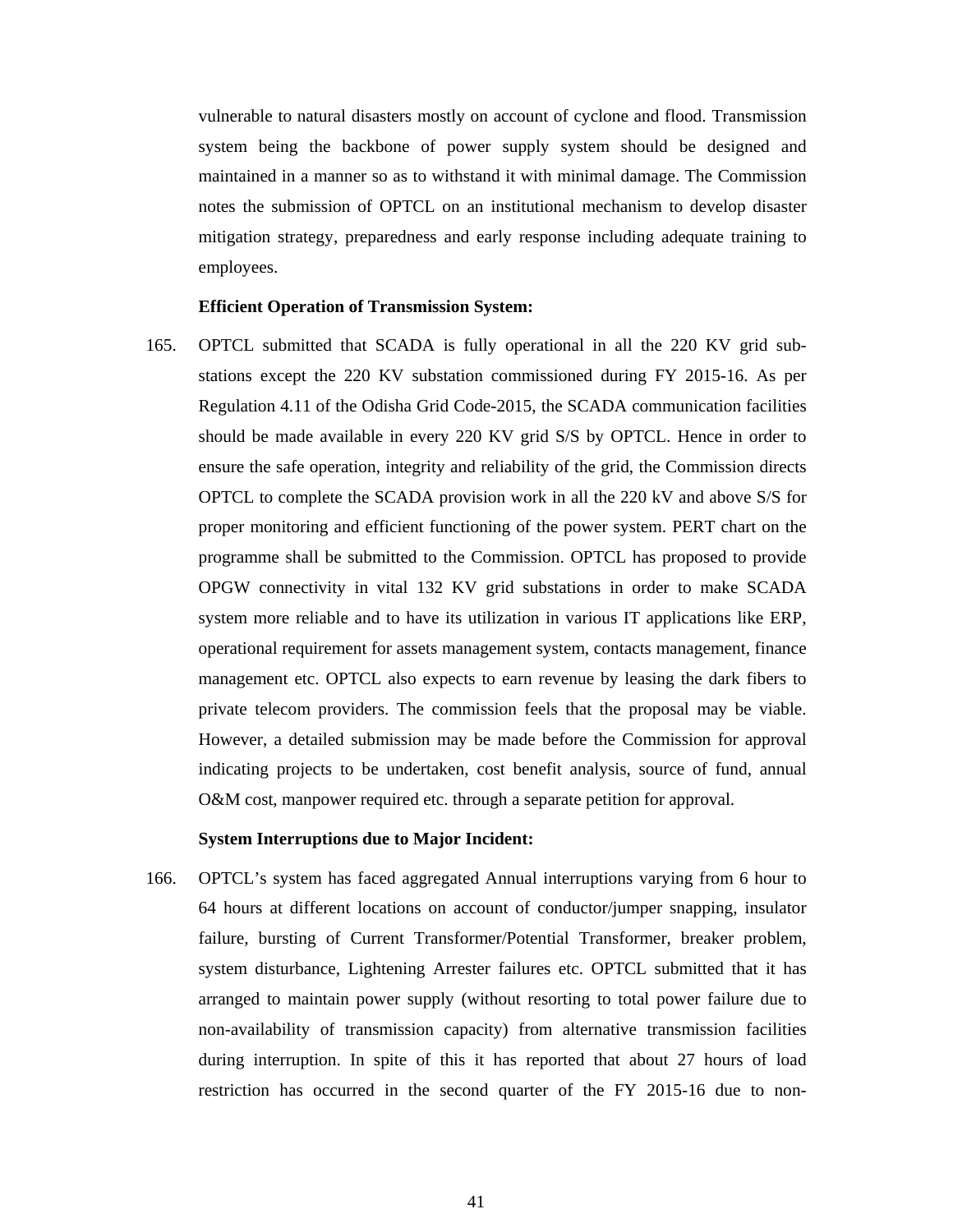availability of generation and failure of generating stations. OPTCL claimed that there was no black out experienced in the State during the FY 2015-16. Duration of interruption during the year is given in table below:

| <b>Incident</b>                | <b>Duration of</b>  | No. of              | Percentage |
|--------------------------------|---------------------|---------------------|------------|
|                                | <b>Interruption</b> | <b>Interruption</b> |            |
| Snapping of Jumper / Conductor | 42:46:00            | 48                  | 28%        |
| / Earth wire                   |                     |                     |            |
| <b>Insulator Failure</b>       | 13:15:00            | 29                  | 9%         |
| Bursting of CT / PT            | 11:27:00            |                     | 7%         |
| <b>Breaker Problem</b>         | 0:00:00             | 4                   |            |
| Major System Disturbance       | 6:33:00             | 6                   | 4%         |
| Failure of LA                  | 15:28:00            | 21                  | 10%        |
| Others                         | 64:06:00            | 141                 | 42%        |

**Table – 16 Interruption due to Major Incident**

167. The duration of interruption indicated above is the sum total of interruptions occurred at different areas (S/s) during the year. However there was no total blackout experienced for the State during the year 2015-16.



168. It is observed that during FY 2015-16 the daily peak demand touched 4175 MW maximum on dt.25.03.2016 and a minimum of 2976 MW on dt.28.04.2015. The peak demand of 4175 MW in 2015-16 is about 194 MW above the peak demand experienced during the previous year 2014-15 (of 3981 MW). But the total energy drawl is 24615 MU in FY 2015-16 against 24436 MU in 2014-15, which indicates a growth in electricity consumption of around 179 MU in the State. In the OPTCL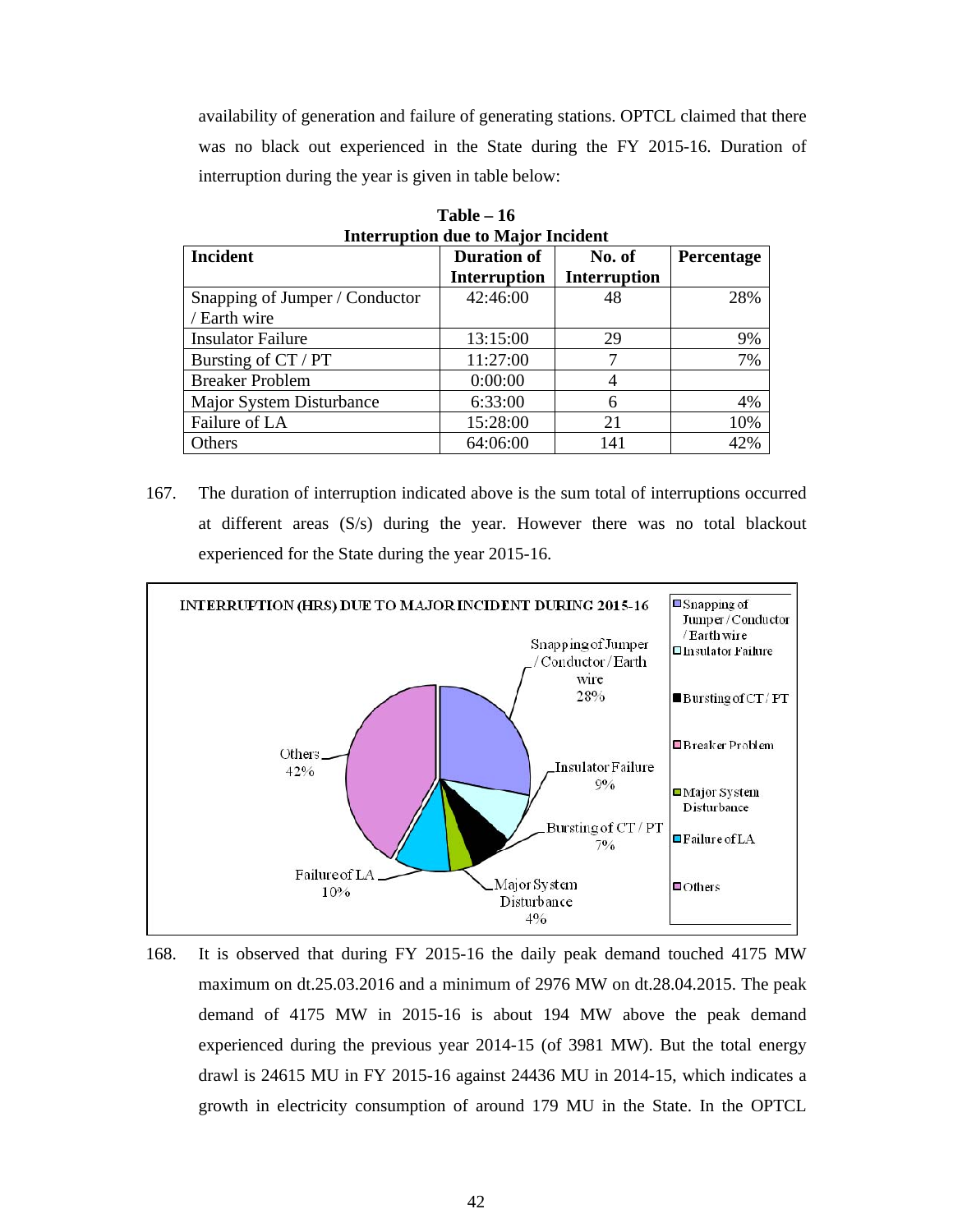system, the EHT voltage, as per Regulations  $3(1)(b)$  of Central Electricity Authority(Grid Standards) Regulations, 2010 should be in the range 122-145 kV for voltage at 132 kV, 198-245 kV for voltage at 220 KV and 380-420 kV for 400 kV level. OPTCL has however experienced 170 kV minimum and 259 kV maximum in its 220 KV system and 87 KV minimum and 148 KV maximum in its 132 KV system. The Maximum and Minimum Voltage Level at different GRID substations of OPTCL are given in table below:

|                | Allowable Range (245-198 KV)                             |                                    |                                           |                | Allowable Range (145 -122 KV)                           |                                    |                         |
|----------------|----------------------------------------------------------|------------------------------------|-------------------------------------------|----------------|---------------------------------------------------------|------------------------------------|-------------------------|
| SI.<br>No.     | Name of the<br>220/132 kV<br><b>Grid Sub-</b><br>station | <b>Maximum</b><br>Voltage in<br>kV | <b>Minimum</b><br><b>Voltage</b><br>in kV | Sl.<br>No.     | Name of the<br>132/33 kV<br><b>Grid Sub-</b><br>station | <b>Maximum</b><br>Voltage in<br>kV | Minimu<br><b>Voltag</b> |
| 1              | Jaynagar                                                 | 251                                | 214                                       | 1              | Cuttack                                                 | 142                                |                         |
| $\overline{2}$ | Theruvali                                                | 241                                | 200                                       | $\overline{2}$ | Berhampur                                               | 146                                |                         |
| 3              | Bhanjanagar                                              | 251                                | 205                                       | 3              | Puri                                                    | 141                                |                         |
| $\overline{4}$ | Chandaka                                                 | 237                                | 181                                       | $\overline{4}$ | Khurda                                                  | 148                                |                         |
| 5              | Narendrapur                                              | 233                                | 170                                       |                |                                                         |                                    |                         |
| 6              | Joda                                                     | 245                                | 209                                       |                |                                                         |                                    |                         |
| $\tau$         | Tarkera                                                  | 238                                | 214                                       |                |                                                         |                                    |                         |
| 8              | Budhipadar                                               | 239                                | 216                                       |                |                                                         |                                    |                         |
| 9              | Duburi                                                   | 241                                | 197                                       |                |                                                         |                                    |                         |
| 10             | Balasore                                                 | 242                                | 197                                       |                |                                                         |                                    |                         |
| 11             | Meramundali                                              | 233                                | 203                                       |                |                                                         |                                    |                         |
| 12             | Bidanasi                                                 | 238                                | 206                                       |                |                                                         |                                    |                         |
| 13             | Katapalli                                                | 259                                | 204                                       |                |                                                         |                                    |                         |
| 14             | <b>Bhadrak</b>                                           | 241                                | 183                                       |                |                                                         |                                    |                         |
| 15             | Paradeep                                                 | 239                                | 182                                       |                |                                                         |                                    |                         |
| 16             | Bolangir                                                 | 248                                | 194                                       |                |                                                         |                                    |                         |
| 17             | Mendhasal                                                | 239                                | 200                                       |                |                                                         |                                    |                         |

**Table - 17**

**Allowable Range (245-198 KV) Allowable Range (145 -122 KV)**

| SI.<br>No.     | Name of the<br>132/33 kV<br>Grid Sub-<br>station | <b>Maximum</b><br>Voltage in<br>kV | <b>Minimum</b><br><b>Voltage</b><br>in kV |
|----------------|--------------------------------------------------|------------------------------------|-------------------------------------------|
|                | Cuttack                                          | 142                                | 97                                        |
| $\overline{2}$ | Berhampur                                        | 146                                | 100                                       |
| 3              | Puri                                             | 141                                | 96                                        |
|                | Khurda                                           | 148                                |                                           |

- 169. OPTCL is advised to take suitable remedial measures to improve the voltage profile and monitor the reactive drawl of DISCOMs from its grid S/s. Wherever any DISCOM draws excessive reactive load at low voltage condition in grid S/S, corrective action must be taken. OPTCL should keep its on-line Tap Changer of the Power Transformers in healthy condition and all the field engineers should be trained to operate OLTC during peak and low load condition of the day.
- 170. **Initiatives for Operation and Maintenance and safety:** OPTCL is required to develop appropriate ring system so that power supply to the affected areas can be made easily available from the neighbouring areas fed from other generating stations of the state and Odisha share from Inter State Generating Stations of Eastern Region.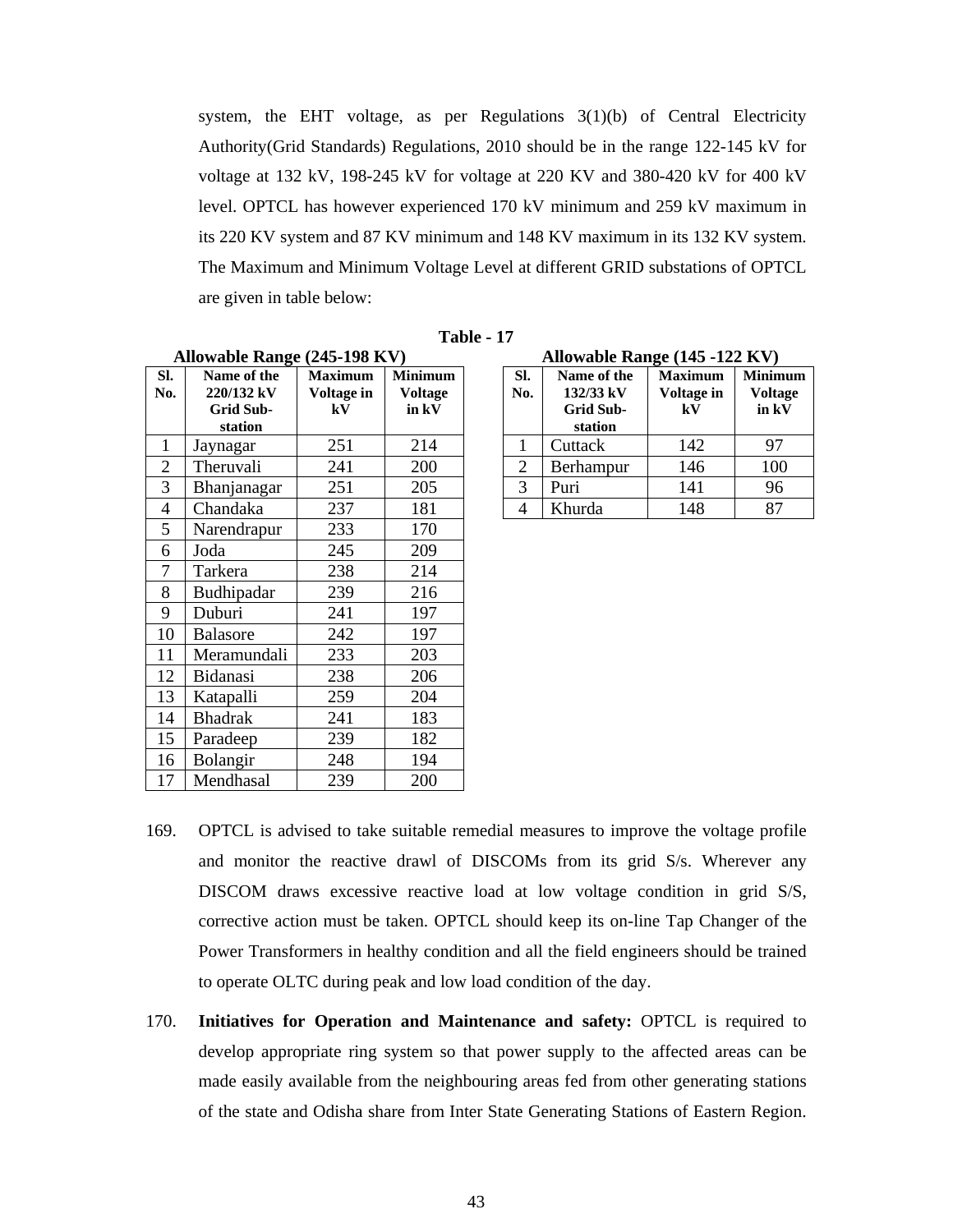In order to have a more reliable and efficient transmission system, the Commission directs OPTCL to plan renovation of the old grid s/s with provision of advanced metering/protection/communication system and to install or expand control rooms. Further, as a part of O&M activity, OPTCL should upgrade the overloaded grid S/Ss in consultation with DISCOMs. The said plan shall be submitted to the Commission.

- 171. OPTCL has submitted that repair and maintenance works have been optimized to ensure healthy sub-stations and lines with available manpower. Bi-monthly review is conducted by Zonal Heads for monitoring of preventive works and necessary steps required for system improvement in respective areas. Maintenance Manual has been prepared in line with CBIP Manual. The best R&M practices in transmission sector as adopted by the Central as well as other State Transmission Utilities have been widely circulated among the field units for strict adherence. Further, OPTCL Safety Manual-2015 has been released and Mock safety drills are regularly conducted in sub-stations.
- 172. In order to have a more reliable and efficient transmission system, OPTCL is implementing sub-station Automation System (SAS) to renovate the old sub-stations with provision of advanced metering/protection system and new/expanded control rooms.
- 173. OPTCL should find out the latest technical methods for effective utilization of existing/proposed higher level transmission system by upgrading the existing substations/transmission lines and equipments to increase power transfer capacity and avoid RoW problem. Strengthening of the existing network, multi voltage level and multi circuit transmission lines may also be considered for the purpose.

### **OPTCL FINANCE**

### **Truing up of OPTCL for the FY 2015-16**

174. OPTCL has filed truing up proposal for the FY 2015-16 as per Regulation 7.1 of OERC (Terms and Conditions for Determination of Tariff) Regulations, 2014 on 28.01.2017 along with the audited accounts for the FY 2015-16. This was registered in Case No.10 of 2017. This case was heard analogously with OPTCL tariff hearing in Case No.64 of 2016 on 07.02.2017. The analysis of expenditure and income of OPTCL and its submission for considering in truing up is discussed below: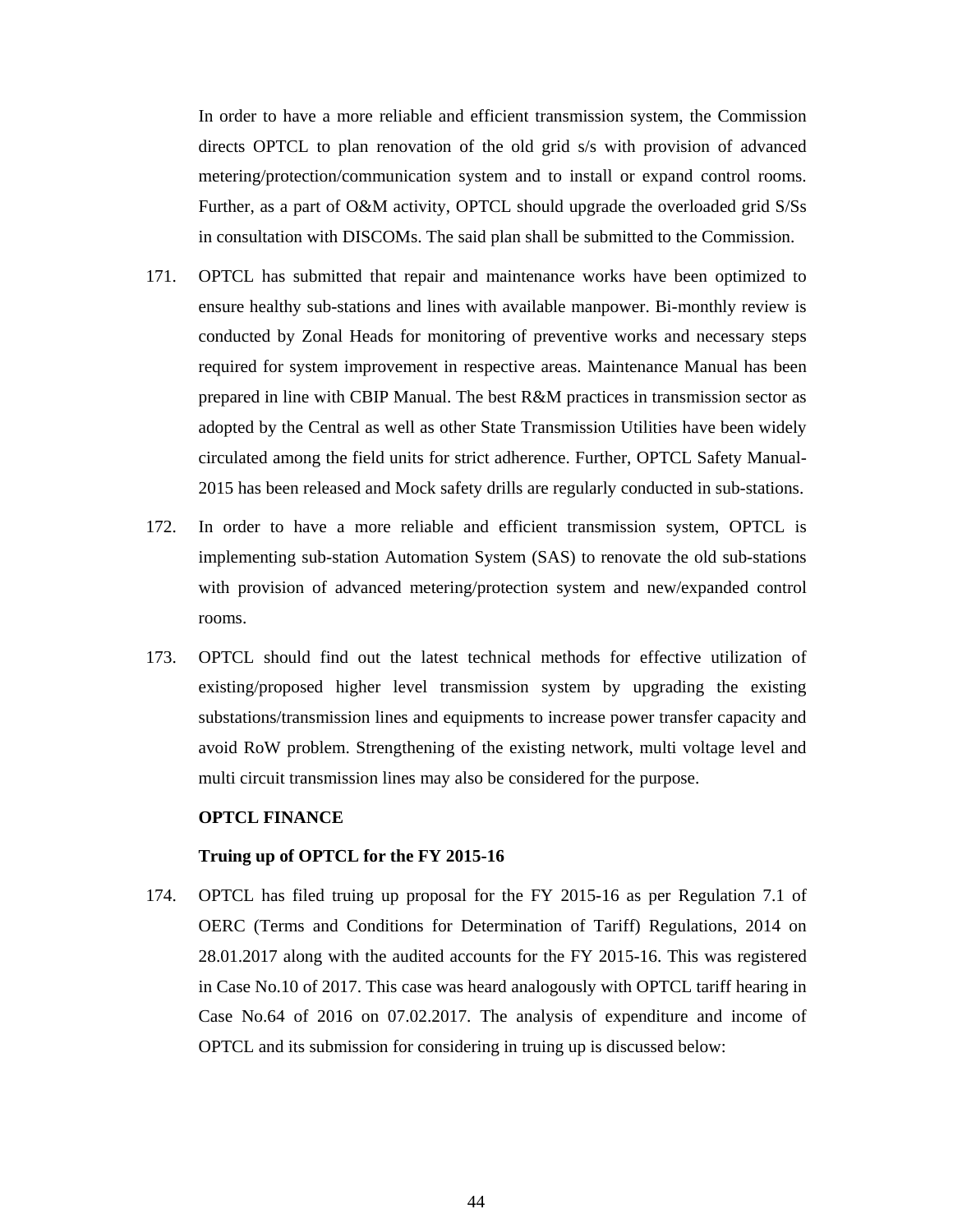## **Employees Cost & Terminal benefits**:

175. OPTCL has made the submission to consider an amount of Rs.301.50 crore towards employees cost including terminal benefit for FY 2015-16. The approved amount visà-vis actual expenditure as per audited accounts are mentioned in the table below:

| <b>Employees Cost &amp; Terminal benefits</b> |          |                |  |  |  |
|-----------------------------------------------|----------|----------------|--|--|--|
| <b>Particulars</b>                            | Approved | <b>Audited</b> |  |  |  |
|                                               |          | <b>Actuals</b> |  |  |  |
| Employee cost                                 | 171.86   | 165.36         |  |  |  |
| Terminal benefits including differential      | 138.65   | 141.42         |  |  |  |
| pension and pensionary benefits               |          |                |  |  |  |
| Less capitalization                           | 5.28     | 20.83          |  |  |  |
| Total                                         | 305.23   | 285.95         |  |  |  |

**Table – 18 Employees Cost & Terminal benefits**

176. The difference of figures between the audited actual and the amount proposed by OPTCL is due to booking of the lesser amount towards capitalization than what has been booked in the audited accounts. As per audited accounts the capitalization of employees costs amounts to Rs.20.83 crore whereas OPTCL requested to consider Rs.5.28 crore as allowed in the tariff order. The Commission do not agree with the proposal of OPTCL and accepts only the audited figures as mentioned in the table above for true up.

## **Terminal liability for past period**

177. OPTCL submitted that the Commission has been allowing the terminal liability for the past years based on cash outflow pending periodical actuarial valuation. But, the actual amount as per the actuarial valuation is more than what has been allowed by the Commission. The figures of the terminal liability are shown in the table below:

| 1 apie - 19                                                            |                     |  |  |  |
|------------------------------------------------------------------------|---------------------|--|--|--|
| <b>Particulars</b>                                                     | Amount<br>(Rs, Cr.) |  |  |  |
| Terminal liabilities as on 31.03.2016 (As per the Actuarial valuation) | 2002.64             |  |  |  |
| Less: Amount allowed by the Commission upto FY 2014-15                 | 1436.57             |  |  |  |
| Less: Amount allowed for FY 2015-16                                    | 138.26              |  |  |  |
| GAP as on 31.03.2016                                                   | 427.81              |  |  |  |

**Table - 10** 

- 178. OPTCL has proposed to allow the amount of Rs.427.81 crore as true up.
- 179. Regarding terminal liability, the Regulation 8.9 of OERC Tariff Regulations, 2014 states as under: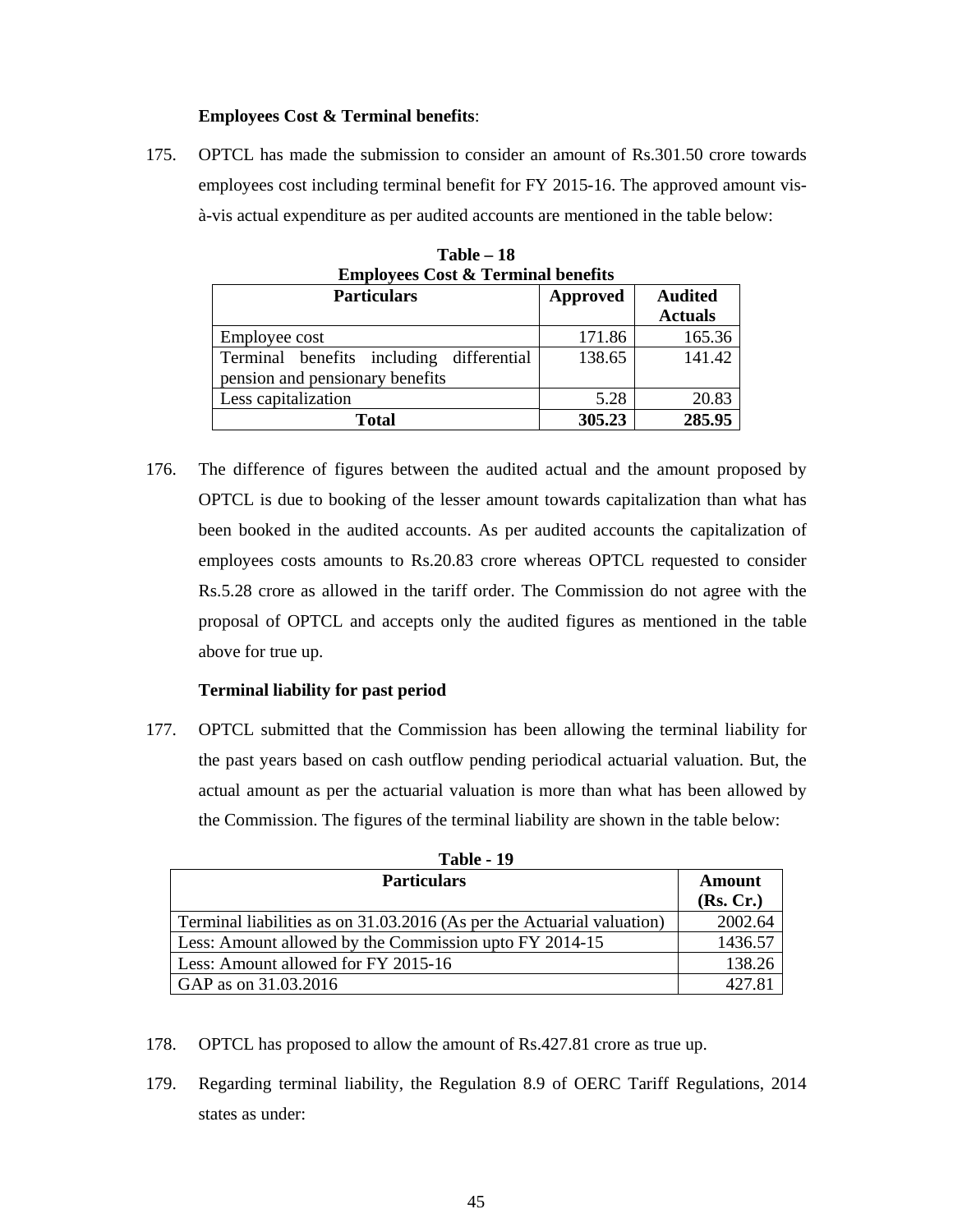*"Terminal liabilities would be provided based on a periodic actuarial valuation to be made by the Commission in line with the prevailing Indian accounting standards."*  The Commission had allowed the terminal benefits based on the cash flow statement of OPTCL and not on the basis of actuarial valuation. Therefore, the present requirement of Rs.427.81 crore is allowed on provisional basis till Commission makes its own actuarial valuation of the fund requirement. The above amount is allowed to be adjusted against the past years accumulated truing up surplus as shown in Table-20.

## **Repair & Maintenance Expenses**:

180. OPTCL has submitted to consider the audited figure of Rs.113.35 crore as against the approved amount of Rs.108 crore during 2015-16. A concern is being raised by objectors that some of the R&M expenses actually need to be taken as capital deployed and need not be considered as pass through. This issue needs appropriate attention of management and appropriate transparency should be maintained to avoid such incidents. The Commission approves the audited figures of Rs.113.35 crore for the purpose of truing up. The Commission directs that all R&M expenses on any single item costing over Rs.5.00 crores shall be placed in the website of OPTCL in tabular form with the name of s/s, line segment annually.

### **A&G Expenses**:

181. OPTCL claimed an amount of Rs.39.82 crore booked under the above head in the audited accounts of 2015-16 as against the approval of Rs.24.37 crore by the Commission. With regard to A&G expenses, Regulation 8.14 states the following:

*In case of S.T.U. (OPTCL), the Commission shall allow A & G expenses by giving an escalation factor equal to WPI over the amount approved by the Commission in the previous year.* 

182. Accordingly, the Commission approves an amount of Rs.24.37 crore towards A&G expenses for the FY 2015-16 as true up.

### **Rebate**

183. OPTCL claimed an amount of Rs.10.75 crore during 2015-16 towards rebate against the approved amount of Rs.12.61 crore. The Commission approves the audited figure of Rs.10.75 crore under the head 'rebate'.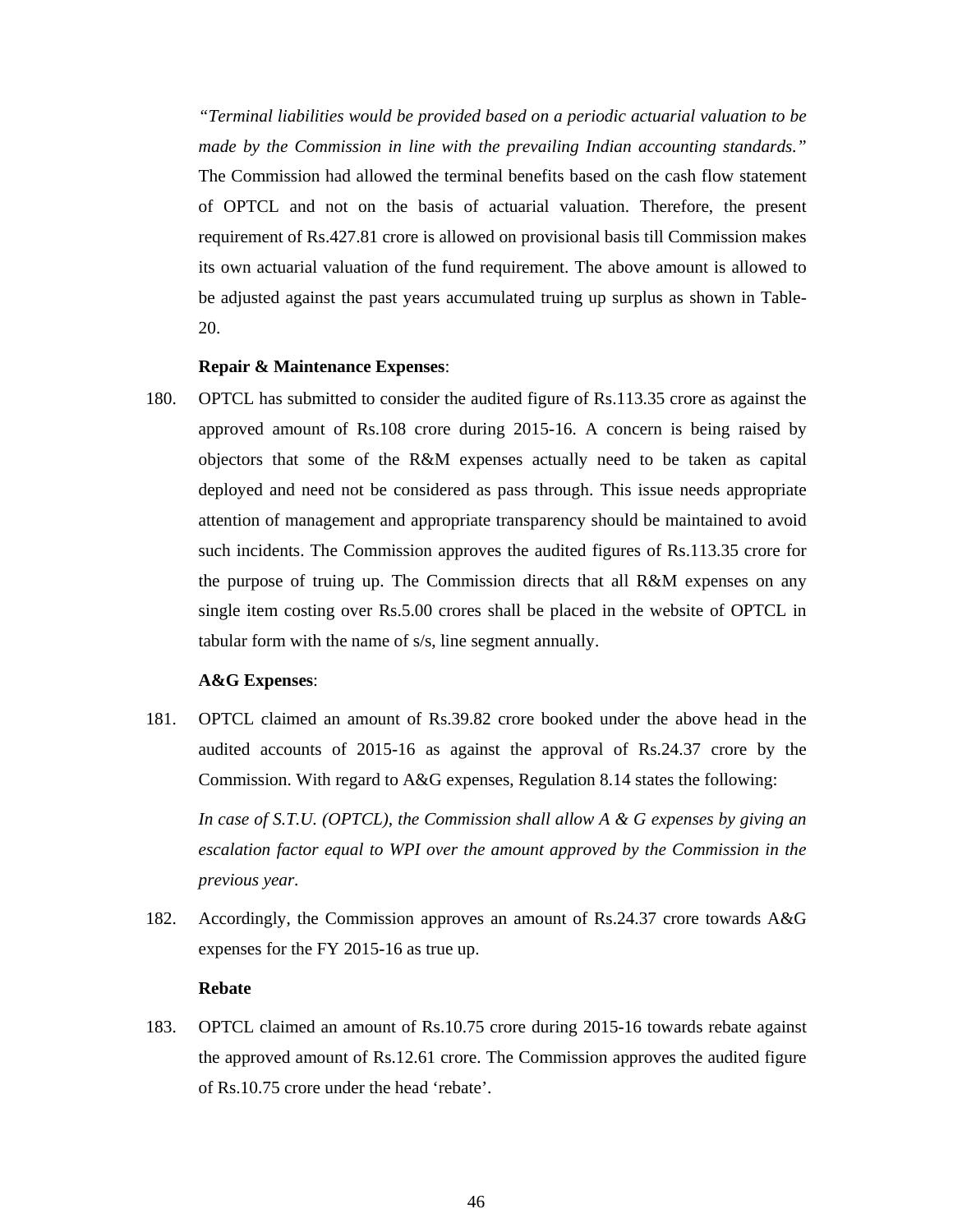## **Depreciation**

184. Under this head OPTCL claimed an amount of Rs.141.00 crore as true up. OPTCL has submitted the audited account for FY 2015-16 as per which the depreciation is shown at Rs.140.94 crore. In the notes to account it is mentioned that the depreciation is provided on straight line method as per the rates as well as methodology notified under Electricity Act, 2003. Regulation 8.38 of OERC Transmission Tariff Regulations, 2014 states as under:

*For STU (OPTCL, Depreciation shall be calculated/for each year of the Control Period, on the original book value of the assets considering applicable depreciation rate as determined by the Commission from time to time."* 

185. The Commission, in view of the direction and order of the High Court of Odisha, is duty bound to compute depreciation for the purpose of determination of ARR and Tariff on the basis of pre-92 rates on the original book value of asset (i.e. after rolling back the effect of revaluation of 1996 from the value of the assets). Therefore the Commission on the basis of same principle approves an amount of Rs.107.48 crore as true up for FY 2015-16.

### **Finance cost**

- 186. OPTCL has claimed an amount of Rs.75.02 crore (including interest capitalized amount of Rs.8.82 crore) towards interest for the purpose of truing up, based on the audited accounts for FY 2015-16.
- 187. Regarding interest to be capitalized for an amount of Rs.8.82 crore, OPTCL has submitted that although as per accounting standard, interest during construction (IDC) is to be capitalized, OPTCL in reality has paid the interest for the FY 2015-16 out of which 90% will be recovered through depreciation in 25 to 35 years. Hence, OPTCL submits to consider the same in the truing up exercise.

**Para 8.22 of the Regulations, 2014 states** – *For normative loans outstanding at the beginning of the year on the revenue account, the licensee shall indicate in its filing the expected interest outgo for each year. This will be considered towards revenue requirement of the licensee for such years.*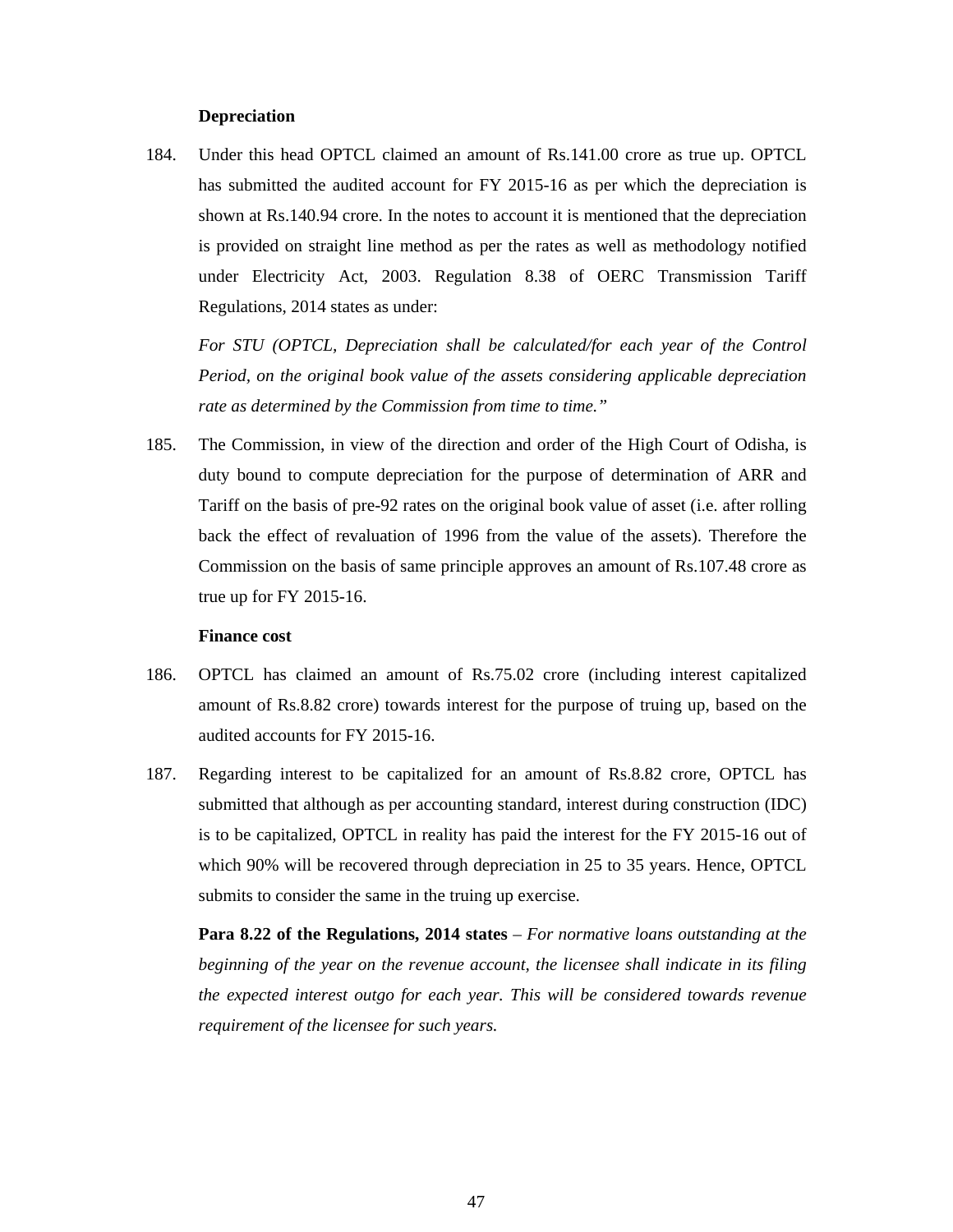The Commission opines that OPTCL is entitled for true up on interest charge to revenue accounts only and not on capital account as per commercial principles. Therefore, we do not agree with OPTCL on this.

188. In view of the above, the Commission allows an amount of Rs.66.20 crore (75.02 – 8.82) as true up for FY 2015-16.

### **Grid Co-ordination Committee Expenses and SLDC charges**

189. OPTCL has submitted that there is no separate accounting head for GCC since all expenditure made under this head is towards A&G expenses. The commission during 2015-16 has allowed Rs.1.22 crore towards GCC expenses and SLDC charges for the year 2015-16. The same amount is allowed as true up for FY 2015-16.

### **Incentive for System Availability**

190. OPTCL claimed an amount of Rs.5 crore towards incentive for system availability as the same was approved by the Commission in the ARR of 2015-16. The Commission approves the same since the system has recorded 99.96% availability.

### **Income Tax**

191. During 2015-16 OPTCL has made a provision of Rs.8.15 crore towards income tax liability under the MAT. The same amount is also shown as a component of truing up for FY 2015-16. The Commission scrutinized the audited accounts for FY 2015-16 and found that an amount of Rs.8.15 crore is booked under tax expenses. In the present ARR order of 2017-18 in para 255 (Table 46), the Commission has considered the tax expenses of Rs.8.15 crore as a pass through. Hence the Commission is not inclined to consider the tax expenses of Rs.8.15 crore again as true up for the FY 2015-16.

### **Return on Equity**

192. OPTCL submitted that the Commission in the ARR of 2015-16 has approved an amount of Rs.45.41 crore towards return on equity. The Commission allowed the same for the purpose of truing up as claimed by OPTCL on an equity base of Rs.293 crore.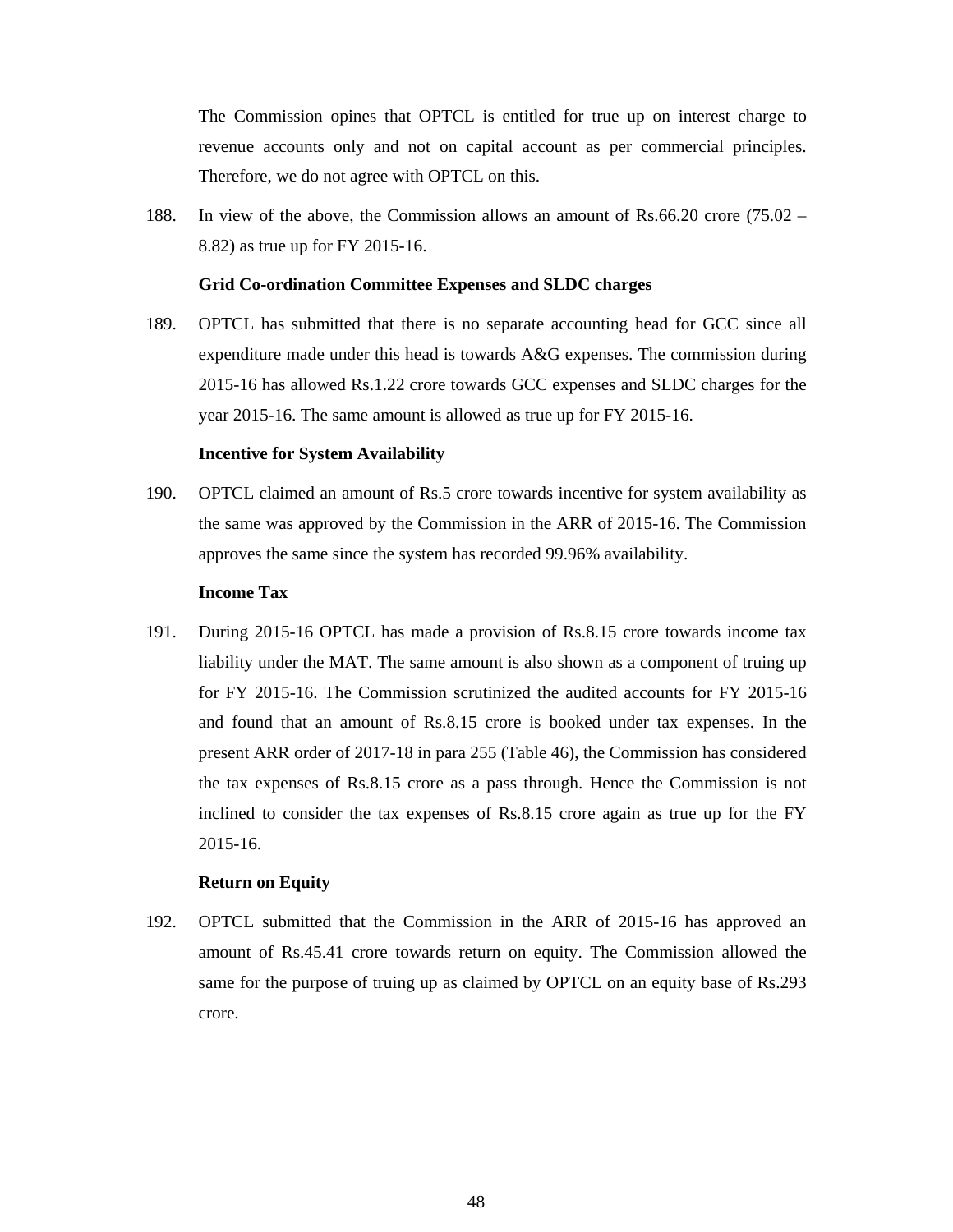## **Other Miscellaneous Income**

193. OPTCL requests the Commission to consider Rs.46.56 crore towards miscellaneous receipt as against the approved amount of Rs.26 crore. The Commission allows an amount of Rs.46.56 crore towards inter-state wheeling and miscellaneous revenue for the purpose of truing up, as per audited accounts for FY 2015-16. In summary the items considered towards miscellaneous receipt are given below:

| Table - 20                     |            |  |  |  |
|--------------------------------|------------|--|--|--|
| <b>Particulars</b>             | Rs. In Cr. |  |  |  |
| Short-term open access charges | 27.32      |  |  |  |
| Supervision charges            | 10.10      |  |  |  |
| Interest income                | 2.25       |  |  |  |
| Sale of scrap                  | 1.99       |  |  |  |
| Miscellaneous receipt          | 4.90       |  |  |  |
| <b>Total</b>                   | 46.56      |  |  |  |

194. With the above observation the figure proposed by OPTCL and approved by the Commission for the purpose of truing up for the FY 2016-17 is given in the table below:

|                             |                     |                  |              | (Rs. crore)       |
|-----------------------------|---------------------|------------------|--------------|-------------------|
| <b>Particulars</b>          | <b>OERC</b>         | <b>Actual as</b> | True up      | True up           |
|                             | approval in         | per              | proposed by  | approved by       |
|                             | <b>ARR OF 2015-</b> | audited          | <b>OPTCL</b> | the               |
|                             | 16                  | accounts         |              | <b>Commission</b> |
| A. Employee Cost (Net)      | 305.23              | 285.95           | 301.50       | 285.95            |
| <b>Employee Cost</b>        | 171.86              | 165.36           | 165.36       | 165.36            |
| <b>Terminal Liabilities</b> | 138.65              | 141.42           | 141.42       | 141.42            |
| Less: Capitalization        | 5.28                | $(-) 20.83$      | $(-)5.28$    | $(-)20.83$        |
| B. R&M cost                 | 108.00              | 113.35           | 113.35       | 113.35            |
| C. A&G cost                 | 24.37               | 39.82            | 39.82        | 24.37*            |
| Sub-total $(A+B+C)$         | 437.60              | 439.12           | 454.67       | 423.67            |
| Depreciation<br>D.<br>and   | 107.48              | 141.00           | 141.00       | $107.48*$         |
| Special Appropriation       |                     |                  |              |                   |
| E. Interest on long-term    | 40.93               | 75.02            | 75.02        | 66.20*            |
| liability                   |                     |                  |              |                   |
| F. Rebate                   | 12.61               | 10.75            | 10.75        | 10.75             |
| G. GCC<br>Expense<br>and    | 1.22                |                  |              | 1.22              |
| <b>SLDC</b> Charges         |                     |                  |              |                   |
| H. Incentive for system     | 5.00                |                  | 5.00         | 5.00              |
| availability                |                     |                  |              |                   |
| Sub-total (A to H)          | 604.84              | 665.89           | 686.44       | 603.57            |
| Special appropriation/      | 6.68                | 8.15             | 8.15         |                   |
| <b>Income Tax</b>           |                     |                  |              |                   |
| J. Return on Equity         | 45.41               |                  | 45.41        | 45.41*            |
| Grand Total (A to J)        | 656.93              | 674.04           | 740.00       | 648.98            |

**Table - 21**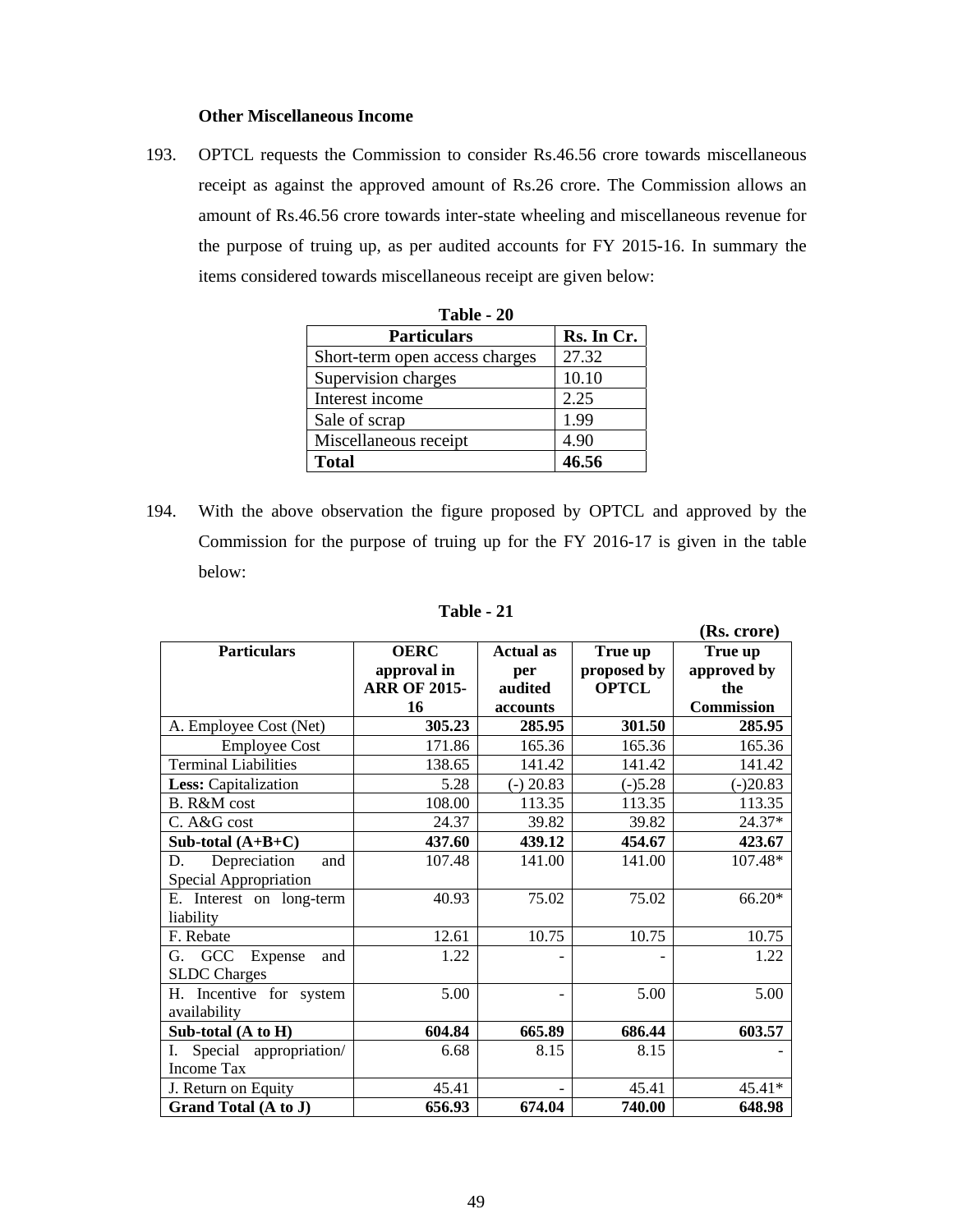| <b>Particulars</b>                | <b>OERC</b><br>approval in<br><b>ARR OF 2015-</b><br>16 | <b>Actual as</b><br>per<br>audited<br>accounts | True up<br>proposed by<br><b>OPTCL</b> | True up<br>approved by<br>the<br><b>Commission</b> |
|-----------------------------------|---------------------------------------------------------|------------------------------------------------|----------------------------------------|----------------------------------------------------|
| <b>Less:</b> Inter-state Wheeling | 26.00                                                   | 68.11                                          | 46.56                                  | $46.56*$                                           |
| & Misc. Revenue                   |                                                         |                                                |                                        |                                                    |
| <b>Net Transmission Cost</b>      | 630.93                                                  | 605.93                                         | 693.44                                 | 602.42                                             |
| <b>Revenue</b><br>from            | 630.93                                                  | 613.48                                         | 613.48                                 | 613.48                                             |
| <b>Transmission charges</b>       |                                                         |                                                |                                        |                                                    |

\* Normally in the truing up exercise the figures are accepted by the Commission as per the audited accounts. Wherever there is deviation of figures from the audited accounts the approval by the Commission in the truing up are as per the normative based on the Regulation.

195. The summary of truing up exercise of OPTCL from its inception is depicted in the table below:

|           |                   |                                         |                    |                 |                 |                          |                                 | (Rs. crore)                       |                              |
|-----------|-------------------|-----------------------------------------|--------------------|-----------------|-----------------|--------------------------|---------------------------------|-----------------------------------|------------------------------|
| <b>FY</b> | Cost of<br>Trans. | <b>Cost of Trans.</b><br><b>Charges</b> | Revenue<br>from    | Revenue<br>from | Revenue<br>from | <b>Differen</b><br>ce in | <b>Difference</b><br>in Revenue | <b>Total</b><br><b>Difference</b> | <b>Cumulative</b><br>True up |
|           | <b>Charges</b>    | (audited)                               | <b>LTOA</b>        | <b>LTOA</b>     | <b>LTOA</b>     | Trans.                   | from                            | Considere                         |                              |
|           | approved          | considered for                          | charges            | <b>Charges</b>  | <b>Charges</b>  | <b>Charges</b>           | <b>LTOA</b>                     | d for True                        |                              |
|           | in the<br>ARR     | true up                                 | approved<br>in ARR | (audited)       | (True<br>up)    | $(Col 2-3)$              | charges<br>$(Col 6-4)$          | up                                |                              |
|           | 2                 | 3                                       | 4                  | 5               | 6               | 7                        | 8                               | 9                                 | 10                           |
| 2006-07   | 333.27            | 323.01                                  | 333.27             | 355.34          | 355.34          | 10.26                    | 22.07                           | 32.33                             | 32.33                        |
| 2007-08   | 373.73            | 334.70                                  | 373.73             | 399.76          | 399.76          | 39.03                    | 26.03                           | 65.06                             | 97.39                        |
| 2008-09   | 376.57            | 308.07                                  | 376.57             | 678.93          | 413.15          | 68.50                    | 36.58                           | 105.08                            | 202.47                       |
| 2009-10   | 394.15            | 375.68                                  | 394.15             | 305.16          | 438.06          | 18.47                    | 43.91                           | 62.38                             | 264.85                       |
| 2010-11   | 480.93            | 431.90                                  | 480.93             | 405.19          | 538.08          | 49.03                    | 57.15                           | 106.18                            | 371.03                       |
| 2011-12   | 572.50            | 541.02                                  | 572.5              | 570.54          | 570.54          | 31.48                    | $-1.96$                         | 29.52                             | 400.55                       |
| 2012-13   | 587.02            | 506.10                                  | 587.02             | 549.73          | 549.73          | 80.92                    | $-37.29$                        | 43.63                             | 444.18                       |
| 2013-14   | 585.87            | 568.21                                  | 585.87             | 598.89          | 598.89          | 17.66                    | 13.02                           | 30.68                             | 474.86                       |
| 2014-15   | 624.50            | 639.73                                  | 624.50             | 634.34          | 634.34          | $-15.23$                 | 9.84                            | $-5.39$                           | 469.47                       |
| 2015-16   | 630.93            | 602.42                                  | 630.93             | 613.48          | 613.48          | 28.51                    | $-17.45$                        | 11.06                             | 480.53                       |

**Table - 22 Summary of Truing Up Exercise of OPTCL** 

196. It is seen from the above table that OPTCL posted a cumulative surplus of Rs.480.53 crore at the end of 2015-16. As stated above, the Commission had approved an amount of Rs.427.81 crore towards differential terminal liability of the past period. After adjustment of the amount from surplus as mentioned above the net surplus works out to Rs.52.72 crore (480.53 – 427.81). Hence, we conclude that OPTCL does not require any regulatory asset to be amortized.

## **ARR of 2017-18**

197. The Commission has analysed the application of OPTCL for Aggregate Revenue Requirement (ARR) for FY 2017-18 according to OERC (Terms and Conditions for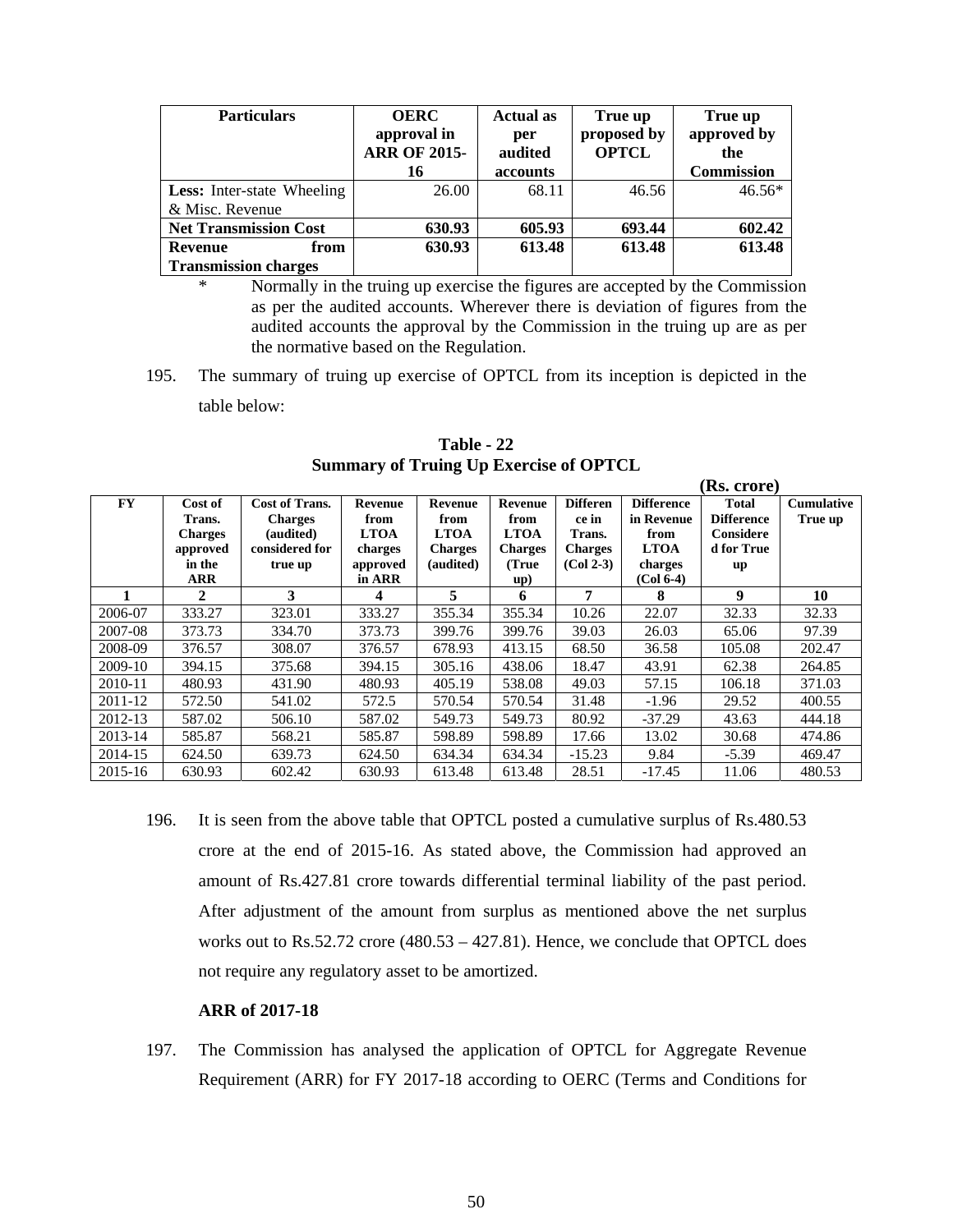Determination of Transmission Tariff) Regulation, 2014. As per Regulation 8.1, the ARR for Transmission Business for each shall contain the following items.

- (a) Operation and Maintenance expenses
- (b) Interest and Financial Charges
- (c) Depreciation
- (d) Return on Equity
- (e) Income Tax
- (f) Deposits from Transmission System Users
- (g) Less: Non Tariff Income
- (h) Less: Income from other business as specified in these Regulations.

# **Operation and Maintenance Expenses**

198. Operation and Maintenance expenses includes (1) Salary, Wages, Pension contribution and other expenses cost. (2) A & G expenses (3) Repair & Maintenance cost (4) Expenses related to auxiliary energy consumption in the substation for the purpose of air conditioning lighting, technical consumption etc., and (5) other miscellaneous expenses, statutory levies and taxes.

## (i) **Salary, Wages, Pension contribution etc.**

Under this head the petitioner has claimed an amount of Rs.462.33 crore as detailed in the table below:-

 **(Rs. crore)** 

| SI. | <b>Particulars</b>                     | FY 2016-17 | FY 2017-18 |
|-----|----------------------------------------|------------|------------|
| No. |                                        | (Approved) | (Proposed) |
| 1.  | Basic pay $+GP$                        | 59.10      | 167.02     |
| 2.  | Dearness allowance                     | 77.43      | 16.70      |
| 3.  | <b>House Rent Allowance</b>            | 8.87       | 33.40      |
| 4.  | New recruitment (Stipend)              | 2.60       | 7.54       |
| 5.  | Terminal benefits including NPS        | 143.98     | 188.03     |
| 6.  | Arrear $7th$ Pay                       | 0.00       | 31.38      |
| 7.  | Other expenditure                      | 12.78      | 28.13      |
|     | <b>Total</b>                           | 304.76     | 472.20     |
| 8.  | Less Employees Cost capitalized        | 12.21      | 9.87       |
| 9.  | Net employees cost to be passed in ARR | 292.55     | 462.33     |

# **Table – 23 Component of Employees Cost**

199. While projecting the employees cost, the petitioner has considered the following assumptions:-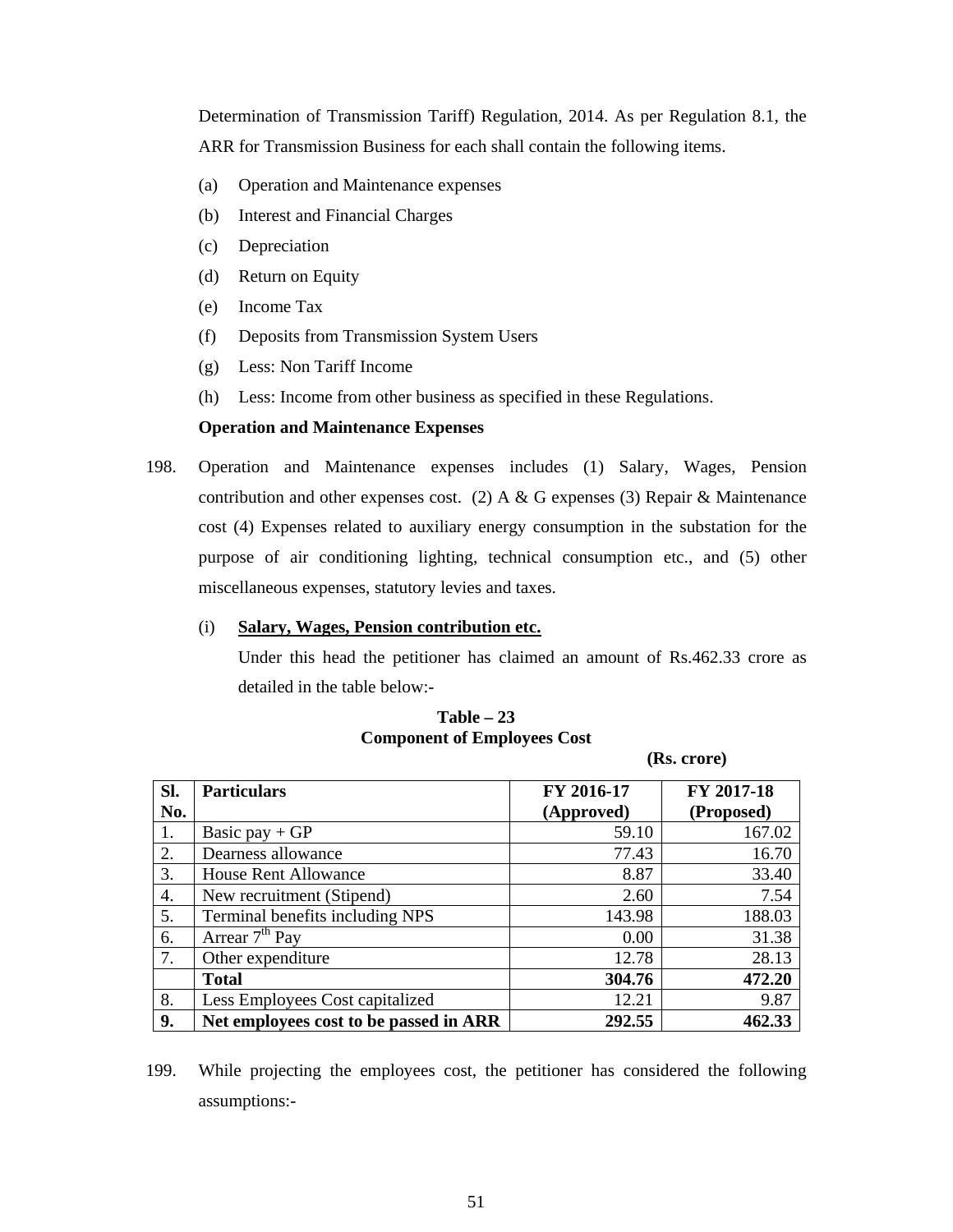- i) Basic Pay and GP are determined basing on the actual cash flow of the first seven months of the current financial year 2016-17, which is extrapolated for a period of 12 months. Factoring in the impact of  $7<sup>th</sup>$  pay Commission the licensee multiplied the basic pay and GP by 2.57 times.
- ii) 3% towards annual increase over the Basic Pays and GP determined for the FY 2016-17 has been considered.
- iii) Arrear impact of  $7<sup>th</sup>$  pay commission for the period from 01.01.2016 to 31.03.2017 has been considered.
- iv) 3% incremental benefit has been sanctioned to Asst. Managers and Dy. Managers due to upgradation from PB-2 to PB-3.
- v) Average Nos. of employees has been factored in.
- vi) Rate of DA has been considered at 10% of the basic pay and GP as determined taking the impact of  $7<sup>th</sup>$  Pay Commission.
- vii) Medical allowance and HRA has been assumed at 5% and 20% of the Basic pay+GP respectively.
- viii) Impact of stipend for new recruitment of 520 nos. and outsourcing of manpower has been considered.
- ix) Other allowances like Bonus, Shift allowance, handicapped, city allowance, ABT, etc and expenses towards LTC, honorarium, ex-gratia, conveyance, etc. have been considered.
- x) Terminal benefits have been projected as per the report of the actuary.
- 200. We have considered the submission of OPTCL along with views from the objectors. The impact of  $7<sup>th</sup>$  Pay Commission as proposed by the licensee in determining the basic pay and GP of the employees is not acceptable to the Commission as the same has not been accepted by State Govt. till date. With this observation, the Commission considers the existing Basic Pay+GP for a period of 8 months of the Financial year 2016-17 at the existing  $6<sup>th</sup>$  Pay structure, based on the cash flow submitted by the petitioner in the reply to queries. The information submitted in the table is detailed below:-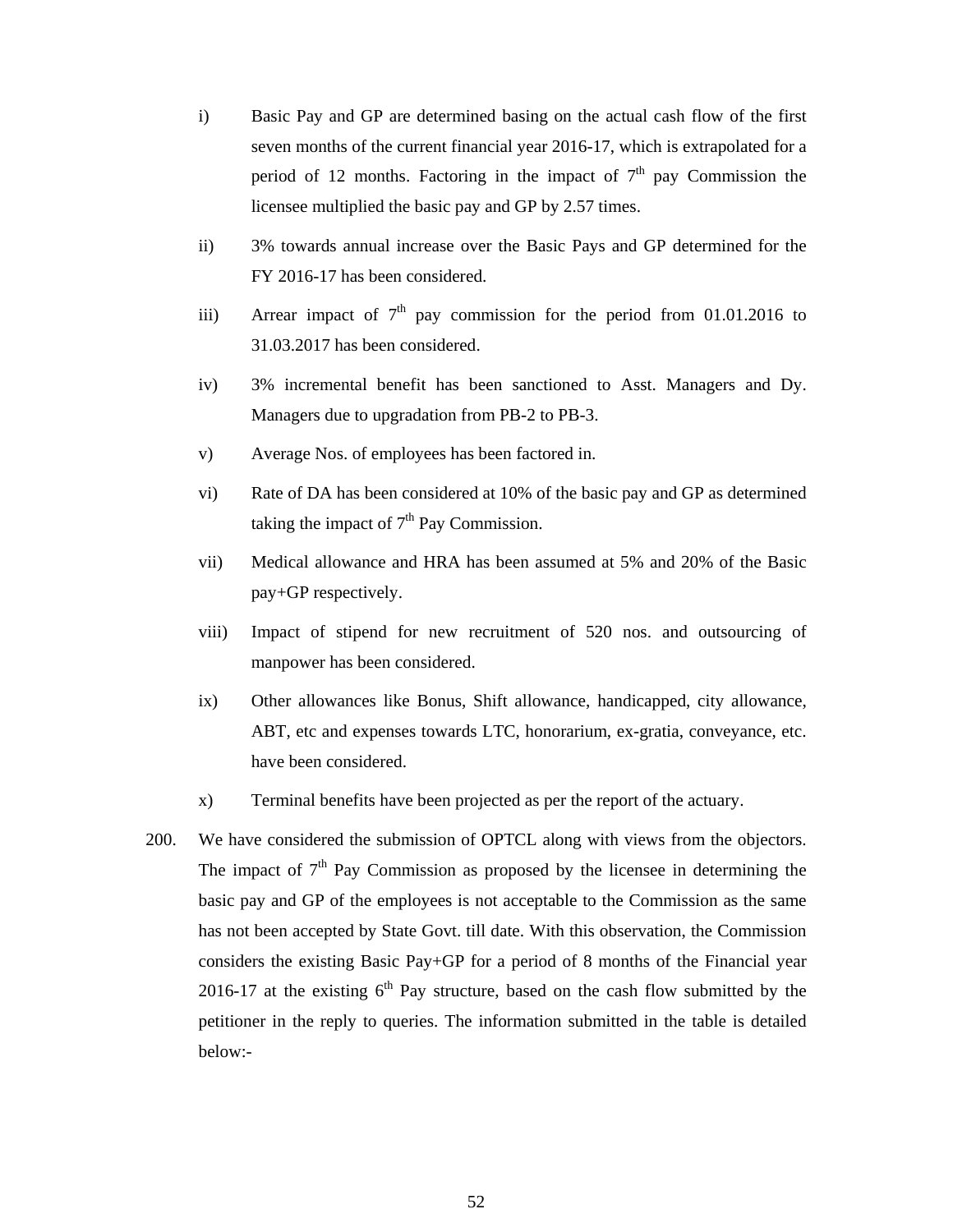|               |                     |              |              | (Rs. Crore)                         |                                       |  |  |  |
|---------------|---------------------|--------------|--------------|-------------------------------------|---------------------------------------|--|--|--|
| <b>Months</b> | <b>Basic</b><br>Pay | Grade<br>Pay | <b>Total</b> | <b>Dearness</b><br><b>Allowance</b> | <b>House Rent</b><br><b>Allowance</b> |  |  |  |
| Apr-16        | 4.01                | 1.03         | 5.04         | 5.99                                | 0.72                                  |  |  |  |
| $May-16$      | 4.00                | 1.02         | 5.02         | 6.28                                | 0.72                                  |  |  |  |
| $Jun-16$      | 4.00                | 1.03         | 5.03         | 6.29                                | 0.72                                  |  |  |  |
| $Jul-16$      | 3.97                | 1.01         | 4.98         | 6.23                                | 0.71                                  |  |  |  |
| Aug- $16$     | 3.97                | 1.01         | 4.98         | 6.23                                | 0.71                                  |  |  |  |
| $Sep-16$      | 3.97                | 1.01         | 4.98         | 6.22                                | 0.71                                  |  |  |  |
| $Oct-16$      | 3.96                | 1.01         | 4.97         | 6.21                                | 0.71                                  |  |  |  |
| $Nov-16$      | 3.95                | 1.01         | 4.96         | 6.20                                | 0.71                                  |  |  |  |
| Total         | 31.83               | 8.13         | 39.96        |                                     | 5.71                                  |  |  |  |

| $Table - 24$              |
|---------------------------|
| <b>Basic Pay &amp; GP</b> |

- 201. As revealed from the above table the basis pay  $+$  GP for a period of 8 months is Rs.39.96 crore. Extrapolating the same for a period of 12 months the annual impact of pay +GP worked out to Rs.59.94 crore.
- 202. Regarding number of employees, OPTCL in its submission furnished the following information as given in table below:-

| Information on number of Employees |                                                      |      |  |
|------------------------------------|------------------------------------------------------|------|--|
| <b>Sl. No.</b>                     | <b>Particulars</b>                                   | Nos. |  |
|                                    | No of employees as on $01.04.2015$                   | 3106 |  |
| 2                                  | Induction of new employees during FY 2015-16         | 263  |  |
| 3                                  | Retired during 2015-16                               | 161  |  |
|                                    | No of employees as on 31.03.2016                     | 3208 |  |
|                                    | Induction of new employees during 2016-17            | 386  |  |
|                                    | (6 regularized $+380$ stipendiary / to be recruited) |      |  |
| 6                                  | Retired/ to be retired during 2016-17                | 177  |  |
|                                    | No of employees as on 31.03.2017                     | 3417 |  |
| 8                                  | Induction of new employees during 2017-18            | 140  |  |
| 9                                  | To be retired during 2017-18                         | 207  |  |
| 10                                 | No. of employees as on 31.03.2018                    | 3350 |  |

**Table - 25 Information on number of Employees** 

203. The Commission examined the proposal of OPTCL. It is found that for the planned induction of employees during  $2016-17$  and  $2017-18$  (380 Nos. & 520 Nos.) M/s OPTCL has claimed an amount of Rs.7.54 crore towards stipend. The Commission is not inclined to consider the above employees for determining the average Nos. of employees for FY 2017-18 as the costs are different. The average number of employees approved by the Commission for computation of salaries is given below: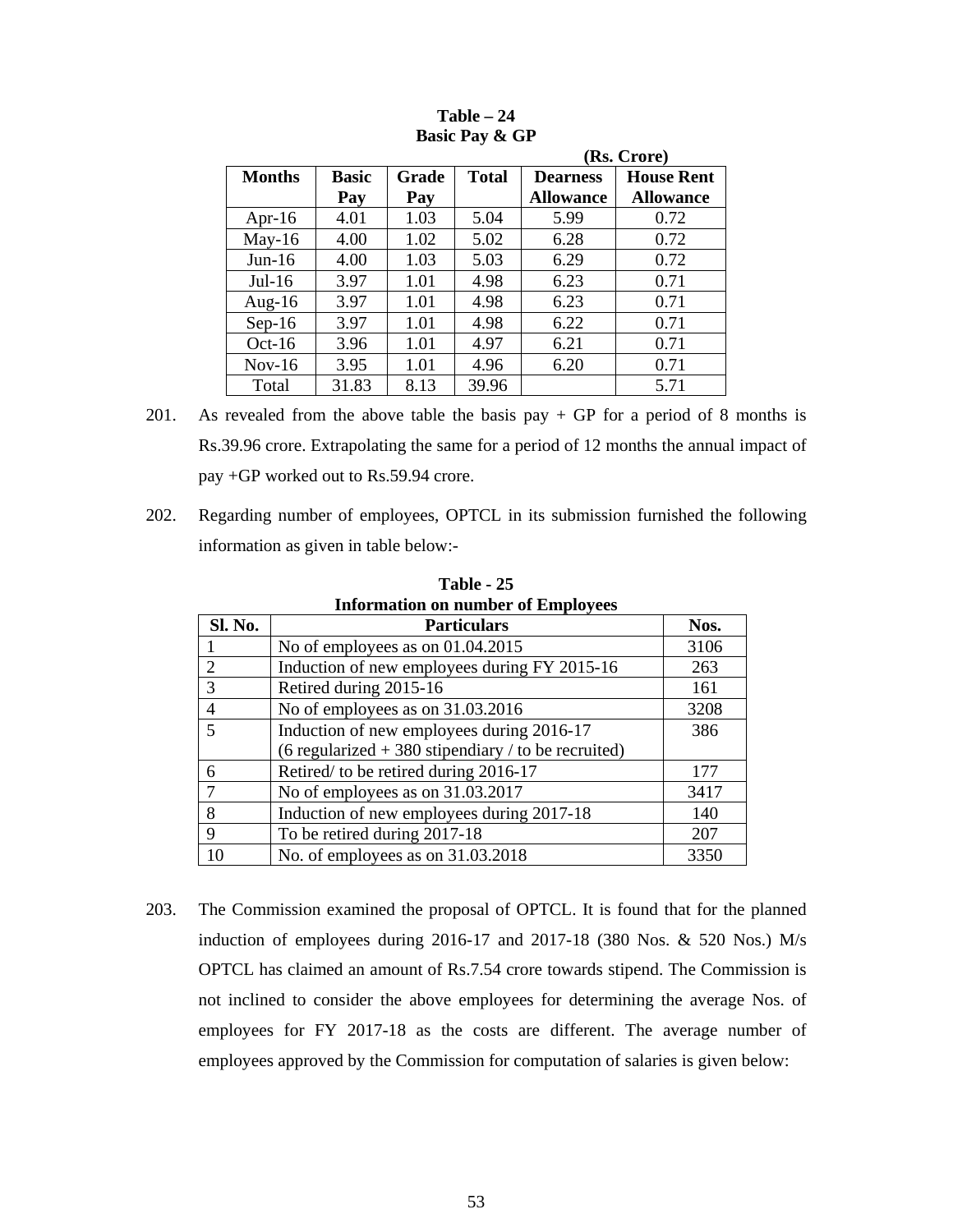| Table - 26     |                                  |      |  |
|----------------|----------------------------------|------|--|
| Sl.            | <b>Particulars</b>               | Nos. |  |
| No.            |                                  |      |  |
| 1              | No of employees as on 31.3.2016  | 3208 |  |
| $\overline{2}$ | Addition during the year         | 6    |  |
| 3              | Retired during 2016-17           | 177  |  |
| $\overline{4}$ | Position as on 31.3.2017         | 3037 |  |
| 5              | Addition during the year         |      |  |
| 6              | Retired during the year          | 207  |  |
| 7              | No of employees as on 31.03.2018 | 283  |  |

204. The average of employees during FY 2016-17 and FY 2017-18 works out to 3123 Nos. (3208+3037)/2 and 2933 nos. (3037+2830)/2 respectively.

Considering the above, the basic  $pay + GP$  is determined as under:-

| Average annual impact       | $\overline{\phantom{a}}$ | $Rs.59.94$ crore  |
|-----------------------------|--------------------------|-------------------|
| Add 3% annual increment     |                          | $Rs. 1.80$ crore  |
| $Pay + GP$ after increment  | $\blacksquare$           | $Rs.61.74$ crore  |
| Factoring in average no. of |                          |                   |
| employees the pay $+GP$     | $\blacksquare$           | $Rs.58.00$ crore. |
|                             |                          |                   |

The Commission approves Rs.58.00 crore towards Pay + GP during FY 2017-18.

## **Dearness allowance**

205. The prevailing rate of D.A. as on 01.7.2016 is 132%. The incremental D.A. allowed by Government of Odisha last time was 7%. Prior to the above, the rise in the rate of DA was 6% w.e.f. 01.01.2015, 01.07.2015 and 01.01.2016. Assuming the level of rise at same at 6% percentage on January 2017, June 2017 and January, 2018, the Commission allows the weighted average rate of DA at 144% during FY 2017-18. Accordingly an amount of Rs.83.52 crore is allowed towards DA as a pass through for FY 2017-18.

### **House Rent Allowance**

206. For the FY 2017-18 OPTCL proposed the rate of HRA at 20% of basic pay + GP. From the cash flow statement submitted by the licensee in the table mentioned above the percentage of house rent to the basic pay and GP works out in the order of 15%. The Commission in line with the orders of the previous years approves the rate at 15% of the basic Pay+GP amounting to Rs.8.70 crore.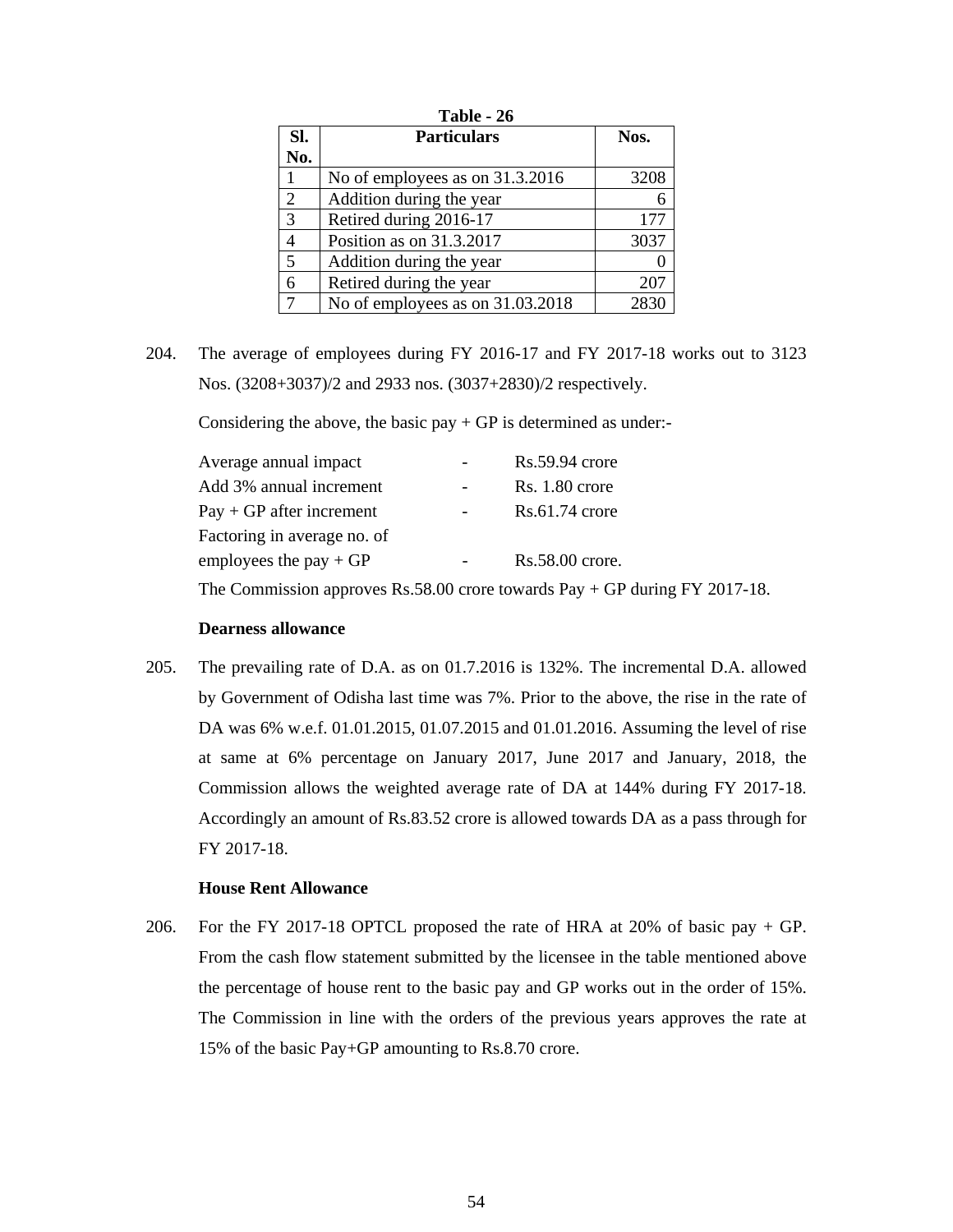### **Stipend for new recruitment**

207. Under this head OPTCL claimed an amount of Rs.7.54 crore for the FY 2017-18 as detailed in table below:

| <b>Stipend for new recruitment</b> |                         |                                                                      |                                                   |                                                 |
|------------------------------------|-------------------------|----------------------------------------------------------------------|---------------------------------------------------|-------------------------------------------------|
| Year                               | Post                    | Proposed No. of<br>candidates<br>recruited/to be<br><b>Recruited</b> | <b>Stipend per</b><br>person per<br>month $(Rs.)$ | <b>Total stipend</b><br>per month<br>(Rs. Lakh) |
|                                    | <b>ITI</b> Technician   | 150                                                                  | 7000                                              | 10.50                                           |
| 2016-17                            | Jr. Manager             | 5                                                                    | 12000                                             | 0.60                                            |
|                                    | Asst. Manager           | 125                                                                  | 18000                                             | 22.50                                           |
|                                    | <b>Office Assistant</b> | 100                                                                  | 8000                                              | 8.00                                            |
|                                    | <b>Office Assistant</b> | 40                                                                   | 8000                                              | 3.20                                            |
| 2017-18                            | Asst. Manager           | 100                                                                  | 18000                                             | 18.00                                           |
|                                    | <b>Total</b>            | 520                                                                  |                                                   | 62.80                                           |
|                                    |                         | Total stipend for FY 2017-18 = Rs. 7.54 Cr.                          |                                                   |                                                 |

**Table - 27**

- 208. The Commission examined the proposal. OPTCL proposed addition of 380 nos. of employees during 2016-17. As per the information from OPTCL the process of recruitment is going on. The financial impact of stipend to proposed 380 nos. is to the tune of Rs.5 crore. The Commission after being satisfied approves the amount of Rs.5 crore as a pass through in the ARR for 2017-18. During FY 2017-18 OPTCL proposed addition of 140 nos. of manpower the impact of which works out to Rs.2.54 crore. The Commission in line with previous year do not consider the financial impact of such new addition in the ARR for 2017-18.
- 209. The Commission observes that OPTCL shall adopt a judicious employees addition policy keeping in view the level of automation to be introduced, improved efficiency of the employees operation and balancing with network expansion. It should not be higher than the national average figures. Best practices are to be adopted. Employees cost is to be maintained at a justifiable level show as to avoid long term liability to the organisation and burden on consumers. The life cycle cost of employees vrs. Automation shall be prepared by OPTCL.
- 210. The revised figure of the amount of stipend to the new recruit as proposed and as approved is given in the table below: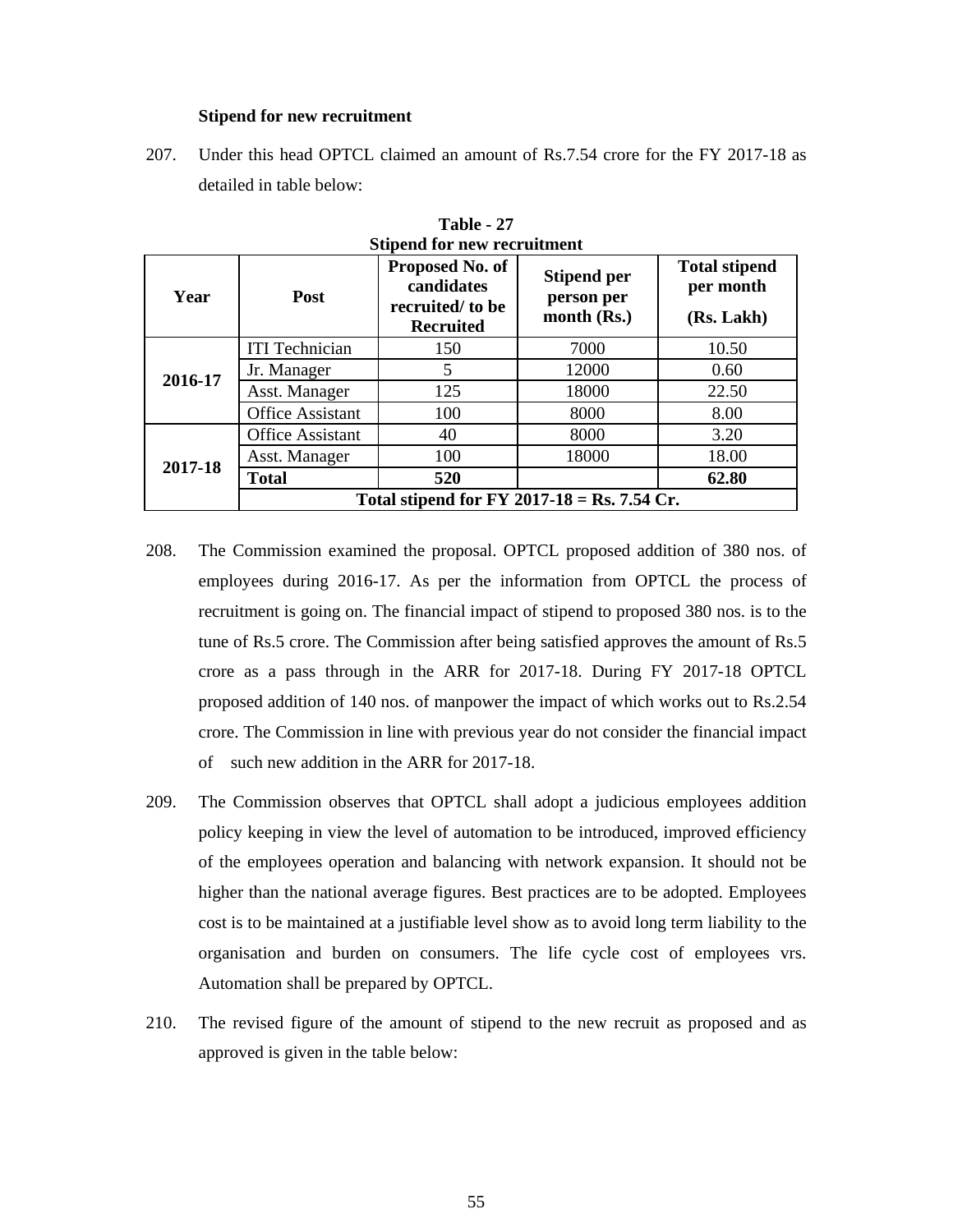|              |                                         |                                                                                        |                                                        | (Rs. in crore)                                           |
|--------------|-----------------------------------------|----------------------------------------------------------------------------------------|--------------------------------------------------------|----------------------------------------------------------|
| Year         | No. of<br>candidates to<br>be recruited | <b>Monthly impact</b><br>of stipend as<br>proposed by<br><b>OPTCL</b><br>(Rs. in lakh) | <b>Annual impact</b><br>as proposed by<br><b>OPTCL</b> | <b>Amount</b><br>approved by<br>the<br><b>Commission</b> |
| 2016-17      | 380                                     | 41.60                                                                                  | 5.00                                                   | 5.00                                                     |
| 2017-18      | 140                                     | 21.20                                                                                  | 2.54                                                   | 0.00                                                     |
| <b>Total</b> | 520                                     | 62.80                                                                                  | 7.54                                                   | 5.00                                                     |

**Table - 28**

211. Thus the Commission approves Rs.5.00 crore towards stipend for new recruitment during FY 2017-18.

# **Terminal Benefit including NPS**

212. Under this head OPTCL has proposed an amount of Rs.148.00 crore and Rs.4.06 crore towards terminal liability and NPS respectively. Over and above this amount, the licensee has proposed arrear pension (impact of  $7<sup>th</sup>$  Pay Commission) to the tune of Rs.35.97 crore. As mentioned in the para above, the Commission is not considering the impact of  $7<sup>th</sup>$  Pay Commission towards pension at present. As directed by the Commission, OPTCL submitted the cash flow statement upto January, 2017 as per which an amount of Rs.116.32 crore has been disbursed towards terminal benefits within 10 months of the FY 2016-17. Extrapolating the above figure for a period of 12 months the Commission approves an amount of Rs.139.58 crore towards terminal benefit for the FY 2017-18. Besides the above, an amount of Rs.4.06 crore as proposed by OPTCL is also allowed as a pass through towards NPS during 2017-18.

# **7th Pay Commission Impact**

213. OPTCL has claimed an amount of Rs.67.35 crore (existing and pensioners) towards  $7<sup>th</sup>$  Pay Commission due for the year 2016-17. The Commission does not agree with the proposal of OPTCL as it has not been implemented yet by the State Govt.

# **Other Employees Cost and allowances**

214. OPTCL has claimed Rs.28.13 crore towards other Employees Cost and Allowances such as additional employees cost towards contractual/outsources engagement, medical expenses, leave travel concession (LTC), honorarium, ex-gratia, bonus, staff welfare expenses and other miscellaneous expenses. The Commission in line with earlier years approves 5% towards medical allowance on basic pay and GP which works out to Rs.2.90 crore. Regarding other allowances claimed by OPTCL to the tune of Rs.0.93 crore, the Commission allows Rs.0.63 crore as per audited actual of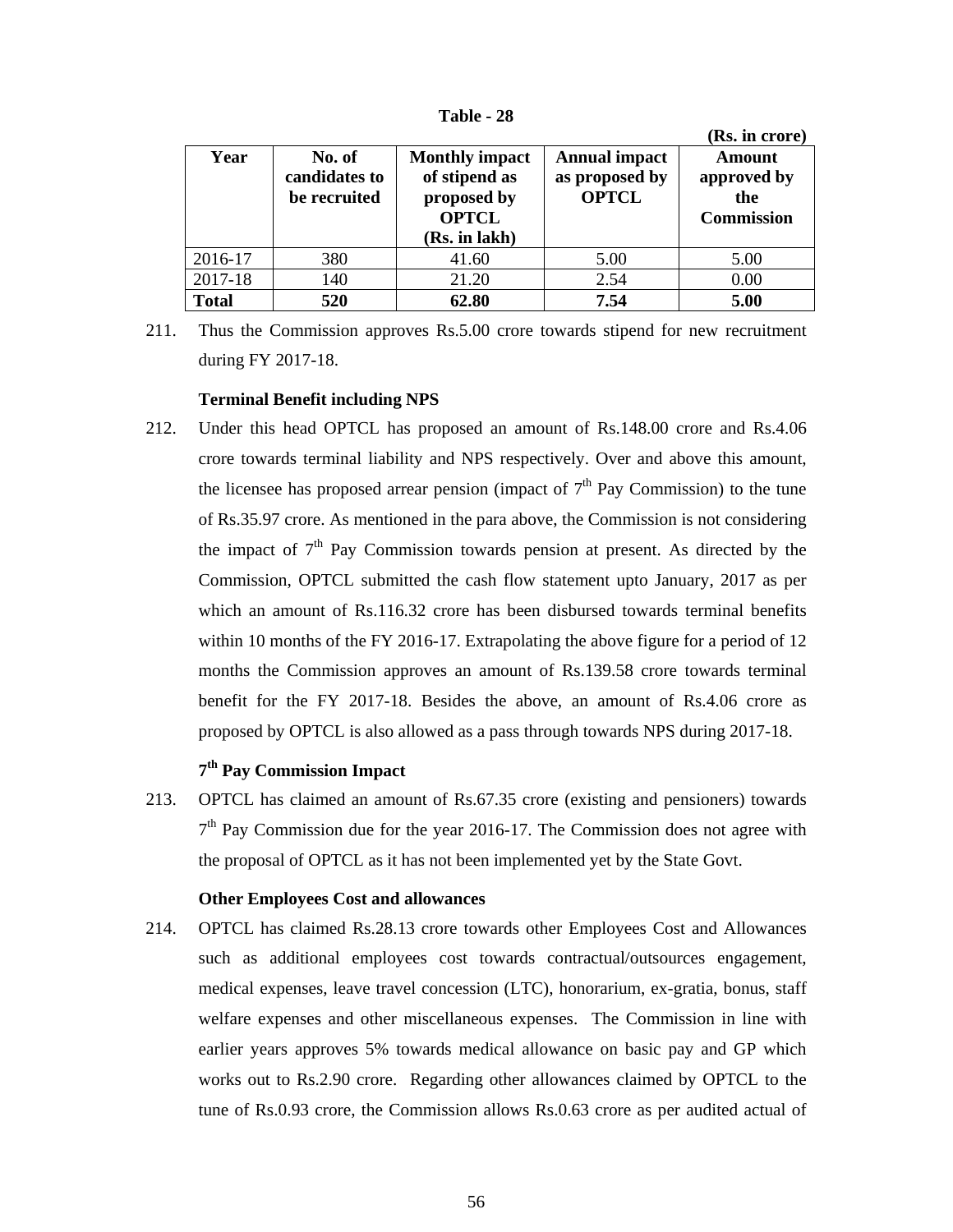2015-16. OPTCL has claimed an amount of Rs.1.35 crore towards arrear salary due to the impact of upgradation from PB-2 to PB-3. To justify the same OPTCL submitted the approval of the  $75<sup>th</sup>$  Board Meeting (Item 20). The Commission approves the same as a pass through in the ARR for 2017-18. Under the head outsource engagements, OPTCL has claimed an amount of Rs.6.09 crore for the year 2017-18. The Commission allows an amount of Rs.3.76 crore as per the actual available from the audited accounts for the year 2015-16. Amount claimed by OPTCL under the head LTC, Honorarium, ex-gratia and staff welfare expenses is allowed by the Commission as a pass through in the ARR. Regarding the claim of miscellaneous expenses to the tune of Rs.3.09 core, the Commission disallows the same in absence of detailed break up.

215. With the above observation the amount of employees cost as proposed by the petitioner and approved by the Commission is given in the table below:

|                |                                           |                 |                 | (Rs. crore)     |
|----------------|-------------------------------------------|-----------------|-----------------|-----------------|
| SI.            | <b>Particulars</b>                        | <b>Approved</b> | <b>Proposed</b> | <b>Approved</b> |
| No.            |                                           | $(FY 2016-17)$  | 2017-18         | 2017-18         |
| $\mathbf{A}$   | <b>Salary &amp; Allowances</b>            |                 |                 |                 |
| $\mathbf{1}$   | Basic Pay + Grade Pay                     | 59.10           | 167.02          | 58.00           |
| $\mathbf{2}$   | <b>Dearness Allowance</b>                 | 77.43           | 16.70           | 83.52           |
| 3              | <b>House Rent Allowance</b>               | 8.87            | 33.40           | 8.70            |
| $\overline{4}$ | Other Allowance                           | 1.00            | 0.93            | 0.63            |
| 5              | <b>Bonus</b>                              | 0.01            | 0.01            | 0.01            |
| 6              | <b>Stipend for New Recruitment</b>        | 2.60            | 7.54            | 5.00            |
| $\overline{7}$ | 7th Pay Commission Arrear                 | 0.00            | 31.38           | 0.00            |
|                | Sub-Total (A)                             | 149.00          | 256.98          | 157.32          |
| $\bf{B}$       | <b>Additional Employee Cost</b>           |                 |                 |                 |
| $\mathbf{1}$   | Arrear salary for impact of               |                 | 1.35            | 1.35            |
|                | upgradation of PB-2 to PB-3               |                 |                 |                 |
| $\mathbf{1}$   | <b>Contractual/Out Sources Engagement</b> | 1.99            | 6.09            | 3.76            |
|                | Sub-Total (B)                             | 1.99            | 7.44            | 5.11            |
| $\mathbf C$    | <b>Other Employee Cost</b>                |                 |                 |                 |
| 1              | Medical Expenses (allowance +             | 2.96            | 9.79            | 2.90            |
|                | Reimbursement)                            |                 |                 |                 |
| $\overline{2}$ | <b>Leave Travel Concession</b>            | 0.75            | 0.69            | 0.69            |
| 3              | Honorarium                                | 0.15            | 0.15            | 0.15            |
| $\overline{4}$ | Ex-gratia                                 | 1.00            | 2.50            | 2.50            |
| 5              | <b>Staff Welfare Expenses</b>             | 4.01            | 3.52            | 3.52            |
| 6              | Miscellaneous                             | 0.92            | 3.09            | 0.00            |
|                | Sub-Total (C)                             | 9.79            | 19.75           | 9.77            |

**Table- 29 (Employees Cost - FY 2017-18)**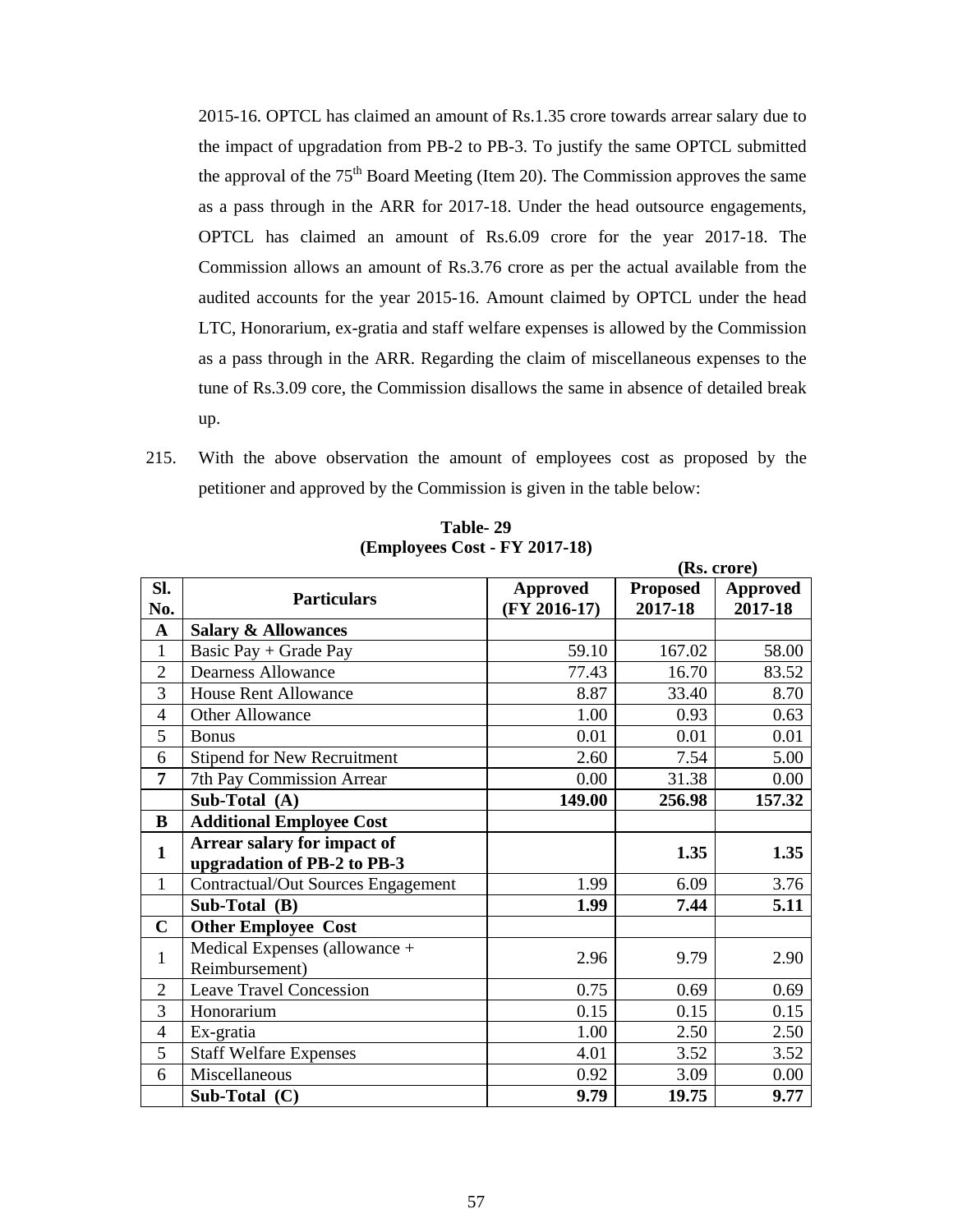| SI.<br>No.     | <b>Particulars</b>                    | Approved<br>$(FY 2016-17)$ | <b>Proposed</b><br>2017-18 | Approved<br>2017-18 |
|----------------|---------------------------------------|----------------------------|----------------------------|---------------------|
| D              | <b>Terminal Benefits</b>              |                            |                            |                     |
| 1              | Pension                               |                            |                            |                     |
| $\overline{2}$ | Gratuity                              | 140.0                      | 148.00                     | 139.58              |
| 3              | Leave Salary                          |                            |                            |                     |
| 4              | Other (including contribution to NPS) | 3.99                       | 4.06                       | 4.06                |
| 5              | 7th Pay Commission Arrear Penson      | 0.00                       | 35.97                      | 0.00                |
|                | Sub-Total (D)                         | 143.98                     | 188.03                     | 143.64              |
| E              | Total Employee Cost $(A+B+C+D)$       | 304.76                     | 472.20                     | 314.37              |
| $\mathbf{F}$   | Less: Employee Cost Capitalized       | 12.21                      | 9.87                       | 9.87                |
| G              | Net Employee Cost (E-F)               | 292.55                     | 462.23                     | 304.50              |

### **Repair & Maintenance Expenses**

216. For the FY 2017-18 OPTCL has proposed an amount of Rs.155.11 crore under the head repair and maintenance expenses. Item wise details is given in the table below:

|                               |                                        |                                        | (Rs. crore)                  |
|-------------------------------|----------------------------------------|----------------------------------------|------------------------------|
| <b>Particulars</b>            | <b>OERC</b> Approval<br>$(FY 2015-16)$ | <b>OERC</b> Approval<br>$(FY 2016-17)$ | Projection<br>$(FY 2017-18)$ |
| $(i)$ O&M                     |                                        |                                        | 138.04                       |
| (ii) Telecom                  |                                        |                                        | 2.06                         |
| (iii) Civil Works             | 108.00                                 | 110.59                                 | 11.46                        |
| (iv) Information Technology   |                                        |                                        | 3.55                         |
| <b>Total R&amp;M Expenses</b> |                                        |                                        | 155.11                       |

| Table-30 |  |
|----------|--|
|----------|--|

217. The objectors during hearing questioned the huge expenditure on repair and maintenance and stated that OPTCL is booking certain items of capital nature under the head repair and maintenance. The Commission scrutinized the audited accounts for FY 2015-16 and found an amount of Rs.113.35 crore booked under repair and maintenance. The Commission called for the information of actual amounts spent during 2016-17 (upto January, 2017). OPTCL submitted the cash flow as per which the total outflow towards R&M works out to Rs.102.13 crore for a period of 10 months. The trend is almost same as that of audited actuals for FY 2015-16. No report on wrong booking of capital items as revenue expenses is found out from the comments of the auditors attached to the audited accounts. The Commission therefore relied on the audited actuals produced by the licensee. In line with the tariff orders of previous year an escalation of 5% assumed annually over the audited figures to arrive at an amount of Rs.124.97 crore for FY 2017-18. The Commission approves the same as a pass through in the revenue requirement under the head R&M. Addressing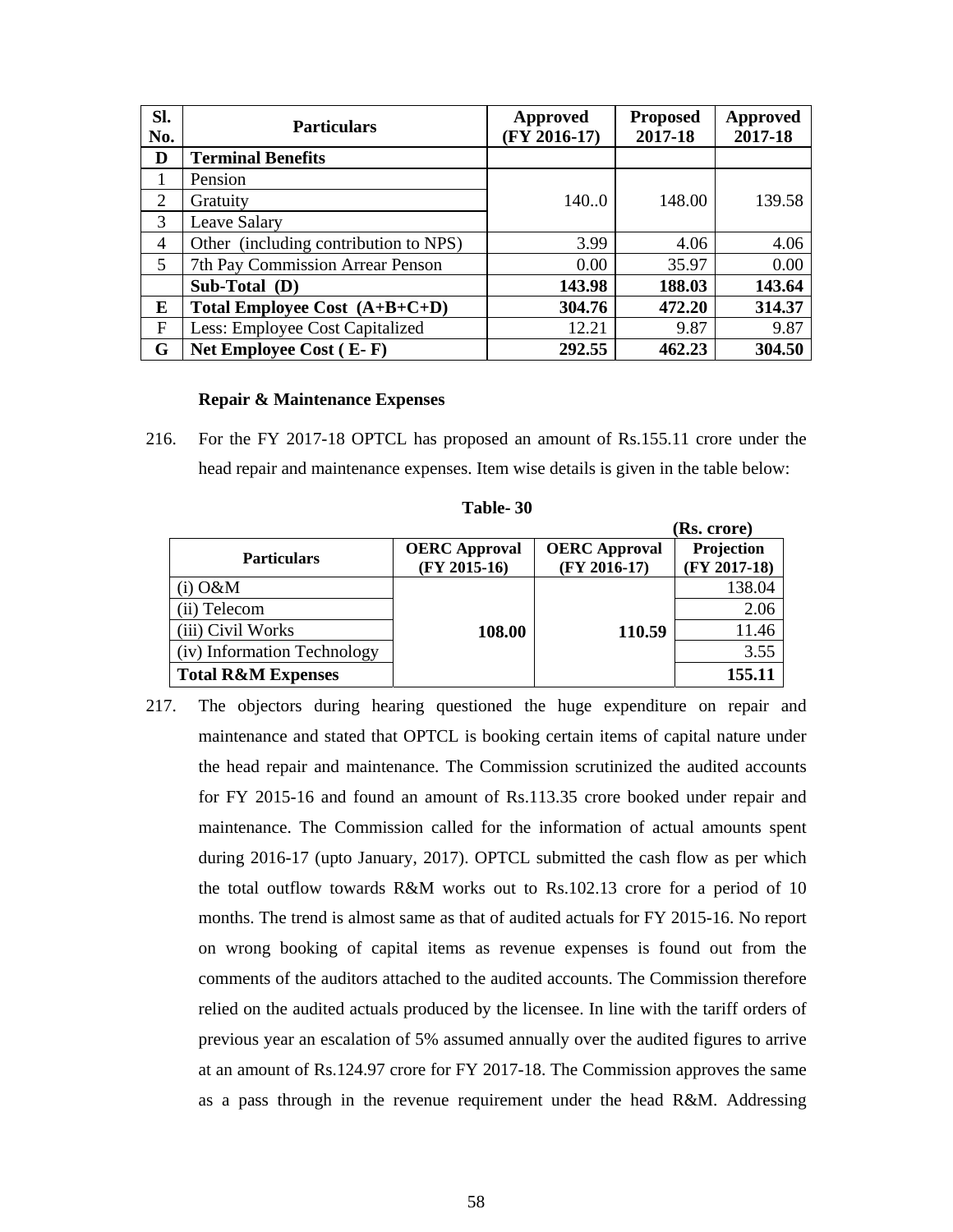concerns of the objectors, the Commission directs that all R&M works costing over Rs.5 Lakhs for the previous half yearly period of the financial year shall be placed in the website of OPTCL in a tabular manner from the current year onwards.

## **Administration & General Expenses**

218. For the FY 2017-18, the petitioner has proposed an amount of Rs.26.11 Crore under the head Administration & General Expenses. Item-wise break up of expenses is given in table below:

| Table- 31                           |             |
|-------------------------------------|-------------|
| <b>PARTICULARS</b>                  | (Rs. Crore) |
| Commission approved - 2016-17       | 20.40       |
| Escalation as per WPI Oct-16(4.49%) | 0.92        |
| A&G for 2017-18                     | 21.32       |
| Add: Licence Fees                   | 1.50        |
| Add: Inspection Fees                | 2.63        |
| Add: SLDC Charges                   | 0.66        |
| Total A&G Expenses for 2017-18      | 26.11       |

- 219. As per the OERC Regulation, the Commission shall allow A&G expenses by giving an escalation factor equal to WPI over the amount approved by the Commission in the previous year. The annual rate of inflation based on monthly WPI stood at 5.25%(provisional) for the month of January 2017( over January 2016) as revealed from the Review report of Govt of India, Ministry of Commerce &Industry Office of the Economic Adviser.
- 220. In view of above the Commission allows escalation of 5.25% (rate of inflation measured by WPI of January 2017) over the approved amount of previous year. The calculation for determining the A&G expenses is given in table below:

|                                      | (Rs. Crore) |
|--------------------------------------|-------------|
| Normal A&G approved during 2016-17   | 20.40       |
| Escalation as per WPI (January 2017) | 5.25%       |
| Normal A&G for 2017-18               | 21.47       |
| Add licensee fees to Commission      | 1.50        |
| Add: Inspection fees                 | 2.63        |
| <b>Total</b>                         | 25.60       |

| Table - 32 |  |
|------------|--|
|------------|--|

221. The Commission approved an amount of Rs.25.60 crore towards A&G expenses for the FY 2017-18.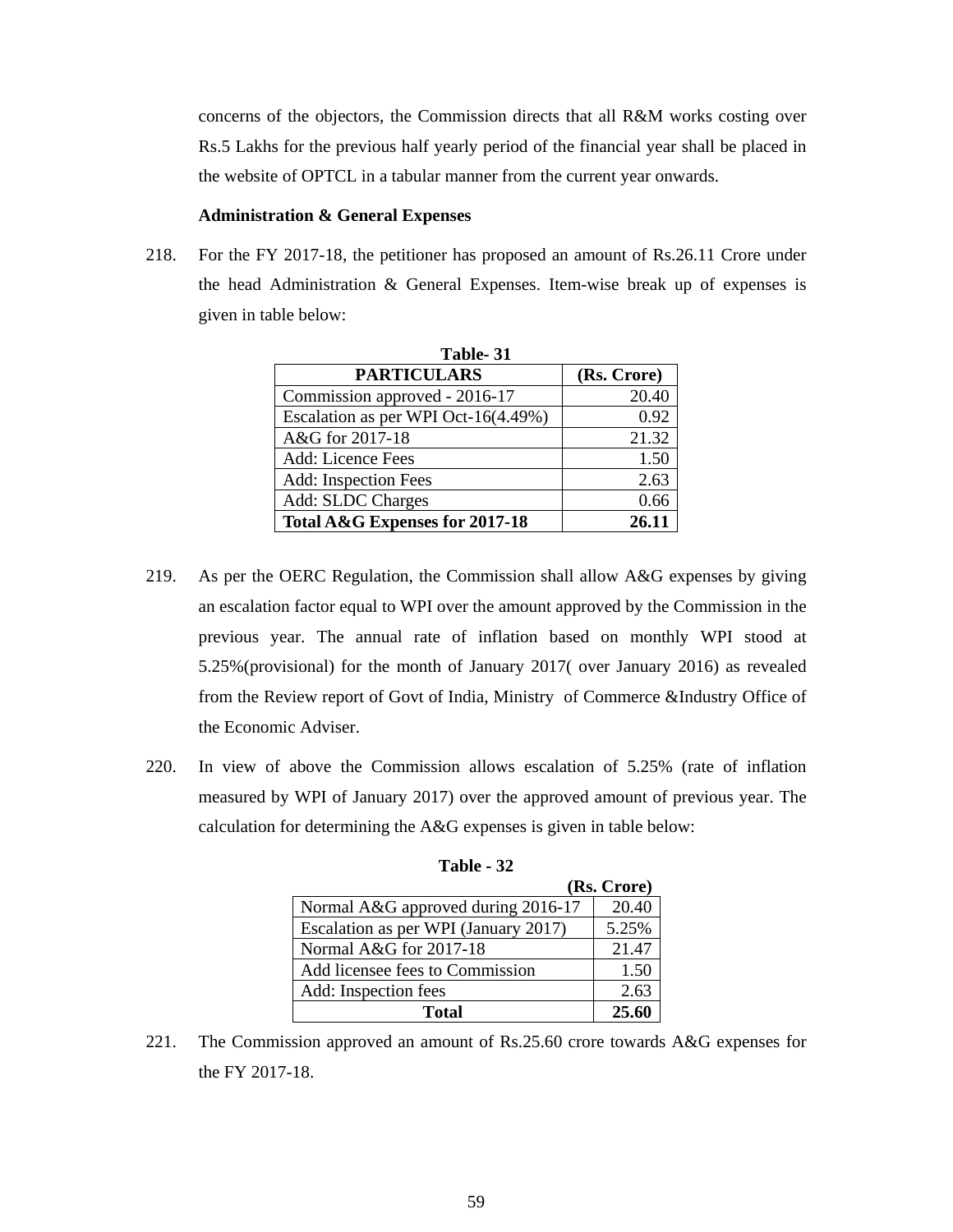# **Interest on Loan**

222. The petitioner has proposed an amount of Rs.87.95 crore towards interest on longterm loan for the FY 2017-18. Loan-wise interest payment as proposed by OPTCL is depicted in table below:

|                |                        |                           |                              |                               |                                  |                              |                               | (Rs. Crore)                      |                        |  |
|----------------|------------------------|---------------------------|------------------------------|-------------------------------|----------------------------------|------------------------------|-------------------------------|----------------------------------|------------------------|--|
| <b>SI</b>      |                        |                           |                              | <b>Current Year 2016-17</b>   |                                  | <b>Ensuing Year 2017-18</b>  |                               |                                  |                        |  |
| N <sub>0</sub> | Source:                | Opening<br><b>Balance</b> | <b>Estimated</b><br>receipts | <b>Estimated</b><br>repayment | <b>Closing</b><br><b>Balance</b> | <b>Estimated</b><br>receipts | <b>Estimated</b><br>repayment | <b>Closing</b><br><b>Balance</b> | <b>Interest</b><br>due |  |
| 1              | <b>Govt Loan</b>       |                           |                              |                               |                                  |                              |                               |                                  |                        |  |
|                | State Govt (Cash Loan) | 2.00                      |                              |                               | 2.00                             |                              |                               | 2.00                             | 0.26                   |  |
|                | State Govt Loan (CRF)  | 15.00                     |                              |                               | 15.00                            |                              |                               | 15.00                            | $\Omega$               |  |
|                | <b>State Govt Bond</b> | 400.00                    |                              |                               | 400.00                           |                              |                               | 400.00                           | 26.00                  |  |
|                | <b>Sub Total</b>       | 417.00                    |                              | ۰                             | 417.00                           |                              |                               | 417.00                           | 26.26                  |  |
| $\overline{c}$ | <b>Banks/Fis</b>       |                           |                              |                               |                                  |                              |                               |                                  |                        |  |
|                | Bank of India          | 48.45                     | 152.13                       |                               | 200.58                           | 89.40                        |                               | 289.98                           | 16.53                  |  |
|                | PFC                    | 54.57                     | 20.51                        | 6.58                          | 68.50                            |                              | 6.24                          | 62.27                            | 5.73                   |  |
|                | <b>REC</b>             | 274.05                    | 58.28                        | 25.25                         | 307.08                           |                              | 32.54                         | 274.54                           | 37.36                  |  |
|                | <b>JICA</b>            |                           | 10.00                        |                               | 10.00                            | 58.00                        |                               |                                  | 0.31                   |  |
|                | New Loan               |                           | 0.09                         |                               | 0.09                             | 89.25                        |                               | 89.34                            | 1.75                   |  |
|                | <b>Sub Total</b>       | 377.07                    | 241.01                       | 31.83                         | 586.25                           | 236.65                       | 38.77                         | 716.13                           | 61.68                  |  |
| 3              | <b>Others</b>          |                           |                              |                               |                                  |                              |                               |                                  |                        |  |
|                | Infrastructure Loan    | 120.35                    |                              | 24.00                         | 96.35                            |                              | 19.90                         | 76.45                            | $\Omega$               |  |
|                | Total Loan $(1+2+3)$   | 914.42                    | 241.01                       | 55.83                         | 1.099.60                         | 236.65                       | 58.67                         | 1.209.58                         | 87.94                  |  |

| able |  |
|------|--|
|------|--|

223. It is observed from the table submitted in form F-3, the quantum of loan to be availed during 2016-17 and 2017-18 is Rs.241.01crore and Rs.236.65 crore respectively. Source-wise receipt of loan is given table below:

**Table – 34** 

| $\mathbf{r}$ and $\mathbf{r}$ . $\mathbf{r}$   |                    |         |         |  |  |  |  |  |  |  |
|------------------------------------------------|--------------------|---------|---------|--|--|--|--|--|--|--|
| <b>Source-Wise Receipt of Loan (Rs. Crore)</b> |                    |         |         |  |  |  |  |  |  |  |
|                                                | <b>Particulars</b> | 2016-17 | 2017-18 |  |  |  |  |  |  |  |
|                                                | Bank of India      | 152.13  | 89.40   |  |  |  |  |  |  |  |
|                                                | <b>PFC</b>         | 20.51   |         |  |  |  |  |  |  |  |
|                                                | <b>REC</b>         | 58.28   |         |  |  |  |  |  |  |  |
|                                                | <b>JICA</b>        | 10.00   | 58.00   |  |  |  |  |  |  |  |
|                                                | New loan           | 0.09    | 89.25   |  |  |  |  |  |  |  |
|                                                | <b>Total</b>       | 241.01  | 236.65  |  |  |  |  |  |  |  |

224. OPTCL has submitted a statement of drawl of loan indicating amount and date of sanction, amount and date of drawl loan-wise which is given in the table below:

| <b>Loan Statement</b>                            |         |                  |                             |                     |                          |                                 |                          |                             |  |
|--------------------------------------------------|---------|------------------|-----------------------------|---------------------|--------------------------|---------------------------------|--------------------------|-----------------------------|--|
| Source<br>(Institutionwise/<br><b>Bankwise</b> ) | Purpose | Sanctioned<br>by | Amount<br><b>Sanctioned</b> | Amount<br>of Drawal | Date of<br><b>Drawal</b> | <b>Interest</b><br>Rate $(\% )$ | <b>Tenure of</b><br>Loan | <b>Moratorium</b><br>period |  |
| FY 2007-08                                       |         |                  |                             |                     |                          |                                 |                          |                             |  |
| 150688-1                                         | Basta   | <b>REC</b>       | 0.57                        | 0.57                | 28.03.2008               | 11.50%                          | 10 Year                  | 3 Year                      |  |

| $Table - 35$         |  |
|----------------------|--|
| <b>Loan Statemen</b> |  |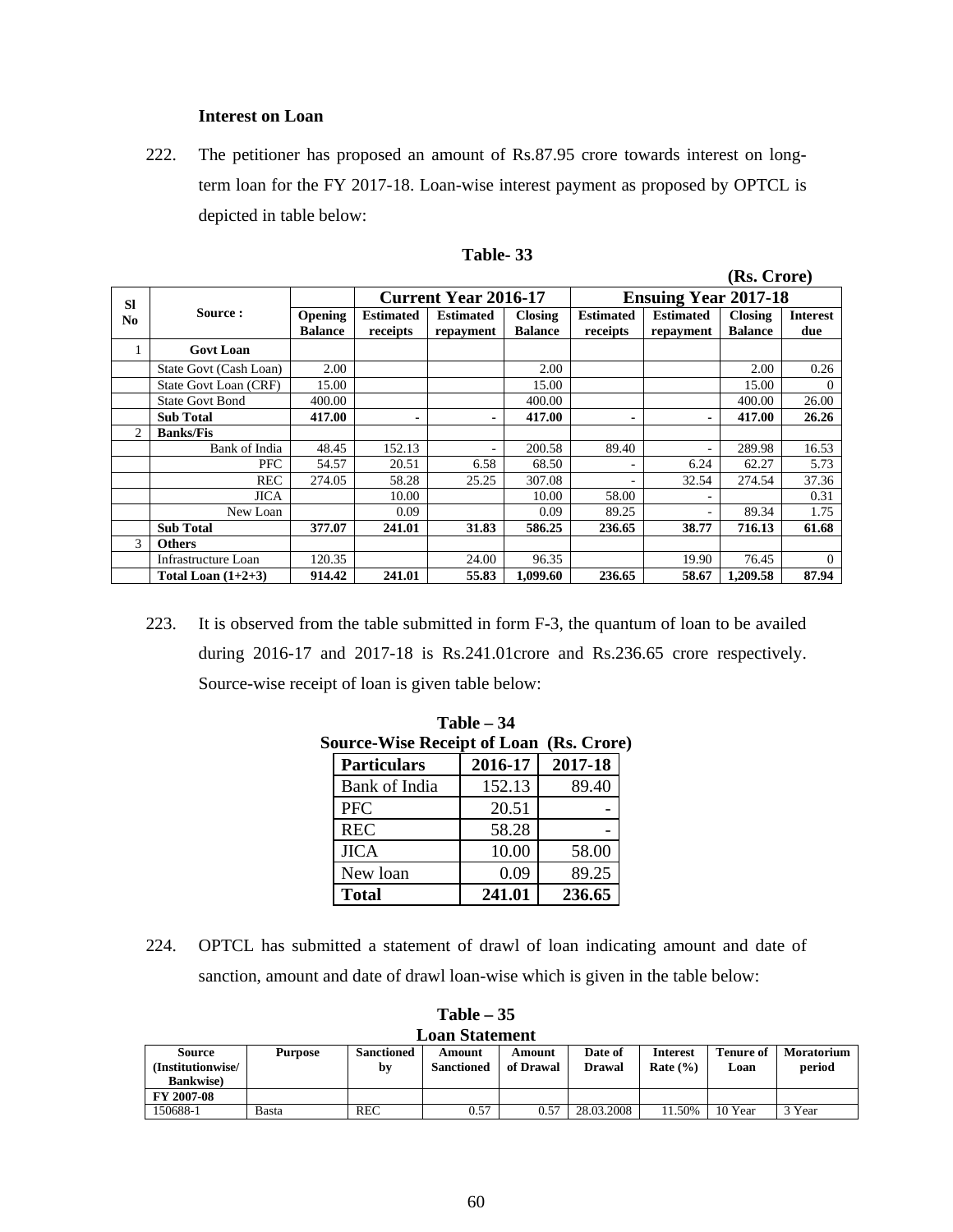| <b>Source</b>                          | <b>Purpose</b>               | <b>Sanctioned</b>                  | Amount            | <b>Amount</b>  | Date of                  | <b>Interest</b>  | <b>Tenure of</b>   | <b>Moratorium</b> |
|----------------------------------------|------------------------------|------------------------------------|-------------------|----------------|--------------------------|------------------|--------------------|-------------------|
| (Institutionwise/<br><b>Bankwise</b> ) |                              | by                                 | <b>Sanctioned</b> | of Drawal      | <b>Drawal</b>            | Rate $(\% )$     | Loan               | period            |
| 150689-1                               | Karanjia                     | <b>REC</b>                         | 0.13              | 0.13           | 28.03.2008               | 11.50%           | 10 Year            | 3 Year            |
| 150690-1                               | Barpali                      | <b>REC</b>                         | 0.22              | 0.22           | 28.03.2008               | 11.50%           | 10 Year            | 3 Year            |
| 2350001-1                              | 400 Kv DC Line               | <b>REC</b>                         | 29.62             | 29.62          | 28.03.2008               | 11.50%           | 10 Year            | 3 Year            |
|                                        | Meramindali-                 |                                    |                   |                |                          |                  |                    |                   |
|                                        | Duburi                       |                                    |                   |                |                          |                  |                    |                   |
|                                        | <b>Total</b>                 |                                    | 30.54             | 30.54          |                          |                  |                    |                   |
| FY 2008-09<br>150689-2                 | Karanjia                     | REC                                | 4.52              | 4.52           | 06.08.2008               | 12.25%           | 10 Year            | 3 Year            |
| 2350002-1                              | <b>Bhadrak</b>               | <b>REC</b>                         | 6.07              | 6.07           | 06.08.2008               | 12.25%           | 10 Year            | 3 Year            |
|                                        |                              | <b>S</b> Total                     | 10.59             | 10.59          |                          |                  |                    |                   |
| 150688-2                               | <b>Basta</b>                 | <b>REC</b>                         | 2.1               | 2.1            | 17.03.2009               | 12.50%           | 10 Year            | 3 Year            |
| 150689-3                               | Karanjia                     | <b>REC</b>                         | 5.39              | 5.39           | 17.03.2009               | 12.50%           | 10 Year            | 3 Year            |
| 150690-2                               | Barpali                      | <b>REC</b>                         | 3.82              | 3.82           | 17.03.2009               | 12.50%           | 10 Year            | 3 Year            |
| 2350002-2                              | <b>Bhadrak</b>               | <b>REC</b>                         | 4.02              | 4.02           | 17.03.2009               | 12.50%           | 10 Year            | 3 Year            |
|                                        | <b>Total</b>                 | S. Total                           | 15.33<br>25.92    | 15.33<br>25.92 |                          |                  |                    |                   |
| F Y 2009-10                            |                              |                                    |                   |                |                          |                  |                    |                   |
| 150688-3                               | <b>Basta</b>                 | <b>REC</b>                         | 3.23              | 3.23           | 12.08.2009               | 12.50%           | 10 Year            | 3 Year            |
| 150689-4                               | Karanjia                     | REC                                | 0.67              | 0.67           | 12.08.2009               | 12.50%           | 10 Year            | 3 Year            |
| 150690-3                               | Barpali                      | <b>REC</b>                         | 2.55              | 2.55           | 12.08.2009               | 12.50%           | 10 Year            | 3 Year            |
| 2350001-2                              | 400 Kv DC Line               | <b>REC</b>                         | 17.04             | 17.04          | 12.08.2009               | 12.50%           | 10 Year            | 3 Year            |
|                                        | Meramindali<br>Duburi        |                                    |                   |                |                          |                  |                    |                   |
| 2350002-3                              | <b>Bhadrak</b>               | <b>REC</b>                         | 0.68              | 0.68           | 12.08.2009               | 12.50%           | 10 Year            | 3 Year            |
| 150689-5                               | Karanjia                     | <b>REC</b>                         | 2.31              | 2.31           | 30.03.2010               | 11.00%           | 10 Year            | 3 Year            |
| 150690-4                               | Barpali                      | <b>REC</b>                         | 1.62              | 1.62           | 30.03.2010               | 11.00%           | 10 Year            | 3 Year            |
| 2350002-4                              | Bhadrak                      | REC                                | 0.67              | 0.67           | 30.03.2010               | 11.00%           | 10 Year            | 3 Year            |
| 150688-4                               | <b>Basta</b>                 | <b>REC</b>                         | 2.19              | 2.19           | 31.03.2010               | 11.00%           | 10 Year            | 3 Year            |
| 2350008-1<br>2350009-1                 | Dabugaon                     | REC<br>REC                         | 2.95              | 2.95<br>3.82   | 31.03.2010               | 11.00%<br>11.00% | 15 Year<br>15 Year | 2 Year<br>3 Year  |
| 2350010-1                              | Nuapada<br>Bhawanipatana     | REC                                | 3.82<br>2.3       | 2.3            | 31.03.2010<br>31.03.2010 | 11.00%           | 15 Year            | 3 Year            |
| 2350011-1                              | Boudh                        | <b>REC</b>                         | 3.29              | 3.29           | 31.03.2010               | 11.00%           | 15 Year            | 3 Year            |
| 2350012-1                              | Kuchinda                     | <b>REC</b>                         | 2.74              | 2.74           | 31.03.2010               | 11.00%           | 15 Year            | 3 Year            |
| 2350013-1                              | Padampur                     | <b>REC</b>                         | 2.99              | 2.99           | 31.03.2010               | 11.00%           | 15 Year            | 3 Year            |
|                                        |                              | <b>S</b> Total                     | 49.05             | 49.05          |                          |                  |                    |                   |
| 48703004                               | 132/33 KV S/S<br>Anandpur    | PFC                                | 17.93             | 17.93          | 31.03.2010               | 11.25%           | 15 Year            | 3 Year            |
|                                        |                              | <b>S</b> Total                     | 17.93             | 17.93          |                          |                  |                    |                   |
|                                        | <b>Total</b>                 |                                    | 66.98             | 66.98          |                          |                  |                    |                   |
| F Y 2011-12<br>150690-5                |                              | <b>REC</b>                         |                   |                | 05.03.2012               | 12.50%           | 10 Year            |                   |
| 2350002-5                              | Barpali<br><b>Bhadrak</b>    | <b>REC</b>                         | 1.4<br>5.76       | 1.4<br>5.76    | 06.03.2012               | 12.50%           | 10 Year            |                   |
| 2353194-1                              | Bhudipadar-                  | <b>REC</b>                         | 22.26             | 22.26          | 07.03.2012               | 12.50%           | 15 Year            | 3 Year            |
|                                        | Bolangir                     |                                    |                   |                |                          |                  |                    |                   |
| 150688-                                | Basta                        | <b>REC</b>                         | 2.79              | 2.79           | 07.03.2012               | 12.50%           | 10 Year            |                   |
| 2350001-3                              | 400 Kv DC Line               | <b>REC</b>                         | 19.09             | 19.09          | 07.03.2012               | 12.50%           | 10 Year            |                   |
|                                        | Meramindali<br>Duburi        |                                    |                   |                |                          |                  |                    |                   |
| 150689-                                | Karanjia                     | <b>REC</b>                         | 2.18              | 2.18           | 14.03.2012               | 12.50%           | 10 Year            |                   |
| 2350008-2                              | Dabugaon                     | <b>REC</b>                         | 2.84              | 2.84           | 30.03.2012               | 12.50%           | 15 Year            | 1 Year            |
| 2350009-2<br>2350010-2                 | Nuapada<br>Bhawanipatana     | $\operatorname{REC}$<br><b>REC</b> | 5.05<br>4.19      | 5.05<br>4.19   | 30.03.2012<br>30.03.2012 | 12.50%<br>12.50% | 15 Year<br>15 Year | 1 Year<br>1 Year  |
| 2350011-2                              | Boudh                        | $\operatorname{REC}$               | 3.88              | 3.88           | 30.03.2012               | 12.50%           | 15 Year            | 1 Year            |
| 2350012-2                              | Kuchinda                     | <b>REC</b>                         | 3.57              | 3.57           | 30.03.2012               | 12.50%           | 15 Year            | 1 Year            |
| 2350013-2                              | Padampur                     | <b>REC</b>                         | 3.27              | 3.27           | 30.03.2012               | 12.50%           | 15 Year            | 1 Year            |
|                                        |                              | <b>S</b> Total                     | 76.28             | 76.28          |                          |                  |                    |                   |
| 48703005                               | 132 KV SC line               | PFC                                | 6.98              | 6.98           | 29.03.2012               | 12.50%           | 15 Year            | 3 Year            |
|                                        | Paradeep to<br>Jagatsinghpur |                                    |                   |                |                          |                  |                    |                   |
| 48703007                               | 132/33 KV S/S<br>Chandpur    | PFC                                | 2.52              | 2.52           | 29.03.2012               | 12.50%           | 15 Year            | 3 Year            |
| 48703008                               | 132/33 KV S/S<br>Banki       | <b>PFC</b>                         | 1.98              | 1.98           | 29.03.2012               | 12.50%           | 15 Year            | 3 Year            |
| 487030017                              | 132/33 KV S/S<br>Kalunga     | PFC                                | 1.4               | 1.4            | 29.03.2012               | 12.50%           | 15 Year            | 3 Year            |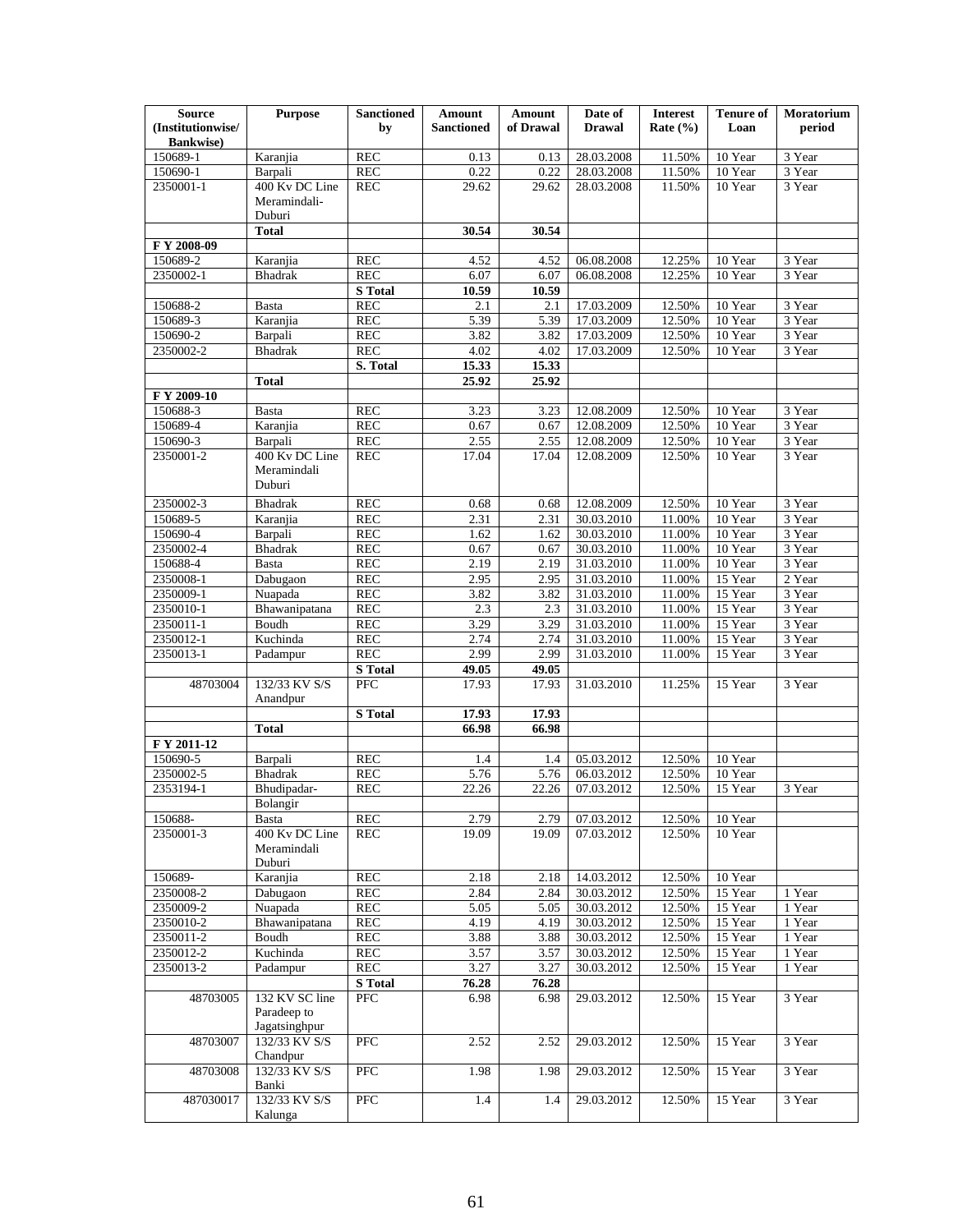| <b>Source</b><br>(Institutionwise/<br><b>Bankwise</b> ) | <b>Purpose</b>                                 | <b>Sanctioned</b><br>by | Amount<br><b>Sanctioned</b> | <b>Amount</b><br>of Drawal | Date of<br><b>Drawal</b> | <b>Interest</b><br>Rate $(\% )$ | <b>Tenure of</b><br>Loan | Moratorium<br>period |
|---------------------------------------------------------|------------------------------------------------|-------------------------|-----------------------------|----------------------------|--------------------------|---------------------------------|--------------------------|----------------------|
| 48703019                                                | 132/33 KV S/S<br>Banai                         | $\overline{PFC}$        | 1.65                        | 1.65                       | 29.03.2012               | 12.50%                          | 15 Year                  | 3 Year               |
|                                                         |                                                | <b>S</b> Total          | 14.53                       | 14.53                      |                          |                                 |                          |                      |
|                                                         | <b>Total</b>                                   |                         | 90.81                       | 90.81                      |                          |                                 |                          |                      |
| F Y 2012-13                                             |                                                |                         |                             |                            |                          |                                 |                          |                      |
| 48703005-2                                              | 132 KV SC line<br>Paradeep to<br>Jagatsinghpur | PFC                     | 4.24                        | 4.24                       | 26.03.2013               | 12.50%                          | 13 Year                  | $\overline{0}$       |
| 48703007-2                                              | 132/33 KV S/S<br>Chandpur                      | <b>PFC</b>              | 3.53                        | 3.53                       | 26.03.2013               | 12.50%                          | 13 Year                  | $\overline{0}$       |
| 48703008-2                                              | 132/33 KV S/S<br>Banki                         | PFC                     | 5.35                        | 5.35                       | 26.03.2013               | 12.50%                          | 13 Year                  | $\overline{0}$       |
| 48703017-2                                              | 132/33 KV S/S<br>Kalunga                       | PFC                     | 2.78                        | 2.78                       | 26.03.2013               | 12.50%                          | 14 Year                  | $\overline{0}$       |
| 48703018-1                                              | 220 kV DC Line<br>from Bidanshsi               | PFC                     | 8.13                        | 8.13                       | 26.03.2013               | 12.50%                          | 13 Year                  | $\overline{0}$       |
| 48703019-2                                              | 132/33 KV S/S<br>Banai                         | PFC                     | 0.86                        | 0.86                       | 26.03.2013               | 12.50%                          | 15 Year                  | $\mathbf{0}$         |
|                                                         |                                                | <b>S</b> Total          | 24.88                       | 24.88                      |                          |                                 |                          |                      |
| 2350004-1                                               | Purusottampur                                  | REC                     | 5.21                        | 5.21                       | 3/30/2013                | 12.25%                          | 15 Year                  | 3 Year               |
|                                                         | <b>Total</b>                                   |                         | 30.09                       | 30.09                      |                          |                                 |                          |                      |
| F Y 2013-14                                             |                                                |                         |                             |                            |                          |                                 |                          |                      |
| 2350008-3                                               | Dabugaon                                       | REC                     | 5.61                        | 5.61                       | 3/27/2014                | 12.00%                          | 15 Year                  | $\mathbf{0}$         |
| 2350009-3                                               | Nuapada                                        | <b>REC</b>              | 10.08                       | 10.08                      | 3/29/2014                | 12.00%                          | 15 Year                  | $\mathbf{0}$         |
| 2350010-3                                               | Bhawanipatana                                  | <b>REC</b>              | 6.08                        | 6.08                       | 3/27/2014                | 12.00%                          | 15 Year                  | $\overline{0}$       |
| 2350011-3                                               | Boudh                                          | <b>REC</b>              | 7.7                         | 7.7                        | 3/27/2014                | 12.00%                          | 15 Year                  | $\mathbf{0}$         |
| 2350012-3                                               | Kuchinda                                       | <b>REC</b>              | 7.97                        | 7.97                       | 3/27/2014                | 12.00%                          | 15 Year                  | $\overline{0}$       |
| 2350013-3                                               | Padampur                                       | <b>REC</b>              | 6.69                        | 6.69                       | 3/27/2014                | 12.00%                          | 15 Year                  | $\Omega$             |
| 2350015-1                                               | Karadagadia                                    | REC                     | 7.18                        | 7.18                       | 3/27/2014                | 12.00%                          | 15 Year                  | 2 Year               |
| 2350004-2                                               | Purusottampur                                  | <b>REC</b>              | 4.72                        | 4.72                       | 3/27/2014                | 12.00%                          | 15 Year                  | 3 Year               |
|                                                         |                                                | <b>Sub Total</b>        | 56.03                       | 56.03                      |                          |                                 |                          |                      |
| 48703007-3                                              | 132/33 KV S/S<br>Chandpur                      | <b>PFC</b>              | 3.09                        | 3.09                       | 3/21/2014                | 12.50%                          | 12 Year                  | $\overline{0}$       |
| 48703008-3                                              | 132/33 KV S/S<br>Banki                         | PFC                     | 2.73                        | 2.73                       | 3/19/2014                | 12.50%                          | 12 Year                  | $\mathbf{0}$         |
| 48703017-3                                              | 132/33 KV S/S<br>Kalunga                       | PFC                     | 2.79                        | 2.79                       | 3/19/2014                | 12.50%                          | 13 Year                  | $\overline{0}$       |
| 48703019-3                                              | 132/33 KV S/S<br>Banai                         | PFC                     | 2.77                        | 2.77                       | 3/19/2014                | 12.50%                          | 14 Year                  | $\overline{0}$       |
| 48703018-2                                              | 220 kV DC Line<br>from Bidanashi               | PFC                     | 1.45                        | 1.45                       | 3/19/2014                | 12.50%                          | 12 Year                  | $\overline{0}$       |
|                                                         |                                                | <b>Sub Total</b>        | 12.83                       | 12.83                      |                          |                                 |                          |                      |
|                                                         | <b>Total</b>                                   |                         | 68.86                       | 68.86                      |                          |                                 |                          |                      |
| F Y 2014-15                                             |                                                |                         |                             |                            |                          |                                 |                          |                      |
| 2350015-2                                               | Karadagadia                                    | REC                     | 18.41                       | 18.41                      | 3/31/2015                | 12.00%                          | 15 Year                  | 1 Year               |
| 48703007-4                                              | 132/33 KV S/S                                  | Sub Total<br><b>PFC</b> | 18.41<br>1.09               | 18.41<br>1.09              | 8/28/2014                | 12.50%                          | 11 Year                  | $\overline{0}$       |
| 48703017-4                                              | Chandpur<br>132/33 KV S/S                      | PFC                     | 5.4                         | 5.4                        | 3/26/2015                | 12.50%                          | 12 Year                  | $\mathbf{0}$         |
| 48703008-4                                              | Kalunga<br>132/33 KV S/S<br>Banki              | PFC                     | 5.01                        | 5.01                       | 3/26/2015                | 12.50%                          | 11 Year                  | $\mathbf{0}$         |
| 48703018-3                                              | 220 kV DC Line<br>from Bidanshsi               | <b>PFC</b>              | 1.95                        | 1.95                       | 3/16/2015                | 12.50%                          | 11 Year                  | $\overline{0}$       |
|                                                         |                                                | <b>Sub Total</b>        | 13.45                       | 13.45                      |                          |                                 |                          |                      |
|                                                         | <b>Bank</b> of India<br>Projects               | Bank of<br>India        | 45.39                       | 45.39                      | 3/25/2015                | 9.75%                           | 12 years                 | 3 years              |
|                                                         |                                                | <b>Sub Total</b>        | 45.39                       | 45.39                      |                          |                                 |                          |                      |
|                                                         | <b>Total</b>                                   |                         | 77.25                       | 77.25                      |                          |                                 |                          |                      |
| F Y 2015-16                                             |                                                |                         |                             |                            |                          |                                 |                          |                      |
| 2350015-3                                               | Karadagadia                                    | <b>REC</b>              | 47.25                       | 10.88                      | 31.03.2016               | 11.25%                          | 10 Year                  | 1 Year               |
| 101080-1                                                | Transformers for<br>(O&M)                      | $\operatorname{REC}$    | 137.45                      | 89.02                      | 31.03.2016               | 11.60%                          | 12 year                  | $\overline{3}$ year  |
|                                                         |                                                | <b>Sub Total</b>        | 184.70                      | 99.9                       |                          |                                 |                          |                      |
| 48703008-5                                              | 132/33 KV S/S                                  | PFC                     | 16.5                        | 0.60                       | 02.03.2016               | 11.50%                          | $38$ month               | $0\ \mathrm{Year}$   |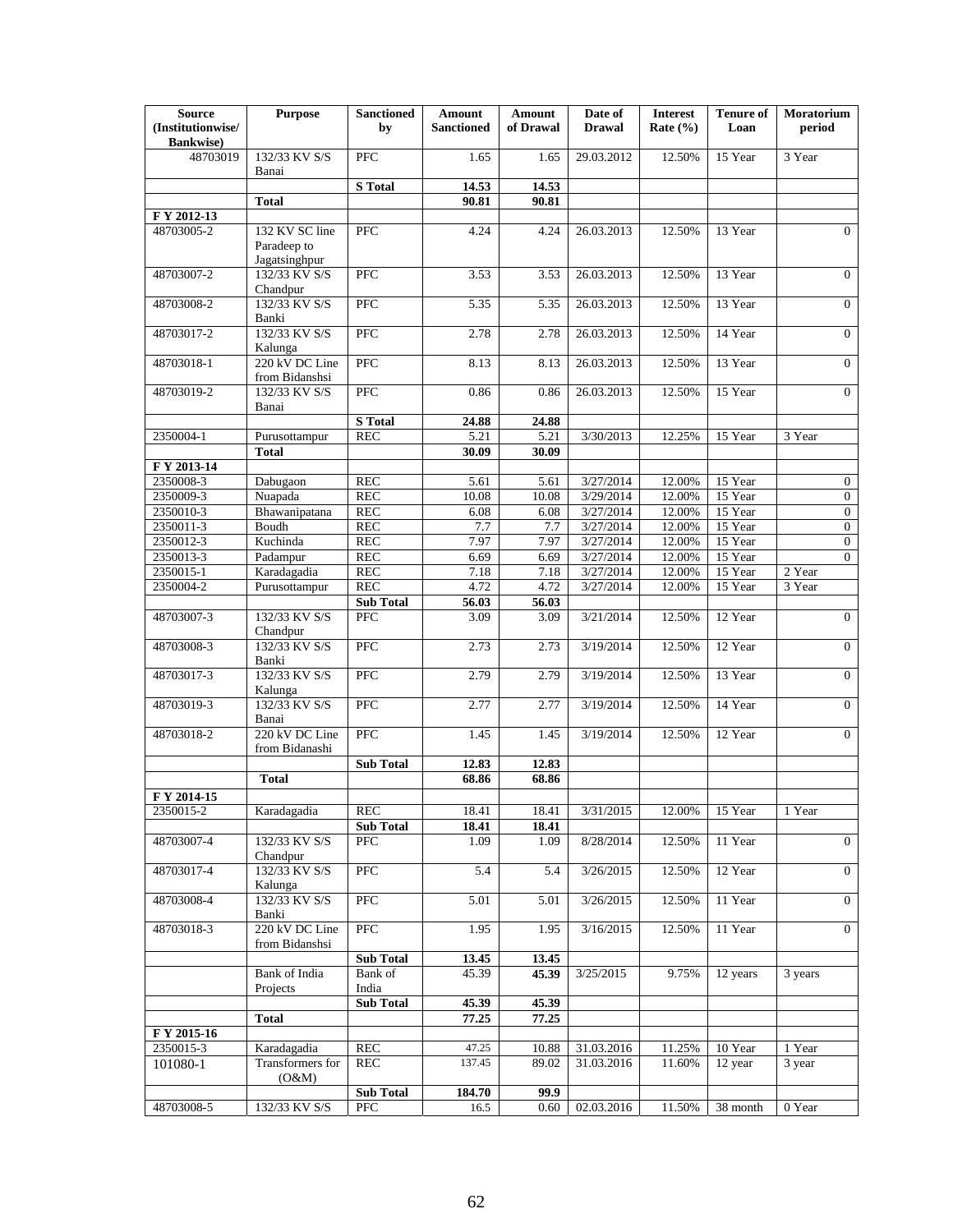| <b>Source</b><br>(Institutionwise/<br><b>Bankwise</b> ) | <b>Purpose</b>                                              | <b>Sanctioned</b><br>by | <b>Amount</b><br><b>Sanctioned</b> | <b>Amount</b><br>of Drawal | Date of<br><b>Drawal</b> | <b>Interest</b><br>Rate $(\% )$ | <b>Tenure of</b><br>Loan | <b>Moratorium</b><br>period |
|---------------------------------------------------------|-------------------------------------------------------------|-------------------------|------------------------------------|----------------------------|--------------------------|---------------------------------|--------------------------|-----------------------------|
|                                                         | Banki                                                       |                         |                                    |                            |                          |                                 |                          |                             |
| 48703017-5                                              | 132/33 KV S/S<br>Kalunga                                    | <b>PFC</b>              | 0.37                               | 0.07                       | 17.03.2016               | 11.50%                          | 40 month                 | 0 Year                      |
| 48703019-4                                              | 132/33 KV S/S<br>Banai                                      | PFC                     | 20.4                               | 0.63                       | 17.03.2016               | 11.50%                          | 44 month                 | 0 Year                      |
|                                                         |                                                             | <b>Sub Total</b>        | 37.27                              | 1.30                       |                          |                                 |                          |                             |
|                                                         | Bank of India                                               | Bank of                 |                                    | 3.08                       | 31.03.2016               | 9.70%                           | 12 years                 | 2 years                     |
|                                                         | Projects                                                    | India                   | 244.61                             |                            |                          |                                 |                          |                             |
|                                                         |                                                             | <b>Sub Total</b>        | 244.61                             | 3.08                       |                          |                                 |                          |                             |
|                                                         |                                                             | <b>Total</b>            | 466.58                             | 104.28                     |                          |                                 |                          |                             |
|                                                         | <b>Total</b>                                                |                         |                                    |                            |                          |                                 |                          |                             |
| F Y 2016-17                                             | To be availed<br>during FY 2016-<br>17 (During<br>March-17) |                         |                                    |                            |                          |                                 |                          |                             |
| 2350001-4                                               | 400 Kv DC Line<br>Meramindali<br>Duburi                     | <b>REC</b>              | 13.97                              | 13.97                      | $Mar-17$                 | 11.60%                          | 7 Year                   | 0 Year                      |
| 2353194-2                                               | Bhudipadar-                                                 | <b>REC</b>              | 3.73                               | 3.73                       | $Mar-17$                 | 11.60%                          | 10 Year                  | 1 Year                      |
| 2350004-3                                               | Purusottampur                                               | <b>REC</b>              | 4.20                               | 4.20                       | $Mar-17$                 | 11.60%                          | 10 Year                  | 1 Year                      |
| 2350015-4                                               | Karadagadia                                                 | <b>REC</b>              | 36.37                              | 36.37                      | $Mar-17$                 | 11.60%                          | 10 Year                  | 0 Year                      |
|                                                         |                                                             | <b>Sub Total</b>        | 58.27                              | 58.27                      |                          |                                 |                          |                             |
| 48703008-6                                              | 132/33 KV S/S<br>Banki                                      | <b>PFC</b>              | 0.44                               | 0.44                       | $Mar-17$                 | 11.50%                          | 34 month                 | 0 Year                      |
| 48703017-6                                              | 132/33 KV S/S<br>Kalunga                                    | PFC                     | 0.30                               | 0.30                       | $Mar-17$                 | 11.50%                          | 36 month                 | $0$ Year                    |
| 48703019-5                                              | 132/33 KV S/S<br>Banai                                      | <b>PFC</b>              | 19.77                              | 19.77                      | $Mar-17$                 | 11.50%                          | 40month                  | $0$ Year                    |
|                                                         |                                                             | <b>Sub Total</b>        | 20.51                              | 20.51                      |                          |                                 |                          |                             |
|                                                         | Bank of India<br>Projects                                   | Bank of<br>India        | 241.53                             | 152.13                     | $Mar-17$                 | 9.70%                           | 12 years                 | 1 years                     |
|                                                         |                                                             | <b>Sub Total</b>        | 241.53                             | 152.13                     |                          |                                 |                          |                             |
|                                                         | New Loan to be<br>availed from<br><b>JICA</b>               |                         | 1,146.68                           | 10.00                      |                          | 0.80%                           |                          |                             |
|                                                         | New Loan to be<br>availed                                   |                         |                                    | 0.09                       | $Mar-17$                 | 11.75%                          | 12 Year                  | 3 Year                      |
|                                                         |                                                             | <b>Sub Total</b>        | 1146.68                            | 10.09                      |                          |                                 |                          |                             |
|                                                         |                                                             | <b>Total</b>            | 1467.00                            | 241.01                     |                          |                                 |                          |                             |

- 225. All the above loans except loan from JICA and the new loan are against the projects approved by the Commission. Therefore, the Commission allows interest impact on loan availed from Bank of India, REC, PFC for capital works only upto 31.03.2017. The amount proposed to be availed during 2017-18 has not been considered for calculation of interest. OPTCL shall make effort to reduce interest cost through swapping wherever possible.
- 226. Source wise break up on loan as on 31.03.2017 and 31.03.2018, rate of interest on the above loan and the amount of interest determined and approved for 2017-18 is given in table below: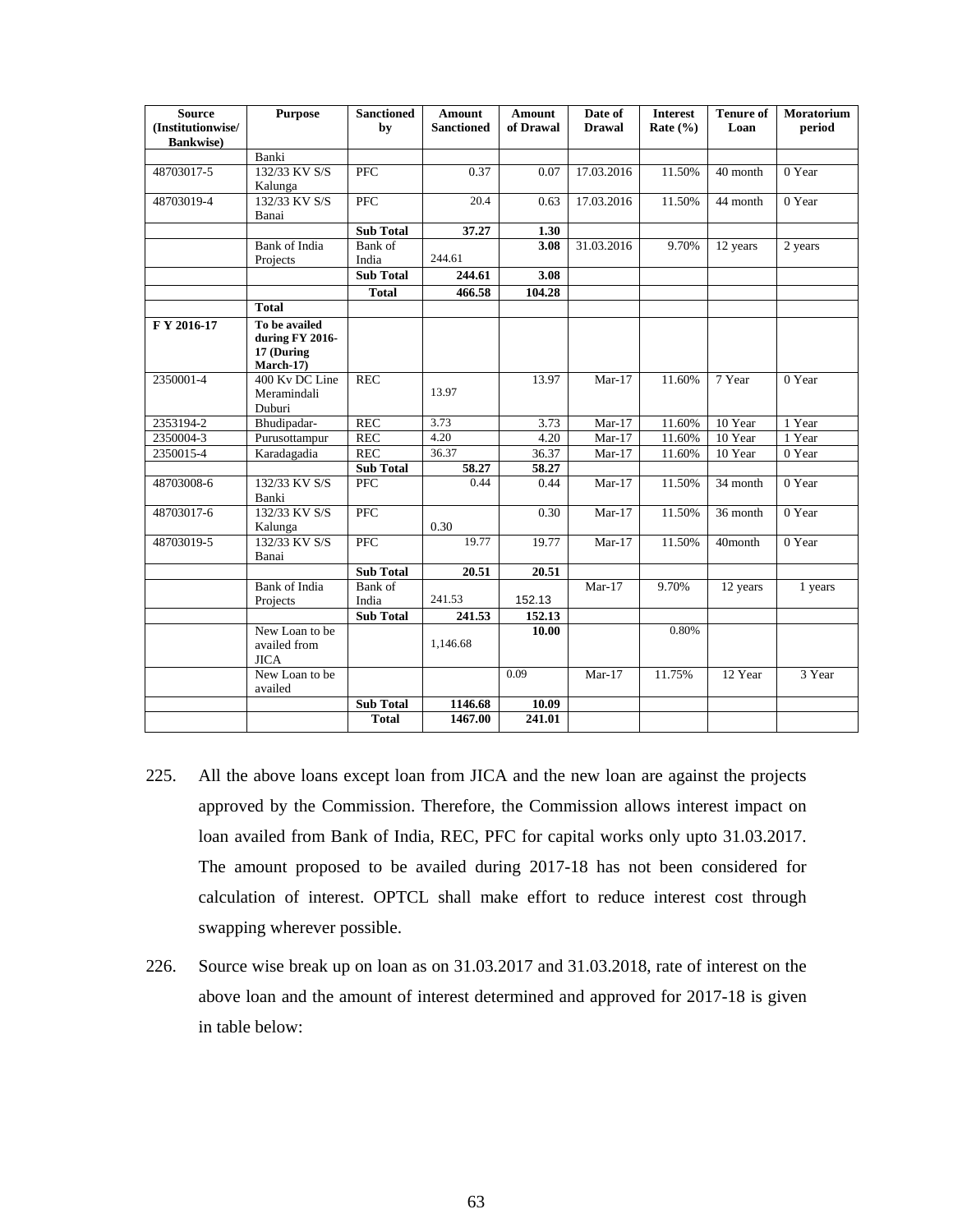|               |                  |            |            |         | (Rs. Crore)     |
|---------------|------------------|------------|------------|---------|-----------------|
| <b>Source</b> | Average rate of  | Loan as on | Loan as on | Average | <b>Interest</b> |
|               | interest $(\% )$ | 31.03.2017 | 31.03.2018 |         | impact          |
| Bank of India | 9.70             | 200.58     | 200.58     | 200.58  | 19.46           |
| <b>REC</b>    | 12.25            | 307.08     | 274.54     | 290.81  | 35.62           |
| <b>PFC</b>    | 12.25            | 68.50      | 62.27      | 65.39   | 8.01            |
| <b>Total</b>  |                  | 576.16     | 537.39     |         | 63.09           |

**Table – 36** 

227. In the last year tariff order, OPTCL projected a higher figure of opening balance as on 31.03.2016. But after audit the same figure got reduced drastically. The comparative statement given below will explain the position.

| anı |  |
|-----|--|
|-----|--|

| <b>Source</b> | Average rate<br>of interest<br>$\left( \frac{0}{0} \right)$ | Loan as on<br>31.03.2016<br>projected by<br><b>OPTCL</b> | Loan as on<br>31.03.2016 as<br>per audited<br>accounts | <b>Difference</b> | <b>Excess interest</b><br>impact<br>allowed in<br>2016-17 ARR |
|---------------|-------------------------------------------------------------|----------------------------------------------------------|--------------------------------------------------------|-------------------|---------------------------------------------------------------|
| Bank of India | 9.75                                                        | 95.39                                                    | 48.45                                                  | 46.94             | 4.57                                                          |
| <b>REC</b>    | 12.25                                                       | 341.62                                                   | 274.05                                                 | 67.57             | 8.28                                                          |
| <b>PFC</b>    | 12.25                                                       | 84.40                                                    | 54.57                                                  | 29.83             | 3.65                                                          |
| <b>Total</b>  |                                                             | 521.41                                                   | 377.07                                                 |                   | 16.5                                                          |

<sup>228.</sup> The Commission opines that such excess amount of interest as determined in the table above which was allowed as pass through in the ARR of 2016-17 needs to be adjusted in AR for 2017-18. Therefore, the Commission deducts an amount of Rs.16.50 crore from the approved amount of Rs.63.09 crore (Table above) to arrive at Rs.46.59 crore as a pass through in the revenue requirement for FY 2017-18.

229. Besides the above, OPTCL claimed an amount of Rs.26.26 crore towards State Govt. loan and bond. In line with the earlier orders, the Commission disallows the same. Based on the above, the interest liability for FY 2017-18 works out to Rs.46.59 crore as mentioned in the para above. The Commission approves the same as a pass through in the ARR for FY 2017-18.

# **Interest on Working Capital**

230. OPTCL has proposed an amount of Rs.14.66 crore towards interest on working capital under Regulation 8.26 of OERC Regulations, 2014. The table showing calculation of interest on working capital is given in table below: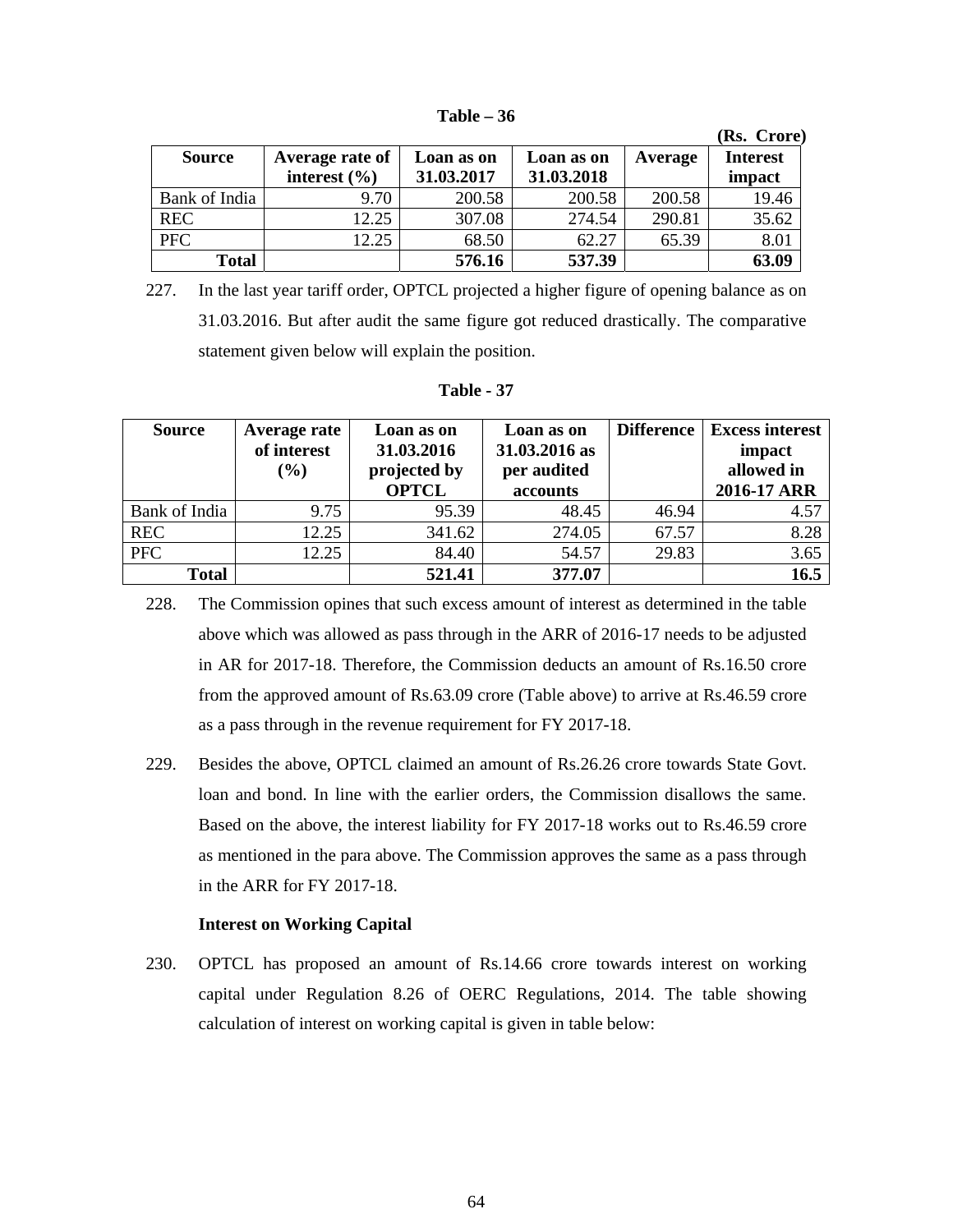| Table-38                                                |                  |  |  |  |
|---------------------------------------------------------|------------------|--|--|--|
| <b>Calculation of Interest on Working Capital</b>       |                  |  |  |  |
| <b>Parameters</b>                                       | <b>Rs. Crore</b> |  |  |  |
| (i) Receivables equivalent to two months of fixed cost. | 86.97            |  |  |  |
| (ii) Maintenance Spares $@$ 15% of O&M expenses         | 97.03            |  |  |  |
| (iii) Operation & Maintenance expenses for one month    | 54.05            |  |  |  |
| <b>Total Working Capital</b>                            | 238.32           |  |  |  |
| Interest on Working Capital @ 12.30% for 15 days        | 14.66            |  |  |  |

231. As per the OERC (Terms and Conditions for Determination of Transmission Tariff) Regulation, 2014 read with para 8.26 it has been mentioned that in case of STU (OPTCL) the Commission shall determine the quantum of working capital if needed depending upon the cash flow position of the licensee and shall allow interest on the same. OPTCL furnished the cash flow statement upto January 2016. According to this revenue receipt upto January is shown at Rs.566.96 crore whereas the revenue expenditure including anticipated repayment of principal is Rs.453.50 crore (Rs.421.67+Rs.31.83). The gap is Rs.103 crore positive. The Commission therefore does not feel it justified to allow the same in the revenue requirement. Further, the Transmission Charge is the first charge being recovered from monthly BSP bill of DISCOMs. Hence, the interest on working capital as claimed by OPTCL is disallowed by the Commission.

# **Depreciation**

232. OPTCL has claimed an amount of Rs.192.59 crore towards depreciation for the FY 2017-18 on the basis of computation as per OERC Regulation, 2014 for the State Transmission Utility. A statement of Fixed Asset and block wise computation depreciation is shown in table below:

|                            |                          |                    | (Rs. Crore)     |                     |
|----------------------------|--------------------------|--------------------|-----------------|---------------------|
| <b>Transmission Assets</b> | <b>OERC</b>              | <b>Gross</b>       | <b>Addition</b> | <b>Depreciation</b> |
|                            | <b>Depreciation Rate</b> | <b>Block as on</b> |                 |                     |
|                            | as per                   | 01.04.2017         |                 |                     |
|                            | <b>Regulations, 2014</b> |                    |                 |                     |
| Free Hold Land             |                          | 41.66              | 8.62            |                     |
| Lease Hold Land            |                          | 32.34              | 6.69            | 0.66                |
| <b>Buildings</b>           | 3.34%                    | 106.02             | 21.94           | 3.53                |
| Plant and Machinery (Other | 3.34%                    | 10.74              | 2.22            | 0.36                |
| Civil Work)                |                          |                    |                 |                     |
| Plant and Machinery        | 5.28%                    | 2302.43            | 476.54          | 96.06               |
| Plant and Machinery        | $0.00\%$                 | 703.03             | 406.05          |                     |

| Table - 39 |
|------------|
|------------|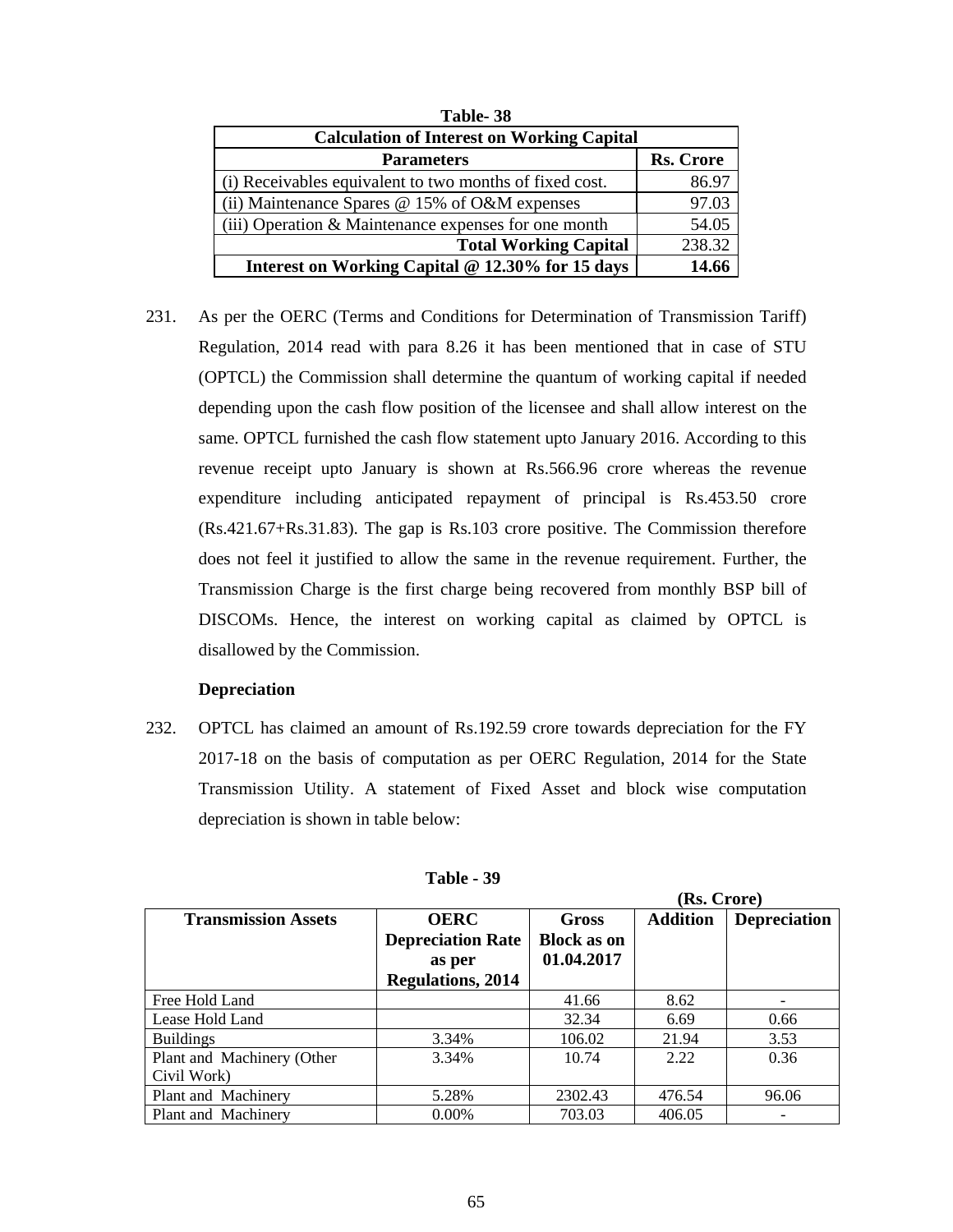| <b>Transmission Assets</b>   | <b>OERC</b><br><b>Depreciation Rate</b><br>as per<br><b>Regulations, 2014</b> | <b>Gross</b><br><b>Block as on</b><br>01.04.2017 | <b>Addition</b> | <b>Depreciation</b> |
|------------------------------|-------------------------------------------------------------------------------|--------------------------------------------------|-----------------|---------------------|
| (By Beneficiary)             |                                                                               |                                                  |                 |                     |
| Plant and Machinery: (Lines, | 5.28%                                                                         | 2361.89                                          | 488.84          | 90.17               |
| Cables & Network)            |                                                                               |                                                  |                 |                     |
| Vehicles                     | 9.50%                                                                         | 2.53                                             | 0.52            | 0.12                |
| Furniture, Fixture           | 6.33%                                                                         | 5.45                                             | 1.13            | 0.27                |
| Office Equipment & Others    | 6.33%                                                                         | 31.52                                            | 6.52            | 1.42                |
| <b>Grand Total</b>           |                                                                               | 5597.60                                          | 1419.08         | 192.59              |

233. In format F-17 (statement of fixed asset) submitted by OPTCL it is found that Rs.1355.53 crore has been added towards fixed asset during 2016-17. This includes an amount of Rs.509.75 cr. of asset booked to the account of the beneficiary. Excluding the above, the addition by OPTCL on its own account comes to Rs.845.78 cr. Opening balance of fixed asset i.e. 01.04.2016 as found out from the audited account was Rs.4242.07 crore. After addition of the completed asset during 2016-17 the gross fixed asset as on 31.03.2017 works out to be Rs.5597.60 crore which was taken into consideration for calculation of depreciation for the FY 2017-18 by OPTCL. However, OPTCL has not submitted any records showing decommissioned installations and replacements. A table showing the amount of fixed asset addition approved by the Commission in the last five years and actual addition as per audited accounts is given table below:

|         |                 |                   |                   | (Rs. in Crore) |
|---------|-----------------|-------------------|-------------------|----------------|
|         | <b>Proposed</b> | Approved by       | <b>Actual per</b> | Excess $(+)/$  |
|         | by licensee     | <b>Commission</b> | audited accounts  | shortfall (-)  |
| 2011-12 | 227.34          | 227.34            | 135.58            | $-91.76$       |
| 2012-13 | 416.57          | 416.57            | 219.48            | $-197.09$      |
| 2013-14 | 256.72          | 256.72            | 196.74            | $-59.98$       |
| 2014-15 | 495.18          | 495.18            | 153.06            | $-342.12$      |
| 2015-16 | 963.63          | 506.79            | 636.59            | $+129.80$      |

| Table – 40 |
|------------|
|            |

234. It is observed from the above that, OPTCL has always added lesser amount towards fixed assets against approval till 2014-15. For the year 2015-16 the addition of asset as per audited account exceeds the approval of the Commission. During 2016-17 the Commission approves the same audited figure of the previous year i.e. Rs.636.59 crore as asset addition for the purpose of computation of depreciation. Any excess addition of assets as per the audited accounts of 2016-17 over the approved figure shall be taken into consideration in the truing up exercise.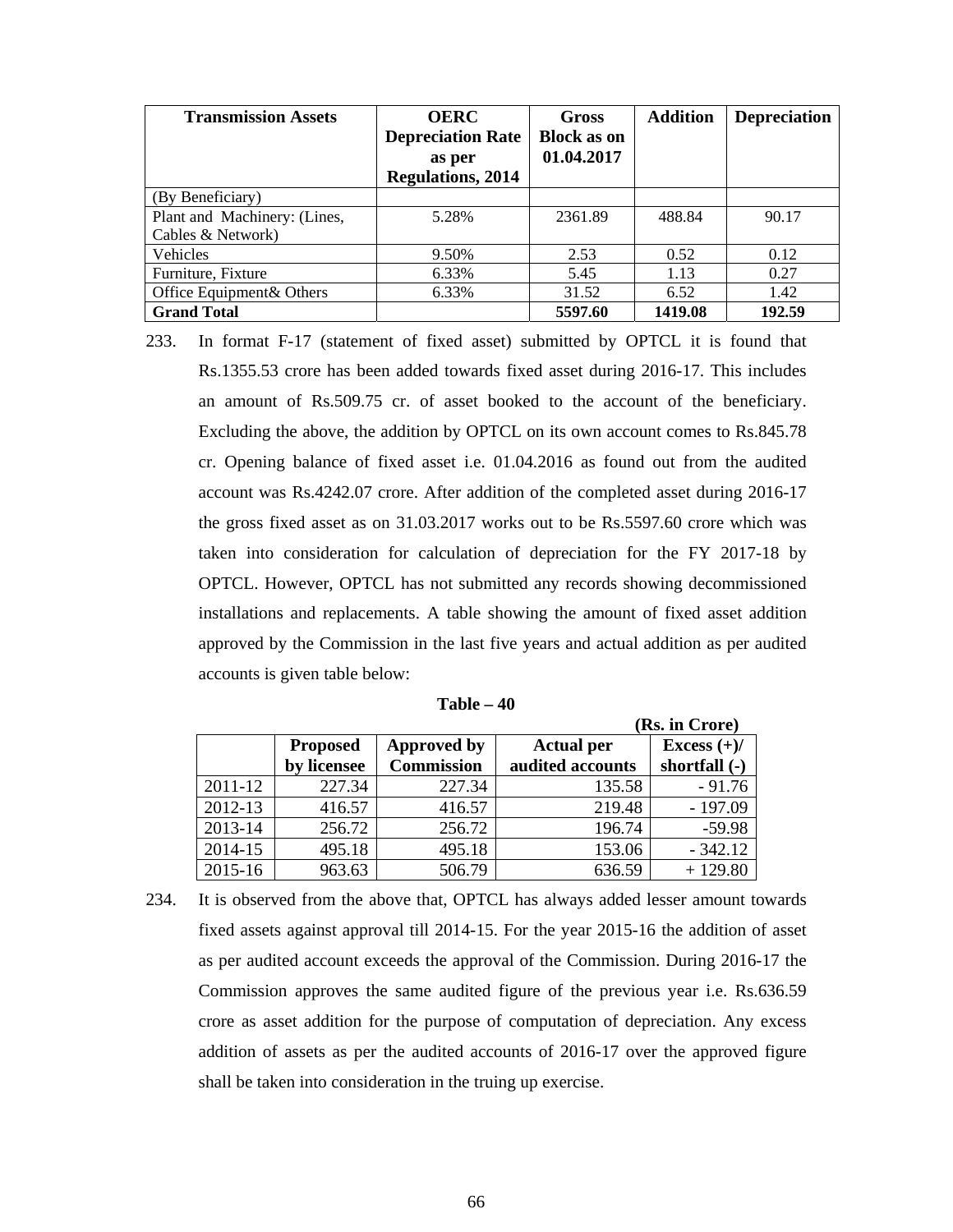235. The issue of up-valuation of the fixed asset has been addressed in the previous year's tariff order in para 217 to 225. The Commission vide letter No. Dir(T)-175/02/1621 dt.21.12.2015 sought for the views of the State Govt. in this regard. The extract of such correspondence is given below:

## *Keeping in abeyance the upvaluation, moratorium of Debt Service*

*Govt. of Odisha extended the befit of keeping in abeyance of upvaluation of assets and moratorium of debt services upto FY 2012-13 vide letter No.2404 dt.21.03.2011. Thereafter, the Commission made several correspondences with the Govt. to extend the same benefit from FY 2013-14 onwards so that the effect of upvaluation will not be taken into consideration while determining the tariff. The letter No. in which Commission intimated to Govt. are furnished below:* 

- *(i) Letter No.4617 dt.28.12.2012*
- *(j) Letter No.77 dt.16.01.2014*
- *(k) Letter No.428 dt.13.03.2014*
- *(l) Letter No.51 dt.13.01.2015*

*The State Govt. in their letter No.4323 dt.31.05.2014 sought information from the Commission on the impact of upvaluation of assets on tariff which had been kept under abeyance. The Commission in response to Govt. letter furnished the summary sheet of impact of upvaluation vide No.862 dt.12.06.2014. Reply from State Govt. on this issue is still awaited.* 

236. Although Govt. vide letter No.1808 dt.28.02.2015 gave item wise reply to the letter of the Commission the issue regarding upvaluation of asset of OPTCL was not addressed. Further, the Commission raised the issue before hearing of the ARR for FY 2016-17 vide letter No.1621 dated 21.12.2015. In reply, the Government vide its letter No.2091dated 11.03.2016 stated the following:-

*"3. Keeping in abeyance of Up-valuation, Moratorium of Debt Service etc: The issue of up-valuation does not figure in case of GRIDCO which does not own any assets. However, regarding the issue of upvaluation of assets pertaining to OPTCL, the Government for the time being agrees with the views of the Commission to keep in abeyance the upvaluation of assets, such a benefit cannot go indefinitely. However, considering the present difficult situation, the Govt. agrees to extend the status-quo on up-valuation till 2016-17."* 

Accordingly, the Commission has approved calculation of depreciation based on historical cost of assets and not considering the effect of up-valuation for the year 2016-17.

237. Again the Commission brought the issue to the notice of GoO vide letter No.JD(FIN)- 175/02(Vol.II)/302 dt.23.02.2017 to take a view on keeping the effect of upvaluation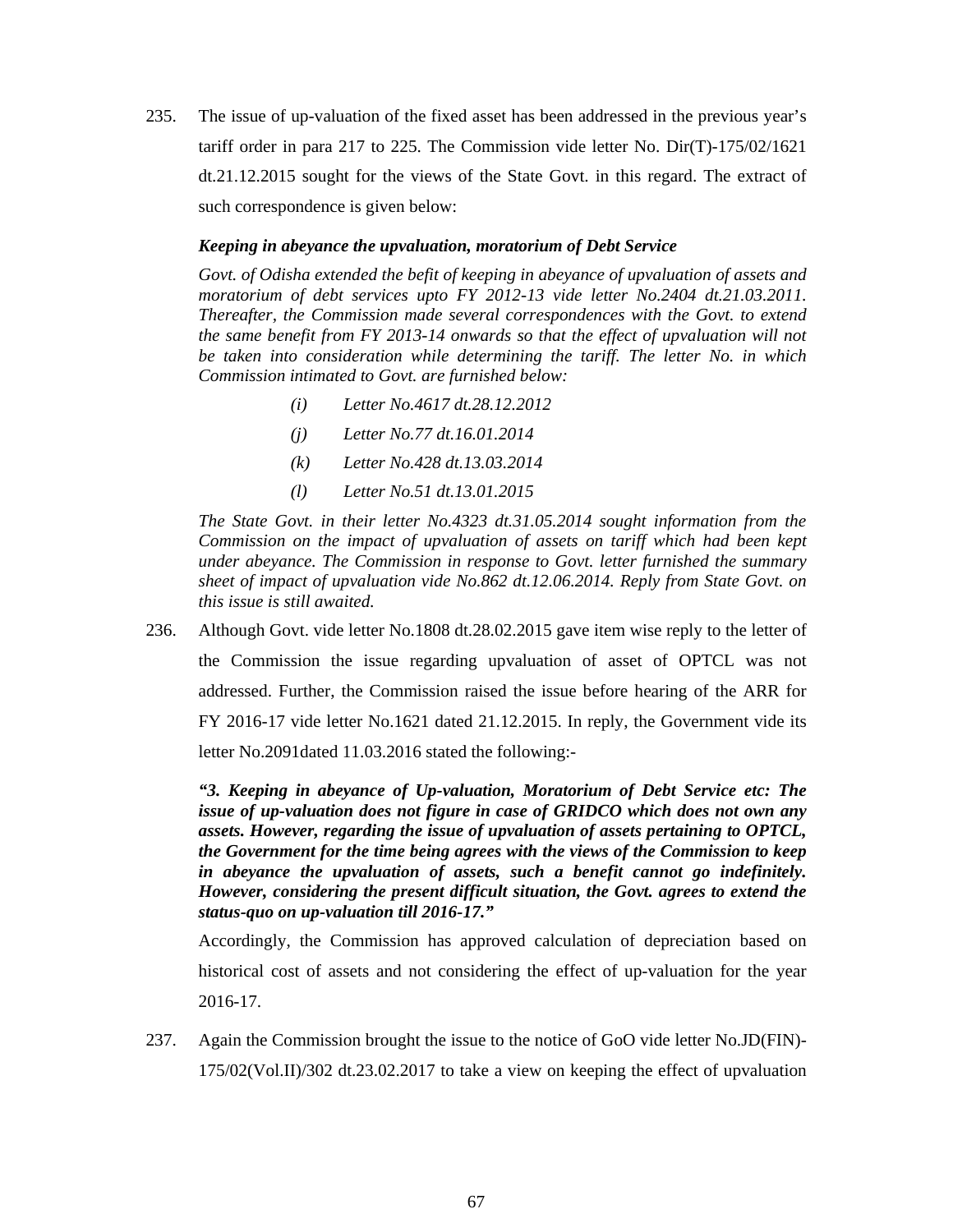in abeyance for the year 2017-18. Government of Odisha vide letter No.LC-OERC-18/2017/1929 dt.08.03.2017 replied the following:

*Regarding the issue of up-valuation of assets pertaining to OPTCL, Generators and other licensees the Government for the time being agrees with the views of the Commission to keep in abeyance the up-valuation of assets like previous years. Considering the present difficult situation, the Govt. agrees to extend the status-quo on up-valuation till 2017-18.* 

Accordingly, the Commission has not considered the effect of upvaluation of asset in determining the ARR for 2017-18.

238. The Commission has extensively dealt with the valuation of assets and calculation of depreciation in Para 5.36.1 to 5.37.5 of tariff order dated 23.6.2003 and treated transmission asset base of undivided GRIDCO at Rs.514.32 crore as on 01.4.1996.

The gross fixed assets as on 01.04.96 and year-wise asset addition thereafter till FY 2016-17 is depicted in table below.

|                                                   | (Rs. Crore)            |  |
|---------------------------------------------------|------------------------|--|
| Year                                              | <b>OPTCL</b>           |  |
| GFA as on 1.4.1996                                | 514.32 (Pre up-valued) |  |
| 1996-97                                           | 49.46                  |  |
| 1997-98                                           | 39.94                  |  |
| 1998-99                                           | 62.50                  |  |
| 1999-00                                           | 111.79                 |  |
| 2000-01                                           | 134.10                 |  |
| 2001-02                                           | 86.44                  |  |
| 2002-03                                           | 132.17                 |  |
| 2003-04                                           | 69.46                  |  |
| 2004-05                                           | 71.72                  |  |
| 2005-06                                           | 158.91                 |  |
| 2006-07                                           | 144.23                 |  |
| 2007-08                                           | 206.10                 |  |
| 2008-09                                           | 142.72                 |  |
| 2009-10                                           | 188.49                 |  |
| 2010-11                                           | 189.80                 |  |
| 2011-12                                           | 135.58                 |  |
| 2012-13                                           | 219.48                 |  |
| 2013-14                                           | 196.74                 |  |
| 2014-15 (Audited)                                 | 153.06                 |  |
| 2015-16 (Audited)                                 | 636.59                 |  |
| <b>Sub-Total</b>                                  | 3643.60                |  |
| Less Asset of beneficiary as on 31.03.2016 as per | 193.28                 |  |
| <b>Audited Account</b>                            |                        |  |
| Gross Asset as on $\overline{01.04.2016}$         | 3450.32                |  |
| Addition for the FY 2016-17 approved by the       | 636.59                 |  |
| Commission                                        |                        |  |
| Total asset as on 01.04.2017                      | 4086.91                |  |

**Table – 41**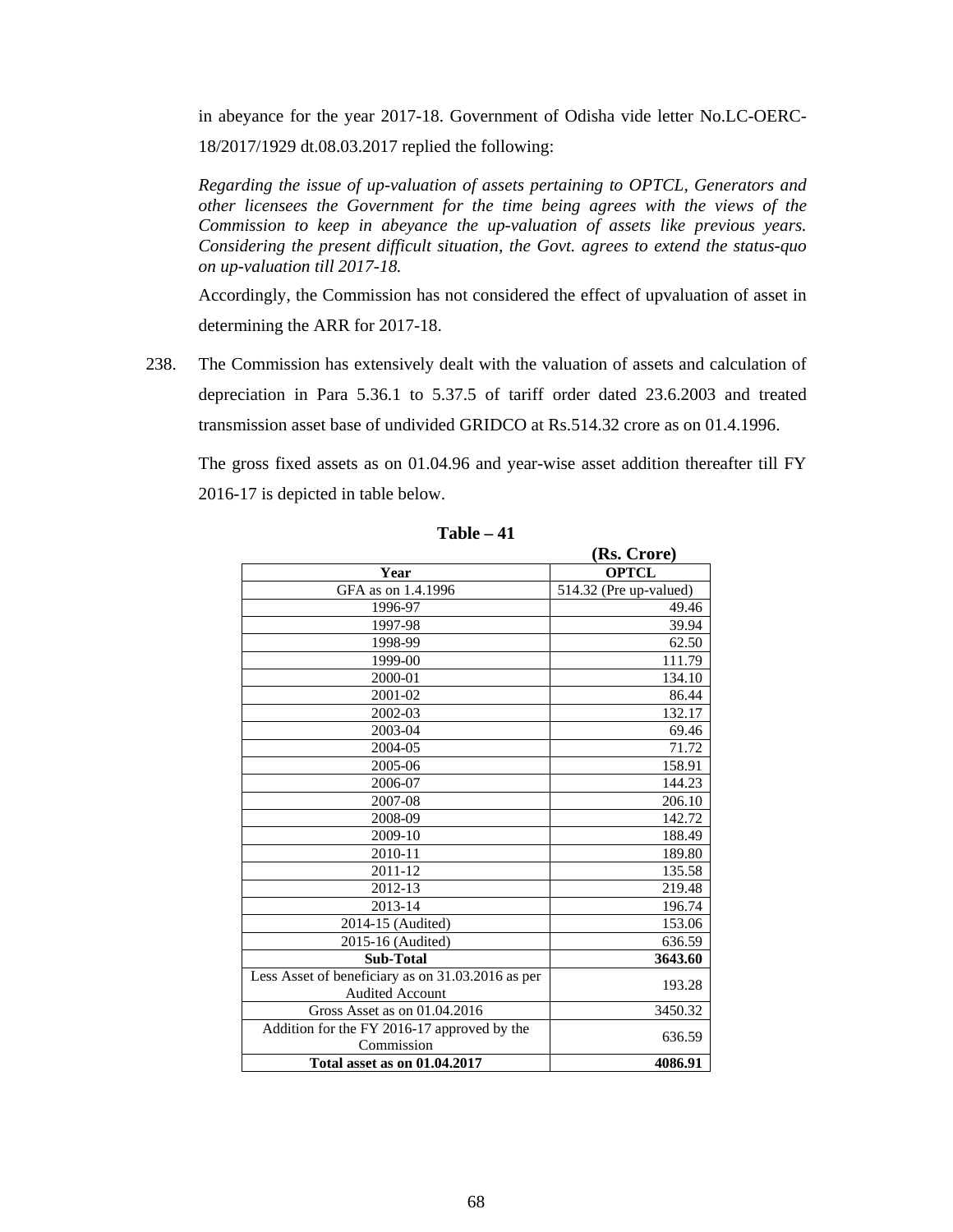- 239. In view of the directions and order of the High Court of Odisha, the depreciation for the purpose of determination of ARR and Tariff has to be calculated on the basis of Pre-92 rates on the original book value of assets (i.e. after rolling back the effect of revaluation of 1996 from the value of the assets).
- 240. The classification of assets has been done proportionately based on the figures approved by the Commission in the tariff order for the FY 2016-17. The calculation of depreciation for the FY 2017-18 is shown in table below:

|                                                    |                                                                                      |                                                                                                                             |                                      |                                                         |                                                                                    | (Rs. Crore)                                                                          |                                                |
|----------------------------------------------------|--------------------------------------------------------------------------------------|-----------------------------------------------------------------------------------------------------------------------------|--------------------------------------|---------------------------------------------------------|------------------------------------------------------------------------------------|--------------------------------------------------------------------------------------|------------------------------------------------|
| <b>Particulars</b>                                 | Pre-92 rate<br>of<br>depreciation<br>as per GOI<br>notification<br>dated<br>31.01.92 | <b>Book Value of</b><br>asset as on<br>01.04.2016<br>approved by the<br><b>Commission in</b><br>the Tariff Order<br>2016-17 | <b>%age to</b><br>the total<br>asset | <b>Book Value as</b><br>on 01.04.2016<br>as per actuals | <b>Addition</b><br>during FY<br>2016-17<br>approved by<br>the<br><b>Commission</b> | <b>Book Value</b><br>as on<br>01.04.2017<br>(without)<br>considering<br>upvaluation) | <b>Depreciation</b><br>for the year<br>2017-18 |
|                                                    | 2                                                                                    | 3                                                                                                                           | 4                                    | 5.                                                      | $6(7-5)$                                                                           | 7                                                                                    | 8                                              |
| Land and Rights                                    |                                                                                      | 55.57                                                                                                                       | 1.58                                 | 54.57                                                   | 10.06                                                                              | 64.63                                                                                | 0.00                                           |
| <b>Building</b>                                    | 1.80%                                                                                | 86.35                                                                                                                       | 2.46                                 | 84.79                                                   | 15.64                                                                              | 100.43                                                                               | 1.81                                           |
| Plant & Machinery<br>(other civil works)           | 1.80%                                                                                | 8.69                                                                                                                        | 0.25                                 | 8.53                                                    | 1.58                                                                               | 10.11                                                                                | 0.18                                           |
| Plant & Machinery                                  | 3.80%                                                                                | 1832.31                                                                                                                     | 52.15                                | 1799.21                                                 | 331.96                                                                             | 2131.17                                                                              | 80.98                                          |
| Plant & Machinery<br>(line, cables and<br>network) | 2.57%                                                                                | 1502.47                                                                                                                     | 42.76                                | 1475.33                                                 | 277.20                                                                             | 1747.53                                                                              | 44.91                                          |
| Vehicles                                           | 12.86%                                                                               | 1.65                                                                                                                        | 0.05                                 | 1.62                                                    | 0.30                                                                               | 1.92                                                                                 | 0.25                                           |
| Furniture, Fixture                                 | 4.55%                                                                                | 3.31                                                                                                                        | 0.09                                 | 3.25                                                    | 0.60                                                                               | 3.85                                                                                 | 0.18                                           |
| Office equipment                                   | 9.00%                                                                                | 23.45                                                                                                                       | 0.67                                 | 23.02                                                   | 4.25                                                                               | 27.27                                                                                | 2.45                                           |
| <b>Grand Total</b>                                 |                                                                                      | 3513.80                                                                                                                     |                                      | 3450.32                                                 | 636.59                                                                             | 4086.91                                                                              | 130.76                                         |

**Table –42** 

241. Accordingly, Commission approves an amount of Rs.130.76 crore towards depreciation for the FY 2017-18.

## **Return on Equity**

- 242. OPTCL has claimed an amount of Rs.62 crore during FY 2017-18 as per clause 8.28 of Regulation, 2014 on equity share capital of Rs.400 crore @ 15.5%.
- 243. As per the Regulation 8.28 of OERC (Terms and Conditions for Determination of Transmission Tariff) Regulations, 2014, return on equity shall be computed on pre-tax basis @15.5% to be grossed up as per Clause (2) of this Regulation. The amount of equity infused by State Govt. till 2016-17 amounts to Rs.400 crore. The sanction order and date of Govt. fund is given in table below: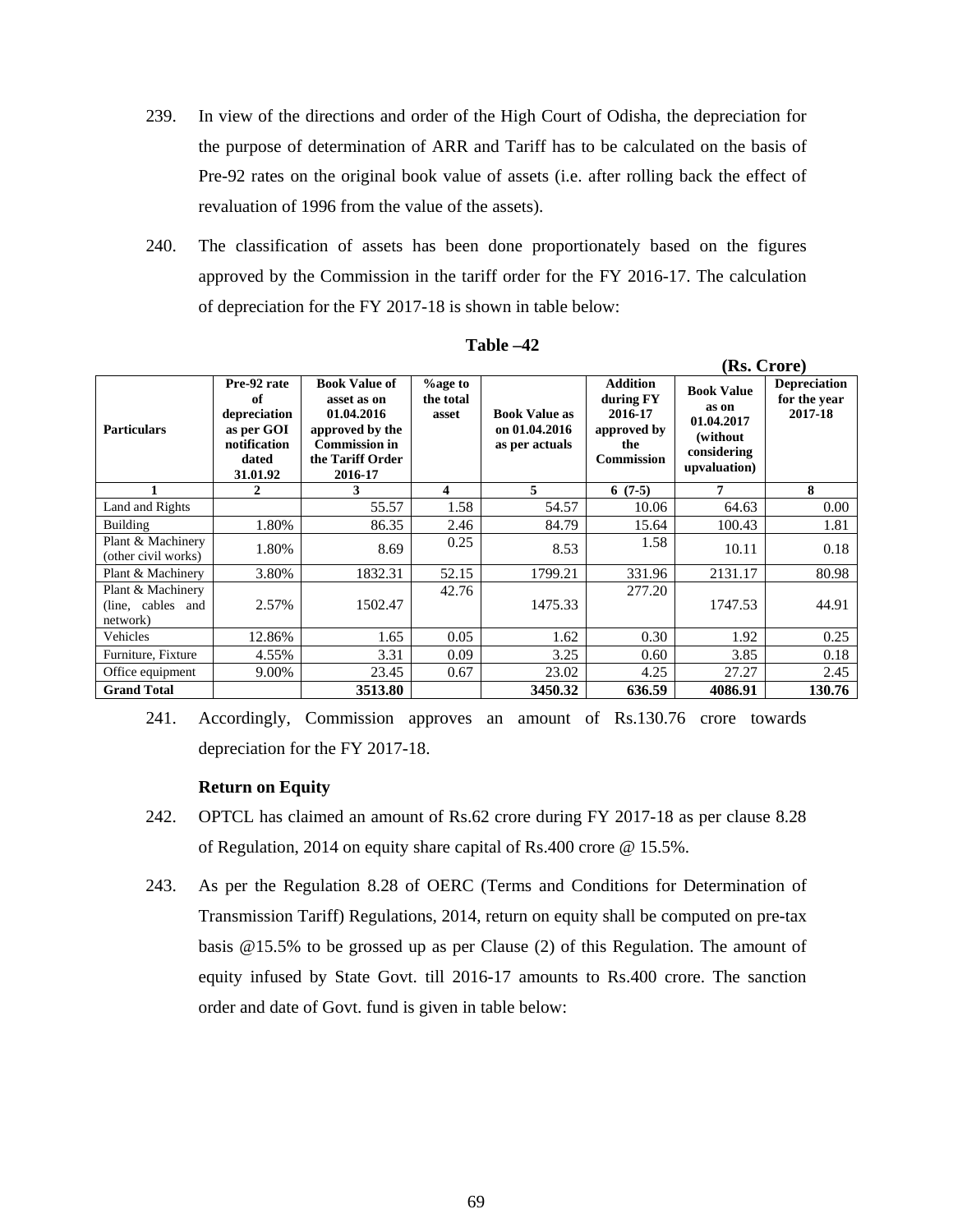| Sl. No. | <b>Sanction Order No. and Date</b> | Amount (Rs. In cr.) |
|---------|------------------------------------|---------------------|
| 1.      | R&R-I-01/2009-3560 dt.25.03.09     | 23.04               |
| 2.      | R&R-I-01/2009-2003 dt.24.02.09     | 0.01                |
| 3.      | R&R-I-01/2009-9464 dt.11.09.09     | 5.0                 |
| 4.      | R&R-I-01/2009-4826 dt.01.06.10     | 20.0                |
| 5.      | R&R-I/73/2010-2438 dt.23.03.2011   | 51.95               |
| 6.      | R&R-6/12-685 dt.31.01.2012         | 1.00                |
| 7.      | R&R-6/12-690 dt.31.01.2012         | 39.00               |
| 8.      | R&R-6/12-695 dt.31.01.2012         | 3.00                |
| 9.      | R&R-6/12-629 dt.22.01.2013         | 25.76               |
| 10.     | R&R-6/12-634 dt.22.01.2013         | 16.60               |
| 11.     | R&R-6/12-624 dt.22.01.2013         | 7.64                |
| 12.     | R&R-6/12-5693 dt.18.07.2013        | 29.19               |
| 13.     | R&R-6/12-5698 dt.18.07.2013        | 11.97               |
| 14.     | R&R-6/12-5703 dt.18.07.2013        | 8.84                |
| 15.     | R&R-69/14-10445 dt.29.12.2014      | 10.50               |
| 16.     | R&R-69/14-10450 dt.29.12.2014      | 27.50               |
| 17.     | R&R-69/14-10455 dt.29.12.2014      | 12.00               |
| 18.     | R&R-69/14-6823 dt.06.08.2015       | 19.68               |
| 19.     | R&R-69/14-6818 dt.06.08.2015       | 17.22               |
| 20.     | R&R-69/14-6813 dt.06.08.2015       | 20.03               |
| 21.     | BT(P)-15/15-10291 dt.21.12.2015    | 0.07                |
| 22.     | R&R-69/14-5364 dt.18.7.2016        | 10.00               |
| 23.     | R&R-69/14-5369 dt.18.7.2016        | 20.00               |
| 24.     | R&R-69/14-5374 dt.18.7.2016        | 20.00               |
| 22.     | <b>Total</b>                       | 400.00              |

**Table – 43** 

- 244. The Commission allows return at the rate of 15.5% on the equity value of Rs.400 crore amounting to Rs.62 crore**.** The Commission approves the same as a pass through in the ARR of 2017-18.
- 245. Over and above this amount, the Commission allows the actual tax expenses of Rs.8.15 crore booked in the audited accounts for FY 2015-16 which is also claimed by OPTCL in the ARR.

## **Expenses relating to auxiliary energy consumption in the s/s**

246. OPTCL claimed an amount of Rs.3.55 crore under this head for FY 2017-18. The Commission do not consider the same as a pass through in the ARR since as per Regulation 8.5 of OERC (Terms & Conditions for determination of Transmission Tariff) Regulation, 2014 the charges for auxiliary energy consumption in the substation for the purpose of air conditioning, lighting and consumption in other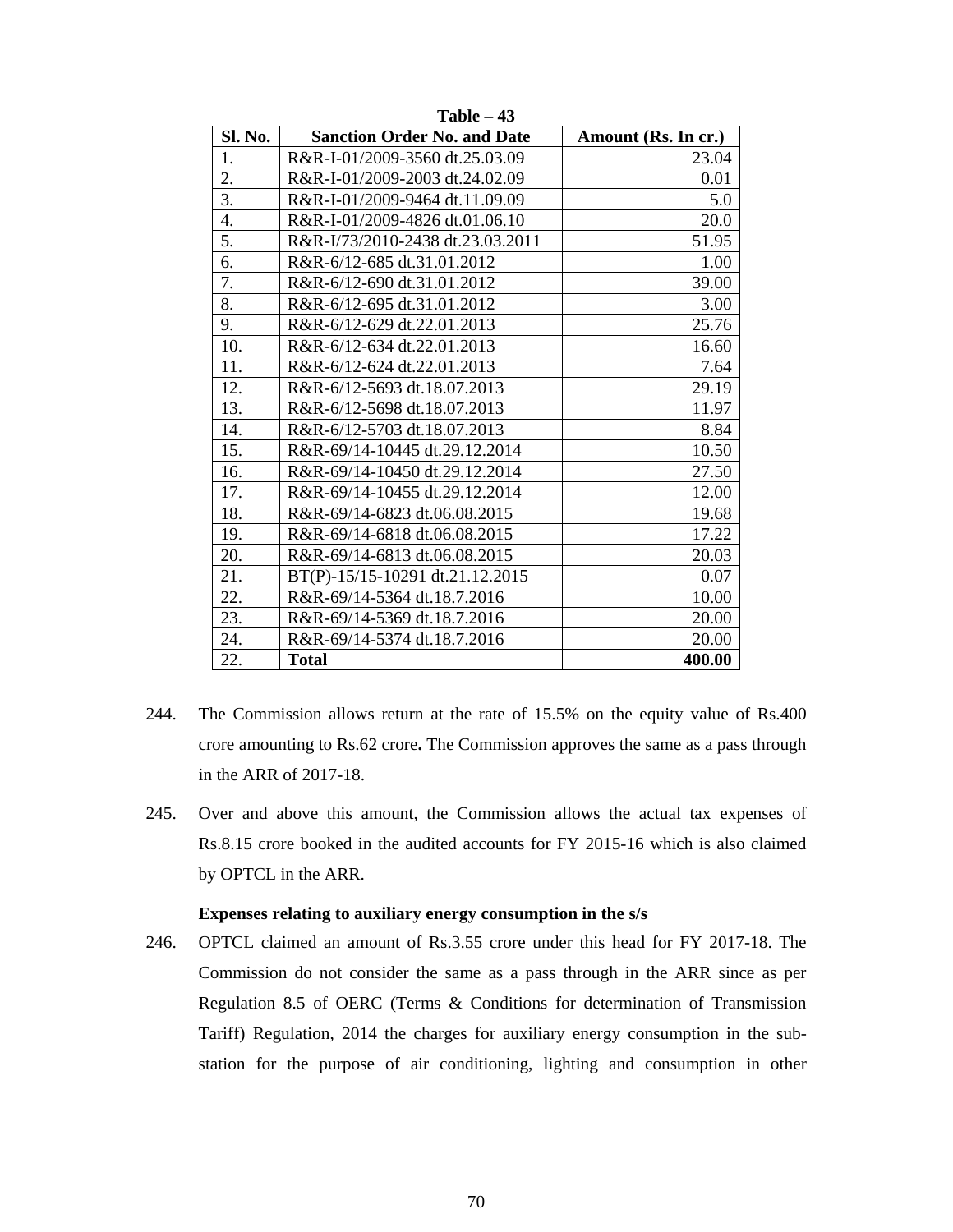equipment shall be borne by the transmission licensee/STU and included in the operation and maintenance expenses.

### **Other miscellaneous expense**

247. (a) **Grid Co-ordination Committee Expenses**: OPTCL claimed an amount of Rs.0.97 under this head for the FY 2017-18. In a reply to querry OPTCL furnished the details of expenditure towards GCC during 2015-16 which recorded an amount of Rs.0.23 crore during 2015-16 on these expenses. OPTCL has incurred an amount of Rs.0.34 crore towards GCC expenses (upto December 2016). The Commission therefore allows an amount of Rs.0.34 crore towards GCC expenses for the year 2017-18.

(b) **Corporate Social responsibility**: Under this head OPTCL claimed an amount of Rs.0.59 crore during the FY 2017-18. The Commission views that this is the part of their profit and cannot be allowed as a pass through in the ARR.

### **Payment of SLDC Charges**

248. Based on CERC (Fees and Charges of Regional Load Despatch and Other related matters) Regulations, 2009 and OERC (Fees and Charges of SLDC and other Matters) Regulation, 2010, the Commission has approved the ARR for SLDC for FY 2017-18 wherein it has been computed that OPTCL has to Pay 10% of SOC to SLDC. Accordingly, OPTCL will pay an amount of Rs.0.65 crore per annum to SLDC towards System Operation Charges for FY 2017-18. The details of SOC are available in the ARR of SLDC approved in Case No.65 of 2016. The said amount of Rs.0.65 crore is allowed in the ARR of OPTCL to be recovered through its Transmission Tariff.

# **Incentive for system availability**

- 249. OPTCL in its submission has claimed an incentive of Rs.9.35 crore to be passed on the ARR of FY 2017-18 as the system availability of OPTCL Transmission Network for FY 2015-16 was 99.96%, which is more than Normative Annual Transmission System Availability Factor (NATAF) of 98.5%. The OPTCL Incentive Claim of Rs.9.35 crore has been certified by SLDC.
- 250. The Commission examined the relevant provision of Act & Regulations with regard to payment of incentive to OPTCL. As OPTCL has attained the System Availability of 99.96% during FY 2015-16 and is expected to maintain NATAF more than 98.5%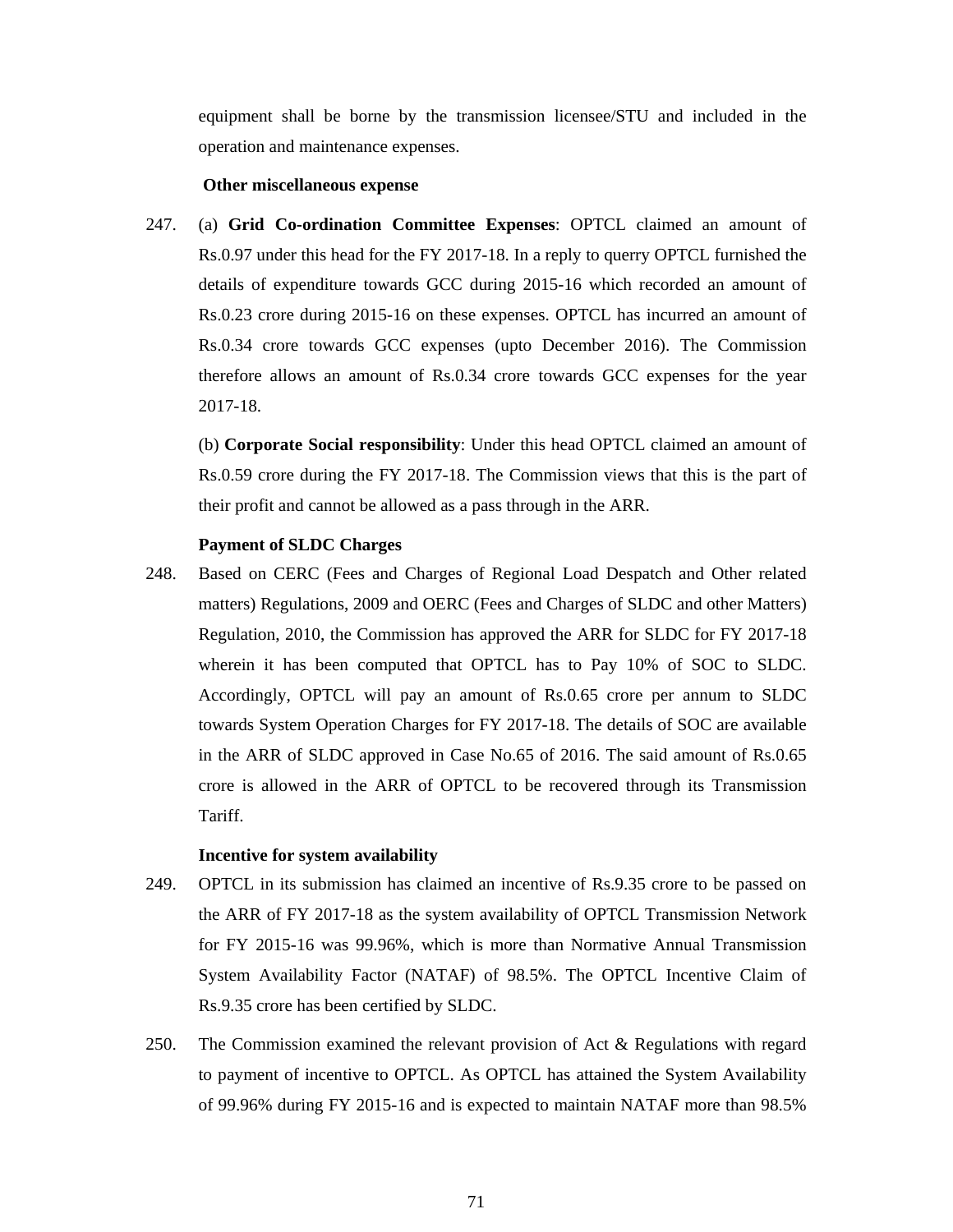during FY 2015-16, pending verification, the Commission approves an amount of Rs.5.00 crore as an incentive in the ARR of OPTCL for FY 2017-18 with a rider that this incentive amount approved by the Commission should be spent in the Grid substations where the EHT voltage is not within  $(-)$  12.5% of the normative voltage level at 220 KV /132 KV continuously suffering from low voltage. The Commission desires that this incentive amount of Rs.5.00Cr. should be spent in such a way that its secondary side 33 KV supplies to DISCOMs should be at permissible range of 33 KV. OPTCL is directed to submit the breakup of the amount spent under this head.

## **Rebate**

251. As per Regulation 8.49 of OERC Regulation, 2014 a rebate of 2% is to be allowed by the transmission licensee in case the payment is received within 2 working days. Similarly, as per the Regulations, 8.50 a rebate of 1% is to be allowed by the transmission licensee in case the payment is received after 2 working days and within a period of 30 days. Accordingly OPTCL has projected an amount of 20.27 crore towards rebate for FY 2017-18. The Commission approves an amount of Rs.12.80 crore towards rebate as a pass through in the ARR.

## **Miscellaneous Receipts**

252. OPTCL has proposed an amount of Rs.30 crore towards miscellaneous receipt from inter-state wheeling, Intra-State short term Open Access, Inter-State short term Open Access, STU charges received from Energy Exchange and supervision charges. OPTCL in its submission stated the following: During  $1<sup>st</sup>$  six months of FY 2016-17, Miscellaneous Receipt of OPTCL from different sources is about Rs.14.83 crore. As required by the Commission the OPTCL submitted its cash flow statement upto January, 2017 as per which the miscellaneous receipt for the  $1<sup>st</sup> 10$  months of the current financial year worked out to Rs.68.28 crore. The details are given in table below:

| Miscellaneous Receipt during 1st ten months of FY 2016-17 |                  |  |  |  |
|-----------------------------------------------------------|------------------|--|--|--|
| <b>Source</b>                                             | <b>Rs. Crore</b> |  |  |  |
| Inter-State Wheeling                                      | 35.66            |  |  |  |
| Short-Term Open Access                                    | 11.20            |  |  |  |
| STU charges received from Energy Exchange                 | 5.22             |  |  |  |
| <b>Supervision Charge</b>                                 | 4.82             |  |  |  |
| Sale of tender papers and other miscellaneous receipt     | 11.38            |  |  |  |
| Total                                                     | 68.28            |  |  |  |

**Table- 44**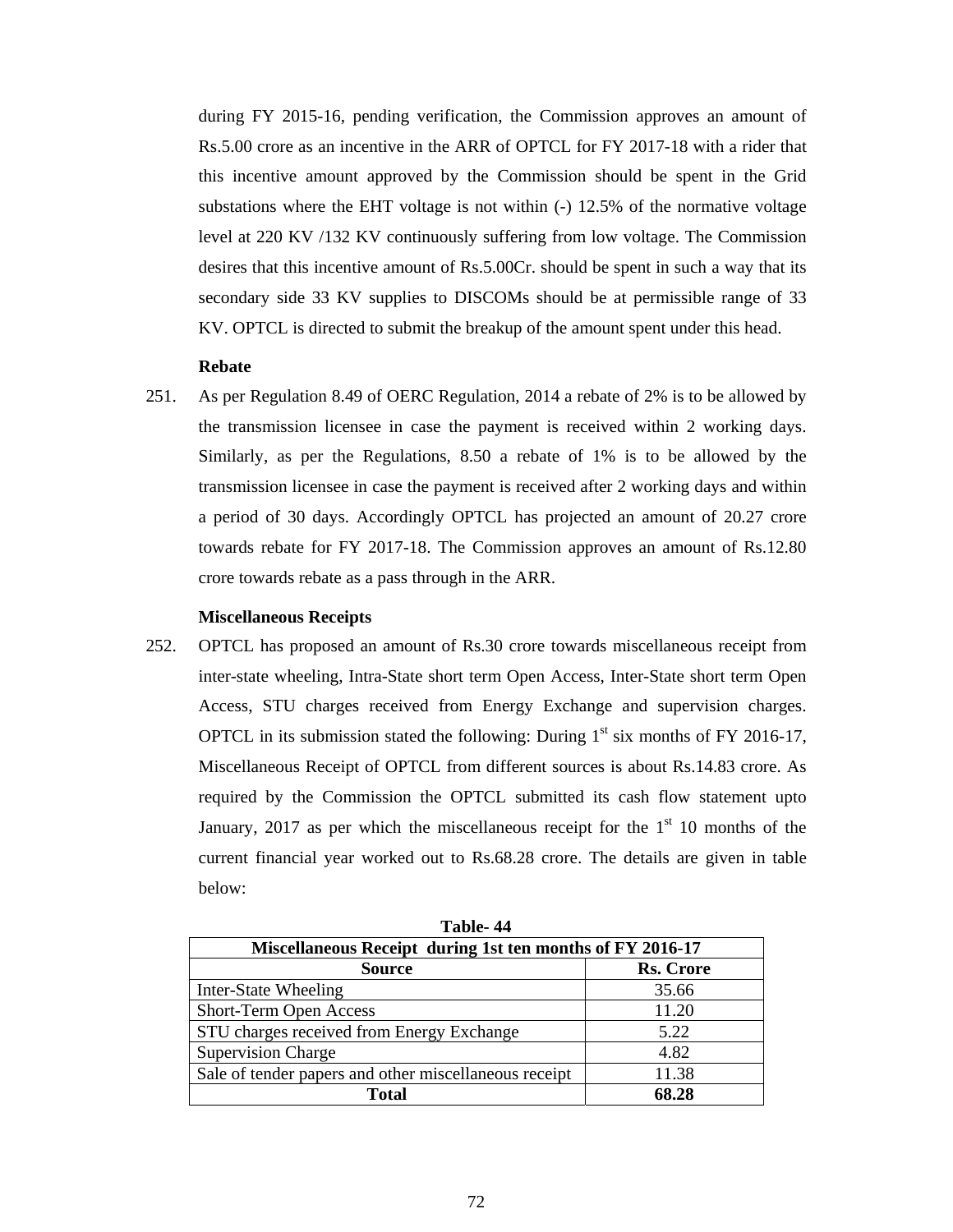253. Extrapolating the above amount of Rs.68.28 crore for a period of 12 month the miscellaneous receipt for the entire year works out to Rs.81.94 crore for the FY 2016- 17. The Commission considers the same amount of Rs.81.94 crore towards Miscellaneous Receipt for the year 2017-18.

## **Transmission Cost**

254. OPTCL in its ARR application has considered demand projection of all four DISCOMs totaling 25877 MU for FY 2017-18. OPTCL envisages 150 MU of energy to be transacted in DISCOMs 33kV & 11 kV network for which OPTCL is not entitled to receive any transmission charge as per Commission's order. Hence, total MU to be transmitted in OPTCL network for DISCOMs gets reduced to 25727 MU. The Commission scrutinized the proposal of OPTCL and the total energy to be transmitted in the OPTCL system is estimated at 25545 MU for FY 2017-18, the details of which are mentioned in the table below:

| $1$ able – 45                                       |                                         |                                        |  |  |  |  |
|-----------------------------------------------------|-----------------------------------------|----------------------------------------|--|--|--|--|
| <b>Details of Energy for</b><br><b>Transmission</b> | <b>Proposed by</b><br><b>OPTCL (MU)</b> | <b>Approved by</b><br><b>OERC</b> (MU) |  |  |  |  |
| <b>Total Demand of DISCOM</b>                       | 25877                                   | 25140                                  |  |  |  |  |
| Less energy transmitted in 33KV                     | <b>150</b>                              | <b>150</b>                             |  |  |  |  |
| & 11 KV network                                     |                                         |                                        |  |  |  |  |
| <b>Energy Transmitted for DISCOM</b>                | 25727                                   | 24990                                  |  |  |  |  |
| Wheeling to industries from CGPs                    | 550                                     | 550                                    |  |  |  |  |
| Sale to CGPs by GRIDCO                              |                                         |                                        |  |  |  |  |
| <b>Total</b>                                        | 26282                                   | 25545                                  |  |  |  |  |

**Table 15** 

255. The details of expenses proposed by OPTCL and approved by the Commission for FY 2016-17 towards transmission charges are depicted in table below:

| ARR Proposed and Approved for OPTCL for 2017-18                    |         |             |             |  |  |  |
|--------------------------------------------------------------------|---------|-------------|-------------|--|--|--|
| <b>ITEMS</b><br><b>Approved for</b><br><b>Proposed</b><br>Approved |         |             |             |  |  |  |
|                                                                    | 2016-17 | for 2017-18 | for 2017-18 |  |  |  |
| Employees Cost including Terminal                                  | 292.55  | 462.33      | 304.50      |  |  |  |
| <b>Benefits</b>                                                    |         |             |             |  |  |  |
| R&M Cost                                                           | 110.59  | 155.11      | 124.97      |  |  |  |
| A&G Cost                                                           | 24.66   | 26.11       | 25.60       |  |  |  |
| Interest on Loan Capital                                           | 59.04   | 87.95       | 46.56       |  |  |  |
| Depreciation                                                       | 101.45  | 192.59      | 130.76      |  |  |  |
| Return on Equity                                                   | 62.03   | 70.15       | 62.00       |  |  |  |
| Income Tax                                                         |         |             | 8.15        |  |  |  |
| Interest on Working Capital                                        |         | 14.66       | 0.00        |  |  |  |
| <b>Sub-Total</b>                                                   | 650.32  | 1008.90     | 702.54      |  |  |  |

**Table – 46**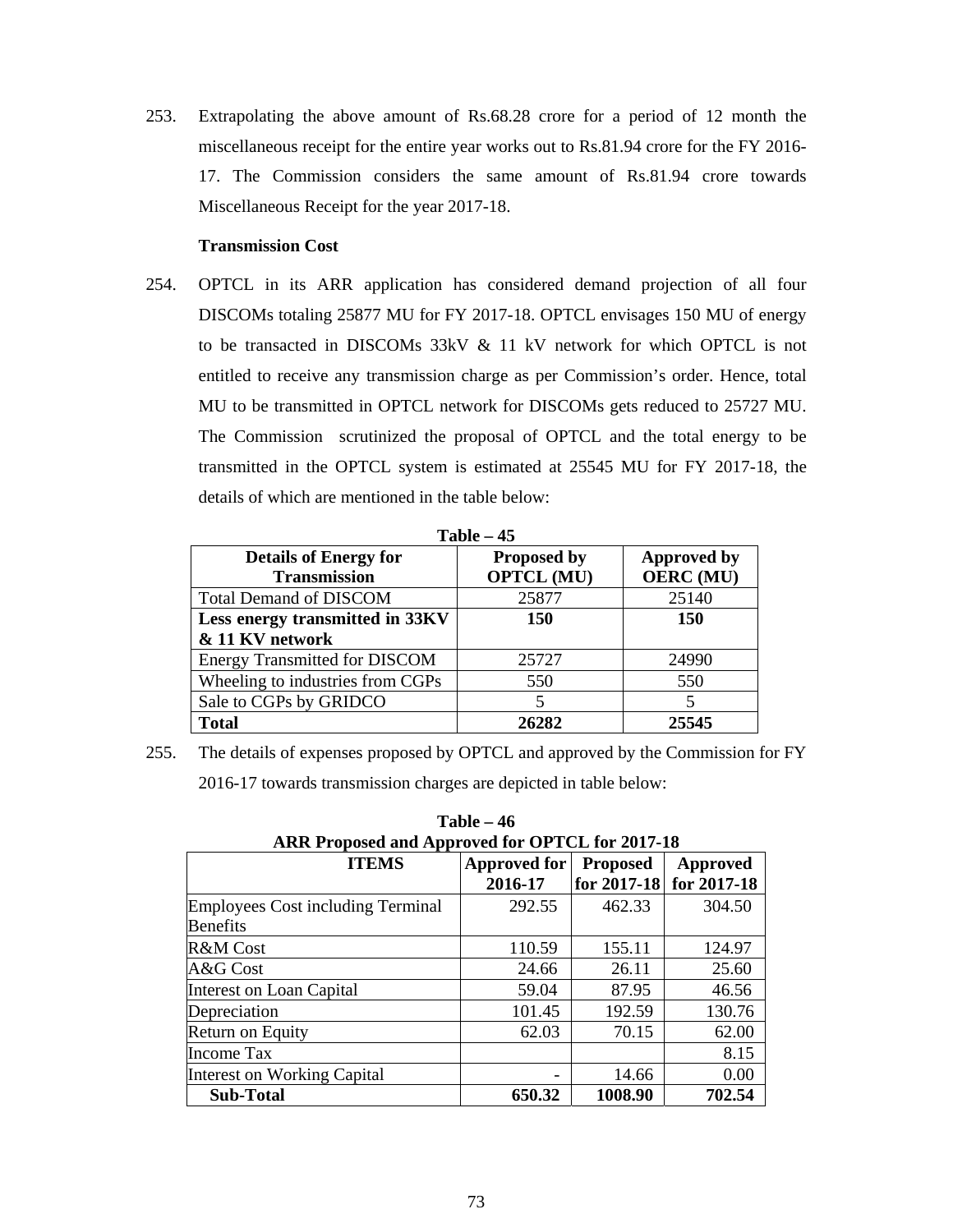| <b>ITEMS</b>                             | <b>Approved for</b><br>2016-17 | <b>Proposed</b><br>for 2017-18 | Approved<br>for 2017-18 |
|------------------------------------------|--------------------------------|--------------------------------|-------------------------|
|                                          |                                |                                |                         |
| Special Appropriation                    |                                |                                |                         |
| <b>Pass Through Expenses</b>             |                                |                                |                         |
| Contingency Reserve                      |                                |                                |                         |
| Other miscellaneous expenses (Aux.)      | 0.00                           | 3.55                           | 0.00                    |
| GCC Expense including SLDC               | 0.98                           | 1.56                           | 0.99                    |
| charges and CSR                          |                                |                                |                         |
| Incentive for system availability        | 5.00                           | 9.35                           | 5.00                    |
| Rebate                                   | 12.50                          | 20.27                          | 12.80                   |
| <b>Total</b>                             | 668.80                         | 1043.63                        | 721.33                  |
| <b>Less Misc. Receipts</b>               | 45.55                          | 30.00                          | 81.94                   |
| <b>Annual Revenue Requirement to be</b>  | 623.25                         | 1013.63                        | 639.40                  |
| recovered from LTOA Consumers            |                                |                                |                         |
| (i.e. DISCOMs & CGPs)                    |                                |                                |                         |
| <b>Transmission Charges (Paise/Unit)</b> | 25.00                          | 38.57                          | 25.00                   |
| (Rounded)                                |                                |                                |                         |

#### **TARIFF DESIGN**

#### **Transmission Charges**

- 256. OPTCL in its ARR Application for FY 2017-18 has proposed Transmission Charges @ 38.57 P/Kwh for transmission of power at 400/220/132 kV only over OPTCL's EHT transmission system. The Commission has followed the same principle of Postage Stamp Method as in earlier years for determination of Transmission Charges of OPTCL system. Accordingly, the Transmission Charges have been worked out at 25.00 paise per unit which shall be applicable for transmission of power at 400 kV/220 kV/132 kV over OPTCL's EHT Transmission Lines and Sub-stations and shall be payable by the DISCOMs. It will also be applicable for the purpose of transmission of energy from a CGP to its industries located at a separate place(s) within the State.
- 257. The Commission has notified the Intra-state Open Access Regulations, 2005 under Section 42 (2) of the Electricity Act, 2003. Consumers availing both long term  $\&$  short term open access shall be required to pay the transmission charges for use of the Transmission Lines and Substations of OPTCL. The estimated energy for transmission in OPTCL's system is 25545 MU with an average demand of 2916 MW. The net transmission cost as indicated in the table above is Rs.639.43 crore. Accordingly, the LTOA charges work out to a rounded sum of Rs.6000.00/MW/day or Rs.250.00/MWh. The long term open access customer availing Open Access under relevant Regulations of OERC shall pay Rs.6000.00/MW/Day (Rs.250.00/MWh)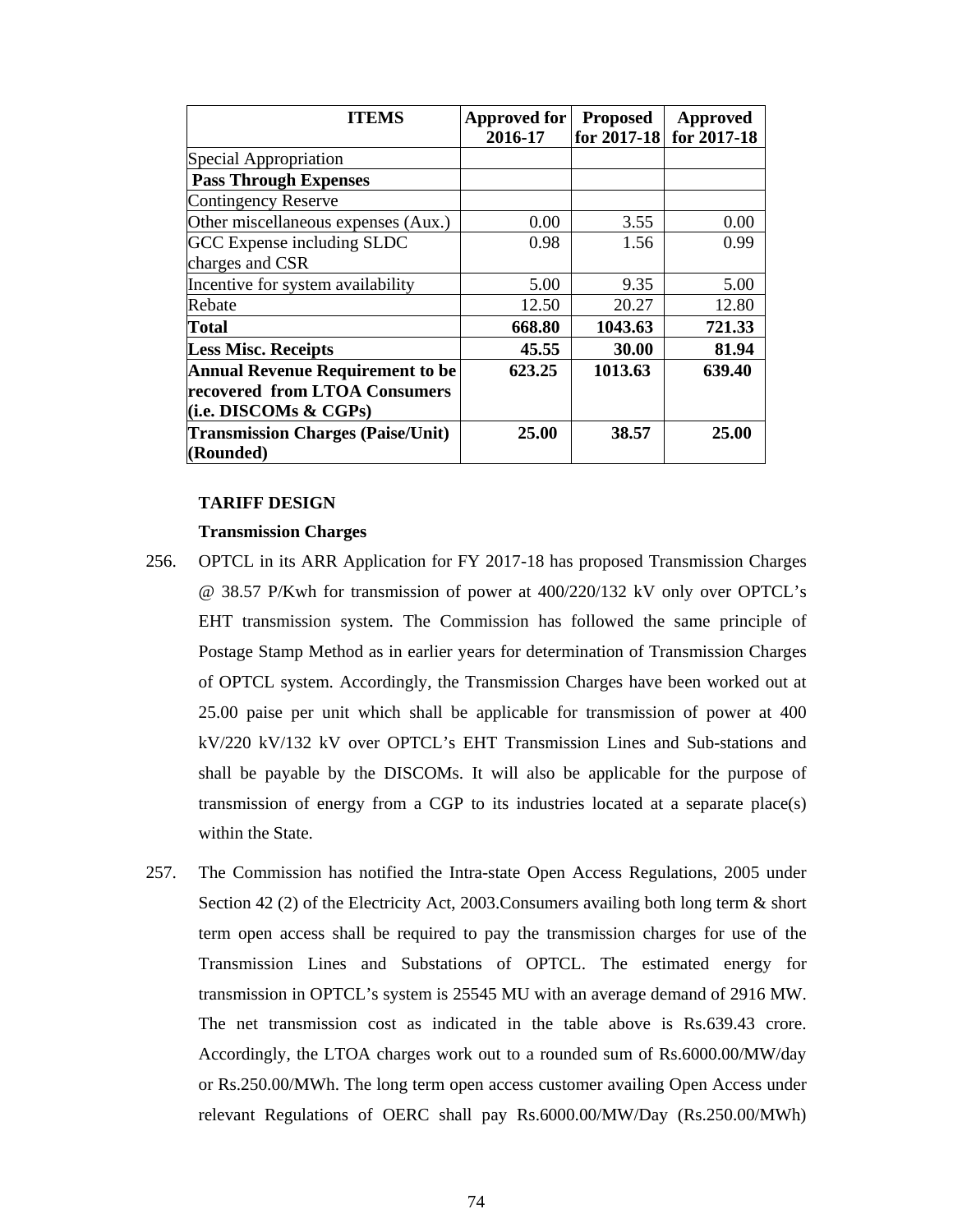towards transmission charges. In accordance with OERC Regulation, 2005, the short term open access customers shall pay at the rate of 25% of the long-term open access charges. Accordingly the Commission approves the rate of Rs.1500.00/MW/day (Rs.62.5 / MWh) for STOA customers. This will be in addition to other charges in accordance with Open Access Regulations, 2005 & 2006.

### **Transmission Loss for Wheeling**

258. OPTCL had proposed that out of the energy supplied to transmission licensee, 3.50% shall be deducted towards transmission loss and balance is liable to be delivered at delivery point at 400kV/220kV/132kV. The Commission has approved the transmission loss of 3.50% for wheeling for FY 2017-18. However, the Commission expects that OPTCL shall strive to reduce the loss further by 0.20% by adopting best practices by end of 2017-18.

## **Reactive Energy Charges:**

259. The Commission vide para 254 (Reactive Energy Charges) of the order dated 21.03.2016 passed in Case No.55/2015 (ARR & Transmission Tariff of OPTCL for the FY 2016-17) have observed and directed OPTCL as under:

*"The Commission in order dated 23.03.2015 had approved Reactive energy charges provisionally @ 6.50 Paisa/KVArh as per clause 1.7 of OGC for FY 2015-16 and directed OPTCL to discuss the matter in the Grid Co-Ordination Committee Meeting afresh and file the detailed procedure and billing of Reactive Energy Charges with full justification thereof within 30th June 2015. OPTCL submitted that monthly mock Reactive Energy bills are being served on the LTOA Customers (four DISCOMS, NALCO and IMFA) by SLDC since long. The stakeholders were requested to furnish their feedback on the mock bills for further deliberation / action by OPTCL. OPTCL has not yet received any feedback regarding the mock Reactive Energy bills from any of the stakeholders. So, the Commission directs that the same rate also be applicable provisionally for FY 2016-17 also. Further, the Commission directs the licensee to discuss the matter in the Grid Co-ordination Committee meeting afresh and file the detailed procedure and billing of Reactive Energy Charges with full justification thereof within 30th July, 2016."* 

- 260. OPTCL vide letter No. 260 dated 28.07.2016 had requested the Commission for allowing two months more time (up to 30.09.2016) to comply with the above stated directions.
- 261. In accordance with the aforesaid directions of the Commission, the matter regarding Reactive Energy Charges was discussed in the 13th Grid Co-ordination Committee (GCC) meeting held in Bhubaneswar on 25.05.2016. As on date, written feedback/comments/observations of the concerned entities, namely CESU, WESCO,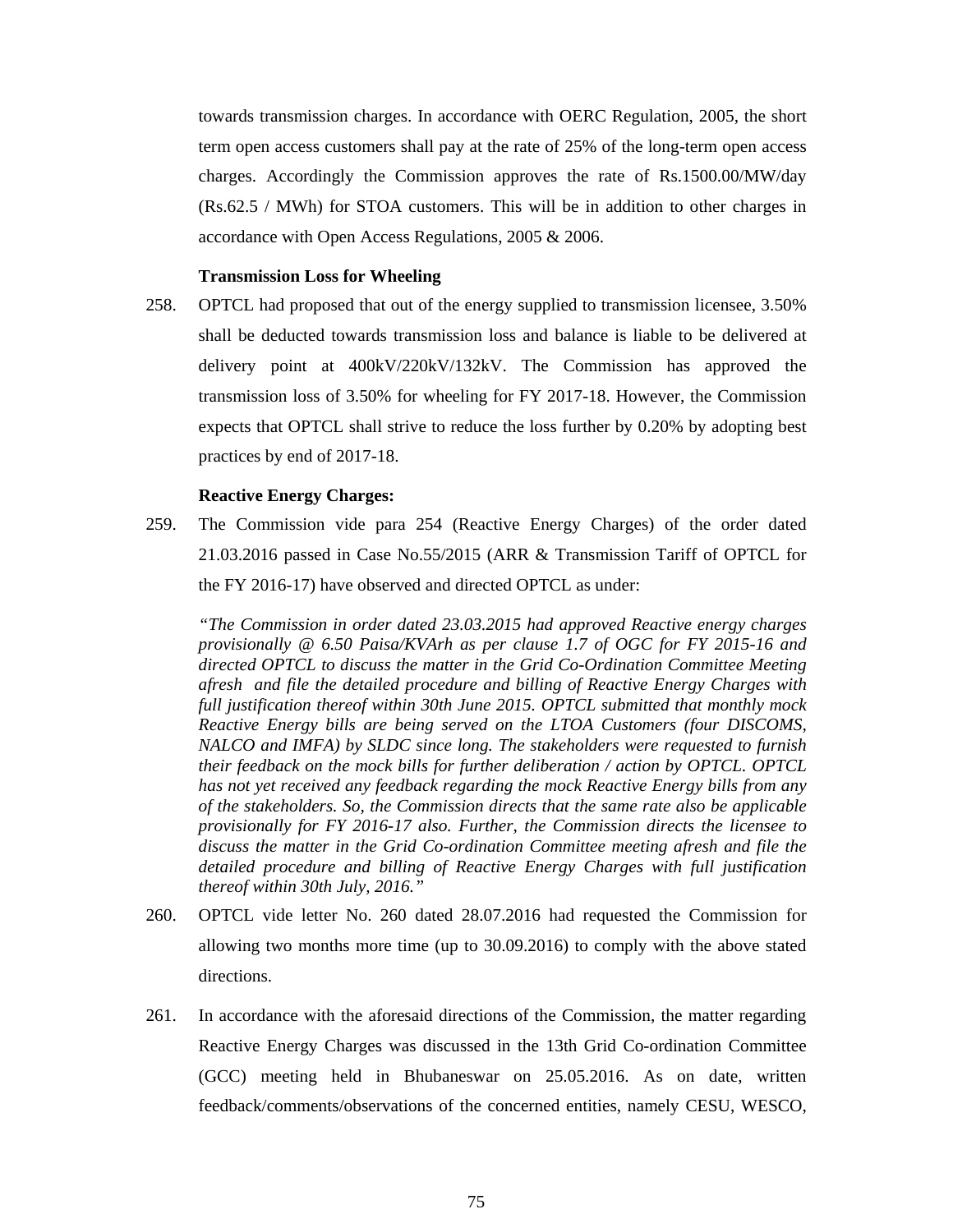NESCO, SOUTHCO, NALCO & IMFA on the mock Reactive Energy Bills have not been received by OPTCL/SLDC.

262. OPTCL submits that it is in the process of finalization of application for determination of Reactive Energy Charges for FY 2016-17 and the same will be filed before the Commission very shortly. Accordingly, OPTCL is directed to submit the applications for determination of reactive energy charges for FY 2016-17 and 2017- 18 within 31.07.2017.

### **Transmission Charge Payment Mechanism**

263. The Commission vide Para 372&373 in Transmission Tariff order 2010-11 had stated the principle to be followed for payment of Transmission Charges of OPTCL. The said principle followed for the past Financial Years for payment of monthly SLDC Charges to SLDC & Transmission Charge to OPTCL shall also to be followed for the Year 2017-18.

## **Reliability Support Charge:**

264. OPTCL has proposed to claim a Reliability Support Charge for connectivity of CGP @ Rs.1 lakh/MW/annum on the installed capacity. The claim of OPTCL appears to have a ground in this matter since CGPs are dependent on the Grid for various reasons such as emergency drawal and VAR support etc. But at this instant we are unable to address the same. However, this issue can be deliberated if OPTCL comes through a separate petition with relevant information.

#### **Additional Charges for East Coast Railways:**

265. OPTCL in its ARR proposal has proposed to collect 10 paise per unit for collection of energy meter data from 29 TSS drawal points of Railways for requirement of additional manpower and 15 paise per unit for drawal of unbalanced power & generation of harmonics by Railways in addition to intra State Transmission charges & Losses approved by the Commission. In its reply to the query of the Commission, OPTCL has submitted that additional cost will be incurred for making provision for Automated Metering Infrastructure, engagement of manpower and installation of high capacity equipment for managing unbalanced load of Railways. The Commission feels if OPTCL incurs more expenditure than the normative in this case, then it may be justified to allow the same to be recovered from Railways. Therefore, OPTCL is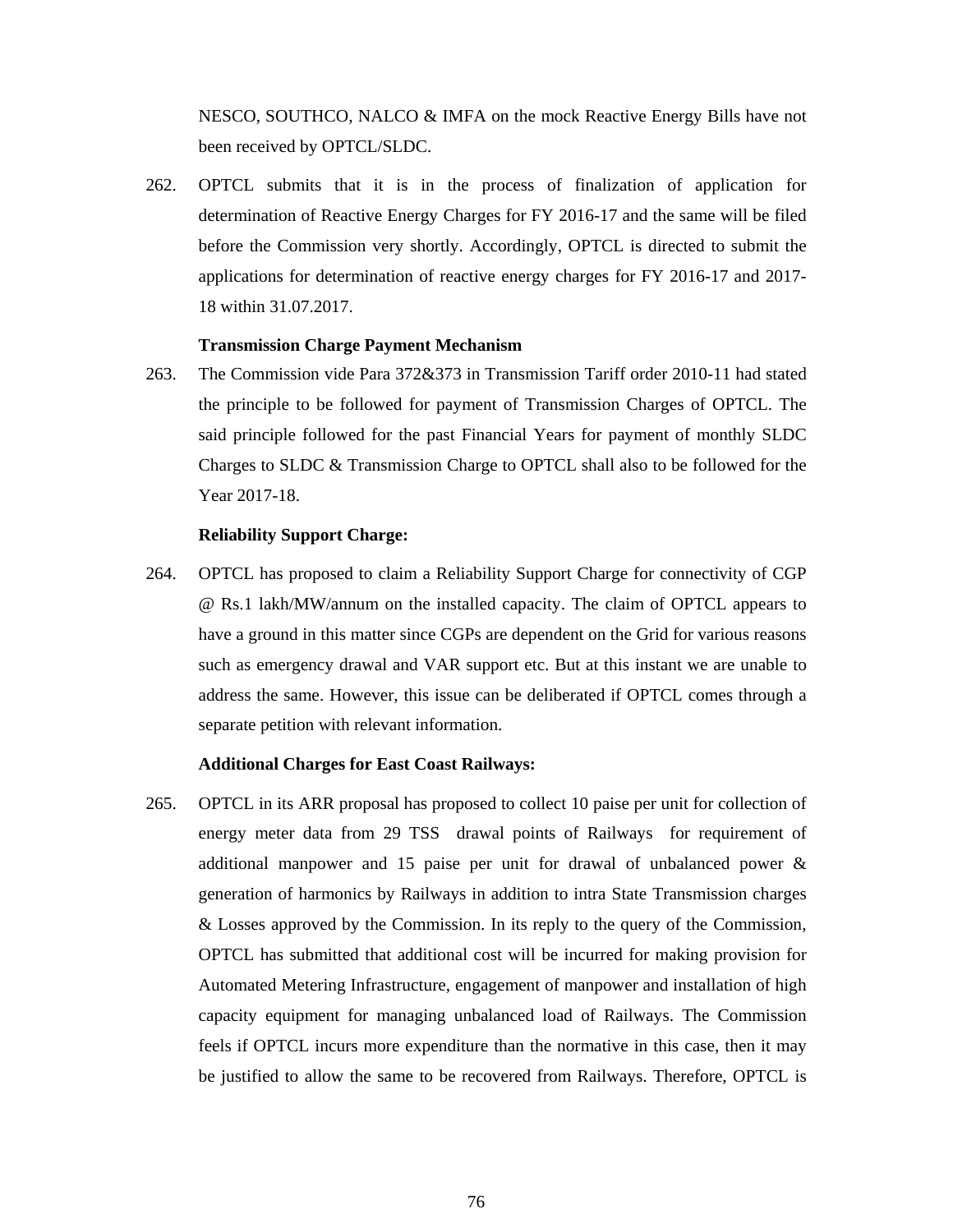advised to come through a separate petition for collection of this type of levy with supporting documents.

## **Rebate**

266. For payment of bills through a letter of credit or NEFT/RTGS or by payment in cash within two working days (except holidays under N.I. Act) from the presentation of bill, a rebate of 2% on current bill shall be allowed. If the payments are made by a mode other than through a letter of credit but within a period of one month of presentation of bills by the Distribution Licensee, a rebate of 1% shall be allowed.

## **Late Payment Surcharge**

- 267. In case payment of bills by the licensees is delayed beyond a period of 30days from the date of receipt of bill, a late payment surcharge at the rate of 1.25% per month shall be levied by OPTCL on the unpaid amount.
- 268. The transmission tariff approved as above in respect of OPTCL will become effective from 1st April, 2017 and shall continue until further order.
- 269. The Tariff Order shall be made effective from 01.04.2017.
- 270. The applications of OPTCL in Case No. 64 of 2016 & Case No.10 of 2017 are disposed of accordingly.

| $Sd/-$        | $Sd/-$        | $Sd/-$             |
|---------------|---------------|--------------------|
| (S.K. PARHI)  | (A.K. DAS)    | (U.N. BEHERA)      |
| <b>MEMBER</b> | <b>MEMBER</b> | <b>CHAIRPERSON</b> |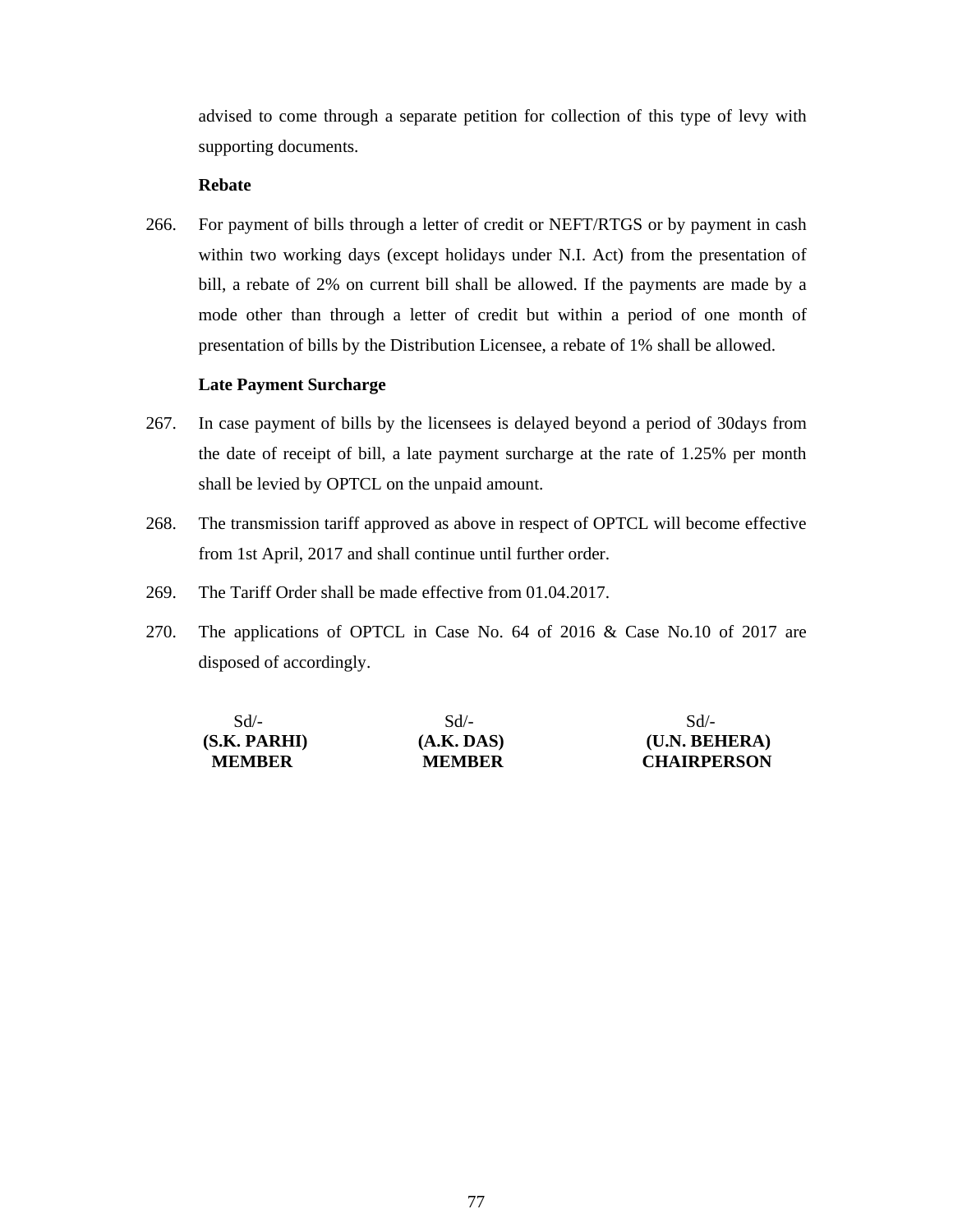## **Annexure 1**

## **CAPEX Proposed by OPTCL for New Projects (FY 2017-18)**

1. OPTCL proposes to spend **Rs.1144.01 Cr.** during FY 2017-18 towards Capital Expenditure (CAPEX) on new projects in different streams of activities like O&M, Telecom, IT, Construction and Civil Works. The summary of proposed CAPEX under various wings is furnished in the table below:

| <b>Particulars</b>                                    | Amount<br>(Rs, Cr.) |
|-------------------------------------------------------|---------------------|
| (i) Telecom Wing                                      | 82.32               |
| (ii) Existing Assets (O&M Wing)                       | 112.32              |
| (iii) Information Technology (IT Wing)                | 30.61               |
| (iv) Civil Wing                                       | 52.30               |
| (v) New Transmission Projects (Construction Wing)     | 866.46              |
| Total Capital Expenditure $[(i)+(ii)+(iii)+(iv)+(v)]$ | 1144.01             |

| Projected CAPEX for new projects - FY 2017-18 |  |  |  |
|-----------------------------------------------|--|--|--|
|                                               |  |  |  |

- 2. **CAPEX for telecom related projects:** The CAPEX proposal for the FY 2017-18 in respect of Telecommunication work is summarized as follows:
	- a. SCADA Interface Points at vital 132kV Sub-Stations of OPTCL by laying OPGW Cable
	- b. Laying of OPGW to balance 132/220/400 kV S/S of OPTCL (App. 450km)
	- c. Infrastructure provision of SCADA for up-coming Industries
	- d. Provision of Digital Tele-protection coupler in all 220kV lines
	- e. Provision of phase wise replacement of RTU
	- f. Phase wise replacement of 8 core OPGW by 24 core OPGW
	- g. Installation of PMUs in all 220kV and above kV lines of OPTCL

Provision of **Rs. 82.32 Cr** is proposed for FY 2017-18 towards CAPEX pertaining to

Telecommunication Wing, the details of which are shown in the table below:

| Item                                                                 | Amount (Rs. Cr.) |
|----------------------------------------------------------------------|------------------|
| SCADA interface points at vital 132kV s/s by laying OPGW cable       | 38.00            |
| $(1745 \text{ km.})$                                                 |                  |
| Laying OPGW to balance 132/220/400kV s/s of OPTCL (6589 km.)         | 19.07            |
| Infrastructure provision of SCADA for upcoming industries            | 2.40             |
| Provision of Digital Tele-protection coupler in all 220kV lines      | 2.50             |
| Provision of phase-wise replacement of old RTU                       | 3.10             |
| Phase-wise replacement of 8 core OPGW by 24 core OPGW                | 10.70            |
| Installation of PMUs in all 220kV & above voltage level sub stations | 6.55             |
| <b>Total</b>                                                         | 82.32            |

**CAPEX - Telecom Projects - FY 2017-18**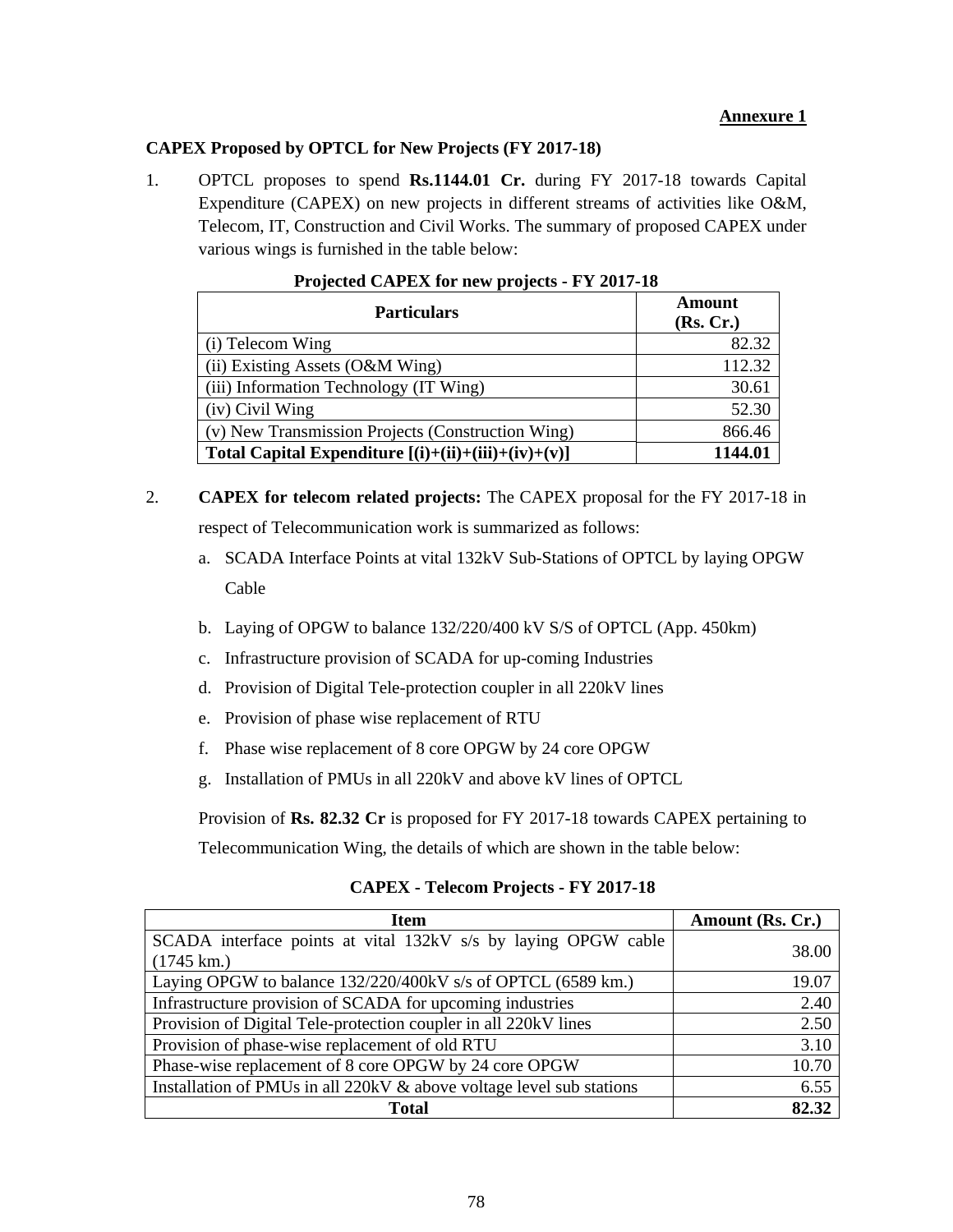3. **CAPEX for Existing Assets (O&M Wing):** An amount of **Rs. 112.32 Cr.** has been proposed for the FY 2017-18 under CAPEX to meet the future load growth the details of item wise CAPEX for O&M related projects are shown in the table below.

| SI.<br>No.     | <b>Description</b>                                                            | <b>Unit Rate</b><br>(Lakh) | Quantity | Amount<br>(Rs. Crore) |
|----------------|-------------------------------------------------------------------------------|----------------------------|----------|-----------------------|
| $\mathbf{1}$   | PROCUREMENT OF TRANSFORMERS WITH COST OF ERECTION                             |                            |          |                       |
| (i)            | Procurement of 160 MVA, 220/132kV                                             | 715.00                     | 2        | 14.30                 |
| (ii)           | Procurement of 40 MVA, 132/33kV                                               | 234.00                     | 5        | 11.70                 |
| (iii)          | Procurement of 20 MVA, 220/33kV                                               | 198.08                     |          | 1.98                  |
| (iv)           | Procurement of 20 MVA, 132/33kV                                               | 165.00                     | 8        | 13.20                 |
| (v)            | Cost of construction of Bays with cost of<br><b>Structures and Equipments</b> | LS                         |          | 18.20                 |
| $\overline{2}$ | <b>UPRATING OF CONDUCTOR WITH HTLS</b>                                        |                            |          |                       |
| (i)            | 132kV Chandaka - Nimapara line (56.28)<br>RKM)                                |                            |          |                       |
| (ii)           | 132kV Ranasinghpur - Kesura line (24.04)<br>RKM)                              | L <sub>S</sub>             |          | 52.94                 |
| (iii)          | 132kV Kesura - Nimapara line (42.55 RKM)                                      |                            |          |                       |
|                | <b>TOTAL</b>                                                                  |                            |          | 112.32                |

**CAPEX Existing Assets – (O&M WING) - FY 2017-18** 

# 4. **CAPEX for Information Technology (IT) related projects:** Provision of Rs. 30.61

Cr. is made for FY 2017-18 towards CAPEX for infrastructure development of IT and automation related fields etc. as given in the table below:

| Sl.<br>No. | <b>Item Description</b>            | Amount<br>(Rs, Cr.) |
|------------|------------------------------------|---------------------|
|            | Analytics (Business Intelligence)  | 3.50                |
| 2          | Primary Data Centre (PDC)/E-shakti | 10.00               |
| 3          | Disaster Recovery Data Centre      | 7.00                |
| 4          | End-User IT Systems                | 3.00                |
| 5          | <b>CCTV &amp; VC</b>               | 5.06                |
| 6          | <b>DMS</b>                         | 0.05                |
| 7          | Smart Grid AMI                     | 2.00                |
|            | <b>TOTAL</b>                       | 30.61               |

## **CAPEX - IT PROJECTS - FY 2017-18**

5. **CAPEX for civil works:** OPTCL proposes CAPEX of **Rs. 52.30 Cr.** relating to Civil Works during FY 2017-18 for new upcoming projects which have been detailed in the table below.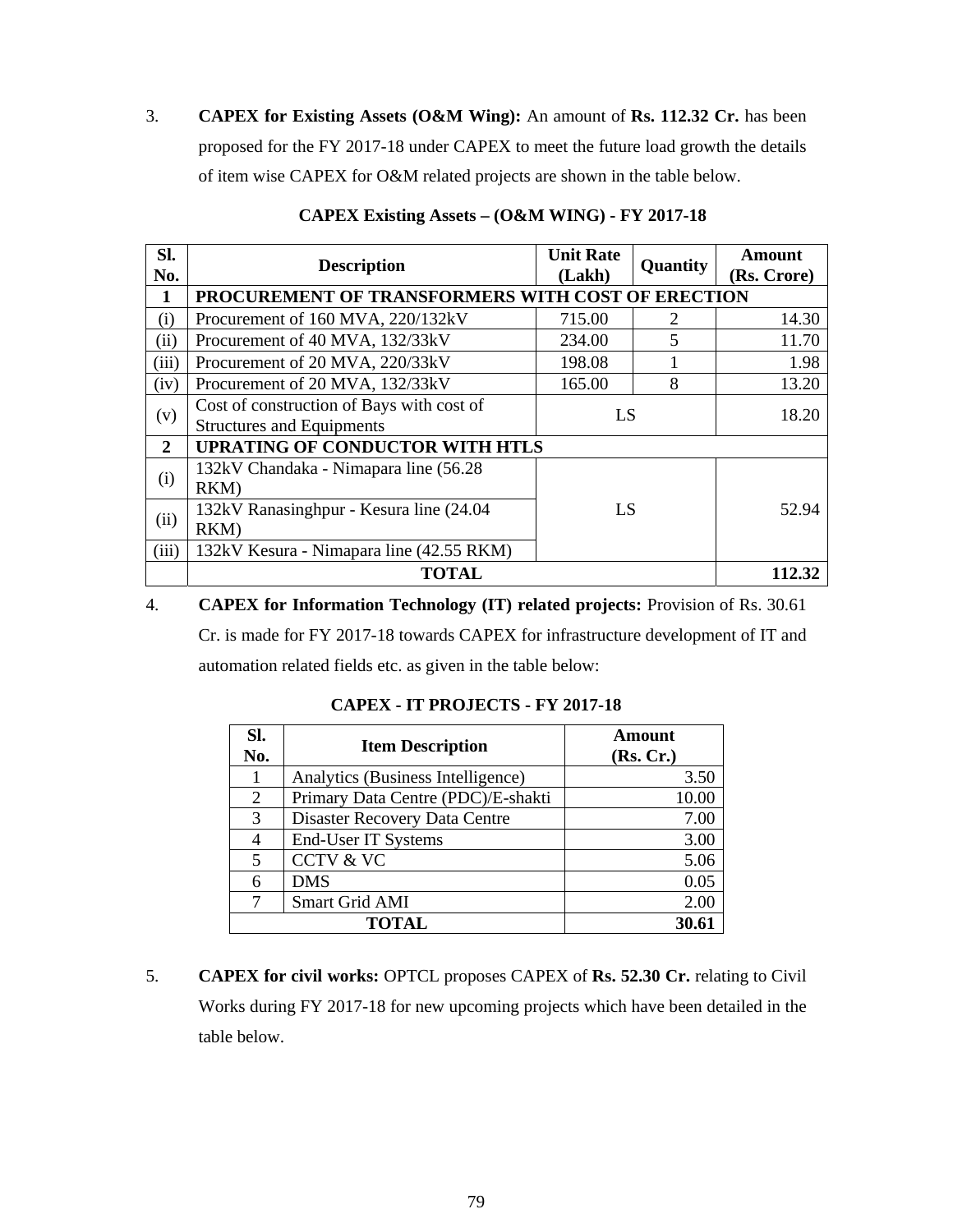| SI.<br>No. | <b>Description of works</b>                                | Amount<br>(Rs Cr.) |
|------------|------------------------------------------------------------|--------------------|
|            | Construction of approach road and related works            | 4.0C               |
| 2          | Construction of boundary wall and related works            | 2.00               |
| 3          | Water supply and sewerage system and drainage related work | 0.50               |
| 4          | Construction of offices, staff quarters, stores            | 10.00              |
| 5          | Construction of Tech Tower, Bhubaneswar                    | 20.00              |
| 6          | Construction of Data Centre, Bhubaneswar                   | 15.80              |
|            | <b>TOTAL</b>                                               | 52.30              |

# **CAPEX - Civil Works Projects - FY 2017-18**

6. **CAPEX for New Transmission Projects (construction wing):** It has been planned to spend an amount of Rs. 866.46 Cr. on transmission related infrastructure during FY 2017-18 to increase the overall system capacity and to strengthen the transmission system network of the state, the details of which are shown in the table below.

| SI.<br>No.      | 2111 1211 1 or 1 few Trumphinggroup 1 rejects (Computation Wing)<br><b>Description of the Project/Scheme</b> |                                                  | <b>Expenditure during</b><br>FY 2016-17             | Projected<br><b>Expenditure</b><br>$(FY 2017-18)$ |                          |
|-----------------|--------------------------------------------------------------------------------------------------------------|--------------------------------------------------|-----------------------------------------------------|---------------------------------------------------|--------------------------|
|                 |                                                                                                              | <b>Actual</b><br>For<br>First 6<br><b>Months</b> | Projection<br><b>For Balance</b><br><b>6 Months</b> | <b>Total</b>                                      |                          |
| $\mathbf{A}$    | <b>ONGOING SCHEME</b>                                                                                        |                                                  |                                                     |                                                   |                          |
| $\mathbf{1}$    |                                                                                                              | $\overline{3}$                                   | $\overline{4}$                                      | $5 = 3 + 4$                                       | 6                        |
| $\mathbf{1}$    | 132/33kV Khajuriakata (Hindol Road) S/S<br>with line                                                         | 1.37                                             | 3.00                                                | 4.37                                              |                          |
| 2               | Diversion of 132kV Dhenkanal-Nuapatna line<br>with 132kV Bay Extn. at Nuapatna S/S                           |                                                  | 3.25                                                | 3.25                                              |                          |
| 3               | 132/33kV Udala S/S with LILO                                                                                 | 0.22                                             | 4.50                                                | 4.72                                              | 20.00                    |
| $\overline{4}$  | 132kV Bhadrak - AnandpurS/C line                                                                             | 0.42                                             | 5.00                                                | 5.42                                              | 6.63                     |
| 5               | 132/33kV Olaver S/S with line & Bay Extn. at<br>Pattamundai                                                  | 2.00                                             | 5.00                                                | 7.00                                              | 2.00                     |
| 6               | 132/33kV Agarpada S/S with LILO                                                                              | 0.28                                             | 7.00                                                | 7.28                                              | 13.89                    |
| $\overline{7}$  | 132/33kVBhograi S/S with LILO                                                                                | 6.34                                             | 6.00                                                | 12.34                                             |                          |
| 8               | 132kV Baripada PGCIL (Kuchei)-Jaleswar<br>D/C line & 2 nos. 132kV Bay Extn.                                  | 2.71                                             | 2.34                                                | 5.05                                              |                          |
| 9               | 220/132kV Puri (Samangara) S/S with line                                                                     | 3.50                                             | 4.33                                                | 7.83                                              | $\overline{\phantom{0}}$ |
| 10              | 220/132kV Atri (Karadagadia) S/S with line                                                                   | 3.43                                             | 5.00                                                | 8.43                                              | $\blacksquare$           |
| $\overline{11}$ | 220/132kV MendhasalS/S with line                                                                             | 0.75                                             | 1.15                                                | 1.90                                              |                          |
| 12              | 220/132/33kV PratapsasanS/S with line                                                                        | 18.09                                            | 10.00                                               | 28.09                                             | 26.13                    |
| 13              | 3rd ICT at 400/220kV Mendhasal S/S                                                                           | 0.56                                             | 7.50                                                | 8.06                                              | 10.55                    |
| 14              | 220kV Bidanasi-Cuttack D/C line                                                                              | 2.27                                             | 2.00                                                | 4.27                                              |                          |
| 15              | 220/132kV Cuttack (Nuapada) S/S & 220kV<br>Bay Extns. at Bidanasi                                            | 1.77                                             | 4.80                                                | 6.57                                              |                          |
| 16              | 132/33kV Marshaghai S/S with LILO                                                                            | 0.14                                             | 2.5                                                 | 2.64                                              | $\overline{\phantom{0}}$ |
| 17              | 132kV Bay Extns. at Salipur & Kendrapara<br>with lines                                                       | 0.01                                             | 1.00                                                | 1.01                                              |                          |
| 18              | 132kVNuapatna-Banki S/C line                                                                                 | 1.17                                             | 6.00                                                | 7.17                                              | 2.97                     |

**CAPEX For New Transmission Projects (Construction Wing) FY 2017-18**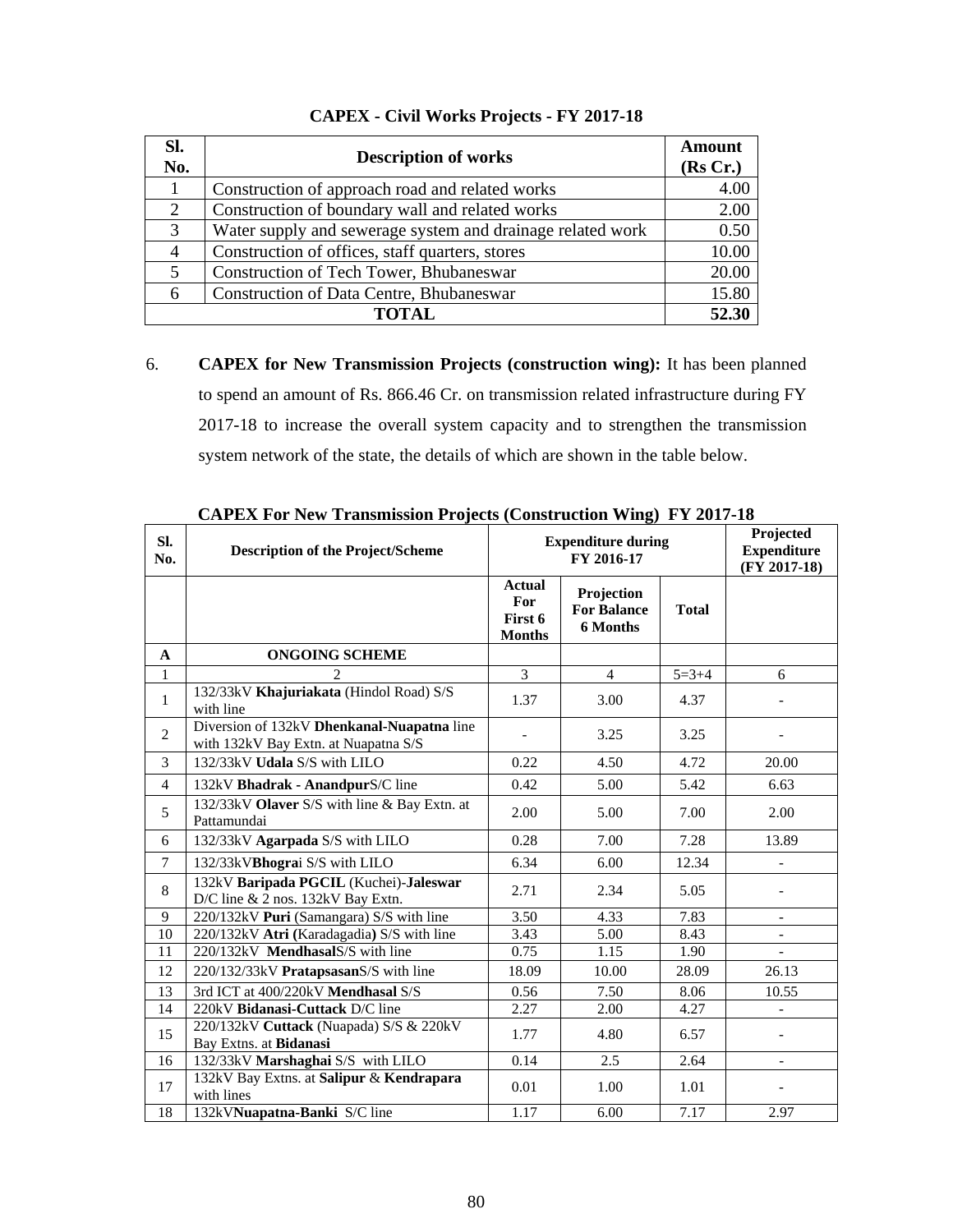| Sl.<br>No.      | <b>Description of the Project/Scheme</b>                                                              | <b>Expenditure during</b>                        | Projected<br><b>Expenditure</b><br>(FY 2017-18)     |              |                          |
|-----------------|-------------------------------------------------------------------------------------------------------|--------------------------------------------------|-----------------------------------------------------|--------------|--------------------------|
|                 |                                                                                                       | <b>Actual</b><br>For<br>First 6<br><b>Months</b> | Projection<br><b>For Balance</b><br><b>6 Months</b> | <b>Total</b> |                          |
| 19              | 132/33kV R. Udayagiri S/S with line & 132kV<br>Bay Extn. at Mohana                                    | 2.79                                             | 10.00                                               | 12.79        | 5.67                     |
| 20              | Conversion of existing 132kV Balasore-<br><b>Somathpur</b> S/C line to D/C line & 132kV Bay<br>Extns. | 0.07                                             | 0.05                                                | 0.12         |                          |
| 21              | 220/33kV Narasinghpur S/S with LILO                                                                   | 6.09                                             | 6.00                                                | 12.09        | 16.33                    |
| 22              | 132/33kV Bangiriposhi S/S with line                                                                   | 2.45                                             | 4.50                                                | 6.95         | 1.01                     |
| 23              | 132/33kV Dhenkikote S/S with line                                                                     | 4.69                                             | 8.50                                                | 13.19        | 16.87                    |
| 24              | 132/33kV Brajabiharipur, Cuttack (old site<br>CDA) S/S                                                |                                                  | 3.50                                                | 3.50         | 20.00                    |
| 25              | 220/33kV Baliguda S/S with line                                                                       | 3.02                                             | 15.00                                               | 18.02        | 45.00                    |
| 26              | 132/33kV Satasankha (Puri) S/S with line                                                              | 0.26                                             | 7.00                                                | 7.26         | 25.00                    |
| 27              | 132/33kV Tirtol S/S with line                                                                         | 0.23                                             | 5.00                                                | 5.23         | 25.00                    |
| 28              | 132/33kV Chikiti S/S with line                                                                        | 1.03                                             | 6.50                                                | 7.53         | 25.00                    |
| 29              | 132/33kV Betonati S/S with line                                                                       | 3.49                                             | 7.50                                                | 10.99        | 5.02                     |
| 30              | 220/132/33kV Aska S/S with line                                                                       | 1.77                                             | 7.50                                                | 9.27         | 35.00                    |
| 31              | 220/132/33kVChandaka-B (Bhubaneswar) GIS<br>S/S                                                       | 40.9                                             | 33.14                                               | 74.04        | $\overline{\phantom{a}}$ |
| 32              | 220kV Atri-Pandiabil D/C line                                                                         | 2.03                                             |                                                     | 2.03         |                          |
| 33              | 220/132/33kV Goda Chhak S/S with line                                                                 | 1.43                                             | 12.00                                               | 13.43        | 30.00                    |
| 34              | 132/33kV Banki S/S with line                                                                          |                                                  | 0.50                                                | 0.50         |                          |
| 35              | 132/33kV Unit-8 (Bhubaneswar) GIS S/S with<br>line                                                    | $\overline{\phantom{0}}$                         | 3.00                                                | 3.00         | 25.00                    |
| 36              | 132/33kV Mancheswar GIS S/S with line                                                                 | $\overline{a}$                                   | 3.00                                                | 3.00         | 25.00                    |
| 37              | 132kV Phulbani-Boudh S/C line                                                                         | $\equiv$                                         | 5.00                                                | 5.00         | 25.00                    |
| 38              | 132/33kV Athagarh GIS S/S with line                                                                   | 3.64                                             | 5.00                                                | 8.64         | 28.00                    |
| 39              | 220/33kV Keonjhar GIS S/S with line                                                                   | 2.16                                             | 7.00                                                | 9.16         | 35.00                    |
| 40              | 132/33kV Chandbali GIS S/S with line                                                                  | $\overline{a}$                                   | 5.00                                                | 5.00         | 25.00                    |
| 41              | 220kV Pandiabil - Pratapsasan D/C line                                                                | 1.88                                             | 5.00                                                | 6.88         | 20.00                    |
| 42              | Other works                                                                                           | 9.29                                             | 2.50                                                | 11.79        | 2.50                     |
| 43              | 220/33kVKasipur S/S with line                                                                         | 8.55                                             | 10.49                                               | 19.04        | $\mathbb{L}^+$           |
| 44              | 220/132kV Jayapatna S/S with line                                                                     | 4.04                                             | 10.00                                               | 14.04        | 63.45                    |
| $\overline{45}$ | 132/33kV Muniguda S/S with line                                                                       | 3.45                                             | 14.94                                               | 18.39        | $\overline{\phantom{a}}$ |
| 46              | Diversion of 220kVIndravati-Theruvalli (Ckt-<br>III & IV) D/C line at Loc. No. 64                     |                                                  | 0.20                                                | 0.20         |                          |
| 47              | Tfr. bay at 220/33kV Laxmipur S/S                                                                     | $\overline{\phantom{0}}$                         | 1.52                                                | 1.52         |                          |
| 48              | 220/132/33kV Gunupur S/S with LILO                                                                    | 0.05                                             |                                                     | 0.05         | 9.57                     |
| 49              | 132/33kV Pottangi S/S with line                                                                       | 2.33                                             | 2.22                                                | 4.55         |                          |
| 50              | 132/33kV Umerkote S/S with line                                                                       | 0.09                                             | 0.02                                                | 0.11         | $\Box$                   |
| 51              | 132/33kV Dabugaon S/S with line                                                                       | $\mathcal{L}^{\mathcal{A}}$                      | 0.40                                                | 0.40         | $\mathbf{r}$             |
| 52              | 132/33kV Podagada S/Swith line                                                                        | 1.02                                             | 2.00                                                | 3.02         | $\overline{\phantom{a}}$ |
| 53              | 220kV Jayanagar-PGCIL D/C line with 2 nos.<br>220kV feeder bays                                       | 0.53                                             | 8.00                                                | 8.53         |                          |
| 54              | Conversion of existing Jaynagar-Sunabeda<br>S/C line to D/C line                                      | 0.47                                             | 2.00                                                | 2.47         |                          |
| 55              | 220/33kV Malkanagiri S/S with line                                                                    | 15.03                                            | 9.00                                                | 24.03        | $\Box$                   |
| 56              | 132/33kV BorigumaS/S with LILO                                                                        | 4.36                                             | 3.00                                                | 7.36         | $\overline{a}$           |
| 57              | 220/33kV Kalimela S/S with line                                                                       | 2.47                                             | 5.00                                                | 7.47         | 7.00                     |
| 58              | 132kV Jayanagar-Tentulikhunti S/C line                                                                | 0.30                                             | 5.00                                                | 5.30         | 6.00                     |
| 59              | 132kV Podagada-PottangiS/C line                                                                       |                                                  | 0.10                                                | 0.10         | 1.00                     |
| 60              | 220/132kV Kesinga S/S with line                                                                       | 0.91                                             | 20.00                                               | 20.91        | $\overline{\phantom{a}}$ |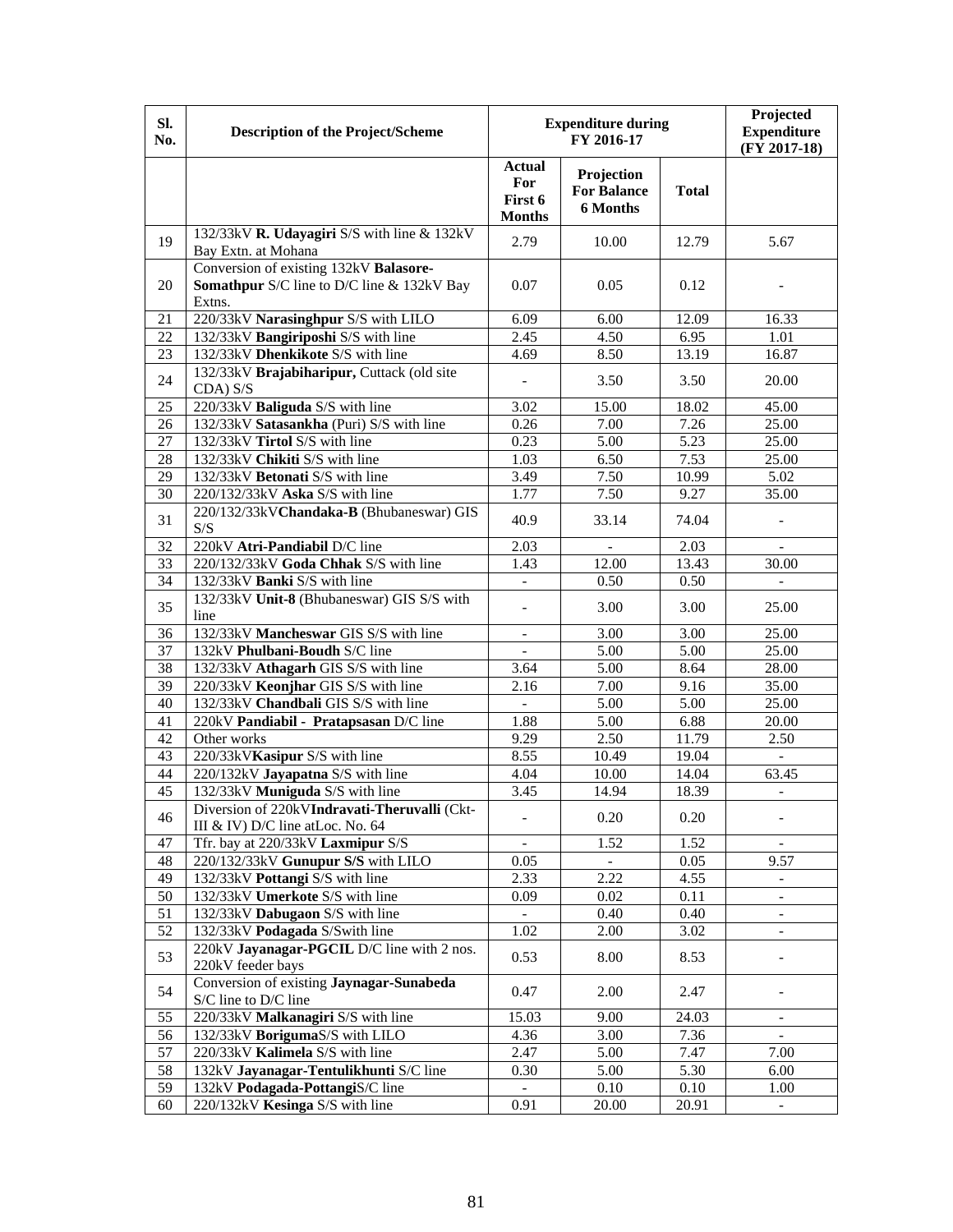| SI.<br>No.      | <b>Description of the Project/Scheme</b>                        | <b>Expenditure during</b>                        | Projected<br><b>Expenditure</b><br>(FY 2017-18)     |                          |                          |
|-----------------|-----------------------------------------------------------------|--------------------------------------------------|-----------------------------------------------------|--------------------------|--------------------------|
|                 |                                                                 | <b>Actual</b><br>For<br>First 6<br><b>Months</b> | Projection<br><b>For Balance</b><br><b>6 Months</b> | <b>Total</b>             |                          |
| 61              | 220/132/33kV Baragarh (New) S/S                                 | 2.98                                             | 10.00                                               | 12.98                    | $\mathbf{r}$             |
| 62              | 132/33kV Kantabanji S/S with line                               | 1.36                                             | 17.00                                               | 18.36                    | $\mathbf{L}$             |
| 63              | 132/33kV Ghens S/S with line                                    | 4.22                                             | 23.00                                               | 27.22                    | 3.00                     |
| 64              | 132/33kV Tusura S/S with line                                   | 5.95                                             | 18.00                                               | 23.95                    | 2.00                     |
| 65              | 132/33kV Biramaharajapur S/S with line                          | 4.96                                             | 10.00                                               | 14.96                    | $\blacksquare$           |
| 66              | 132kV Junagarh-Kesinga D/C line                                 | 3.10                                             | 12.00                                               | 15.10                    | 10.00                    |
| 67              | 132kV Kesinga-Khariar line                                      | $\overline{a}$                                   | $\overline{a}$                                      |                          | 5.00                     |
| 68              | 132kV Nuapada-Padampur line                                     | 6.46                                             | 5.00                                                | 11.46                    |                          |
| 69              | 400/220kV Lapanga S/S with LILO                                 | 11.27                                            | 38.73                                               | $\overline{50.00}$       | 35.00                    |
| 70              | 220/132/33kV Lapanga S/S with LILO                              | 2.26                                             | 0.74                                                | 3.00                     | $\overline{a}$           |
| 71              | 220/132/33kVKuanrmunda S/S with LILO.                           | 0.26                                             | 1.00                                                | 1.26                     | 15.00                    |
|                 | Conversion of 132/11kV S/S to 2x40MVA,                          |                                                  |                                                     |                          |                          |
| 72              | 132/33kV S/S Sarasmall (Jharsuguda)                             | 1.35                                             | 1.00                                                | 2.35                     |                          |
| 73              | 400kV IB-Meramundali D/C Line                                   | 0.02                                             | $\overline{a}$                                      | 0.02                     | $\mathbf{r}$             |
| 74              | 132kV Lapanga-Remja D/C line                                    | $\overline{a}$                                   | 2.00                                                | 2.00                     | 3.00                     |
| 75              | 132/33kV Kuchinda S/S with line                                 | 0.12                                             |                                                     | 0.12                     |                          |
| 76              | 220/33kVBonai S/S with line                                     | 3.75                                             | 2.25                                                | 6.00                     | $\mathbf{r}$             |
| 77              | 132/33kV Kalunga S/S with line                                  | $\equiv$                                         | 1.00                                                | 1.00                     | $\mathbb{L}^2$           |
| 78              | 220kV LILO to Bonai                                             | $\equiv$                                         | 1.00                                                | 1.00                     | $\overline{\phantom{a}}$ |
|                 | Restoration of 400kV IB-Meramundali DC line                     |                                                  |                                                     |                          |                          |
| 79              | from Loc. No. 124/2 to Loc. No. 149/0.                          | 12.78                                            | 8.22                                                | 21.00                    |                          |
|                 | <b>TOTAL - A</b>                                                | 236.67                                           | 487.39                                              | 724.06                   | 677.59                   |
| В               | <b>NEW PROJECTS</b>                                             |                                                  |                                                     |                          |                          |
| 1               | 400/220kV Meramundali- B GIS S/S with line                      | $\blacksquare$                                   | $\overline{\phantom{0}}$                            |                          | 30.00                    |
| $\overline{2}$  | 132/33kV Rajnagar S/S with line                                 | $\overline{\phantom{a}}$                         | $\equiv$                                            | $\overline{a}$           | 7.00                     |
| $\mathfrak{Z}$  | 220/33kV Dasapalla S/S with line                                | $\blacksquare$                                   | $\overline{a}$                                      | $\overline{\phantom{0}}$ | 7.00                     |
| $\overline{4}$  | 132kV Kuchei-Baripada D/C line                                  | $\overline{\phantom{a}}$                         | $\blacksquare$                                      | $\overline{\phantom{a}}$ | 3.00                     |
| 5               | 220/132/33kV Dhamra S/S with line (Revival)                     | $\overline{\phantom{a}}$                         | $\frac{1}{2}$                                       | $\overline{\phantom{a}}$ | 7.00                     |
| 6               | 132kV Dhamra-Chandbali D/C line                                 | $\qquad \qquad -$                                | $\overline{\phantom{0}}$                            | $\overline{\phantom{0}}$ | 3.00                     |
| $\overline{7}$  | 220/33kV Telkoi S/S with line                                   | $\blacksquare$                                   | $\overline{\phantom{0}}$                            | $\overline{\phantom{0}}$ | 4.00                     |
| 8               | 132kV Aska-Digapahandi D/C line                                 | $\overline{\phantom{a}}$                         | $\overline{\phantom{0}}$                            | $\overline{a}$           | 3.00                     |
| 9               | 220kV Paradeep-Pratapsasan D/C line                             | $\overline{\phantom{a}}$                         | $\overline{\phantom{0}}$                            | $\overline{\phantom{a}}$ | 7.00                     |
| $\overline{10}$ | 220kV Narendrapur-Aska D/C line                                 | $\overline{\phantom{a}}$                         | $\overline{a}$                                      | $\overline{a}$           | 4.00                     |
| 11              | 220kV LILO to Kashipur                                          |                                                  | 3.84                                                | 3.84                     | 3.16                     |
| 12              | 132/33kV Thuapalli S/S with line                                | $\overline{\phantom{a}}$                         | 5.00                                                | 5.00                     | 15.00                    |
| 13              | 132/33kV Bhatli S/S with line                                   | $\overline{\phantom{a}}$                         | 0.20                                                | 0.20                     | 5.00                     |
| 14              | 132/33kV Binka S/S with line                                    | $\overline{\phantom{a}}$                         | 0.20                                                | 0.20                     | 5.00                     |
| 15              | 132/33kV S/S at M.Rampur with line                              | $\overline{\phantom{a}}$                         | 0.20                                                | 0.20                     | 5.00                     |
| 16              | 132/33kV Sindeikala S/S with line                               | $\overline{\phantom{a}}$                         | 0.20                                                | 0.20                     | 5.00                     |
| 17              | 132/33kVLakhanpur (Belpahar) S/S with line                      | 0.97                                             | 1.00                                                | 1.97                     | 5.00                     |
| 18              | 220/33kV Lephripada (Sundergarh) S/S with<br>line               | 0.34                                             | 1.00                                                | 1.34                     | 5.00                     |
| 19              | 220/33kV Deogarh S/S with line                                  | $\overline{\phantom{a}}$                         | 1.00                                                | 1.00                     | 5.00                     |
| 20              | 132/33kV Maneswar S/S with line                                 | $\overline{\phantom{a}}$                         | 1.00                                                | 1.00                     | 5.00                     |
| 21              | 220/33kV Govindpalli S/S with line                              | 0.14                                             | 0.50                                                | 0.64                     | 7.00                     |
| 22              | 220/33kV Thuamularampur S/S with line.                          | 0.05                                             | 0.10                                                | 0.15                     | 3.85                     |
|                 | <b>TOTAL - B</b>                                                | 1.50                                             | 14.24                                               | 15.74                    | 144.00                   |
|                 | $TOTAL = A+B$                                                   | 238.17                                           | 501.63                                              | 739.80                   | 821.59                   |
| $\mathbf C$     | <b>DEPOSIT WORK</b>                                             |                                                  |                                                     |                          |                          |
| $\mathbf{1}$    | EHT line diversion for <b>Haridaspur- Paradeep</b><br>Rly. line | 0.92                                             | 0.05                                                | 0.97                     |                          |
|                 |                                                                 |                                                  |                                                     |                          |                          |